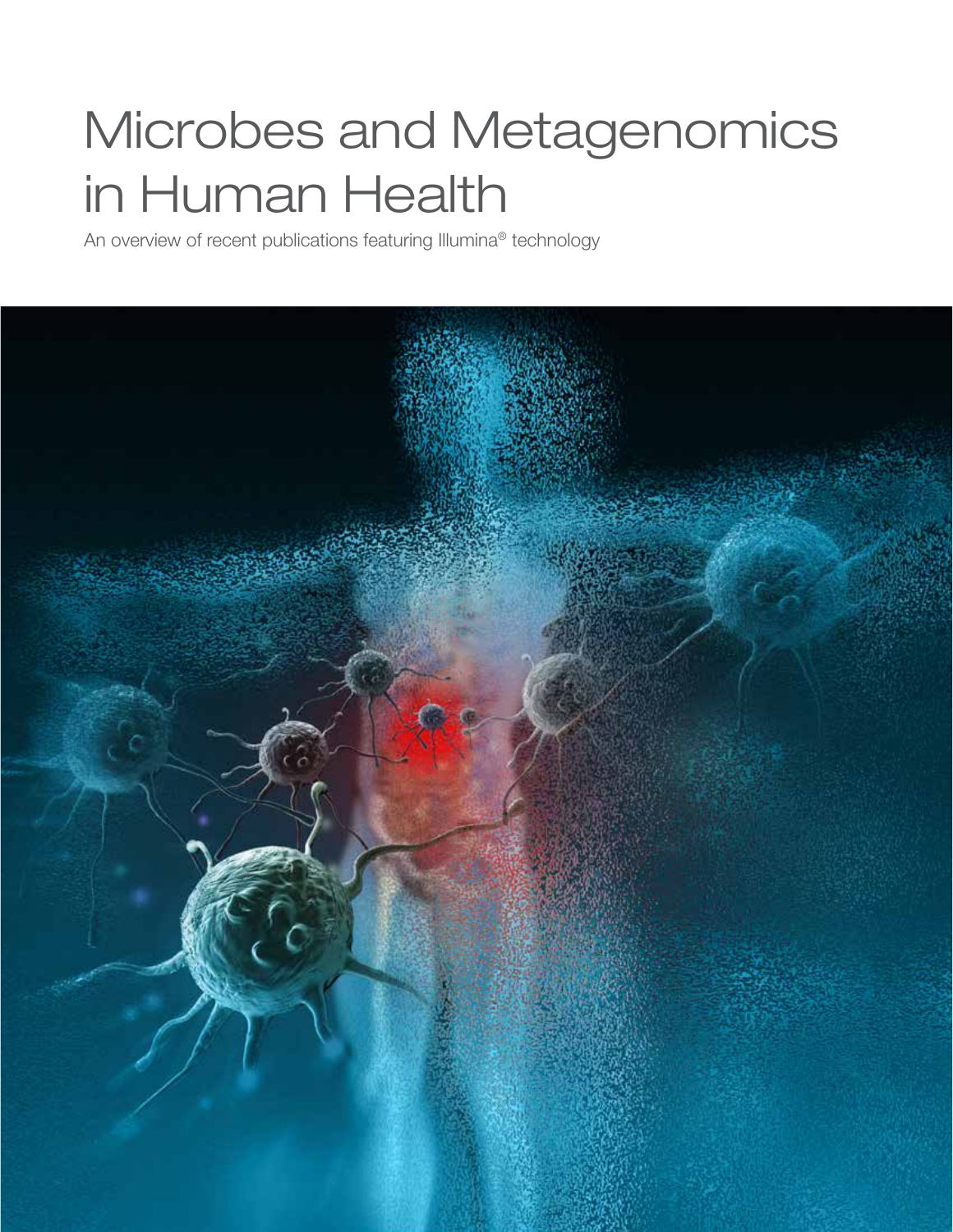# TABLE OF CONTENTS

- 4 [Introduction](#page-2-0)
- 5 [Human Microbiome](#page-3-0) [Gut Microbiome](#page-4-0) [Gut Microbiome and Disease](#page-9-0) [Inflammatory Bowel Disease \(IBD\)](#page-12-0) [Metabolic Diseases: Diabetes and Obesity](#page-14-0) **[Obesity](#page-15-0)** [Oral Microbiome](#page-17-0) [Other Human Biomes](#page-19-0)

### 25 [Viromes and Human Health](#page-23-0)

[Viral Populations](#page-23-0)  [Viral Zoonotic Reservoirs](#page-24-0)  [DNA Viruses](#page-28-0) [RNA Viruses](#page-29-0) [Human Viral Pathogens](#page-33-0) [Phages](#page-38-0) [Virus Vaccine Development](#page-39-0)

# 44 [Microbial Pathogenesis](#page-42-0)

[Important Microorganisms in Human Health](#page-43-0) [Antimicrobial Resistance](#page-49-0) [Bacterial Vaccines](#page-51-0)

### 54 [Microbial Populations](#page-52-0)

Amplicon Sequencing 16S: Ribosomal RNA [Metagenome Sequencing: Whole-Genome Shotgun Metagenomics](#page-55-0) **[Eukaryotes](#page-56-0)** [Single-Cell Sequencing \(SCS\)](#page-57-0) [Plasmidome](#page-58-0) [Transcriptome Sequencing](#page-59-0) 

- 63 [Glossary of Terms](#page-61-0)
- [64](#page-61-0) Bibliography

This document highlights recent publications that demonstrate the use of Illumina technologies in immunology research. To learn more about the platforms and assays cited, visit [www.illumina.com](http://www.illumina.com).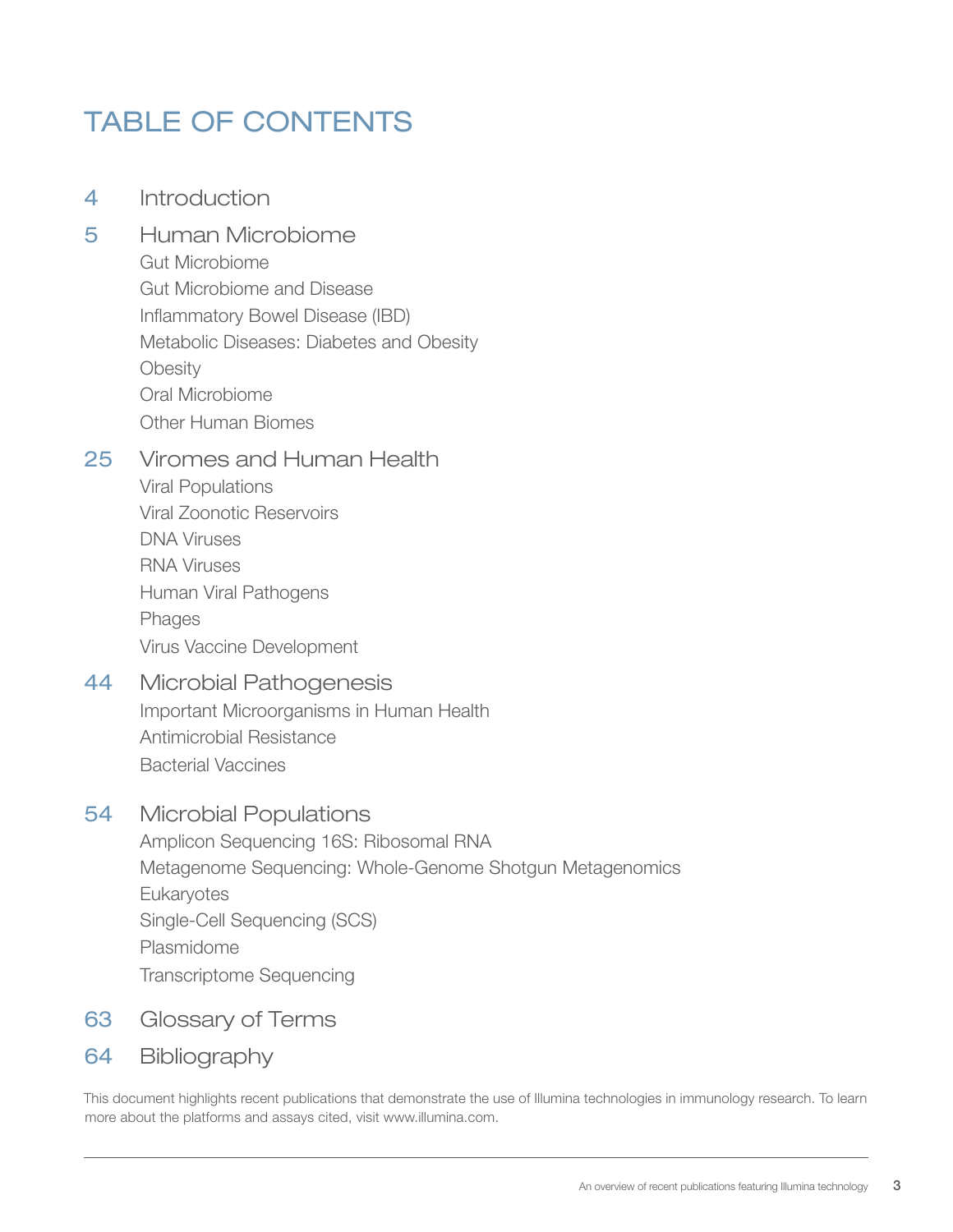# <span id="page-2-0"></span>INTRODUCTION

The study of microbes in human health traditionally focused on identifying and treating pathogens in patients, usually with antibiotics. The rise of antibiotic resistance and an increasingly dense—and mobile—global population is forcing a change in that paradigm.<sup>1, 2, 3</sup> Improvements in high-throughput sequencing, also called next-generation sequencing (NGS), allow a holistic approach to managing microbes in human health.

In and on the human body, microbes outnumber human cells 10 to 1.4 These microbial cells constitute the human microbiome. Uncovering the members of the human microbiome, and their collective genes and functions, defines the role of our microbial communities in health and disease. This goal can only be accomplished by high-throughput sequencing technologies paired with powerful analytic tools.<sup>5</sup>

Metagenomics is one of the fastest growing scientific disciplines, and it is becoming a central tool for improving the quality of life worldwide. Originally conceived as the collective genomes of nonculturable microorganisms,<sup>6</sup> metagenomics now refers to the use of high-throughput DNA sequencing to provide taxonomic ("Who is there?") and functional ("What are they doing?") profiles of microbial communities without the need to culture the microbes in the laboratory.<sup>7</sup> It is estimated that less than 2% of bacteria can be cultured in the laboratory.<sup>8</sup> Our sudden ability to identify the previously unstudied 98% of microbes—whether they are prokaryotes, eukaryotes, or viruses—is revolutionizing and energizing the field of microbiology.

This document highlights recent publications that apply Illumina sequencing technologies to metagenomics research.

#### Reviews

"The application of sequencing technology to microbial genomes will improve patient care and enhance public health. The feasibility and economics are clear." - Peacock 2014<sup>9</sup>

- 1. Roca I., Akova M., Baquero F., Carlet J., Cavaleri M., et al. (2015) The global threat of antimicrobial resistance: science for intervention. New Microbes New Infect 6: 22-29
- 2. Shallcross L. J., Howard S. J., Fowler T. and Davies S. C. (2015) Tackling the threat of antimicrobial resistance: from policy to sustainable action. Philos Trans R Soc Lond B Biol Sci 370: 20140082
- 3. Sharland M., Saroey P. and Berezin E. N. (2015) The global threat of antimicrobial resistance - The need for standardized surveillance tools to define burden and develop interventions. J Pediatr (Rio J) 91: 410-412
- 4. National Institutes of H. (2012) NIH Human Microbiome Project defines normal bacterial makeup of the body. 2015: www.nih.gov/ news/health/jun2012/nhgri-13.htm; accessed September 29, 2015
- 5. Cho I. and Blaser M. J. (2012) The human microbiome: at the interface of health and disease. Nat Rev Genet 13: 260-270
- 6. Handelsman J., Rondon M. R., Brady S. F., Clardy J. and Goodman R. M. (1998) Molecular biological access to the chemistry of unknown soil microbes: a new frontier for natural products. Chem Biol 5: R245-249
- 7. Franzosa E. A., Hsu T., Sirota-Madi A., Shafquat A., Abu-Ali G., et al. (2015) Sequencing and beyond: integrating molecular 'omics' for microbial community profiling. Nat Rev Microbiol 13: 360-372
- 8. Wade W. (2002) Unculturable bacteria—the uncharacterized organisms that cause oral infections. Journal of the Royal Society of Medicine 95: 81-83
- 9. Peacock S. (2014) Health care: Bring microbial sequencing to hospitals. Nature 509: 557-559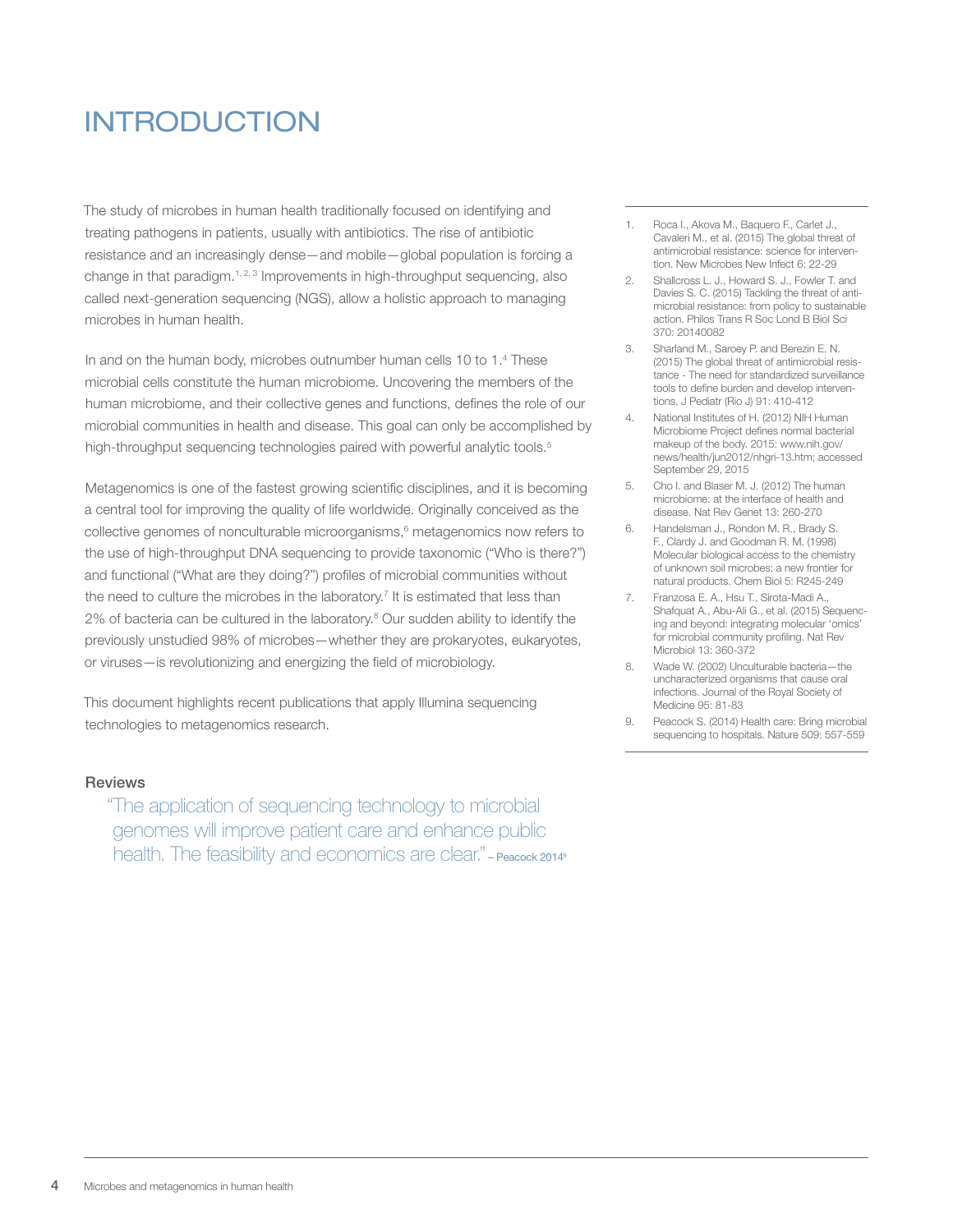# <span id="page-3-0"></span>HUMAN MICROBIOME

The human microbiome encompasses the collection of microorganisms associated with the human body, including eukaryotes, archaea, bacteria and viruses.<sup>10</sup> The National Institutes of Health (NIH) Common Fund Human Microbiome Project was established in 2008, with the mission of generating resources to enable the comprehensive characterization of the human microbiome and analyze its role in health and disease.11 This effort resulted in the characterization of microbial communities in different body parts, e.g., oral, gut, skin, and vaginal microbiomes. In parallel, research has also characterized multiple biomes associated with disease states, highlighting the influence of microbiome dysbiosis in disease development.12 Some animal-associated microbiomes have also been characterized in efforts to improve animal health and understand the interactions between humans and the environment.13

#### **Reviews**

DeWeerdt S. (2015) Microbiome: Microbial mystery. Nature 521: S10-11

Franzosa E. A., Hsu T., Sirota-Madi A., Shafquat A., Abu-Ali G., et al. (2015) Sequencing and beyond: integrating molecular 'omics' for microbial community profiling. Nat Rev Microbiol 13: 360-372

Koch L. (2015) Metagenomics: Shaping the gut microbiome. Nat Rev Genet 16: 2

Preidis G. A. and Hotez P. J. (2015) The newest "omics"--metagenomics and metabolomics--enter the battle against the neglected tropical diseases. PLoS Negl Trop Dis 9: e0003382

Zhou J., He Z., Yang Y., Deng Y., Tringe S. G., et al. (2015) High-throughput metagenomic technologies for complex microbial community analysis: open and closed formats. MBio 6:

Fricke W. F. and Rasko D. A. (2014) Bacterial genome sequencing in the clinic: bioinformatic challenges and solutions. Nat Rev Genet 15: 49-55

Lasken R. S. and McLean J. S. (2014) Recent advances in genomic DNA sequencing of microbial species from single cells. Nat Rev Genet 15: 577-584

Peacock S. (2014) Health care: Bring microbial sequencing to hospitals. Nature 509: 557-559

#### **References**

#### Franzosa E. A., Morgan X. C., Segata N., Waldron L., Reyes J., et al. (2014) Relating the metatranscriptome and metagenome of the human gut. Proc Natl Acad Sci U S A 111: E2329-2338

The majority of microbiome studies require that samples be taken at specific facilities by trained personnel, increasing costs and excluding some subjects from participation. The authors developed a protocol for self-collection of stool and saliva samples, and frozen shipping within 24 hours of collection. They used metagenome and metatranscriptome analysis to assess the accuracy and feasibility of this protocol against 2 other sample handling methods. There was strong within-subject correlation between all 3 methods at gene, species, and transcript levels, indicating that the developed protocol had minimal effect on metagenomic profiles. Oral microbes co-occurring in stool samples displayed a drop in abundance and transcript levels, suggesting that oral microbes that transit into the gut are not stable and do not play a role in gut ecology. Overall, the study provides a robust method for self-collection and distinguishes relationships between metatranscriptomes and metagenomes, highlighting the complementarity of both approaches in microbiome studies.

Illumina Technology: HiSeq

- 10. Human Microbiome Project C. (2012) A framework for human microbiome research. Nature 486: 215-221
- 11. Foxman B. and Rosenthal M. (2013) Implications of the human microbiome project for epidemiology. Am J Epidemiol 177: 197-201
- 12. Morgan X. C., Segata N. and Huttenhower C. (2013) Biodiversity and functional genomics in the human microbiome. Trends Genet 29: 51-58
- 13. Penders J., Stobberingh E. E., Savelkoul P. H. and Wolffs P. F. (2013) The human microbiome as a reservoir of antimicrobial resistance. Front Microbiol 4: 87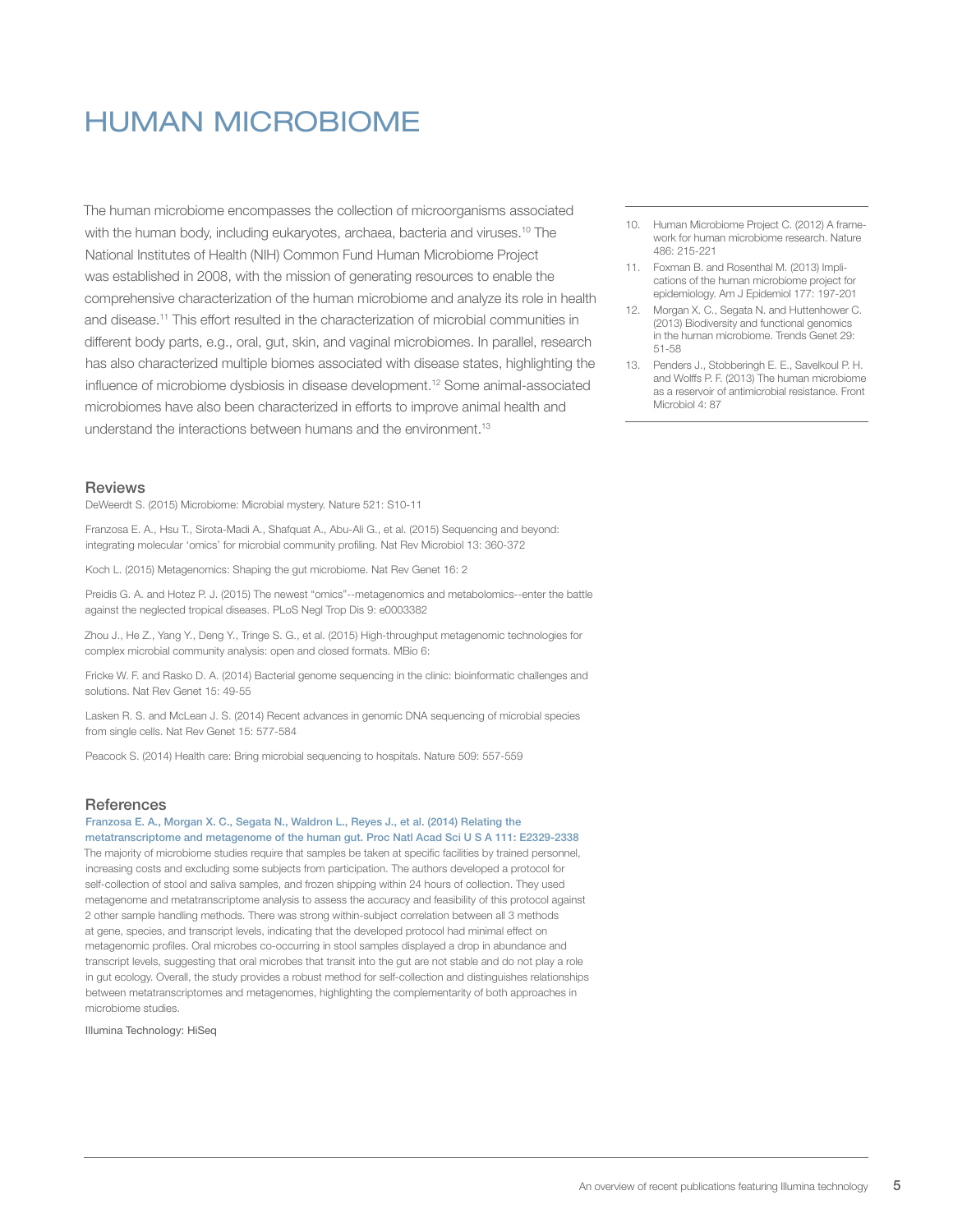<span id="page-4-0"></span>Lax S., Smith D. P., Hampton-Marcell J., Owens S. M., Handley K. M., et al. (2014) Longitudinal analysis of microbial interaction between humans and the indoor environment. Science 345: 1048-1052

Humans imprint their residences with their specific microbial communities. These homes are a good proxy to monitor indoor microbial profiles related to their inhabitants. The Home Microbiome Project monitored skin and home-surface microbial communities by 16S rRNA V4 amplicon sequencing. A total of 10 houses were monitored for 6 weeks, including 3 families before and after moving to a new home. Microbial communities were specific to each home/family pair because human inhabitants were the main source of such microbiomes, which lead to acquisition of the family microbial community soon after a home move. Genetically related individuals had insignificant microbiome differentiation, whereas a nonrelated individual sharing common areas displayed some differentiation. Shotgun metagenomic sequencing revealed few pathogens and their virulence genes on kitchen counter surfaces associated with specific house inhabitants. This study highlights the interactions between humans and their environment and how this relationship may reflect and impact health status.

Illumina Technology: Nextera XT DNA Library Prep Kit, HiSeq 2000, MiSeq

# Gut Microbiome

In the gut, the host provides whole foods while the microbiota makes nutrients available to the host. This symbiotic relationship also keeps opportunistic pathogens at bay. Microbiota composition is variable among individuals due to the influence of multiple factors, including genetics,<sup>14</sup> birth mode,<sup>15</sup> diet,<sup>16,17</sup> geographic region,<sup>18,19</sup> age,<sup>20</sup> and even exercise.<sup>21</sup> This complex microbial biome influences many biological aspects of human health, such as the immune system, $22, 23, 24$  diabetes, $25$  atherosclerosis, $26$  and the interaction with xenobiotics.<sup>27</sup>



In the gut, the host provides whole foods while the microbiota makes nutrients available to the host.

Diet and modern processed foods can alter microbiomes and metabolic pathways in unforeseen ways. For example, certain artificial sweeteners reduce glucose tolerance in mice through intestinal dysbiosis.<sup>28</sup> Significant shifts in microbiota composition can also occur before or during the development of colorectal cancer in humans. These shifts could be potential biomarkers for diagnostics and disease management, and they can place emphasis on gut microbiome characterization.<sup>29</sup> Bioinformatic tools have been developed to identify bacterial species, genes/pathways, and to support inferences associated with clinical variables.<sup>30</sup>

- 14. Goodrich J. K., Waters J. L., Poole A. C., Sutter J. L., Koren O., et al. (2014) Human genetics shape the gut microbiome. Cell 159: 789-799
- 15. Dominguez-Bello M. G., Costello E. K., Contreras M., Magris M., Hidalgo G., et al. (2010) Delivery mode shapes the acquisition and structure of the initial microbiota across multiple body habitats in newborns. Proc Natl Acad Sci U S A 107: 11971-11975
- 16. Veiga P., Pons N., Agrawal A., Oozeer R., Guyonnet D., et al. (2014) Changes of the human gut microbiome induced by a fermented milk product. Sci Rep 4: 6328
- 17. Wu G. D., Chen J., Hoffmann C., Bittinger K., Chen Y. Y., et al. (2011) Linking long-term dietary patterns with gut microbial enterotypes. Science 334: 105-108
- 18. Nakayama J., Watanabe K., Jiang J., Matsuda K., Chao S. H., et al. (2015) Diversity in gut bacterial community of school-age children in Asia. Sci Rep 5: 8397
- 19. Schnorr S. L., Candela M., Rampelli S., Centanni M., Consolandi C., et al. (2014) Gut microbiome of the Hadza hunter-gatherers. Nat Commun 5: 3654
- 20. Yatsunenko T., Rey F. E., Manary M. J., Trehan I., Dominguez-Bello M. G., et al. (2012) Human gut microbiome viewed across age and geography. Nature 486: 222-227
- 21. Lambert J. E., Myslicki J. P., Bomhof M. R., Belke D. D., Shearer J., et al. (2015) Exercise training modifies gut microbiota in normal and diabetic mice. Appl Physiol Nutr Metab 40: 749-752
- 22. Erny D., Hrabe de Angelis A. L., Jaitin D., Wieghofer P., Staszewski O., et al. (2015) Host microbiota constantly control maturation and function of microglia in the CNS. Nat Neurosci 18: 965-977
- 23. Kamada N., Seo S. U., Chen G. Y. and Nunez G. (2013) Role of the gut microbiota in immunity and inflammatory disease. Nat Rev Immunol 13: 321-335
- 24. Kamada N. and Nunez G. (2013) Role of the gut microbiota in the development and function of lymphoid cells. J Immunol 190: 1389-1395
- 25. Markle J. G., Mortin-Toth S., Wong A. S., Geng L., Hayday A., et al. (2013) gammadelta T cells are essential effectors of type 1 diabetes in the nonobese diabetic mouse model. J Immunol 190: 5392-5401
- 26. Org E., Mehrabian M. and Lusis A. J. (2015) Unraveling the environmental and genetic interactions in atherosclerosis: Central role of the gut microbiota. Atherosclerosis 241: 387-399
- 27. Kim D. H. (2015) Gut Microbiota-Mediated Drug-Antibiotic Interactions. Drug Metab Dispos 43: 1581-1589
- 28. Suez J., Korem T., Zeevi D., Zilberman-Schapira G., Thaiss C. A., et al. (2014) Artificial sweeteners induce glucose intolerance by altering the gut microbiota. Nature 514: 181-186
- 29. Feng Q., Liang S., Jia H., Stadlmayr A., Tang L., et al. (2015) Gut microbiome development along the colorectal adenoma-carcinoma sequence. Nat Commun 6: 6528
- 30. Nayfach S., Fischbach M. A. and Pollard K. S. (2015) MetaQuery: a web server for rapid annotation and quantitative analysis of specific genes in the human gut microbiome. **Bioinformatics**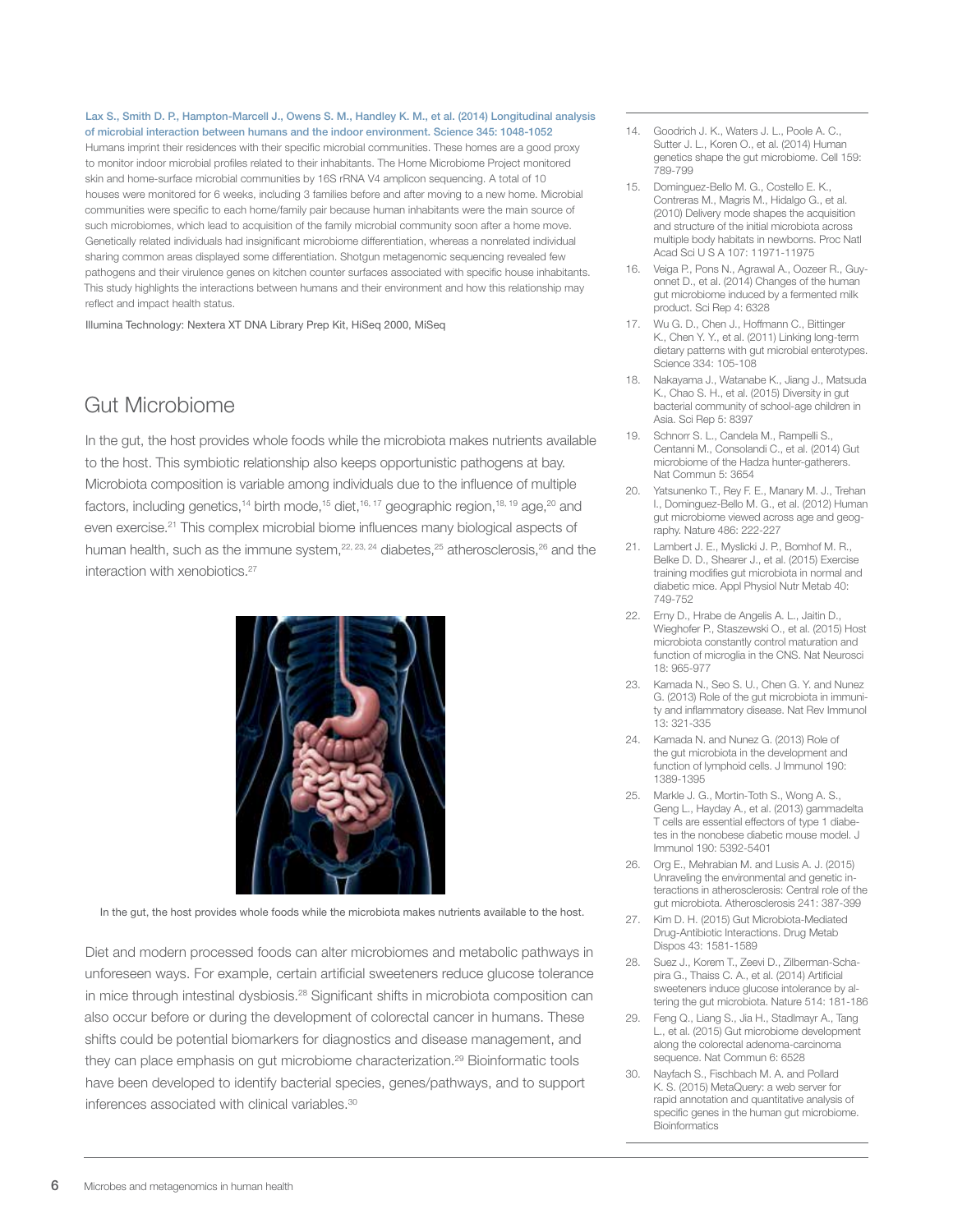#### Reviews

Dietert R. R. and Silbergeld E. K. (2015) Biomarkers for the 21st century: listening to the microbiome. Toxicol Sci 144: 208-216

Gritz E. C. and Bhandari V. (2015) The human neonatal gut microbiome: a brief review. Front Pediatr 3: 17

Koch L. (2015) Metagenomics: Shaping the gut microbiome. Nat Rev Genet 16: 2

Candela M., Turroni S., Biagi E., Carbonero F., Rampelli S., et al. (2014) Inflammation and colorectal cancer, when microbiota-host mutualism breaks. World J Gastroenterol 20: 908-922

Cenit M. C., Matzaraki V., Tigchelaar E. F. and Zhernakova A. (2014) Rapidly expanding knowledge on the role of the gut microbiome in health and disease. Biochim Biophys Acta 1842: 1981-1992

Salazar N., Arboleya S., Valdes L., Stanton C., Ross P., et al. (2014) The human intestinal microbiome at extreme ages of life. Dietary intervention as a way to counteract alterations. Front Genet 5: 406

Walker A. W., Duncan S. H., Louis P. and Flint H. J. (2014) Phylogeny, culturing, and metagenomics of the human gut microbiota. Trends Microbiol 22: 267-274

#### **References**

#### Feng Q., Liang S., Jia H., Stadlmayr A., Tang L., et al. (2015) Gut microbiome development along the colorectal adenoma-carcinoma sequence. Nat Commun 6: 6528

Benign polyps slowly turn to colorectal cancer, but changes in gut microbiota during progression of disease are not well understood. Metagenome-wide association studies on stool samples from adenoma and carcinoma patients and healthy controls were used to assess microbes, genes and functions enriched in each group. Profound shifts in gut microbiota associated with tumors were observed, such as an increase of specific *Bacillus* species in progression from healthy to advanced carcinomas. The authors identified specific gene markers enriched in carcinoma samples as potential biomarkers of disease. A possible risk factor for disease is higher consumption of red meat relative to vegetables, due to the outgrowth of bacteria hostile to the gut environment promoted by amino acid degradation in the colon. Likewise, lactic acid producers enriched in control samples might inhibit amino acid degradation in the colon and inhibit potential pathogens, contributing to a nurturing gut environment.

Illumina Technology: HiSeq 100 bp paired-end (PE) reads



Intestinal polyps.

#### Martinez I., Stegen J. C., Maldonado-Gomez M. X., Eren A. M., Siba P. M., et al. (2015) The gut microbiota of rural papua new guineans: composition, diversity patterns, and ecological processes. Cell Rep 11: 527-538

The gut microbiota is influenced by factors such as lifestyle and diet; alterations in these factors may lead to health disturbances. Amplicon sequencing of 16S V5 rRNA was used to assess the community differences in fecal samples from rural Papua New Guinea (PNG, nonindustrialized) and US (Westernized) residents. PNG and US residents shared a core of the most abundant phylotypes, although there were substantial differences in the specific microbiome signatures for each population. PNG microbiota was characterized by bacterial homogenizing dispersal processes that resulted in lower interindividual variation, greater bacterial diversity and abundance, and the presence of bacterial species unique to this population. The authors suggest that microbiome differences may result from population heterogeneity and hygiene practices used in Westernized societies that limit bacterial dispersal processes found in nonindustrialized microbiomes. It is likely that a combination of factors contributes to the observed differences.

Illumina Technology: MiSeq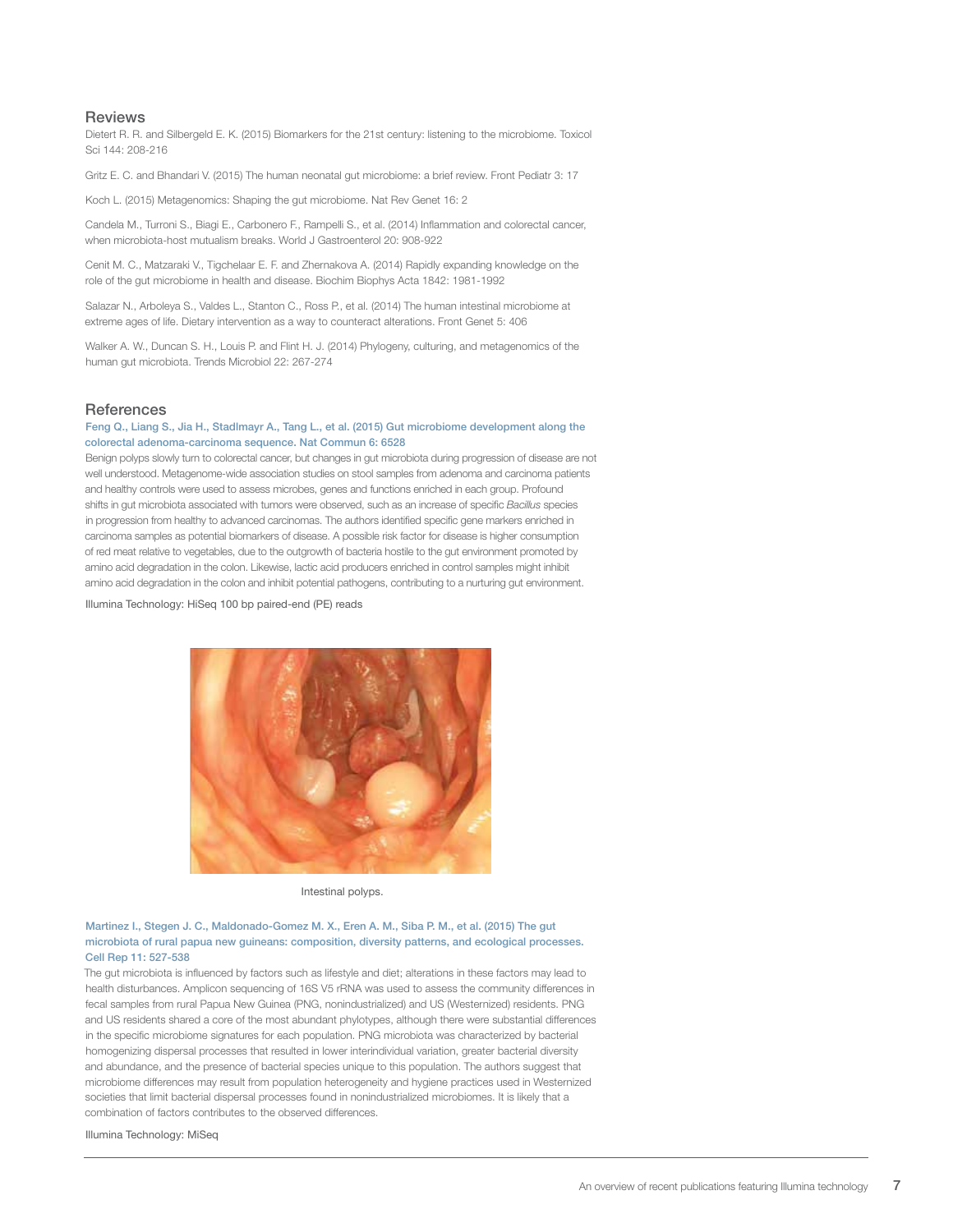

Papua New Guineans harbor a characteristically diverse gut microbiota that distinguishes them from the microbiota found in industrialized societies.

#### Obregon-Tito A. J., Tito R. Y., Metcalf J., Sankaranarayanan K., Clemente J. C., et al. (2015) Subsistence strategies in traditional societies distinguish gut microbiomes. Nat Commun 6: 6505

Amplicon sequencing of 16S V4 rRNA gene and metagenome sequences were used to compare two traditional populations from Peru (hunter-gatherers and an agricultural community) and a typical US community. Both traditional communities had higher microbial diversity than the US cohort. Available data from similar populations in distant geographic locations support these findings, showing clear separation between traditional and industrial microbiomes. Rural communities were enriched for nonpathogenic *Treponema* similar to the carbohydrate metabolizer *T. succinifaciens*. Similar reports in ancient microbiomes and other traditional populations suggest that these microbes may have been lost through Westernization but remain in traditional populations due to their potential metabolic functions.

Illumina Technology: Nextera DNA Library Prep Kit, HiSeq v4

#### Arthur J. C., Gharaibeh R. Z., Muhlbauer M., Perez-Chanona E., Uronis J. M., et al. (2014) Microbial genomic analysis

reveals the essential role of inflammation in bacteria-induced colorectal cancer. Nat Commun 5: 4724 The complex relationships among microbiota, inflammation, and pathology in colorectal cancer are still undefined. 16S V6 rRNA gene amplicon sequencing and RNA-Seq were used to define gut microbiota composition in a colitis model using ex-germ-free interleukin 10-/- mice. The authors showed that inflammation was essential for development of *E. coli*–induced colorectal cancer in an inflammation-sensitive genetic background. This model illustrates how gut environment can alter microbial gene expression and how inflammation is a defining factor in *E. coli*–induced cancer.

Illumina Technology: TruSeq RNA Library Prep Kit v2, HiSeq 2000

#### Goodrich J. K., Waters J. L., Poole A. C., Sutter J. L., Koren O., et al. (2014) Human genetics shape the gut microbiome. Cell 159: 789-799

The interplay of host genetics, gut microbiota, and metabolic patterns can impact disease and obesity. Defining this interrelationship could open new avenues for disease prevention, diagnosis, and management. Self-collected fecal samples from 416 adult twin pairs were subjected to amplicon sequencing of 16S V4 rRNA genes. The abundance of specific microbiota members was influenced by host genetics: taxa abundance was more correlated in monozygotic than dizygotic twin pairs. The authors found highly heritable bacterial taxa (*Christensenellaceae*) forming co-occurrence networks with other heritable bacteria and methanogenic archaea. These networks were enriched in individuals with low body mass. Introducing *Christensenellaceae minuta* to obese microbiomes followed by transplantation to germ-free mice reduced weight gain in the recipients, who acquired stable changes in community diversity.

Illumina Technology: MiSeq 250 bp PE reads

#### Hsiao A., Ahmed A. M., Subramanian S., Griffin N. W., Drewry L. L., et al. (2014) Members of the human gut microbiota involved in recovery from Vibrio cholerae infection. Nature 515: 423-426

Changes in gut microbiota during or after diarrhea episodes, caused by infectious agents, are not well characterized. As a result, their contribution to recovery or susceptibility remains poorly understood. The results from amplicon sequencing of 16S V4 rRNA gene and metagenomic analysis of fecal samples from Bangladeshi adults during and recovering from *V. cholerae* diarrhea were examined. Microbial composition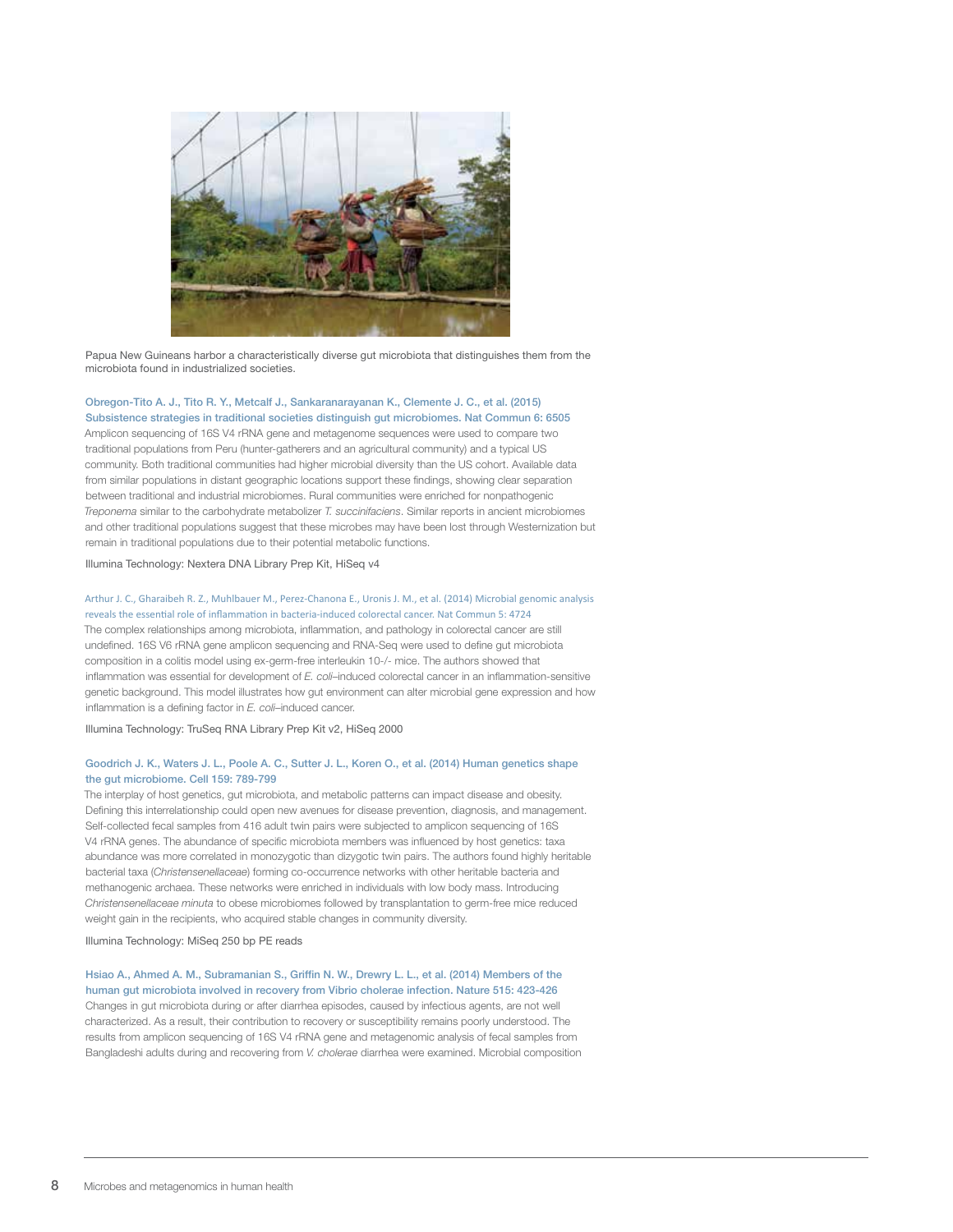during recovery parallels the establishment patterns found in healthy Bangladeshi children. Fecal transplant of the recovering microbiota into gnotobiotic mice revealed that *Ruminococcus oleum*, associated with infant microbiota establishment and recovery from *V. cholerae* diarrhea, was able to restrict *V. cholerae* colonization by a quorum-sensing autoinducer-2 mechanism and a novel regulatory pathway. The authors highlight the value of mining microbiota data to identify mechanisms that limit colonization by enteropathogens.

Illumina Technology: MiSeq 250 bp PE reads, Genome Analyzer*IIx*, HiSeq 2000



Cholera has been prevalent in the Ganges delta since ancient times.<sup>31</sup>

#### Integrative H. M. P. R. N. C. (2014) The Integrative Human Microbiome Project: dynamic analysis of microbiome-host omics profiles during periods of human health and disease. Cell Host Microbe 16: 276-289

The Human Microbiome Project (HMP) generated a wealth of protocols, bioinformatic pipelines, and data. The Integrative HMP (iHMP) Research Network Consortium will carry out the second phase of the HMP, aiming to understand microbiome-host interactions by monitoring microbiome and host changes for a period of 3 years. Phylogenetic composition (amplicon and shotgun sequencing) and functional data from multiple 'omic approaches (transcriptome, proteome) will be generated from 3 longitudinal studies with focus on: i) pregnancy; ii) gut disease onset (inflammatory bowel disease (IBD) model); and iii) respiratory viral infection and onset of type 2 diabetes.

Illumina Technology: Illumina platforms will be used in the study

#### Li J., Jia H., Cai X., Zhong H., Feng Q., et al. (2014) An integrated catalog of reference genes in the human gut microbiome. Nat Biotechnol 32: 834-841

Multiple gut microbiome studies have generated large gene datasets. Unifying data to generate a global representative catalog of reference genes would allow for integrative study of the gut microbiome. A nonredundant catalog comprised of 9,879,896 human gut microbial genes was generated by combining 249 newly sequenced samples, 1018 samples from MetaHit, HMP and a diabetes study, as well as 511 sequenced genomes of gut bacteria and archaea. The integrated gene catalog (IGC) was tested by successful mapping and correlation of metatranscriptomic and metagenomic data from a recent study. IGC was used to demonstrate country-specific gut microbiome signatures in Chinese and Danish cohorts, highlighting its usefulness to facilitate characterization of variation across populations.

Illumina Technology: Genome Analyzer*IIx* and available Illumina-generated data from previous studies

#### Moeller A. H., Li Y., Mpoudi Ngole E., Ahuka-Mundeke S., Lonsdorf E. V., et al. (2014) Rapid changes in the gut microbiome during human evolution. Proc Natl Acad Sci U S A 111: 16431-16435

The evolutionary history of the human gut microbiome can be elucidated by studying the microbiomes of nonhuman primates. Amplicon sequencing of the 16S V4 rRNA gene was used to characterize the gut microbiomes of diverse African apes (chimpanzees, bonobos, and gorillas). This information was used to generate a model for evolutionary divergence of the current human microbiome from ancestral populations through reconstruction of microbiome changes. African ape gut microbiomes followed slow compositional changes during diversification, but remain highly diverse in comparison to humans. The authors propose that humans have followed accelerated rates of divergence, characterized by the loss of microbial diversity as an adaptation to animal-based diets.

Illumina Technology: MiSeq

31. Sack D. A., Sack R. B., Nair G. B. and Siddique A. K. (2004) Cholera. Lancet 363: 223-233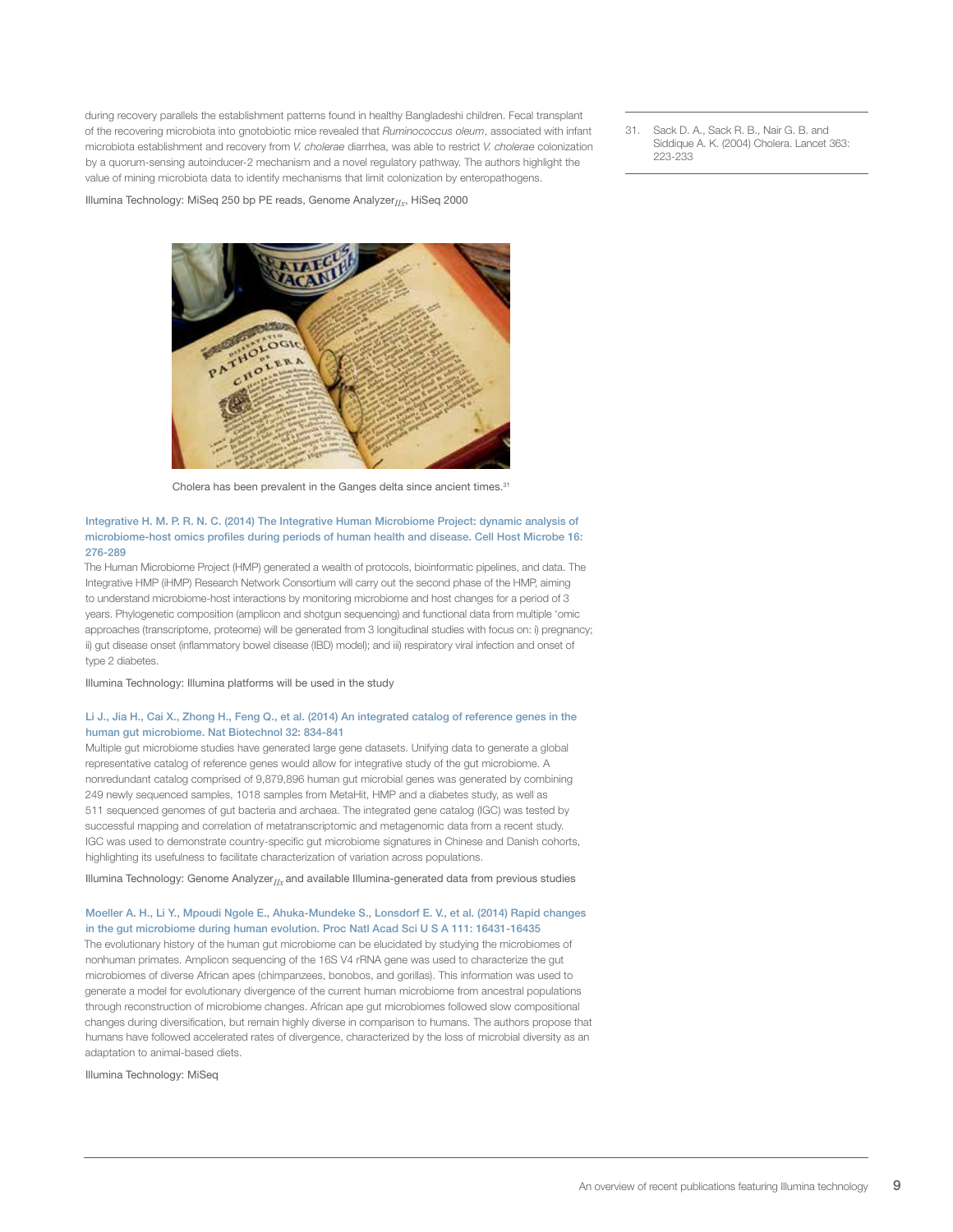

Mountain gorilla (*Gorilla gorilla berengeii*) eating leaves, Park du Volcanes, Rwanda. African apes have been used as models of gut microbiome changes during human evolution.

#### Rosser E. C., Oleinika K., Tonon S., Doyle R., Bosma A., et al. (2014) Regulatory B cells are induced by gut microbiota-driven interleukin-1beta and interleukin-6 production. Nat Med 20: 1334-1339

Regulatory B (B<sub>rea</sub>) cells prevent excessive immune responses by release of interleukin (IL)-10. These cells differentiate upon inflammation, but the spectrum of signals involved in this process is unknown. The authors treated mice with antibiotics to deplete their gut microbiota. Antigen-induced arthritis of these mice resulted in milder arthritis and reduced numbers of immune cells and proinflammatory cytokines. Similar disturbances were found in splenocytes and mesenteric lymph nodes, along with reduced function and differentiation of Breg cells. In the arthritis-induced model, proinflammatory cytokines IL-1β and IL-6 were produced by conventionally housed mice but not in sterile-housed animals. These cytokines promote Breg cell differentiation and IL-10 production, and their signals are produced in response to gut microbiota and arthritis. The authors suggest that IL-1β, IL-6, and th17 differentiation are signals also required for Breg cell differentiation. In addition, a small variation in commensal microbiota contributes to both proinflammatory and regulatory responses behind these dynamics.

Illumina Technology: MiSeq 250 bp PE reads

#### Schwab C., Berry D., Rauch I., Rennisch I., Ramesmayer J., et al. (2014) Longitudinal study of murine microbiota activity and interactions with the host during acute inflammation and recovery. ISME J 8: 1101-1114

Gut microbiota functional changes and recovery patterns after colitis have not been addressed in detail. Metatranscriptomics, 16S rRNA amplicon sequencing, and host markers were used to monitor changes in gut microbiota during acute inflammation and recovery in a mouse model of colitis induced by dextran sodium sulfate. Severe dysbiosis was observed during acute colitis, followed by gradual recovery of the original microbiota composition. However, microbial gene expression was more resilient to disturbance and seemed to recover quickly. Host inflammation markers correlated with acute colitis, reduced transcripts of commensal clostridial flagellar genes, and an increase in transcripts related to mucin degradation. The authors propose that the gut microbiota has a remarkable ability to recover and inflammation triggers immune reactions against flagella of commensal bacteria that results in temporary microbiota dysbiosis.

Illumina Technology: HiSeq

#### Suez J., Korem T., Zeevi D., Zilberman-Schapira G., Thaiss C. A., et al. (2014) Artificial sweeteners induce glucose intolerance by altering the gut microbiota. Nature 514: 181-186

Noncaloric artificial sweeteners (NAS) are widely used due to their low caloric content; most of these pass the gastrointestinal tract undigested by the host and directly encounter the intestinal microbiota. Amplicon sequencing of 16S V2 rRNA and shotgun metagenomics were used in fecal samples of a small human cohort and mice fed different NAS. Mice developed glucose intolerance after chronic exposure to NAS. Humans developed poor glycemic responses with gut microbiota compositional changes. Glucose tolerance was reinstituted by fecal transplant and abolished by antimicrobial treatment. A shift in microbial composition and abundance further corroborated the contribution of gut dysbiosis in NAS-induced glucose tolerance. Glycan degradation pathways were overrepresented in NAS-fed mice, which likely resulted in increased energy harvest and production of precursors of de novo glucose and lipid synthesis. The authors stress the need to reconsider the effects of NAS in humans.

Illumina Technology: MiSeq, HiSeq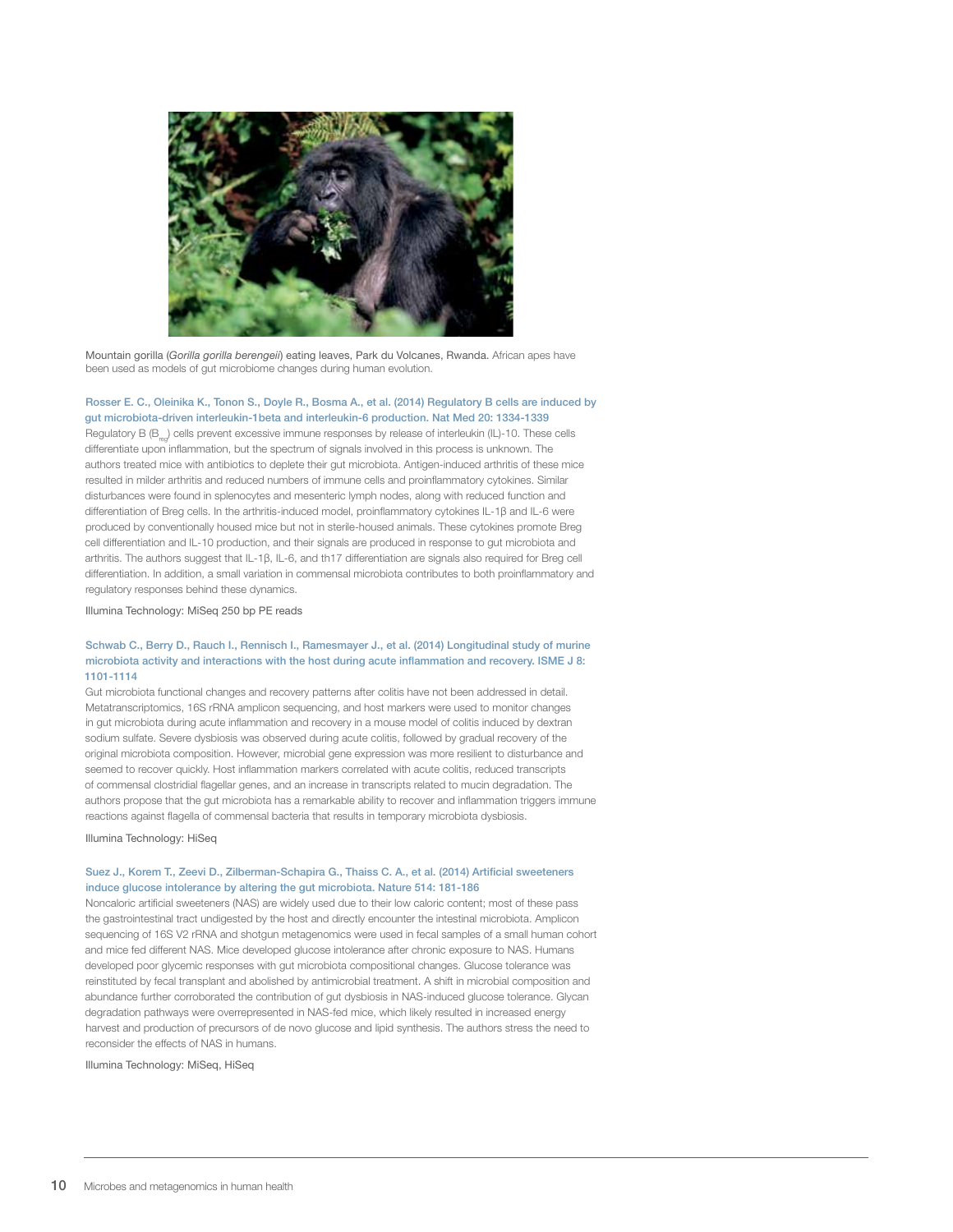#### <span id="page-9-0"></span>Wang J., Linnenbrink M., Kunzel S., Fernandes R., Nadeau M. J., et al. (2014) Dietary history contributes to enterotype-like clustering and functional metagenomic content in the intestinal microbiome of wild mice. Proc Natl Acad Sci U S A 111: E2703-2710

The existence of enterotypes characterized by specific gut microbiota signature taxa is still a topic of debate. Amplicon sequencing of 16S V1 and V2 rRNA gene, shotgun metagenomics, and diet reconstruction were used to assess enterotypes in wild house mice. The authors identified 2 clusters similar to those identified in humans and other mammals. The clusters displayed differences in gene transcripts involved in carbohydrate and protein metabolism pathways that relate to plant and meat food sources. However, enterotype classification changed quickly upon diet change. In addition, changes associated with different environmental settings and reconstruction of dietary history in wild-caught mice revealed that enterotype-like clustering was highly influenced by diet.

Illumina Technology: HiSeq 2000 100 bp PE reads

# Gut Microbiome and Disease

Several recent studies link alterations of the individual microbiome (or dysbiosis) with different diseases of clinical importance. From chronic inflammation to infectious diseases, the gut microbiome has an expanding role in health and disease, including a new possible role in acute graft-versus-host disease.<sup>32</sup>

Restoration of gut microbiota is a promising alternative therapy that addresses intestinal dysbiosis,<sup>33</sup> mimicking normal microbial succession after intestinal events.<sup>34</sup> *Clostridium difficile* colitis, a recurring leading cause of nosocomial-associated infections, is a well-characterized model of antibiotic-related intestinal dysbiosis. The dysbiosis is characterized by reduced taxa diversity that results in uncontrolled proliferation of *C. difficile*. Successful microbiota restoration can reduce the recurrence of *C. difficile*. 35

The development of diagnostic tests associated with specific microbiome signatures, customized therapeutics, development of new antimicrobials, targeted diets, and the profiling of individual biomes might become future tools for personalized health care. A new generation of nontoxic small molecules, identified by analysis of combined omics approaches, can interfere with pathways or metabolites associated with disease.36, 37, 38, 39

#### **Reviews**

Gritz E. C. and Bhandari V. (2015) The human neonatal gut microbiome: a brief review. Front Pediatr 3: 17

Shono Y., Docampo M. D., Peled J. U., Perobelli S. M. and Jenq R. R. (2015) Intestinal microbiota-related effects on graft-versus-host disease. Int J Hematol 101: 428-437

- 32. Chen Y., Zhao Y., Cheng Q., Wu D. and Liu H. (2015) The Role of Intestinal Microbiota in Acute Graft-versus-Host Disease. J Immunol Res 2015: 145859
- 33. Zanella Terrier M. C., Simonet M. L., Bichard P. and Frossard J. L. (2014) Recurrent Clostridium difficile infections: the importance of the intestinal microbiota. World J Gastroenterol 20: 7416-7423
- 34. David L. A., Weil A., Ryan E. T., Calderwood S. B., Harris J. B., et al. (2015) Gut microbial succession follows acute secretory diarrhea in humans. MBio 6: e00381-00315
- 35. Singh R., Nieuwdorp M., ten Berge I. J., Bemelman F. J. and Geerlings S. E. (2014) The potential beneficial role of faecal microbiota transplantation in diseases other than Clostridium difficile infection. Clin Microbiol Infect 20: 1119-1125
- 36. Wikoff W. R., Anfora A. T., Liu J., Schultz P. G., Lesley S. A., et al. (2009) Metabolomics analysis reveals large effects of gut microflora on mammalian blood metabolites. Proc Natl Acad Sci U S A 106: 3698-3703
- 37. Rath C. M. and Dorrestein P. C. (2012) The bacterial chemical repertoire mediates metabolic exchange within gut microbiomes. Curr Opin Microbiol 15: 147-154
- 38. Jacobsen U. P., Nielsen H. B., Hildebrand F., Raes J., Sicheritz-Ponten T., et al. (2013) The chemical interactome space between the human host and the genetically defined gut metabotypes. ISME J 7: 730-742
- 39. Jia W., Li H., Zhao L. and Nicholson J. K. (2008) Gut microbiota: a potential new territory for drug targeting. Nat Rev Drug Discov 7: 123-129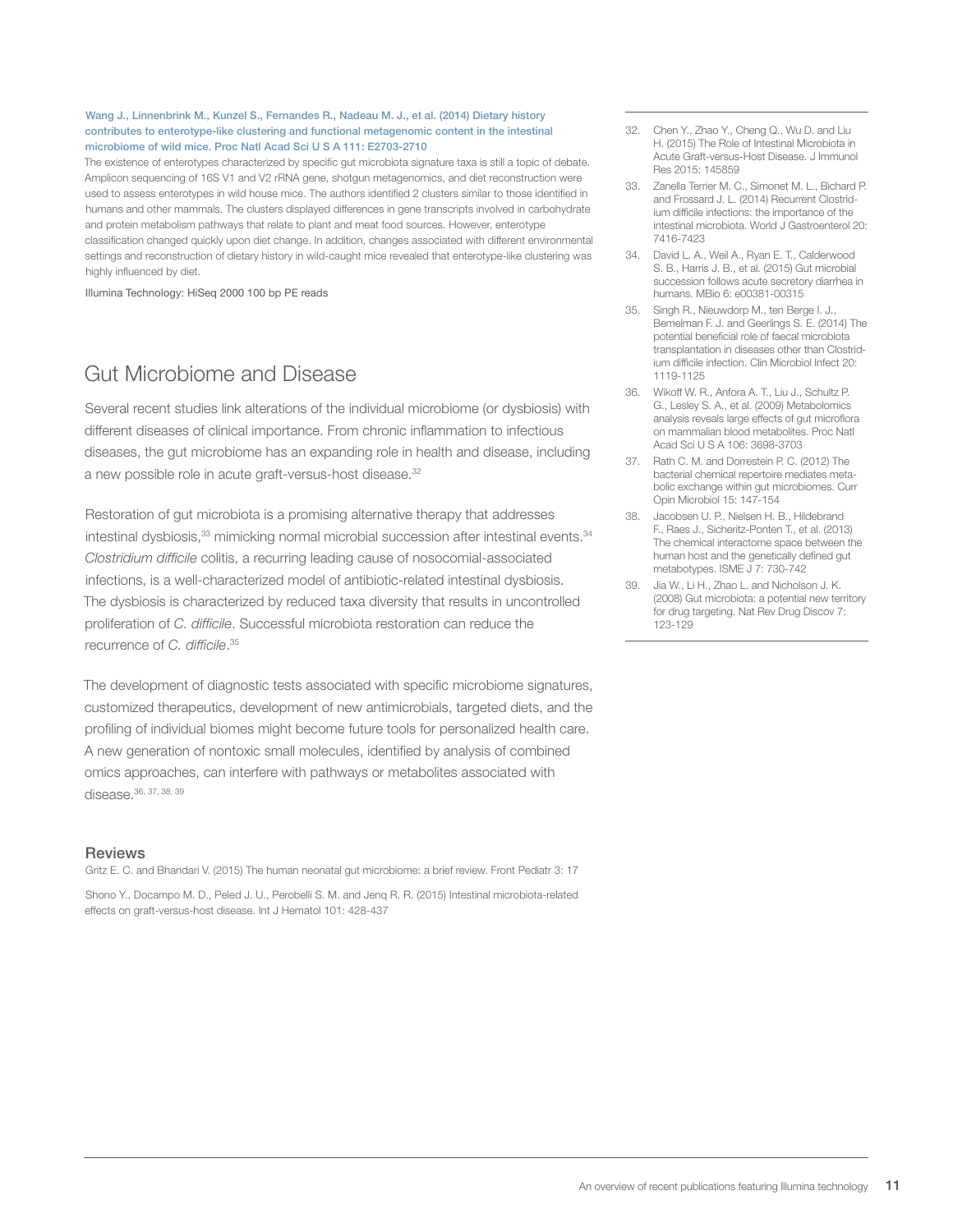#### **References**

Buffie C. G., Bucci V., Stein R. R., McKenney P. T., Ling L., et al. (2015) Precision microbiome reconstitution restores bile acid mediated resistance to *Clostridium difficile*. Nature 517: 205-208 *Clostridium difficile* is a major cause of antibiotic-induced diarrhea in hospitalized patients. However, the bacteria involved in sensitivity or resistance to *C. difficile* colonization are not known. Amplicon sequencing of the 16S V4-V5 rRNA gene was used in conjunction with targeted depletion of gut microbiota to evaluate the role of different bacterial populations in *C. difficile* colonization in mice. C. scindens, a bile secondary acid synthesis species common to humans and mice, was associated with resistance to *C. difficile* infection. Enhanced resistance was achieved upon addition of human-derived *C. scindens* in mice and correlated with synthesis of secondary bile acids, which corroborated a functional role in *C. difficile* inhibition. This approach identified single bacteria, out of the rich intestinal microbiota context, that were able to inhibit *C. difficile*. Its potential use in fecal transplants, microbiota manipulation, and an initial antimicrobial approach is considered in light of the biological aspects inherent to complex microbiota interactions.

Illumina Technology: TruSeq DNA Library Prep Kit, MiSeq

#### He B., Nohara K., Ajami N. J., Michalek R. D., Tian X., et al. (2015) Transmissible microbial and

metabolomic remodeling by soluble dietary fiber improves metabolic homeostasis. Sci Rep 5: 10604 Dietary management can help improve metabolic diseases by promoting health benefits not yet totally characterized. Digestion-resistant plant-derived fibers, like maltodextrin (RM), improve glucose and lipid homeostasis and help reduce weight gain. The authors fed RM to obese mice, tested its effects in glucose tolerance, and monitored gut microbiota changes by amplicon sequencing of the 16S V4 rRNA gene. RM improved glycemic control by decreasing fasting glucose levels. RM induced beneficial gut microbiota remodeling by increasing the abundance of beneficial bacteria (*Lactobacillus* and *Bifidobacterium*) and decreasing fat-associated bacteria (*Alistipes*). Fecal transplantation corroborated the positive effects of RMremodeled gut microbiota, which was accompanied by metabolic changes, such as improved cholesterol and glucose metabolism. The study sheds light on the mechanisms underlying the beneficial effects of RM.

Illumina Technology: MiSeq 250 bp PE reads, CASAVA v1.8.3

#### Weingarden A., Gonzalez A., Vazquez-Baeza Y., Weiss S., Humphry G., et al. (2015) Dynamic changes in short- and long-term bacterial composition following fecal microbiota transplantation for recurrent *Clostridium difficile* infection. Microbiome 3: 10

Fecal transplants can restore the gut microbiome in patients suffering recurring *C. difficile* infections refractory to antimicrobial therapy. The stability and long-lasting effects of fecal transplantation have not been addressed, despite its increasing use. Amplicon sequencing of the 16S rRNA gene was used to monitor gut microbiota changes in patients with *C. difficile* treated by fecal transplantation for up to 151 days after treatment. Microbial composition shifted from severe dysbiosis to microbiomes similar to the healthy cohort established in the HMP. Upon fecal transplant, the recipient gut microbiota resembled that from the donor but diverged over time in each treated individual. The authors showed a very dynamic picture of variable microbial changes that succeeded each other over time and by individual. This surveillance can only be achieved by frequent sampling and close monitoring of gut microbiomes using high-throughput methods.

Illumina Technology: MiSeq v3 150 bp PE reads

#### Yin J., M P., Wang S., Liao S. X., Peng X., et al. (2015) Different Dynamic Patterns of beta-Lactams,

Quinolones, Glycopeptides and Macrolides on Mouse Gut Microbial Diversity. PLoS One 10: e0126712 The use of oral antimicrobials is a common practice in hospital and nonhospital settings. These compounds come into contact with gut microbiota and have recognizable effects, although fine detail about specific disturbances is still needed. Amplicon sequencing of the 16S V6 rRNA gene was used to monitor gut microbial changes caused by administration of 6 commonly used antimicrobials in BALB/c mice. Ceftriaxone sodium, cefoperazone/sulbactam, meropenem and vancomycin resulted in quick dramatic changes. Azithromycin caused detectable changes, and ofloxacine effect was minimal. β-lactams inhibited *Alistipes* and favored the growth of *Clostridium*, which may influence the development of *C. difficile* infections after β-lactam use. In contrast, vancomycin favored *E. coli* growth and inhibited *Clostridium*. Lastly, azithromycin and meropenem induced the growth of *Enterococcus*. This study sheds light on the effects of commonly used antibiotics in gut microbiota, which can take place swiftly and have long-lasting effects in the microbial community.

Illumina Technology: TruSeq DNA Library Prep Kit, HiSeq 2000 100 bp PE reads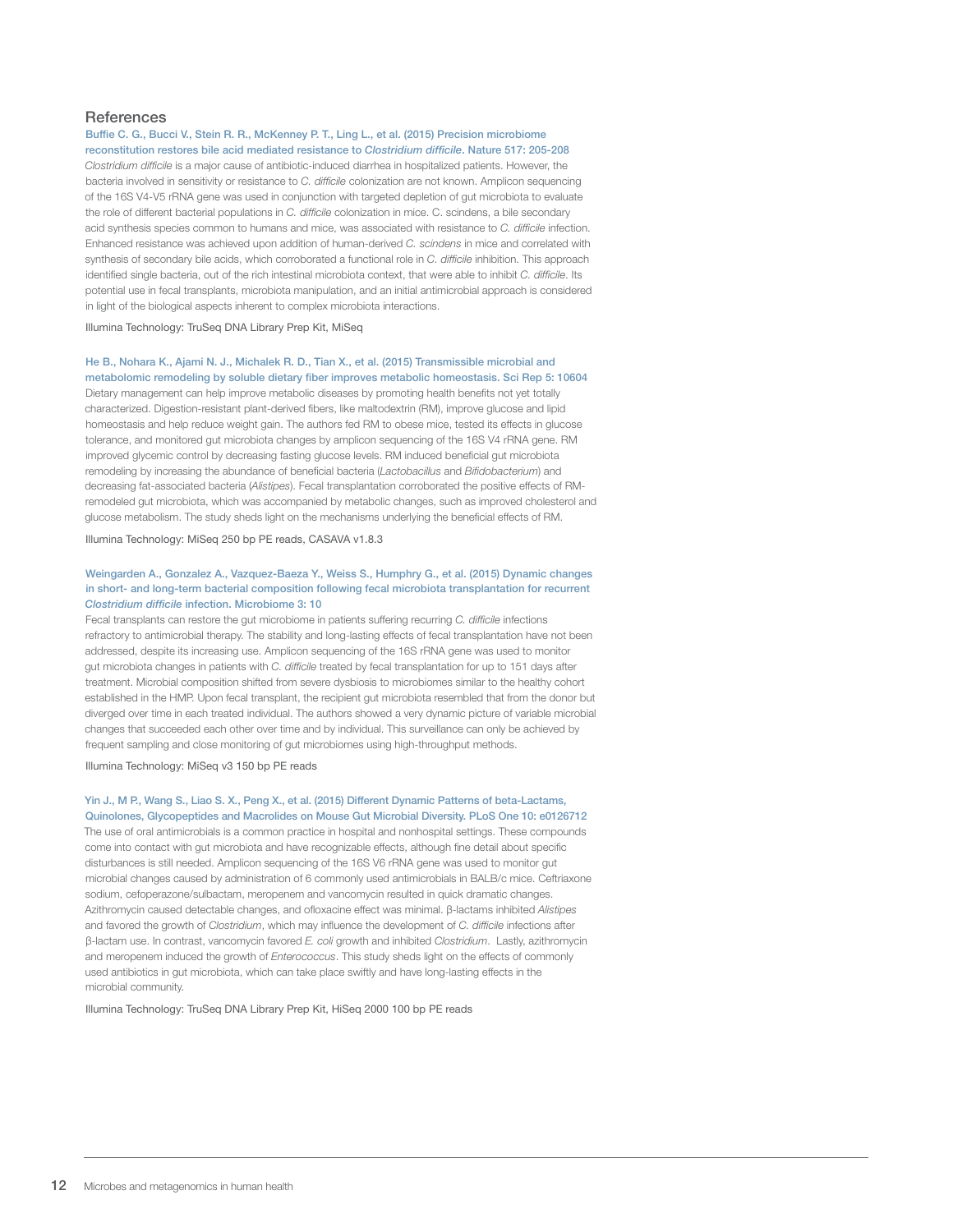#### Lukens J. R., Gurung P., Vogel P., Johnson G. R., Carter R. A., et al. (2014) Dietary modulation of the microbiome affects autoinflammatory disease. Nature 516: 246-249

Inflammatory diseases have been on the rise for a few years, and there is evidence that changes in dietary habits may have a role in disease development. In this study, the authors used a mouse osteomyelitis model (*Pstpip2cmo*) and amplicon sequencing of the 16S V4 rRNA gene to assess the contribution of diet to inflammatory disease. Mice with osteomyelitis had enriched abundance of *Prevotella*. Diet-induced protection against osteomyelitis reduced expression of pro-IL-1β in distant neutrophils. The study shows that diet changes can limit inflammation in a mouse osteomyelitis model and thus contribute to the interplay between inflammatory disease and gut microbiota.

#### Illumina Technology: MiSeq

#### Morgan A. P., Crowley J. J., Nonneman R. J., Quackenbush C. R., Miller C. N., et al. (2014) The antipsychotic olanzapine interacts with the gut microbiome to cause weight gain in mouse. PLoS One 9: e115225

Olanzapine is prescribed as treatment for schizophrenia, bipolar disorder, and other disorders. However, patients receiving this medication exhibit dramatic weight gain by a yet unknown mechanism. Amplicon sequencing of the 16S v4 rRNA gene was used to survey microbiota changes in mice receiving olanzapine (crossover experimental design). The drug potentiated variable weight gain in 8 different inbred mice strains under a high-fat diet (HFD). This effect was associated to gut microbiota, as demonstrated by crossover experiments where olanzapine and a HFD enriched "obesogenic" bacteria in the gut microbiota of mice. Furthermore, olanzapine was able to impair or delay growth of 2 abundant commensal enteric bacteria *in vitro*. The study shows 3 pieces of evidence that strongly suggest an obesogenic effect of olanzapine by altering gut microbiota composition. It pinpoints the importance of gut microbiota as a biomarker and as a potential therapeutic target in drug-induced weight gain.

Illumina Technology: Nextera DNA Library Prep Kit, MiSeq 250 bp PE reads, CASAVA v1.8.2

#### Stefka A. T., Feehley T., Tripathi P., Qiu J., McCoy K., et al. (2014) Commensal bacteria protect against food allergen sensitization. Proc Natl Acad Sci U S A 111: 13145-13150

Food allergy may be exacerbated by changes in commensal microbiota, although specific mechanisms or protective/sensitive bacterial taxa have not been addressed in detail. Amplicon sequencing of the 16S V4 rRNA gene and selective colonization of gnotobiotic mice identified a bacterial community enriched with *Clostridia* as allergy-protective. This protective *Clostridia* induced novel regulatory mechanisms of innate lymphoid cell function related to activation of Treg cells, IgA production in the colon, and regulation of allergen access to the bloodstream. Additionally, intestinal epithelial permeability was upregulated by *Clostridia*, and antimicrobial depletion of the neonatal gut microbiota resulted in increased sensitization to food allergens. These findings collectively: i) suggest a role for gut microbiota in food allergy; ii) identify a "protective" community; and iii) raise the possibility of microbiota manipulation to prevent or treat food allergies.

#### Illumina Technology: Illumina MouseRef-8 array, MiSeq



Gnotobiotic mice are used to determine the role of microbes in food allergen sensitization.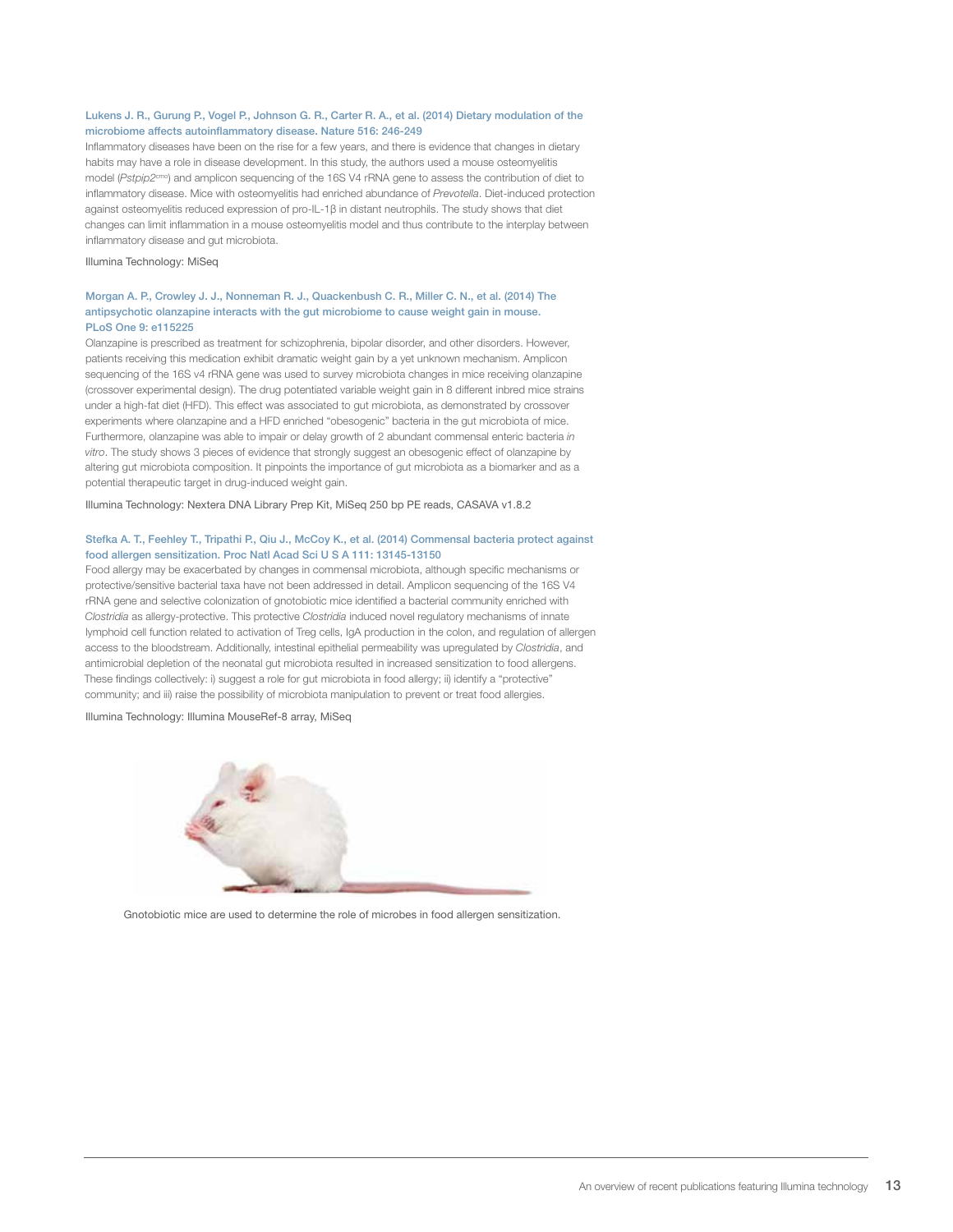# <span id="page-12-0"></span>Inflammatory Bowel Disease (IBD)

The MetaHit project aimed to characterize the relationship between microbial genes and intestinal health and disease, with a focus on IBD and obesity.40 In general, low diversity is a dysbiosis often found in chronic inflammatory diseases and other health disturbances, a defect that might be controlled to some extent by dietary management.<sup>41</sup> Dietary management could also alleviate the intestinal symptoms associated with cancer.<sup>42</sup>

Metagenomic analysis has linked variation in microbial gene copy number, at the strain level, to IBD and obesity.<sup>43</sup> Viral sequences have also been recovered from biopsy samples, suggesting an interplay between viral and bacterial elements.<sup>44</sup> This disturbance plays a role in the immunopathogenesis of IBD, given the reciprocal relationship between the development and performance of the immune system and its associated gut microbiome.45 The complexity of IBD and the importance of a healthy microbiome demonstrate the need to address gut microbiome management as a reasonable measure to control this and other diseases.

#### Reviews

Cammarota G., Ianiro G., Cianci R., Bibbo S., Gasbarrini A., et al. (2015) The involvement of gut microbiota in inflammatory bowel disease pathogenesis: potential for therapy. Pharmacol Ther 149: 191-212

Ohman L., Tornblom H. and Simren M. (2015) Crosstalk at the mucosal border: importance of the gut microenvironment in IBS. Nat Rev Gastroenterol Hepatol 12: 36-49

Bringiotti R., Ierardi E., Lovero R., Losurdo G., Di Leo A., et al. (2014) Intestinal microbiota: The explosive mixture at the origin of inflammatory bowel disease? World J Gastrointest Pathophysiol 5: 550-559

Ferreira C. M., Vieira A. T., Vinolo M. A., Oliveira F. A., Curi R., et al. (2014) The central role of the gut microbiota in chronic inflammatory diseases. J Immunol Res 2014: 689492

Gkouskou K. K., Deligianni C., Tsatsanis C. and Eliopoulos A. G. (2014) The gut microbiota in mouse models of inflammatory bowel disease. Front Cell Infect Microbiol 4: 28

#### **References**

Jones-Hall Y. L., Kozik A. and Nakatsu C. (2015) Ablation of tumor necrosis factor is associated with decreased inflammation and alterations of the microbiota in a mouse model of inflammatory bowel disease. PLoS One 10: e0119441

Chronic inflammation, characteristic of IBD, is closely related to the prolonged secretion of tumor necrosis factor (TNF). The effects of TNF in colitis and gut microbiota are not fully characterized and may explain why anti-TNF therapy is not always successful. Microbial composition was assessed by 16S V3-V4 rRNA amplicon sequencing in an acute colitis model with wild-type (WT) and tnf-/- mice to elucidate TNF effects in colitis and gut microbiota. Inflammation caused significant differences in microbiota composition according to mice genotype; absence of TNF resulted in milder colitis and less microbial α-diversity than in WT mice. The authors conclude that TNF-mediated inflammation modifies gut microbiota and, therefore, combined therapies that inhibit TNF and alter microbial communities could be beneficial.

Illumina Technology: MiSeq 250 bp PE reads

- 40. Lee J. S., Rhee J. S., Kim R. O., Hwang D. S., Han J., et al. (2010) The copepod Tigriopus japonicus genomic DNA information (574Mb) and molecular anatomy. Mar Environ Res 69 Suppl: S21-23
- 41. Cotillard A., Kennedy S. P., Kong L. C., Prifti E., Pons N., et al. (2013) Dietary intervention impact on gut microbial gene richness. Nature 500: 585-588
- 42. Bindels L. B., Neyrinck A. M., Salazar N., Taminiau B., Druart C., et al. (2015) Non Digestible Oligosaccharides Modulate the Gut Microbiota to Control the Development of Leukemia and Associated Cachexia in Mice. PLoS One 10: e0131009
- 43. Greenblum S., Carr R. and Borenstein E. (2015) Extensive strain-level copy-number variation across human gut microbiome species. Cell 160: 583-594
- 44. Wang W., Jovel J., Halloran B., Wine E., Patterson J., et al. (2015) Metagenomic analysis of microbiome in colon tissue from subjects with inflammatory bowel diseases reveals interplay of viruses and bacteria. Inflamm Bowel Dis 21: 1419-1427
- 45. Cammarota G., Ianiro G., Cianci R., Bibbo S., Gasbarrini A., et al. (2015) The involvement of gut microbiota in inflammatory bowel disease pathogenesis: potential for therapy. Pharmacol Ther 149: 191-212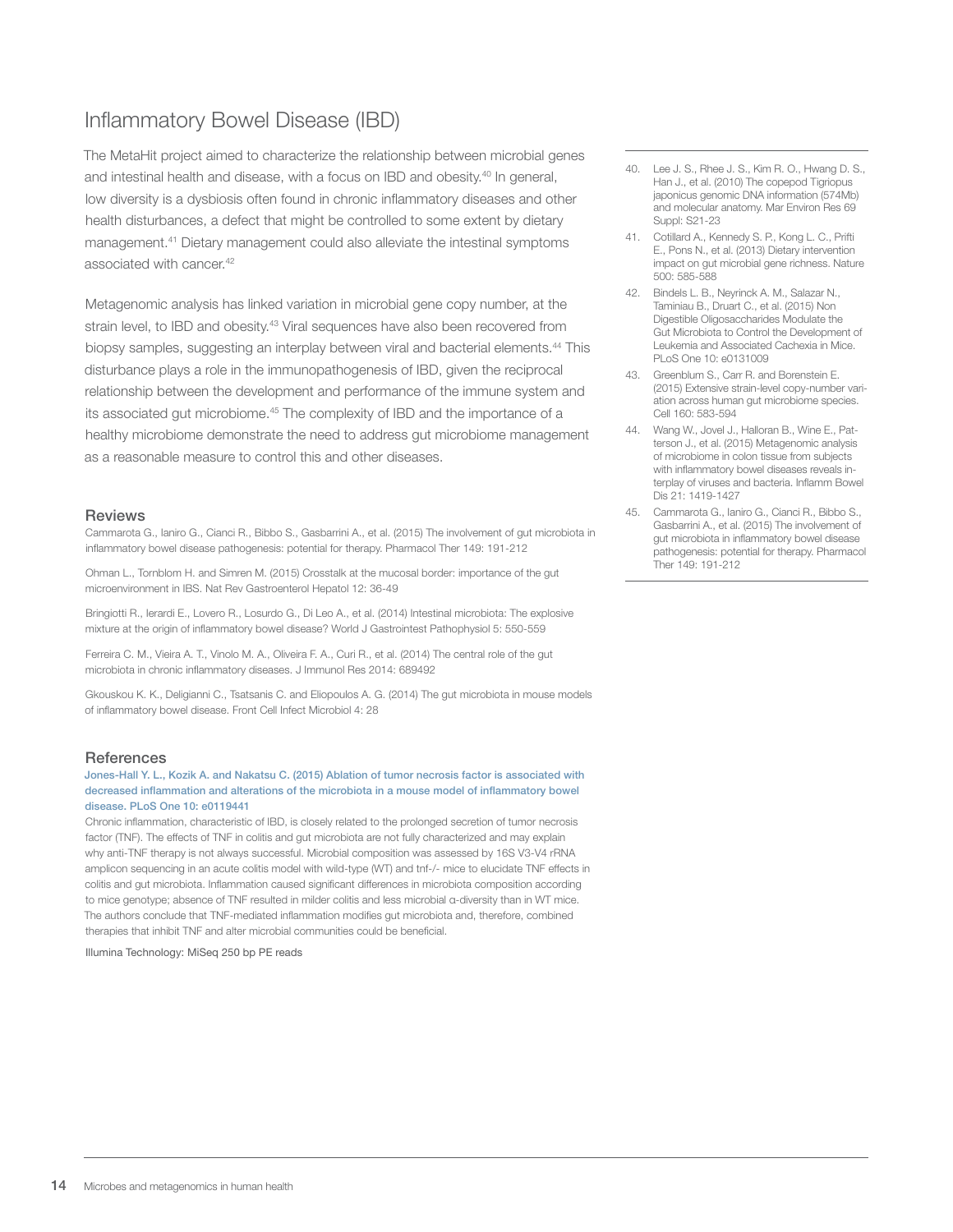#### Morgan X. C., Kabakchiev B., Waldron L., Tyler A. D., Tickle T. L., et al. (2015) Associations between host gene expression, the mucosal microbiome, and clinical outcome in the pelvic pouch of patients with inflammatory bowel disease. Genome Biol 16: 67

Ileal pouch-anal anastomosis (IPAA) surgery for ulcerative colitis (UC) is often complicated by pouchitis associated with anatomical and microbiota changes that resemble a colon-like environment. How and why these changes take place, and their relation to UC and IBD, is not fully understood. The authors obtained paired host microbiomes (by 16S V4 amplicon sequencing) and transcriptomes from a large cohort of IPAA patients to study the microbiome-host gene expression axis. Microbiomes were variable across individuals and influenced by clinical variables such as antibiotic therapy; host epithelial transcription was influenced by tissue location. Associations between microbiome and host transcription patterns were related to the level of host tissue inflammation: the strongest microbe-host association pattern was enriched complement system and cytokine IL-12 pathways inversely correlated with abundance of *Bifidobacteria* and others. However, it was not possible to generate a pouchitis outcome model based on microbial composition and/or transcriptional activity, suggesting that the role of sectional changes in epithelial transcripts may not be critical for the host-microbiome interface during IPAA.

Illumina Technology: MiSeq v2 175 bp PE reads

#### Schaubeck M., Clavel T., Calasan J., Lagkouvardos I., Haange S. B., et al. (2015) Dysbiotic gut microbiota causes transmissible Crohn's disease-like ileitis independent of failure in antimicrobial defence.

Gut Intestinal dysbiosis is associated with intestinal inflammatory disease (Crohn's disease or CD), although functional explanation of this frequent observation is still missing. Temporal metaproteomic (LC-MS) and metagenomic (16S rRNA gene) profiles of gut microbiota were obtained from TNF<sup>deltaARE</sup> mice, a model that resembles CD pathology. Disease severity and location were microbiota-dependent: inflammation was absent in germ-free TNF<sup>deltaARE</sup> mice and ileitis (but not colitis) was attenuated after antibiotic treatment. Several compositional and functional alterations were observed in microbiota communities in inflamed mice, features that were reproducible through microbiome transplantation that resulted in CD-like ileitis accompanied by loss of Paneth cell function. The study provides evidence of a causal role for gut dysbiosis in the development of chronic ileal inflammatory disease.

Illumina Technology: MiSeq

#### Knights D., Silverberg M. S., Weersma R. K., Gevers D., Dijkstra G., et al. (2014) Complex host genetics influence the microbiome in inflammatory bowel disease. Genome Med 6: 107

The interplay between host genetics and gut microbiome has been observed in inflammatory diseases, without distinction of specific disease host alleles in relation to specific microbial taxa. Here, biopsies of three IBD cohorts were evaluated through genotyping by Immunochip and 16S rRNA sequencing to identify relationships in host allele-microbial taxa pairs. The authors showed that the risk allele NOD2 consistently associated with the bacterial taxa *Enterobacteriaceae* across the different independent cohorts. They also identified 48 additional IBD single-nucleotide polymorphisms (SNPs) consistently associated with bacterial taxa in 2 or 3 of the cohorts. These SNPs are related to genes involved in immune responses (eg, JAK-STAT). Thus, the pairing of genome-microbiome analysis successfully demonstrates the complex relationships between altered host functional pathways and microbiome structure in IBD.

Illumina Technology: MiSeq, Infinium Immunochip

#### Rooks M. G., Veiga P., Wardwell-Scott L. H., Tickle T., Segata N., et al. (2014) Gut microbiome composition and function in experimental colitis during active disease and treatment-induced remission. ISME J 8: 1403-1417

IBD patients often receive different individual therapy courses to mitigate disease symptoms and promote remission. The variability of treatments confuses the effective mechanisms responsible for remission, because not much is known about how therapy affects gut microbiota. Whole-shotgun metagenomics and 16S rRNA amplicon sequencing were used to survey the gut microbiome in a mouse model of colitis during active disease and therapy-induced remission. Microbiome differences between both stages, related to carbohydrate-energy metabolism, bacterial pathogenesis (motility and signal transduction pathways), and increased capacity for xenobiotic metabolism were reported. Unlike gentamicin and metronidazole, vancomycin was not useful in promoting symptom amelioration, even though the 3 are often used to treat *C. difficile* infection. Immunomodulatory therapy also caused alteration of the microbial community by enrichment of different bacterial taxa. The study identifies specific bacterial taxa and pathways involved with disease, as well as specific alterations under different therapy regimes in a mouse model of colitis.

Illumina Technology: HiSeq 2000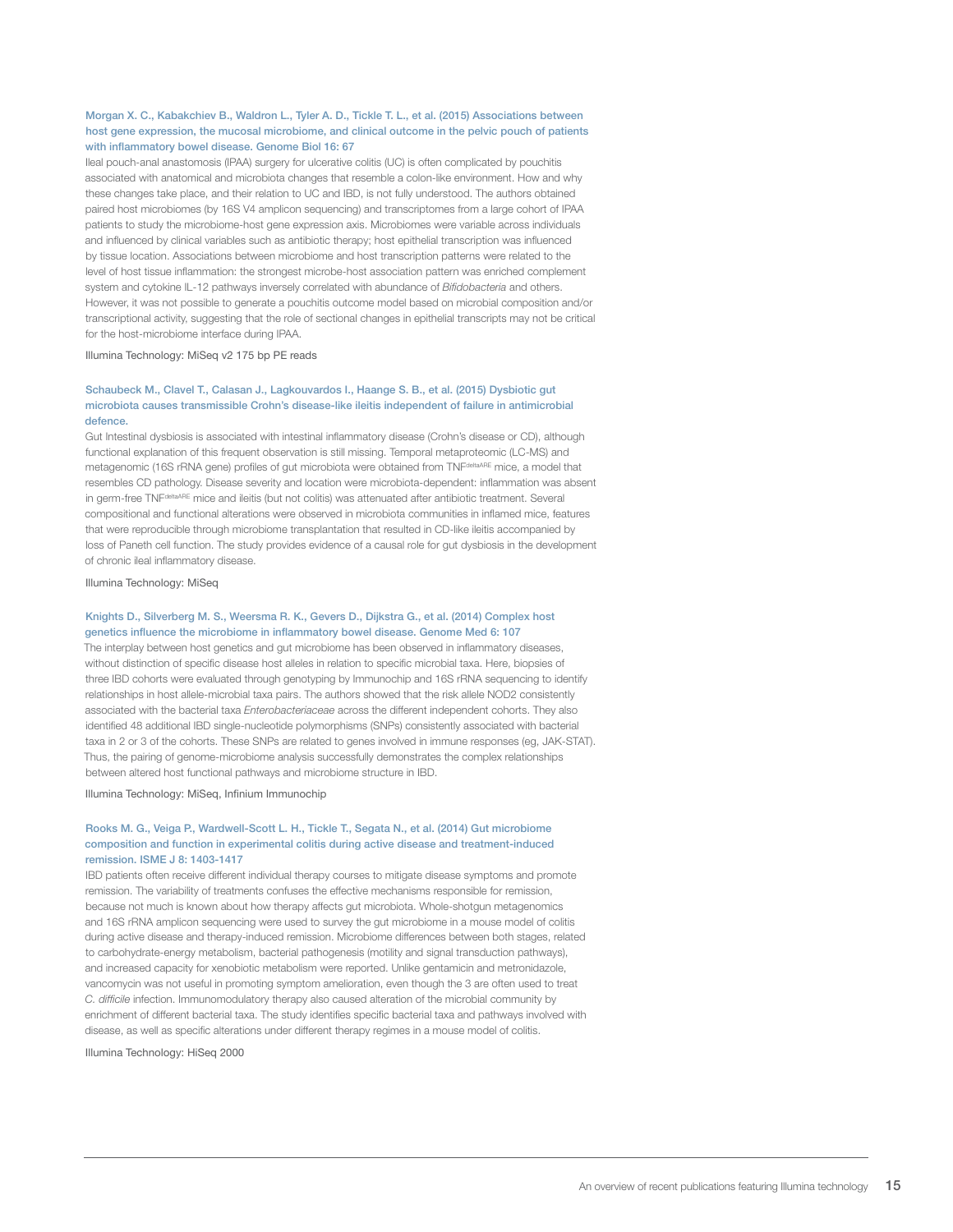# <span id="page-14-0"></span>Metabolic Diseases: Diabetes and Obesity

Type-1 (T1D) and Type-2 (T2D) diabetes are multifactorial metabolic disorders that have been linked to changes in the gut microbiota, which is affected by the same factors that influence development of the disease in genetically predisposed individuals.46 Although studies on T1D are not conclusive yet, there is cumulative evidence of reduced taxa diversity and altered interactions with epithelial receptors and immune cells. Together, these factors exacerbate autoimmune destruction of pancreatic β cells.47

A moderate degree of dysbiosis reduced epithelial permeability and leakage of inflammatory mediators in T2D, along with reduced abundance of bile metabolizing genes.48 Excessive production and intake of branched-chain and aromatic amino acids by an altered microbiota<sup>49</sup> are events associated with the disease. Altered metabolic pathways may be useful as diabetes markers,<sup>50</sup> due to their contribution to differential dysbiosis signatures.<sup>51</sup>

#### **Reviews**

Gulden E., Wong F. S. and Wen L. (2015) The gut microbiota and Type 1 Diabetes. Clin Immunol 159: 143-153

Hansen T. H., Gobel R. J., Hansen T. and Pedersen O. (2015) The gut microbiome in cardio-metabolic health. Genome Med 7: 33

He C., Shan Y. and Song W. (2015) Targeting gut microbiota as a possible therapy for diabetes. Nutr Res 35: 361-367

Hu C., Wong F. S. and Wen L. (2015) Type 1 diabetes and gut microbiota: Friend or foe? Pharmacol Res 98: 9-15

Parekh P. J., Balart L. A. and Johnson D. A. (2015) The Influence of the Gut Microbiome on Obesity, Metabolic Syndrome and Gastrointestinal Disease. Clin Transl Gastroenterol 6: e91

Gomes A. C., Bueno A. A., de Souza R. G. and Mota J. F. (2014) Gut microbiota, probiotics and diabetes. Nutr J 13: 60

Nielsen D. S., Krych L., Buschard K., Hansen C. H. and Hansen A. K. (2014) Beyond genetics. Influence of dietary factors and gut microbiota on type 1 diabetes. FEBS Lett 588: 4234-4243

#### References

Daft J. G., Ptacek T., Kumar R., Morrow C. and Lorenz R. G. (2015) Cross-fostering immediately after birth induces a permanent microbiota shift that is shaped by the nursing mother. Microbiome 3: 17 Recognizing the influence of microbiota in metabolic diseases with host genetic components is only a small aspect of disease complexity. Manipulating the microbiota toward a stable "healthy" phenotype is desirable and must include gut microbiota establishment. Cross-fostering effects in gut microbiota were surveyed by amplicon sequencing in mouse pups (NOR and NOD strains). Establishment of gut microbiota was quick and determined by the nursing mother microbiota, and was stable at 32 weeks. This method can be extended to current models of inflammatory disease and T1D to normalize commensal microbiota among different strains of mice.

Illumina Technology: MiSeq 250 bp PE reads

- 46. Gulden E., Wong F. S. and Wen L. (2015) The gut microbiota and Type 1 Diabetes. Clin Immunol 159: 143-153
- 47. Hu C., Wong F. S. and Wen L. (2015) Type 1 diabetes and gut microbiota: Friend or foe? Pharmacol Res 98: 9-15
- 48. Labbe A., Ganopolsky J. G., Martoni C. J., Prakash S. and Jones M. L. (2014) Bacterial bile metabolising gene abundance in Crohn's, ulcerative colitis and type 2 diabetes metagenomes. PLoS One 9: e115175
- 49. Neis E. P., Dejong C. H. and Rensen S. S. (2015) The role of microbial amino acid metabolism in host metabolism. Nutrients 7: 2930-2946
- 50. Qin J., Li Y., Cai Z., Li S., Zhu J., et al. (2012) A metagenome-wide association study of gut microbiota in type 2 diabetes. Nature 490: 55-60
- 51. Karlsson F. H., Tremaroli V., Nookaew I., Bergstrom G., Behre C. J., et al. (2013) Gut metagenome in European women with normal, impaired and diabetic glucose control. Nature 498: 99-103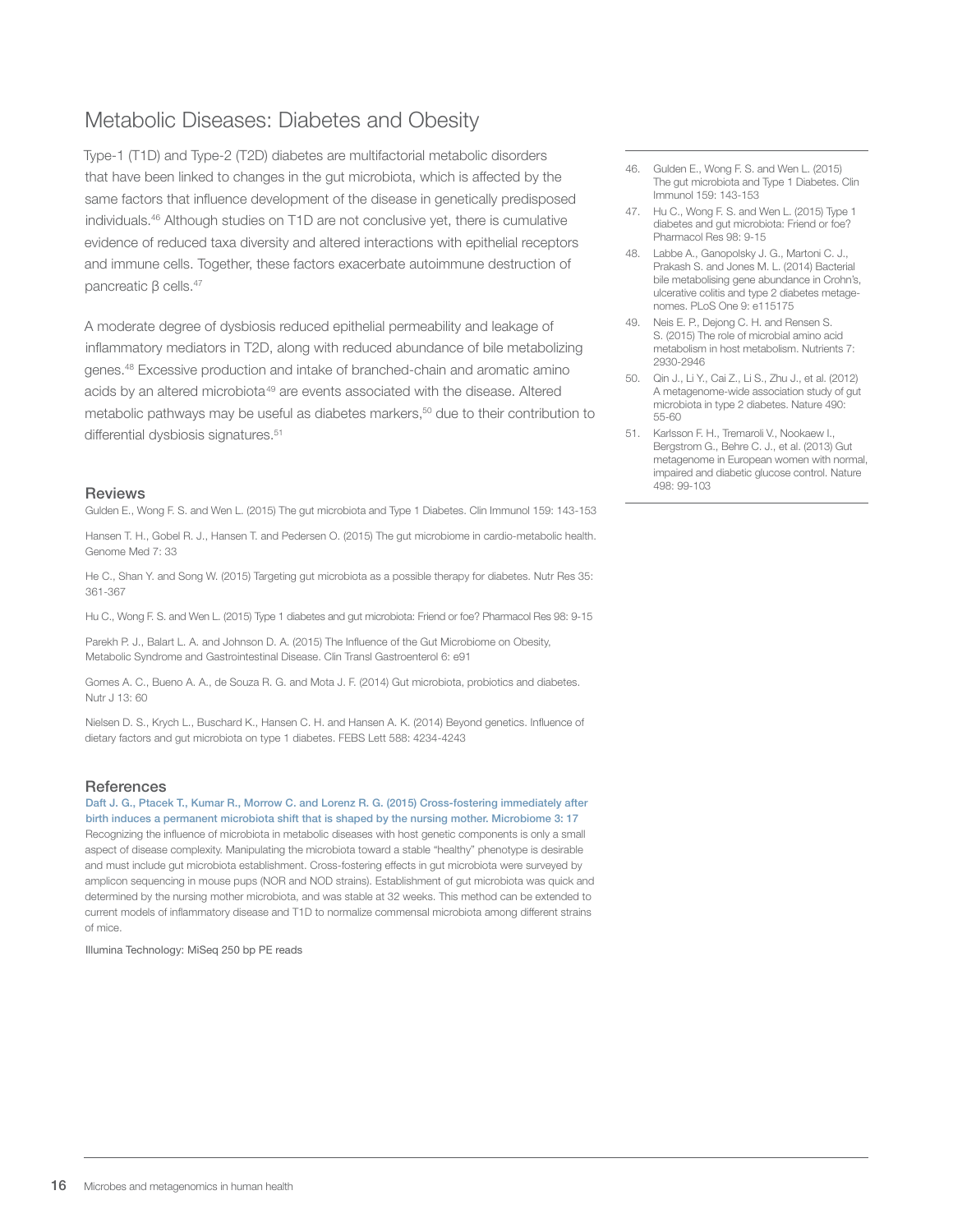<span id="page-15-0"></span>

Cross-fostering effects in gut microbiota were surveyed by amplicon sequencing in mouse pups.

#### Bell E. T., Suchodolski J. S., Isaiah A., Fleeman L. M., Cook A. K., et al. (2014) Faecal microbiota of cats with insulin-treated diabetes mellitus. PLoS One 9: e108729

Cats also suffer from T2D and receive insulin treatment just like humans do. This study evaluated the fecal microbiota in a small number of insulin-treated diabetic ( $n = 10$ ) and nondiabetic ( $n = 20$ ) cats by 16S V4 rRNA sequencing and qPCR. The authors did not observe any differences in gut microbiota composition or abundance between insulin-treated diabetic and nondiabetic cats. In fact, no differences were observed according to age, sex, breed, or dietary formulation. Only a decrease in *Faecalibacterium spp* was identified by qPCR in cats aged over 10 years. Additional studies are required to investigate differences in larger cohorts. These studies should compare functional products, transcripts, and metabolic factors that are not reflected by total microbial composition, in diabetic and nondiabetic cats.

Illumina Technology: MiSeq

- 52. Turnbaugh P. J., Ley R. E., Mahowald M. A., Magrini V., Mardis E. R., et al. (2006) An obesity-associated gut microbiome with increased capacity for energy harvest. Nature 444: 1027-1031
- 53. Tremaroli V. and Backhed F. (2012) Functional interactions between the gut microbiota and host metabolism. Nature 489: 242-249

### **Obesity**

Host and environmental factors that influence metabolic diseases highlight the relationship between diet, microbes, and metabolism. For example, obese mice and humans show reproducible shifts in gut microbial communities. Disturbances in the microbiota enhance energy harvest by enriching metabolic pathways that yield an excess of short-chain fatty acids (later deposited in adipose tissue) and energy gain.52 Additionally, products of altered microbial metabolism act as host metabolism signals in sites outside the intestines, like brain and liver, affecting the level of obesity and its associated comorbidities.<sup>53</sup>



Gut microbiome studies in diabetic and obese mouse models reveal complex relationships among diet, inflammation, and metabolism.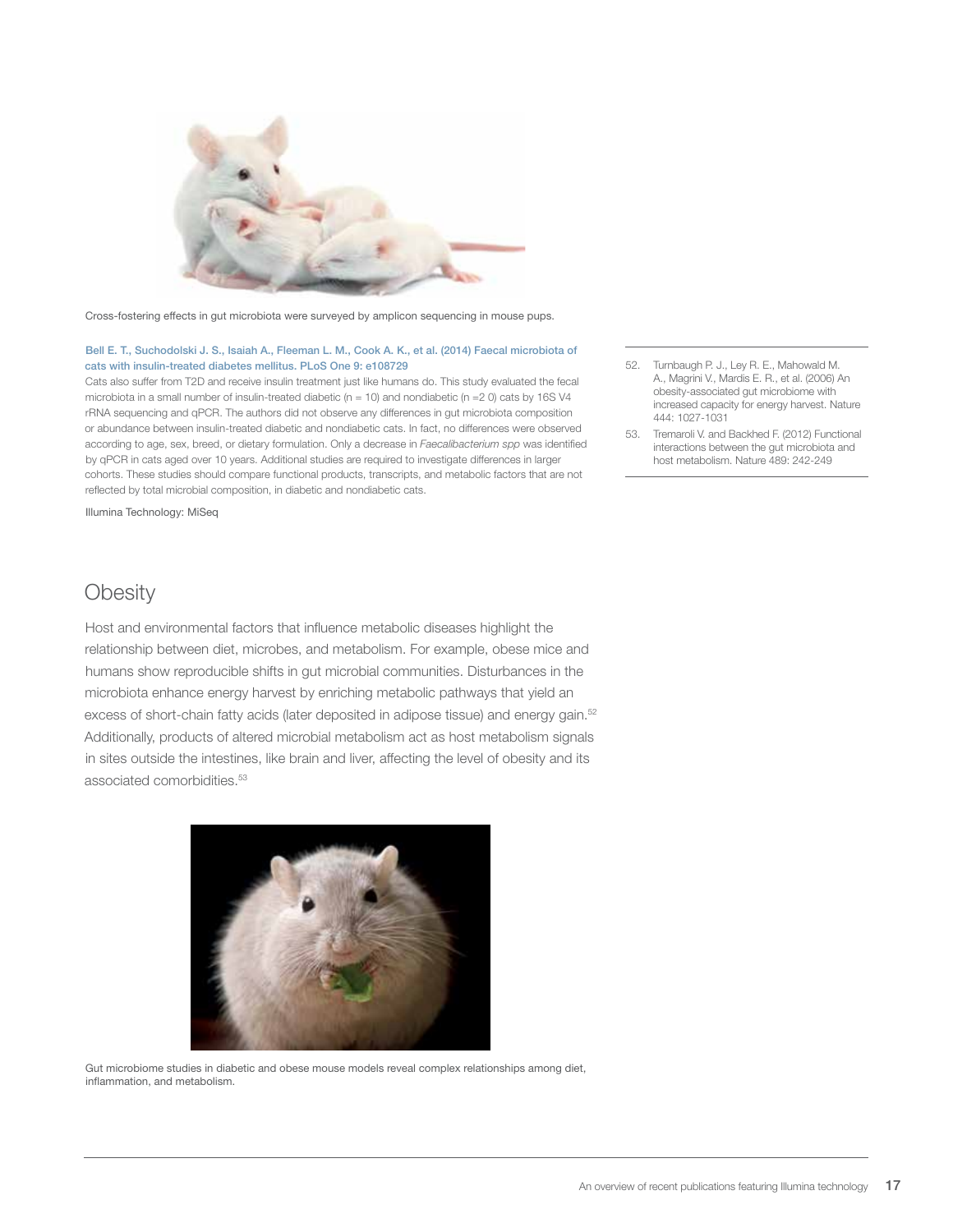#### **References**

Chassaing B., Koren O., Goodrich J. K., Poole A. C., Srinivasan S., et al. (2015) Dietary emulsifiers impact the mouse gut microbiota promoting colitis and metabolic syndrome. Nature 519: 92-96 Gut microbes are kept at a safe distance from the intestinal epithelium by layers of mucus. Emulsifiers disrupt this mucus layer *in vitro*, and their inclusion in processed foods may be a contributing factor for the increased incidence of metabolic diseases. Gut tissue and microbiomes of mice were exposed to low concentrations of 2 common emulsifiers, carboxymethylcellulose (CMC) or polysorbate-80 (P80), and monitored by 16S V4 rRNA sequencing. Both emulsifiers caused mild inflammation and obesity in WT mice, and colitis in a mouse-sensitive model. Obesity was correlated with increased microbiota invasion of the epithelial layer, altered species composition, and increased proinflammatory potential. Fecal transplants into germ-free mice corroborated the role of these altered gut microbiota in the development of metabolic syndrome. The novel effects of common emulsifiers in the gut environment, and possible association with metabolic syndromes and inflammatory diseases, need to be reconsidered in light of their increased incidence.

Illumina Technology: MiSeq 250 bp PE reads

#### Frank D. N., Bales E. S., Monks J., Jackman M. J., MacLean P. S., et al. (2015) Perilipin-2 Modulates Lipid Absorption and Microbiome Responses in the Mouse Intestine. PLoS One 10: e0131944

Microbiota and metabolic diseases are related, but only a few molecular mechanisms underlying this relationship have been unveiled. Among them, cytoplasmic lipid drop protein Perilipin-2 (Plin2) is involved in lipid metabolism in mice fed with a HFD and may alter gut microbiota during diet changes. Wild-type and Plin2-null mice were fed a low-fat diet (LFD) or HFD, microbiome composition was monitored by 16S V2–V3 rRNA sequencing, and physiological parameters were recorded. Plin-2 mice displayed significant disturbances in physiological parameters when compared to WT controls. Dietary fat content and Plin-2 were independently associated with microbiome composition, diversity, and functional differences. Plin-2 modulates lipid levels in feces and energy utilization in mice, both of which correlate with specific microbiota communities. The authors conclude that Plin-2 regulates lipid uptake in intestines that leads to gut microbiome changes associated with diet-induced obesity.

Illumina Technology: Nextera XT DNA Library Prep Kit, MiSeq Reagent Kit v3

#### Yasir M., Angelakis E., Bibi F., Azhar E. I., Bachar D., et al. (2015) Comparison of the gut microbiota of people in France and Saudi Arabia. Nutr Diabetes 5: e153

Dietary habits influence the gut microbiota composition and function, just as an obesogenic microbiota influences the development of metabolic disease. Fecal microbiota of normal and obese Saudi and European individuals, who follow very dissimilar diets, were compared through 16S V3–V4 rRNA sequencing. The differences found between obese and normal cohorts were not conserved between French and Saudi individuals. The obese French microbiome was less diverse and mostly dominated by *Proteobacteria* and *Bacteroidetes* when compared to their normal cohort. Obese Saudis were dominated by *Firmicutes* but were not different from their normal cohort in terms of diversity. Overall, French individuals had higher diversity and richness in their microbiome than Saudis. Differences in gut microbiomes from geographically distant populations, along with contrast between normal and obese microbiomes, can be informative and add to large cohesive efforts to provide integrative views addressing metabolic syndromes.

Illumina Technology: Nextera XT DNA Library Prep Kit, MiSeq 250 bp PE reads

#### Everard A., Lazarevic V., Gaia N., Johansson M., Stahlman M., et al. (2014) Microbiome of prebiotictreated mice reveals novel targets involved in host response during obesity. ISME J 8: 2116-2130

The identification of beneficial microbes and the pathways that prevent or counteract inflammatory disturbances and metabolic syndromes can improve management of these cases. Additionally, such studies can support the use of intervention measures, such as prebiotics. Prebiotic treatment was evaluated in mice under normal and HFD through shotgun metagenomics and antimicrobial peptide analysis. HFD and prebiotics significantly altered gut microbiota composition and potential functionality at several phylum levels relative to normal controls. The authors identified several taxa with differential abundance in both groups, as well as enriched pathways associated with these taxa. HFD decreased production of Reg3g and PLA2g2 in the jejunum, whereas prebiotics increased levels of Reg3g and intectin, both related to intestinal epithelium health and turnover, partially ameliorating the development of metabolic syndrome in mice. This study shows specific beneficial mechanisms performed by prebiotic-modified gut microbiota, which are interesting candidates for dietary intervention in metabolic syndromes.

Illumina Technology: TruSeq SBS Kit v3, HiSeq 2000, CASAVA v1.8.2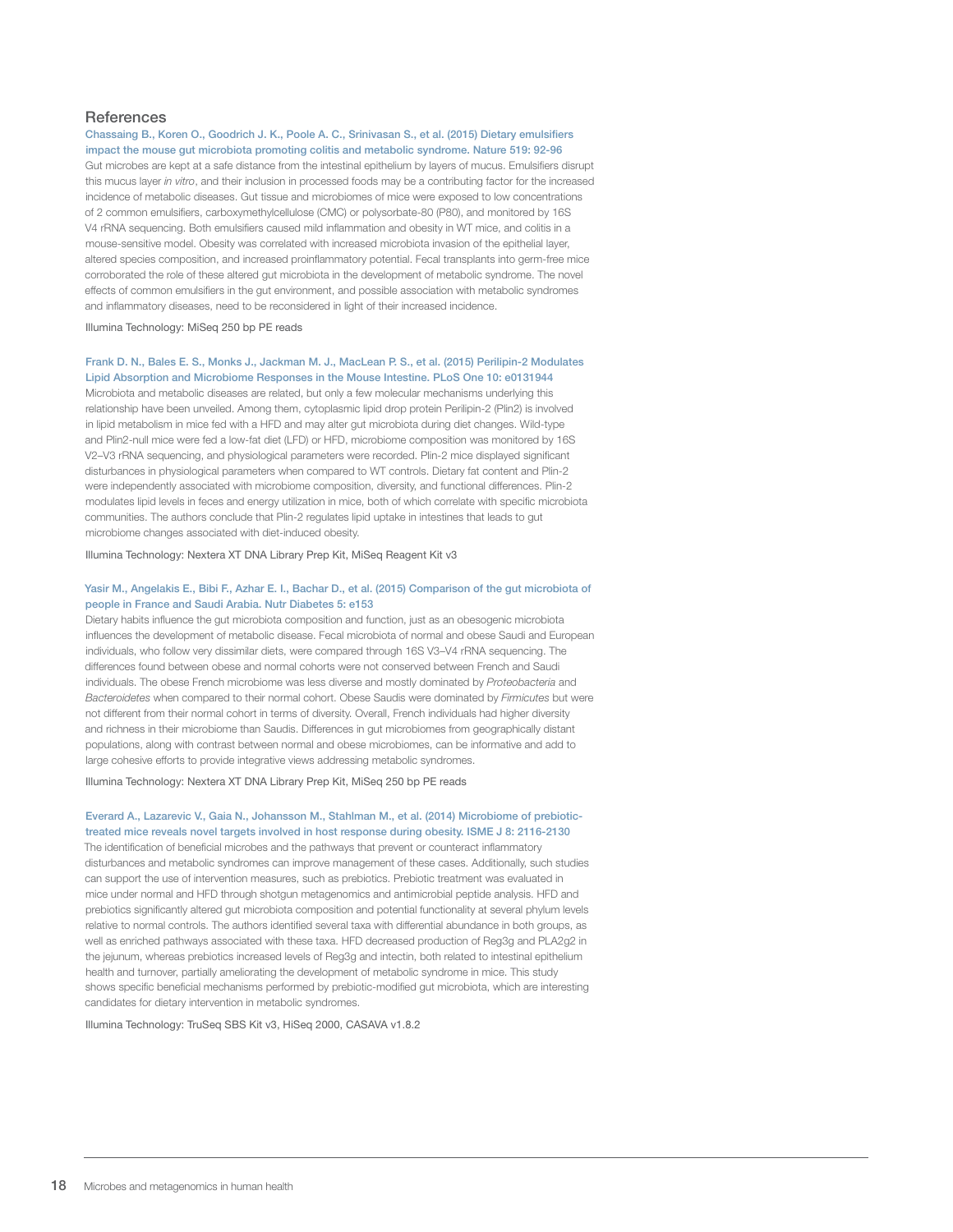#### <span id="page-17-0"></span>Walters W. A., Xu Z. and Knight R. (2014) Meta-analyses of human gut microbes associated with obesity and IBD. FEBS Lett 588: 4223-4233

Several recent publications indicate an intimate relationship between the gut microbiota and metabolic diseases. The authors surveyed available literature that had employed high-throughput 16S rRNA gene amplicon sequencing to characterize the gut microbiota in IBD and obesity. IBD showed consistent microbiome signatures across different studies, and these microbiomes could distinguish IBD patients from healthy individuals. On the contrary, obesogenic microbiota signatures were not consistent across studies, despite reproducing the disease by fecal transplantation and being statistically significant in each study. This study highlights the importance and effect of cohort selection and analysis strategies in different clinical conditions, as they may not have the same microbiota-disease effect size.

Illumina Technology: 16S rRNA gene amplicon sequencing obtained with Illumina technology

# Oral Microbiome

The community of microbes living in the oral cavity performs multiple functions. While the microbial composition for individuals is relatively stable, it can vary substantially among individuals.<sup>54</sup> Altered oral microbiomes are informative of health status, such as nutritional deficiencies<sup>55</sup> and cardiovascular disease.<sup>56</sup>

The microbial communities in the oral cavity are organized in compartments and biofilms. Excessive buildup can form plaque and cause oral diseases. Metagenomic studies have identified specific metabolic pathways of oral disease.<sup>57</sup> During oral diseases—such as chronic periodontitis, dental caries, and gingivitis—the subgingival microbiome undergoes dynamic changes that are associated with infection of dental implants by oral pathogens<sup>58</sup> and smoking.<sup>59</sup> These changes can be monitored to assess disease progression and therapy effectiveness.<sup>60</sup>



During oral diseases—such as chronic periodontitis, dental caries, and gingivitis—the subgingival microbiome undergoes dynamic changes that can be monitored to assess disease progression and therapy effectiveness.

#### **Reviews**

Duran-Pinedo A. E. and Frias-Lopez J. (2015) Beyond microbial community composition: functional activities of the oral microbiome in health and disease. Microbes Infect 17: 505-516

Diaz P. I., Strausbaugh L. D. and Dongari-Bagtzoglou A. (2014) Fungal-bacterial interactions and their relevance to oral health: linking the clinic and the bench. Front Cell Infect Microbiol 4: 101

McLean J. S. (2014) Advancements toward a systems level understanding of the human oral microbiome. Front Cell Infect Microbiol 4: 98

- 54. Sato Y., Yamagishi J., Yamashita R., Shinozaki N., Ye B., et al. (2015) Inter-Individual Differences in the Oral Bacteriome Are Greater than Intra-Day Fluctuations in Individuals. PLoS One 10: e0131607
- 55. Zheng W., Zhang Z., Liu C., Qiao Y., Zhou D., et al. (2015) Metagenomic sequencing reveals altered metabolic pathways in the oral microbiota of sailors during a long sea voyage. Sci Rep 5: 9131
- 56. Leishman S. J., Do H. L. and Ford P. J. (2010) Cardiovascular disease and the role of oral bacteria. J Oral Microbiol 2: 5781
- 57. Xu P. and Gunsolley J. (2014) Application of metagenomics in understanding oral health and disease. Virulence 5: 424-432
- 58. Zheng H., Xu L., Wang Z., Li L., Zhang J., et al. (2015) Subgingival microbiome in patients with healthy and ailing dental implants. Sci Rep 5: 10948
- 59. Moon J. H., Lee J. H. and Lee J. Y. (2015) Subgingival microbiome in smokers and non-smokers in Korean chronic periodontitis patients. Mol Oral Microbiol 30: 227-241
- 60. Shi B., Chang M., Martin J., Mitreva M., Lux R., et al. (2015) Dynamic changes in the subgingival microbiome and their potential for diagnosis and prognosis of periodontitis. MBio 6: e01926-01914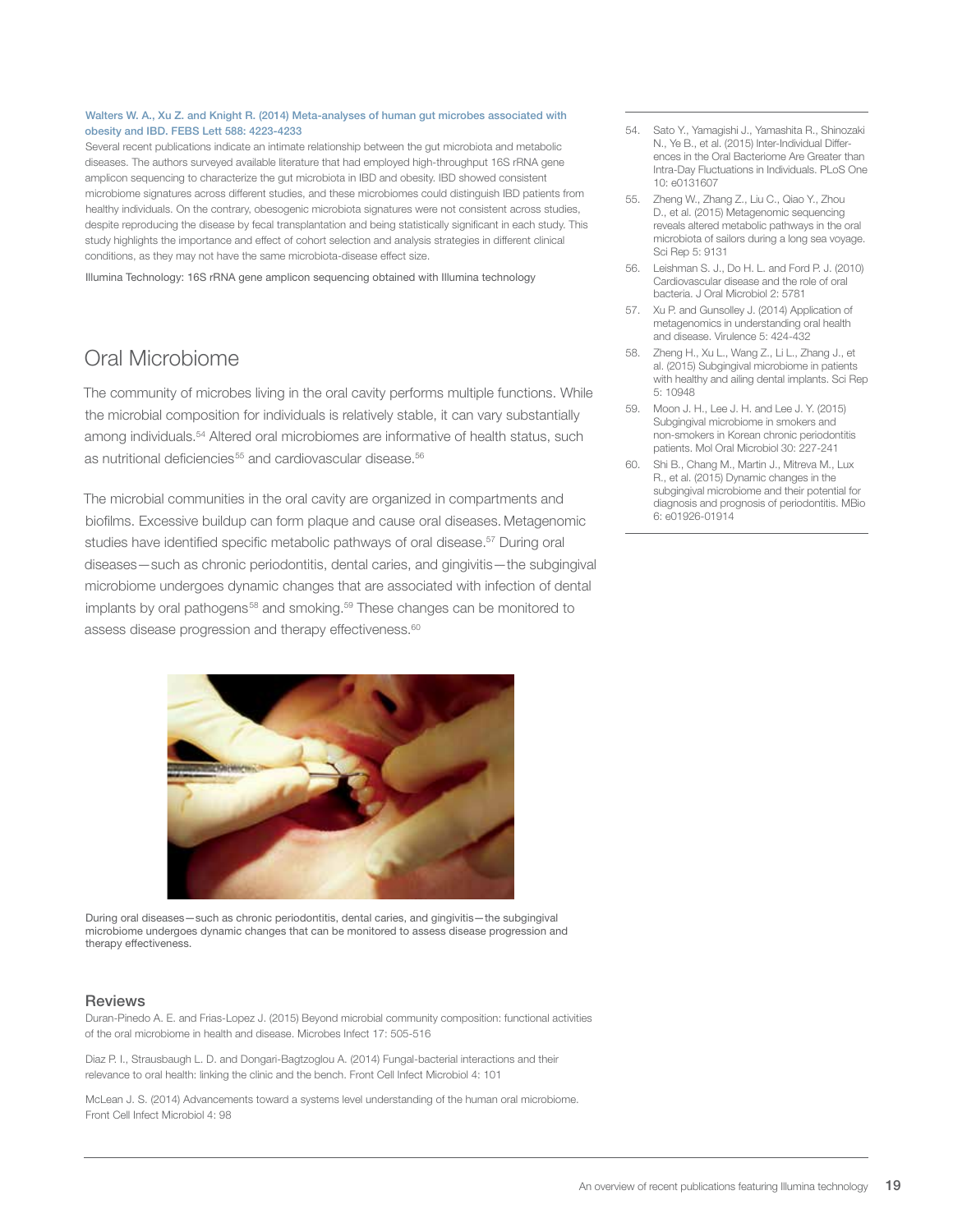Xu P. and Gunsolley J. (2014) Application of metagenomics in understanding oral health and disease. Virulence 5: 424-432

Zaura E., Nicu E. A., Krom B. P. and Keijser B. J. (2014) Acquiring and maintaining a normal oral microbiome: current perspective. Front Cell Infect Microbiol 4: 85

#### **References**

Edlund A., Yang Y., Yooseph S., Hall A. P., Nguyen D. D., et al. (2015) Meta-omics uncover temporal regulation of pathways across oral microbiome genera during *in vitro* sugar metabolism. ISME J Bacteria-mediated pH drops and subsequent recovery occur upon addition of a carbohydrate source in supragingival plaque. These events are important in dental caries development, but fully characterized metabolic or transcriptomic details are still missing. The authors developed an *in vitro* model inoculated with supragingival plaque microbial communities and analyzed metatranscriptomic and metabolomic profiles of these biofilms. The authors found microbial taxa (*Lactobacillus, Streptococcus*) and their upregulated pathways involved in acid neutralization in response to a pH drop. These taxa were also important during pH recovery of the plaque. Specific metabolites and corresponding transcripts/taxa were identified along the pH gradient. These signatures, for healthy and disease states, could be used to compare oral microbiome studies.

Illumina Technology: HiSeq 2000

Sato Y., Yamagishi J., Yamashita R., Shinozaki N., Ye B., et al. (2015) Inter-Individual Differences in the Oral Bacteriome Are Greater than Intra-Day Fluctuations in Individuals. PLoS One 10: e0131607 In this study, oral supragingival microbiomes were obtained from healthy individuals at 3 time points during the day for 3 days and studied by 16S V4 rRNA gene sequencing. The authors showed that oral microbiomes from healthy individuals were stable throughout the day. In contrast, interindividual variation was common at the species level. The within-individual stability allowed them to identify 40 co-occurrences among rare bacteria.

Illumina Technology: MiSeq Reagent Kit v2 250 bp PE reads

Duran-Pinedo A. E., Chen T., Teles R., Starr J. R., Wang X., et al. (2014) Community-wide transcriptome of the oral microbiome in subjects with and without periodontitis. ISME J 8: 1659-1672 Periodontitis is a polymicrobial inflammation disease. Metatranscriptomes and metagenomes were obtained from subgingival samples from healthy and periodontitis-positive individuals to identify community composition and transcriptome profile differences between both states. The most abundant species with higher expression of virulence genes found in periodontitis were the known pathogens *P. gingivalis*, *T. forsythia*, and *T. denticola*. The correlation between abundance and expression was not conserved in other microorganisms, and some "healthy" bacteria expressed putative virulence factors. The community displayed upregulated pathways consistent with periodontitis related to flagellar motility, peptide transport, iron acquisition, β-lactam degradation, and lipid A biosynthesis. These results support the integrated actions of the community toward disease progression.

Illumina Technology: Nextera XT DNA Library Prep Kit, cBOT, MiSeq v2 150 PE reads, HiSeq 2500



**Periodontitis**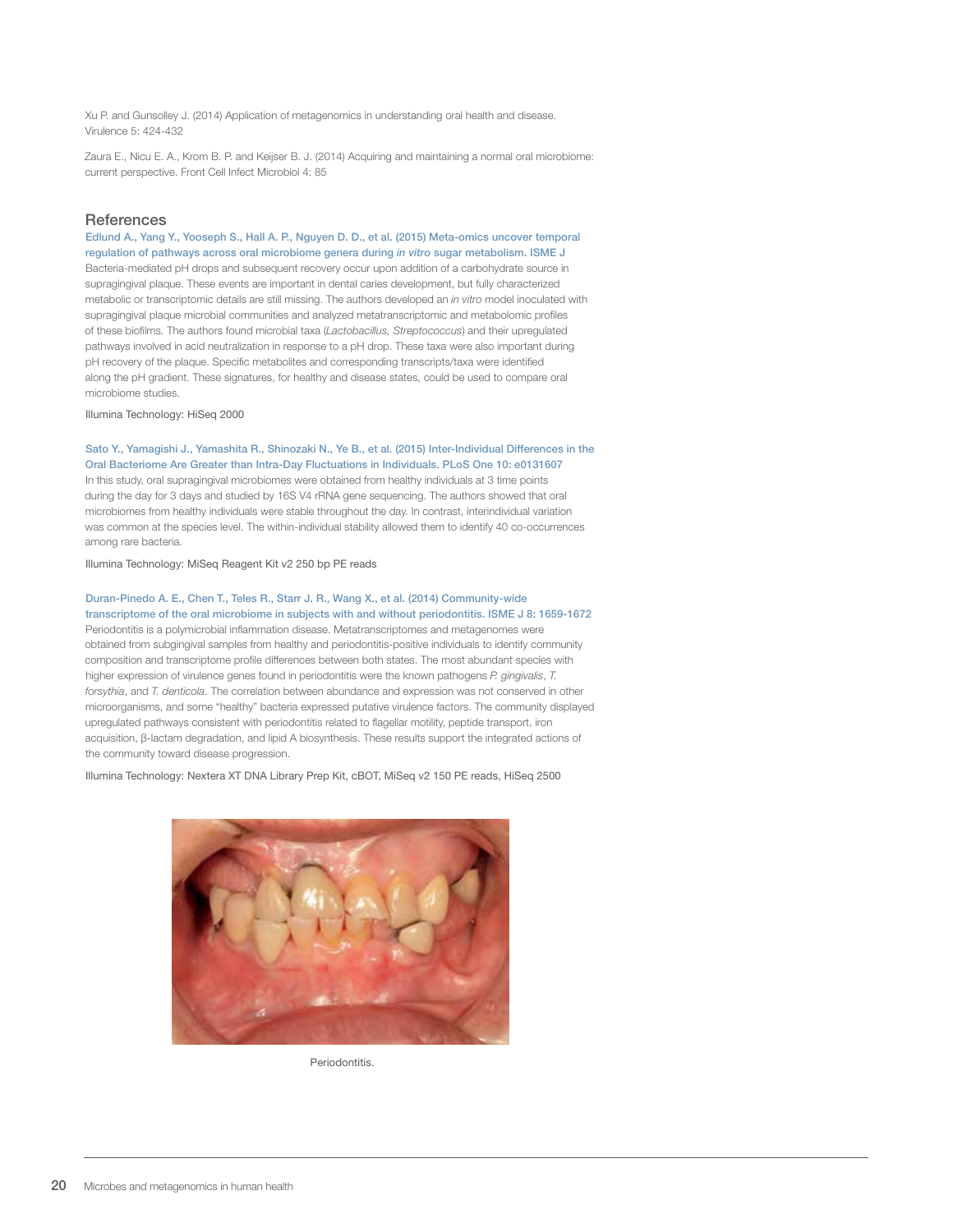# <span id="page-19-0"></span>Other Human Biomes

High-throughput technologies and lower costs have enabled research to characterize various complex and dynamic human biomes.

The skin is the first surface to come into contact with the environment. Its microbiota is complex and defined by microenvironments in specific topographical regions of the body. These microenvironments contribute to particular chemical signatures influenced by gender $61$  and external compounds, such as hygiene products. $62$ The skin microbiome might be a tool for therapies against cutaneous diseases, skin cancer, and monitoring health threats or environmental disturbances. The development of cosmetic and hygiene products may benefit from specific genderand topographic-based signatures that, for example, influence body odor.



The development of cosmetic and hygiene products may benefit from specific gender- and topographicbased signatures that, for example, influence body odor.<sup>6</sup>

The vaginal microbiome is highly dynamic throughout life and influenced by age, reproductive state, ethnicity, pH, and other factors.<sup>64</sup> Disturbances in taxa abundance and diversity are associated with increased risk of preterm birth,<sup>65</sup> gynecologic infections, cancer, and side-effects from chemotherapy and radiation in cancer patients.<sup>66</sup>

Recently, airway microbiome dynamics have been related to chronic obstructive pulmonary disease, 67 asthma, 68 and cystic fibrosis. 69, 70, 71, 72, 73, 74

#### **Reviews**

Grice E. A. (2014) The skin microbiome: potential for novel diagnostic and therapeutic approaches to cutaneous disease. Semin Cutan Med Surg 33: 98-103

Oh J., Byrd A. L., Deming C., Conlan S., Program N. C. S., et al. (2014) Biogeography and individuality shape function in the human skin metagenome. Nature 514: 59-64

Payne M. S. and Bayatibojakhi S. (2014) Exploring preterm birth as a polymicrobial disease: an overview of the uterine microbiome. Front Immunol 5: 595

Salava A. and Lauerma A. (2014) Role of the skin microbiome in atopic dermatitis. Clin Transl Allergy 4: 33

van de Wijgert J. H., Borgdorff H., Verhelst R., Crucitti T., Francis S., et al. (2014) The vaginal microbiota: what have we learned after a decade of molecular characterization? PLoS One 9: e105998

- 61. Troccaz M., Gaia N., Beccucci S., Schrenzel J., Cayeux I., et al. (2015) Mapping axillary microbiota responsible for body odours using a culture-independent approach. Microbiome 3: 3
- 62. Bouslimani A., Porto C., Rath C. M., Wang M., Guo Y., et al. (2015) Molecular cartography of the human skin surface in 3D. Proc Natl Acad Sci U S A 112: E2120-2129
- 63. Oh J., Byrd A. L., Deming C., Conlan S., Program N. C. S., et al. (2014) Biogeography and individuality shape function in the human skin metagenome. Nature 514: 59-64
- 64. Zhou X., Brown C. J., Abdo Z., Davis C. C., Hansmann M. A., et al. (2007) Differences in the composition of vaginal microbial communities found in healthy Caucasian and black women. ISME J 1: 121-133
- 65. Hyman R. W., Fukushima M., Jiang H., Fung E., Rand L., et al. (2014) Diversity of the vaginal microbiome correlates with preterm birth. Reprod Sci 21: 32-40
- 66. Chase D., Goulder A., Zenhausern F., Monk B. and Herbst-Kralovetz M. (2015) The vaginal and gastrointestinal microbiomes in gynecologic cancers: a review of applications in etiology, symptoms and treatment. Gynecol Oncol 138: 190-200
- 67. Huang Y. J., Sethi S., Murphy T., Nariya S., Boushey H. A., et al. (2014) Airway microbiome dynamics in exacerbations of chronic obstructive pulmonary disease. J Clin Microbiol 52: 2813-2823
- 68. Holt P. G. (2015) The mechanism or mechanisms driving atopic asthma initiation: The infant respiratory microbiome moves to center stage. J Allergy Clin Immunol 136: 15-22
- 69. Harris K. A., Underwood A., Kenna D. T., Brooks A., Kavaliunaite E., et al. (2015) Whole-genome sequencing and epidemiological analysis do not provide evidence for cross-transmission of mycobacterium abscessus in a cohort of pediatric cystic fibrosis patients. Clin Infect Dis 60: 1007-1016
- 70. Hoffman L. R., Pope C. E., Hayden H. S., Heltshe S., Levy R., et al. (2014) Escherichia coli dysbiosis correlates with gastrointestinal dysfunction in children with cystic fibrosis. Clin Infect Dis 58: 396-399
- 71. Lopez-Collazo E., Jurado T., de Dios Caballero J. Perez-Vazquez M. Vindel A., et al. (2015). In vivo attenuation and genetic evolution of a ST247-SCCmecI MRSA clone after 13 years of pathogenic bronchopulmonary colonization in a patient with cystic fibrosis: implications of the innate immune response. Mucosal Immunol 8: 362-371
- 72. Turner K. H., Wessel A. K., Palmer G. C., Murray J. L. and Whiteley M. (2015) Essential genome of Pseudomonas aeruginosa in cystic fibrosis sputum. Proc Natl Acad Sci U S A 112: 4110-4115
- 73. Waters V. (2014) Editorial commentary: how can understanding the phenotype of Pseudomonas aeruginosa lead to more successful eradication strategies in cystic fibrosis? Clin Infect Dis 59: 632-634
- 74. Whiteson K. L., Meinardi S., Lim Y. W., Schmieder R., Maughan H., et al. (2014) Breath gas metabolites and bacterial metagenomes from cystic fibrosis airways indicate active pH neutral 2,3-butanedione fermentation. ISME J 8: 1247-1258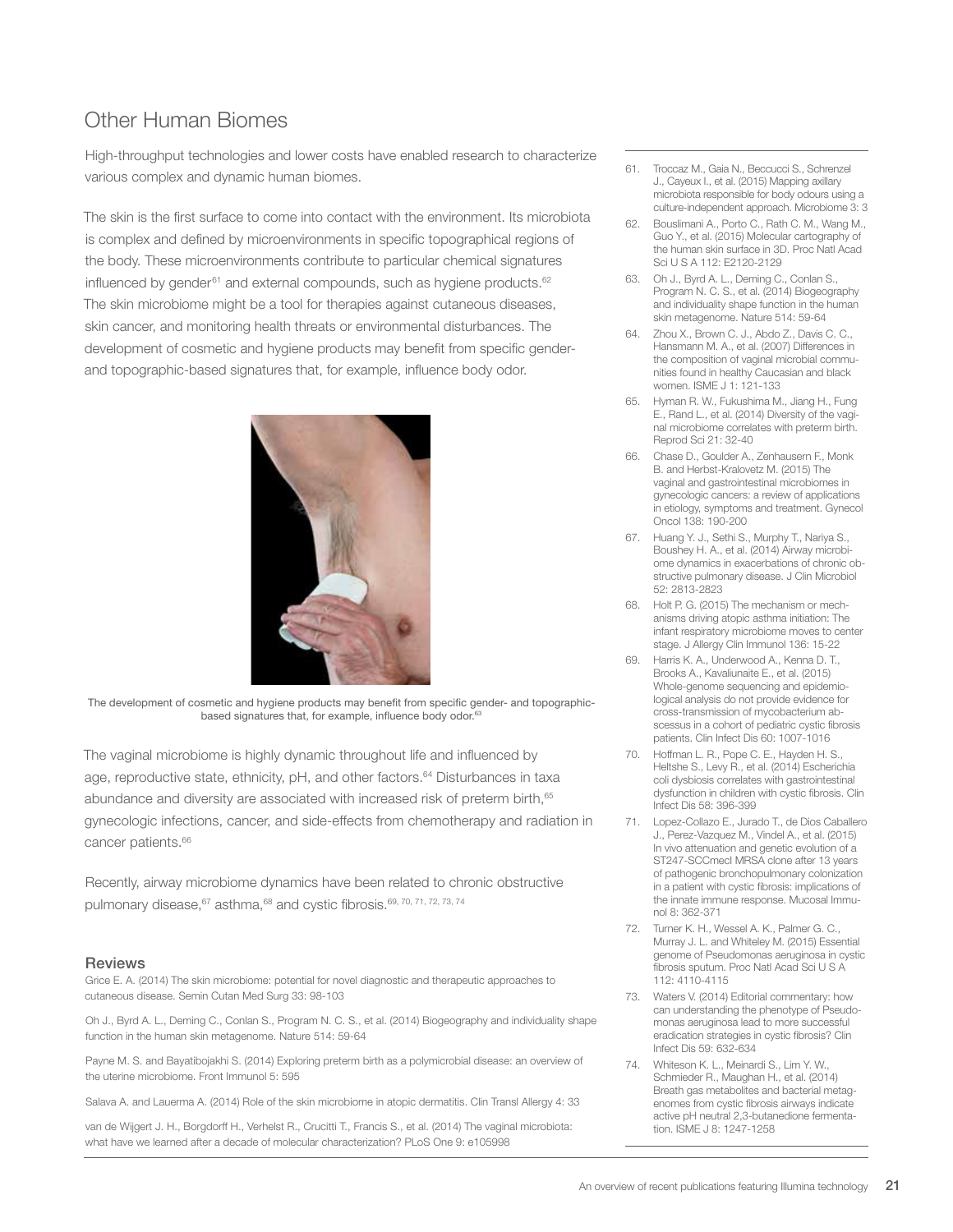#### **References**

#### Bouslimani A., Porto C., Rath C. M., Wang M., Guo Y., et al. (2015) Molecular cartography of the human skin surface in 3D. Proc Natl Acad Sci U S A 112: E2120-2129

The skin is the largest organ in the human body. Its chemical makeup is likely influenced by skin cells and the microbes that inhabit it. The authors developed a highly integrated 3D molecular cartography map of the human body by integrating chemical data with proteomic data (UPLC-QTOF, MALDI-TOF) and microbiome composition (16S rRNA sequencing) of the skin according to body site. This 3D map associated specific taxa to body site, metabolites, and chemical compounds. It allowed co-occurrence analysis, and revealed gender-associated characteristics and the impact of hygiene products on human skin. This map constitutes a detailed panorama of the human skin, and it is potentially useful in research and customized product development.

Illumina Technology: HiSeq 2000 100 bp PE reads

#### Boutin S., Graeber S. Y., Weitnauer M., Panitz J., Stahl M., et al. (2015) Comparison of microbiomes from different niches of upper and lower airways in children and adolescents with cystic fibrosis. PLoS One 10: e0116029

The relationship between the respiratory tract microbiome and onset/progression of cystic fibrosis (CF) is not fully understood, despite chronic infections in CF caused by characteristic pathogens. NGS was used to compare the microbiome of the nasal cavity, throat, and sputum in young CF patients with mild to moderate lung disease. The sputum microbiome between children and adult CF patients was similar, implying that an adult-like microbiome is established early in life. The high interindividual variation in sputum microbiomes may be due to an increased abundance of pathogens, such as *Pseudomonas aeruginosa*. This study shows the effects of potential pathogens in CF airway microbiota. It also demonstrates that throat swabs may be an appropriate proxy if sputum sampling is not feasible.

Illumina Technology: HiSeq

#### Darch S. E., McNally A., Harrison F., Corander J., Barr H. L., et al. (2015) Recombination is a key driver of genomic and phenotypic diversity in a Pseudomonas aeruginosa population during cystic fibrosis infection. Sci Rep 5: 7649

*Pseudomonas aeruginosa* causes chronic lung infections in CF patients, with diverging phenotypes in isolates from the same individuals over time. Whole-genome sequencing (WGS) of *P. aeruginosa* isolates collected from the same individual at different time points was used to uncover mechanisms responsible for this phenotypic variation. This study showed intraindividual diversity related to SNPs ranging from 5 to 64, with evidence of recombination as the main event driving genetic and phenotypic diversity of *P. aeruginosa* during *in vivo* chronic CF infection. The authors discuss these findings and their implications in important phenotypes, such as antimicrobial resistance patterns.

Illumina Technology: HiSeq 2000 150 bp PE reads



*Pseudomonas aeruginosa* colonies.

Kramer R., Sauer-Heilborn A., Welte T., Jauregui R., Brettar I., et al. (2015) High individuality of respiratory bacterial communities in a large cohort of adult cystic fibrosis patients under continuous antibiotic treatment. PLoS One 10: e0117436

Routine clinical diagnosis of microbial infections in CF patients is restricted to a few known pathogens, despite growing molecular evidence of polymicrobial infections. Amplicon sequencing (16S V3 rRNA gene) was applied to sputum samples from adults under continuous antibiotic treatment and compared to routine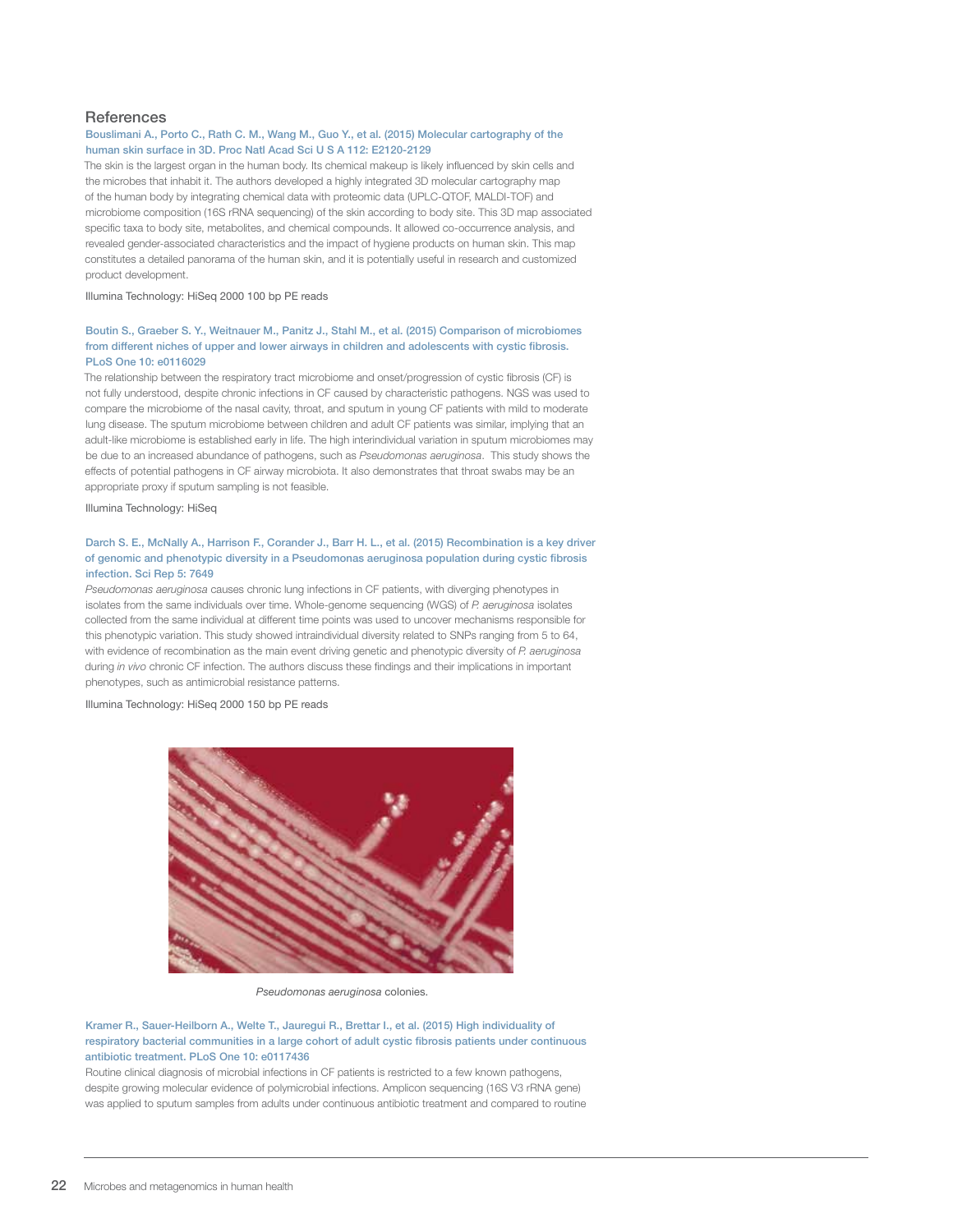culture methods. Communities were diverse and highly individual. Bacteria associated with CF were revealed in finer detail only by NGS, while other methods showed a similar prevalence of known pathogens. There were no associations between host factors and the *CFTR* genotype, although non-ΔF508 mutations in the *CFTR* gene often showed low abundances of *P. aeruginosa*. Continuous antibiotic treatment may be the cause of the high individuality and lack of correlation to clinical host factors.

Illumina Technology: Genome Analyzer*IIx*

#### Liu J., Yan R., Zhong Q., Ngo S., Bangayan N. J., et al. (2015) The diversity and host interactions of Propionibacterium acnes bacteriophages on human skin. ISME J 9: 2078-2093

Phages are able to regulate microbial populations by inducing lysis, lysogeny, or resistance. This regulation may also occur in human skin, but relatively little information is available. This study focused on the diversity and host interactions of the bacteriophages of *Propionibacterium* acnes. The authors sequenced 48 phages recovered from acne patients and healthy individuals and analyzed healthy skin metagenomes looking for *P. acnes* phages. One phage strain at a time dominates skin, although some phages are common among related and unrelated individuals, which may suggest the existence of a common core of phages in the human population and transmission of phages. Furthermore, CRISPR sequences may not be sufficient to confer resistance against phages in type II *P. acnes* strains. This study shows how phages can regulate microbial populations, resulting in individualized microbiomes.

Illumina Technology: MiSeq



Skin with acne. Phages are able to regulate microbial populations by inducing lysis, lysogeny, or resistance. The authors sequenced 48 phages recovered from acne patients and healthy individuals and analyzed healthy skin metagenomes looking for *P. acnes* phages.75

MacIntyre D. A., Chandiramani M., Lee Y. S., Kindinger L., Smith A., et al. (2015) The vaginal microbiome during pregnancy and the postpartum period in a European population. Sci Rep 5: 8988 Most vaginal microbiome studies have focused on Northern American populations and have often been associated with specific pregnancy outcomes. The vaginal microbiomes of pregnant British women were monitored periodically during uncomplicated pregnancy and after partum by 16S V1-V2 rRNA gene sequencing. Significant changes were observed after partum, characterized by less dominance of *Lactobacillus spp.* with increased α-diversity. Some women, mostly Asian and Caucasian, had a *L. jensenii*-dominated microbiome; whereas *L. gasseri* was absent in African women. This study revealed biogeography and ethnicity as factors in pregnancy and the postpartum vaginal microbiome, contributing to an understanding of the relationships between the microbiome, health, and pregnancy outcomes.

#### Illumina Technology: MiSeq 300 bp PE reads

#### Misic A. M., Davis M. F., Tyldsley A. S., Hodkinson B. P., Tolomeo P., et al. (2015) The shared microbiota of humans and companion animals as evaluated from Staphylococcus carriage sites. Microbiome 3: 2

*Staphylococcus* species are common commensal residents of the skin in humans and animals. *S. epidermidis* can be a reservoir for antimicrobial resistance genes, and methicillin-resistant *S. aureus* (MRSA) can cause serious skin and soft-tissue infections (MRSA SSTI). The authors evaluated the skin microbiome of MRSA SSTI patient households and their companion animals through 16S V4 rRNA gene sequencing. Habitants in households were more similar to each other in the absence of pets, suggesting that animals contribute to the household microbial profile. There were no differences in microbiota associated with MRSA SSTI, or carriage of other *Staphylococcus*. The study highlights how the microbiota is shared between pets and humans, adding to diversity and influencing stability over time.

Illumina Technology: MiSeq 150 bp PE reads

75. Liu J., Yan R., Zhong Q., Ngo S., Bangayan N. J., et al. (2015) The diversity and host interactions of Propionibacterium acnes bacteriophages on human skin. ISME J 9: 2078-2093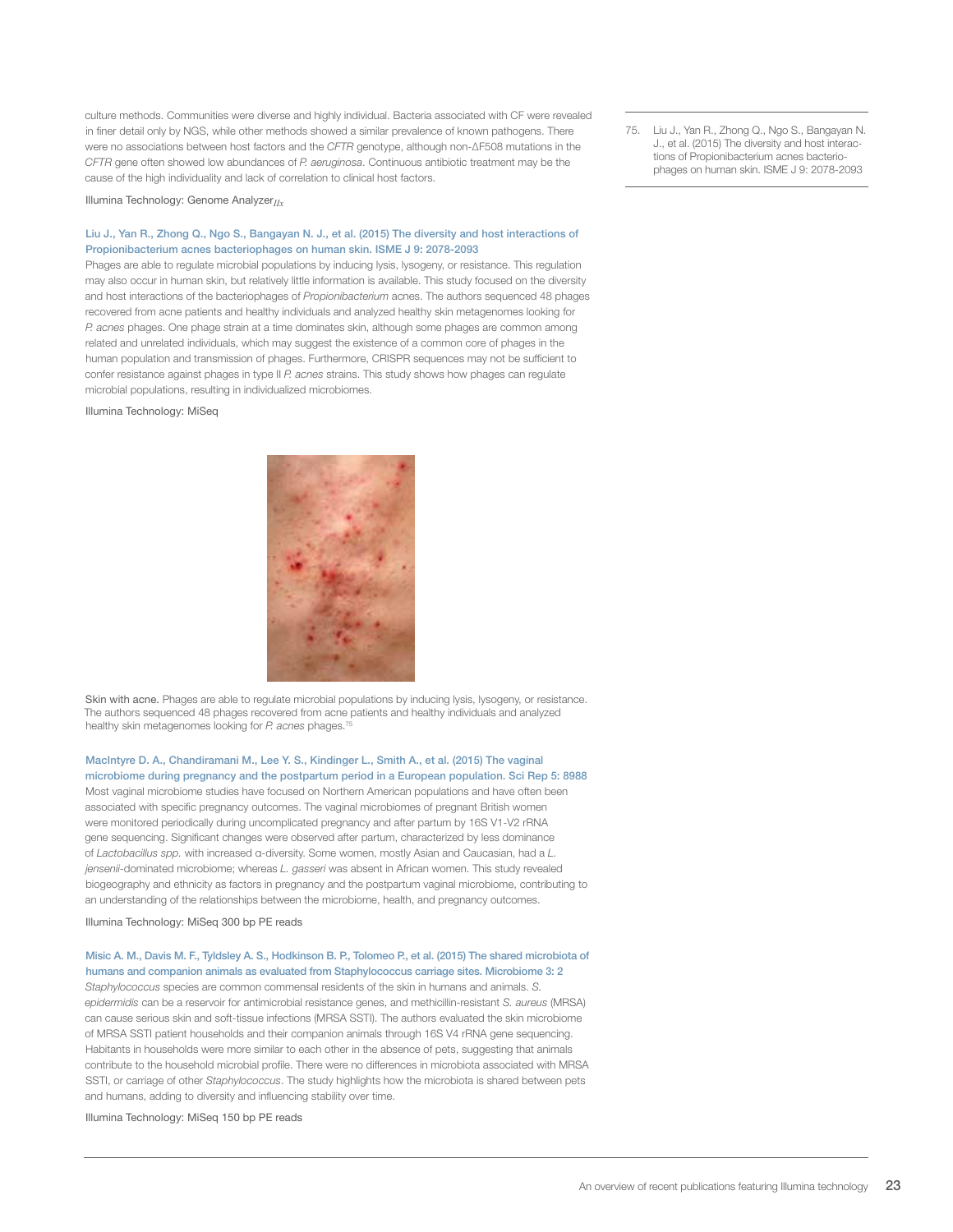#### Silva P. E., Costa P. S., Avila M. P., Suhadolnik M. L., Reis M. P., et al. (2015) Leprous lesion presents enrichment of opportunistic pathogenic bacteria. Springerplus 4: 187

*M. leprae* causes leprosy, a chronic disease that affects skin. Changes in skin microbiota composition caused by the disease have not been characterized in the past, but now high-throughput sequencing can address this question. Skin microbiota of healthy skin (previously published) and leprous lesions were obtained by 16S V3-V4 rRNA gene and Sanger sequencing. Profound shifts in skin microbiota taxa composition and abundance were associated with leprous lesions. These shifts favored overgrowth of potentially pathogenic bacteria not usually associated with normal skin (*Burkhordelia, Pseudomonas* and *Bacillus*) at the expense of normal flora (*Propionibacterium, Staphylococcus* and *Corynebacterium*). The results suggest that potentially pathogenic bacteria may have gained a competitive advantage over normal resident microbes in the environment provided by leprous lesions.

#### Illumina Technology: MiSeq

#### Ghartey J. P., Smith B. C., Chen Z., Buckley N., Lo Y., et al. (2014) *Lactobacillus crispatus* dominant vaginal microbiome is associated with inhibitory activity of female genital tract secretions against *Escherichia coli*. PLoS One 9: e96659

Female genital tract secretions can inhibit growth or prevent colonization of potential pathogens. These cooperative activities can yield biomarkers of a healthy microbiome. Vaginal secretions from nonpregnant and near-term pregnant women were sampled and characterized by microbiome sequencing (16S V6 amplicon) and inhibitory activity against *E. coli*. There was no overall difference in microbiome composition between pregnant and nonpregnant women. *E. coli* inhibitory secretions were enriched in *L. crispatus*, and culture supernatants reproduced this effect *in vitro* with variation among different *L. crispatus* strains. This study shows the protective effects against *E. coli* colonization in microbiomes rich in *L. crispatus*, suggesting that promoting these environments may prevent negative pregnancy outcomes.

Illumina Technology: HiSeq 2000 100 bp PE reads

#### Walther-Antonio M. R., Jeraldo P., Berg Miller M. E., Yeoman C. J., Nelson K. E., et al. (2014) Pregnancy's stronghold on the vaginal microbiome. PLoS One 9: e98514

Influence of the vaginal microbiome in pregnancy outcome has been suggested by previous studies with some limitations as to length of experimental observation. In this study, the vaginal microbiomes of women carrying uncomplicated pregnancies were monitored at intervals throughout the complete pregnancy period by 16S V3-V5 rRNA sequencing. Vaginal microbiomes were stable, exhibited low diversity, and were dominated by *Lactobacillus* genus, specifically *L. crispatus*, in both Caucasian and African-American women. Very few samples were dominated or shifted towards *L. liners*. However, some observed differences were attributed to ethnicity. Caucasian microbiomes clustered by trimester and progressed toward a common attractor, whereas African-American microbiomes clustered by individual. The study supports previous observations about vaginal microbiome characteristics and speculates about the influence of ethnicity on microbiome differences contributing to the risk for complications of pregnancy.

Illumina Technology: MiSeq 250 bp PE reads



Vaginal microbiomes are dominated by the genus *Lactobacillus*. Disturbances influence pregnancy outcomes and may contribute to the risk for complications of pregnancy.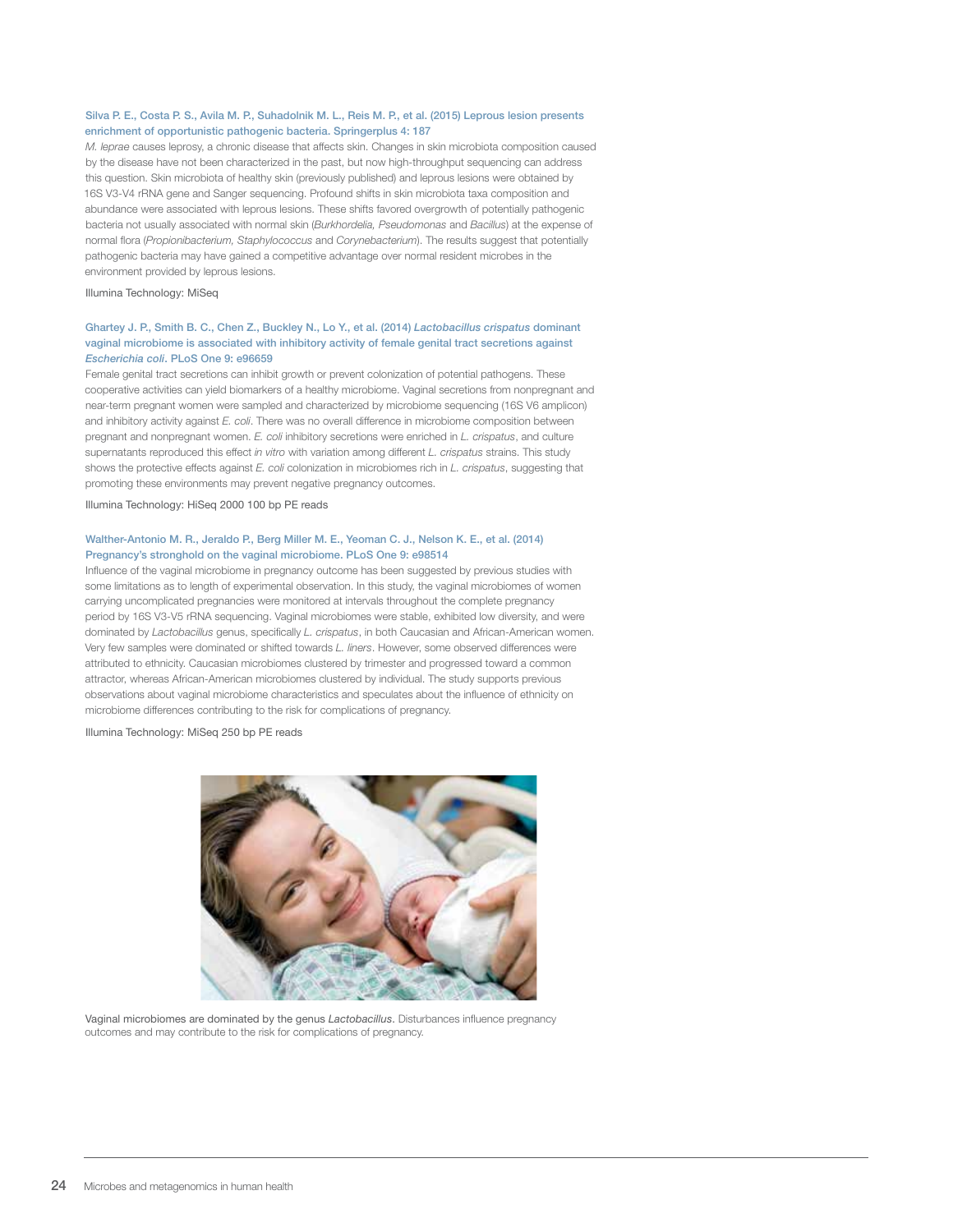# <span id="page-23-0"></span>VIROMES AND HUMAN HEALTH

# Viral Populations

Direct sequencing, also called shotgun metagenomics, is used to identify viruses and determine their abundance in microbial communities.76 It has the distinctive advantages of being able to detect novel viruses and avoid viral mutations during cell culture adaptation, a common concern for standard isolation and propagation techniques.<sup>77</sup> Viruses do not have a phylogenetic marker analogous to the bacterial 16S rRNA gene, so targeted sequencing based on the 16S rRNA gene will not detect viruses.

In clinical samples, various protocols are used to increase nucleic acid yield for discovery and detection of viruses.78 Enrichment and cDNA synthesis are particularly important to detect RNA viruses<sup>79, 80</sup> such as Ebola virus (EBOV), severe acute respiratory syndrome coronavirus (SARS-CoV), Middle East respiratory coronavirus (MERS-CoV), rabies, and many others that dwell in the environment within vector hosts.81, 82 Analysis of metagenomic data from environmental and human sources shows the presence of giant viruses of amoebae, which may be linked to pneumonia of unknown etiology in humans.<sup>83</sup>

In humans, eukaryotic and prokaryotic viruses shape the intestinal microbiota, 84 and a human virome is recognized as characteristically persistent and particular to each individual.<sup>85</sup>

#### Reviews

Sridhar S., To K. K., Chan J. F., Lau S. K., Woo P. C., et al. (2015) A systematic approach to novel virus discovery in emerging infectious disease outbreaks. J Mol Diagn 17: 230-241

McElroy K., Thomas T. and Luciani F. (2014) Deep sequencing of evolving pathogen populations: applications, errors, and bioinformatic solutions. Microb Inform Exp 4: 1

Quinones-Mateu M. E., Avila S., Reyes-Teran G. and Martinez M. A. (2014) Deep sequencing: becoming a critical tool in clinical virology. J Clin Virol 61: 9-19

Virgin H. W. (2014) The virome in mammalian physiology and disease. Cell 157: 142-150

#### References

Rosseel T., Ozhelvaci O., Freimanis G. and Van Borm S. (2015) Evaluation of convenient pretreatment protocols for RNA virus metagenomics in serum and tissue samples. J Virol Methods 222: 72-80 A thorough evaluation of pretreatment methods is needed to provide uniform guidelines for RNA virus metagenomics. In this study, an RNA virus was spiked, in low and high concentrations, in serum and lung tissue samples to evaluate common pretreatment and enrichment methods for viral sequences. The authors found that virion enrichment strategies (filtering and DNase treatment) are beneficial. In serum samples, DNase treatment coupled to rRNA depletion provided the best gain in viral sequences. In tissue samples, rRNA depletion obtained the biggest gain. The authors highlight that different samples benefit from different enrichment protocols to obtain optimal nucleic acid concentration and quality for metagenomic analysis.

Illumina Technology: Nextera XT DNA Library Prep Kit, MiSeq v3 300 bp PE reads

- 76. Allen H. K., Bunge J., Foster J. A., Bayles D. O. and Stanton T. B. (2013) Estimation of viral richness from shotgun metagenomes using a frequency count approach. Microbiome 1: 5
- 77. Sridhar S., To K. K., Chan J. F., Lau S. K., Woo P. C., et al. (2015) A systematic approach to novel virus discovery in emerging infectious disease outbreaks. J Mol Diagn 17: 230-241
- 78. Rosseel T., Ozhelvaci O., Freimanis G. and Van Borm S. (2015) Evaluation of convenient pretreatment protocols for RNA virus metagenomics in serum and tissue samples. J Virol Methods 222: 72-80
- 79. Hall R. J., Wang J., Todd A. K., Bissielo A. B., Yen S., et al. (2014) Evaluation of rapid and simple techniques for the enrichment of viruses prior to metagenomic virus discovery. J Virol Methods 195: 194-204
- 80. Stremlau M. H., Andersen K. G., Folarin O. A., Grove J. N., Odia I., et al. (2015) Discovery of novel rhabdoviruses in the blood of healthy individuals from West Africa. PLoS Negl Trop Dis 9: e0003631
- 81. Qin X. C., Shi M., Tian J. H., Lin X. D., Gao D. Y., et al. (2014) A tick-borne segmented RNA virus contains genome segments derived from unsegmented viral ancestors. Proc Natl Acad Sci U S A 111: 6744-6749
- 82. Walker P. J., Firth C., Widen S. G., Blasdell K. R., Guzman H., et al. (2015) Evolution of genome size and complexity in the rhabdoviridae. PLoS Pathog 11: e1004664
- 83. Colson P., La Scola B. and Raoult D. (2013) Giant viruses of amoebae as potential human pathogens. Intervirology 56: 376-385
- 84. Kernbauer E., Ding Y. and Cadwell K. (2014) An enteric virus can replace the beneficial function of commensal bacteria. Nature advance online publication:
- 85. Abeles S. R., Robles-Sikisaka R., Ly M., Lum A. G., Salzman J., et al. (2014) Human oral viruses are personal, persistent and gender-consistent. ISME J 8: 1753-1767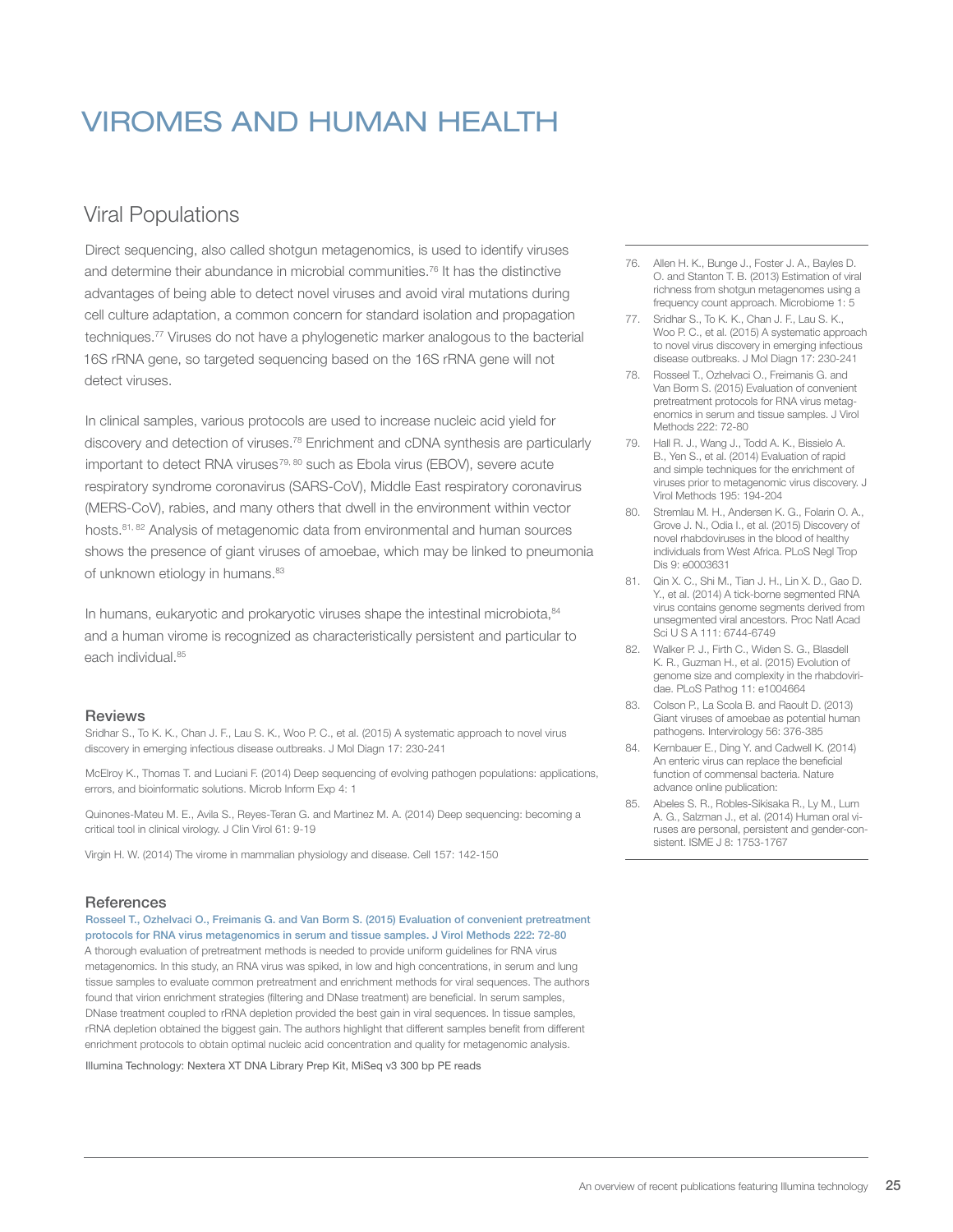<span id="page-24-0"></span>Xu G. J., Kula T., Xu Q., Li M. Z., Vernon S. D., et al. (2015) Viral immunology. Comprehensive serological profiling of human populations using a synthetic human virome. Science 348: aaa0698

Serological tests are performed based on clinical presumption about the identity of a single (or small number of) infectious agent(s). Assumption-free tests that can determine serological responses to current and past pathogens can be useful in clinical settings and epidemiology studies at the population level. The authors have developed Systematic Viral Epitope Scanning or VirScan, a high-throughput method to analyze the inventory of antiviral antibodies using single drop of blood. The method relies on immunoprecipitation and massively parallel sequencing of phage libraries displaying viral peptides from all currently known human viruses, representing 206 human viral species. Tested in 569 individuals from around the world, VirScan identified antibodies to an average of 10 viruses per person and 84 viral species in 2 individuals. Some peptides were consistently targeted by antibodies and may represent "public epitopes."

Illumina Technology: HiSeq 2000 50 bp PE reads

#### Bzhalava D., Muhr L. S., Lagheden C., Ekstrom J., Forslund O., et al. (2014) Deep sequencing extends the diversity of human papillomaviruses in human skin. Sci Rep 4: 5807

Human papillomaviruses (HPVs) are abundant in and on skin. Previous metagenomic analyses have shown 273 cutaneous HPVs, including 47 previously unknown types. The authors used Illumina sequencing to obtain deeper sequencing, without prior PCR amplification, in pools of skin lesions. They identified 23 known HPV types, 3 novel putative HPVs, and 4 non-HPV viruses. They detected 385 HPV types, including 226 previously unknown types, in 326 PCR-amplified samples of skin lesions. The authors conclude that the number of HPV types will likely increase as deep sequencing technologies improve in performance and cost.

Illumina Technology: TruSeq Nano DNA Library Prep Kit, Nextera DNA Library Prep Kit, MiSeq v2 250 bp PE reads, MiSeq v3 300 bp PE reads

# Viral Zoonotic Reservoirs

Zoonotic reservoirs play a significant role in the dissemination of pathogens. With NGS, it is now possible to screen reservoir animals to predict and prevent viral pathogen outbreaks.

Bat viromes are highly variable within and among species, but colonies maintain viral species in the wild.<sup>86</sup> The bat virome also contains vertebrate pathogens such as influenza A, hepaciviruses, hepadnaviruses, hantaviruses, cedar virus, SARS-like betacoronaviruses,<sup>87</sup> papillomavirus, picornavirus, and polyomavirus.<sup>88</sup> Bats are important reservoirs for highly pathogenic emerging viruses (Table 1).



Bat stew.

- 86. Dacheux L., Cervantes-Gonzalez M., Guigon G., Thiberge J. M., Vandenbogaert M., et al. (2014) A preliminary study of viral metagenomics of French bat species in contact with humans: identification of new mammalian viruses. PLoS One 9: e87194
- 87. Quinones-Mateu M. E., Avila S., Reyes-Teran G. and Martinez M. A. (2014) Deep sequencing: becoming a critical tool in clinical virology. J Clin Virol 61: 9-19
- 88. Wang J., Moore N. E., Murray Z. L., McInnes K., White D. J., et al. (2015) Discovery of novel virus sequences in an isolated and threatened bat species, the New Zealand lesser shorttailed bat (Mystacina tuberculata). J Gen Virol 96: 2442-2452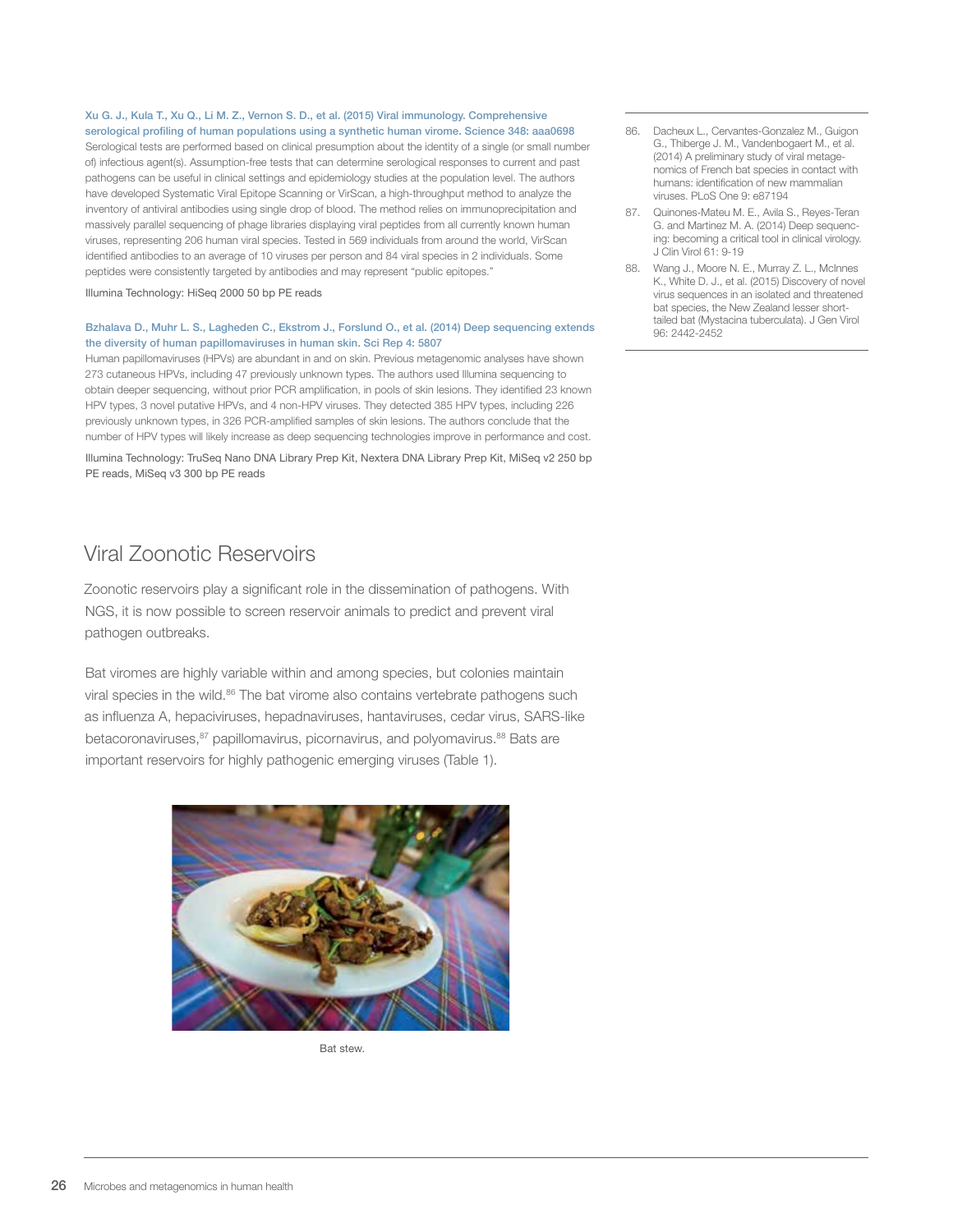Table 1: Pathogenic Viruses in Bats

| <b>Common Name</b>    | 'Scientific Name                                                        | <b>Virus</b> | Reference |
|-----------------------|-------------------------------------------------------------------------|--------------|-----------|
| Chinese horsehoe bats | Genus Rhinolophus                                                       | SARS-CoV     | 89        |
| Eqyptian tomb bat     | Taphozous perforatus                                                    | MERS-CoV     | 90        |
| Fruit bats            | Hypsignathus monstrosus, Epomops<br>franqueti, and Myonycteris torquata | <b>FROV</b>  | 91.92     |

Arthropods play important roles in ecology and transmission of infectious diseases.<sup>93</sup> They harbor a diversity of pathogens that affect mammals, along with nonpathogen symbionts in primitive gut compartments.<sup>94</sup> Unlike bats, some mosquitoes are actively attracted to humans and may have evolved this preference based on expression of human-specific odorant receptors. In turn, human body odor is influenced by skin microbiota. This is an extraordinary example of behavioral specialization.<sup>95</sup> Understanding the biology of these interactions is critical when designing rational measures to control infectious diseases transmitted by vectors. This approach can certainly be invaluable for molecular epidemiology studies that track changes in viral communities in wildlife populations to identify and predict outbreaks.

#### **Reviews**

Han H. J., Wen H. L., Zhou C. M., Chen F. F., Luo L. M., et al. (2015) Bats as reservoirs of severe emerging infectious diseases. Virus Res 205: 1-6

Huang J. H., Jing X. and Douglas A. E. (2015) The multi-tasking gut epithelium of insects. Insect Biochem Mol Biol

Liang G., Gao X. and Gould E. A. (2015) Factors responsible for the emergence of arboviruses; strategies, challenges and limitations for their control. Emerg Microbes Infect 4: e18

Narasimhan S. and Fikrig E. (2015) Tick microbiome: the force within. Trends Parasitol 31: 315-323

Bichaud L., de Lamballerie X., Alkan C., Izri A., Gould E. A., et al. (2014) Arthropods as a source of new RNA viruses. Microb Pathog 77: 136-141

O'Shea T. J., Cryan P. M., Cunningham A. A., Fooks A. R., Hayman D. T., et al. (2014) Bat flight and zoonotic viruses. Emerg Infect Dis 20: 741-745

#### **References**

Chandler J. A., Thongsripong P., Green A., Kittayapong P., Wilcox B. A., et al. (2014) Metagenomic shotgun sequencing of a Bunyavirus in wild-caught Aedes aegypti from Thailand informs the evolutionary and genomic history of the Phleboviruses. Virology 464-465: 312-319

The *Aedes aegypti* mosquito, a vector for many viral diseases in human health, remains apparently unaffected by the many viruses it carries. RNA metagenomic shotgun sequencing coupled to de novo assembly of wild *A. aegypti* samples yielded the nearly complete genome of a novel member of the *Phlebovirus* genus. This particular virus lacks a gene necessary for virulence in vertebrates that may restrict it exclusively to arthropod hosts. This study sheds light on the evolution of viral host tropicity, as well as the utility of deep metagenomic sequencing for viral identification.

Illumina Technology: TruSeq Stranded RNA Library Prep Kit, Genome Analyzer*IIx* 50 bp single-end (SE) reads

- 89. Ge X. Y., Li J. L., Yang X. L., Chmura A. A., Zhu G., et al. (2013) Isolation and characterization of a bat SARS-like coronavirus that uses the ACE2 receptor. Nature 503: 535-538
- 90. Milne-Price S., Miazgowicz K. L. and Munster V. J. (2014) The emergence of the Middle East respiratory syndrome coronavirus. Pathog Dis 71: 121-136
- 91. Leroy E. M., Epelboin A., Mondonge V., Pourrut X., Gonzalez J. P., et al. (2009) Human Ebola outbreak resulting from direct exposure to fruit bats in Luebo, Democratic Republic of Congo, 2007. Vector Borne Zoonotic Dis 9: 723-728
- 92. Leroy E. M., Kumulungui B., Pourrut X., Rouquet P., Hassanin A., et al. (2005) Fruit bats as reservoirs of Ebola virus. Nature 438: 575-576
- 93. Bichaud L., de Lamballerie X., Alkan C., Izri A., Gould E. A., et al. (2014) Arthropods as a source of new RNA viruses. Microb Pathog 77: 136-141
- 94. Ponnusamy L., Gonzalez A., Van Treuren W., Weiss S., Parobek C. M., et al. (2014) Diversity of Rickettsiales in the microbiome of the lone star tick, Amblyomma americanum. Appl Environ Microbiol 80: 354-359
- 95. McBride C. S., Baier F., Omondi A. B., Spitzer S. A., Lutomiah J., et al. (2014) Evolution of mosquito preference for humans linked to an odorant receptor. Nature 515: 222-227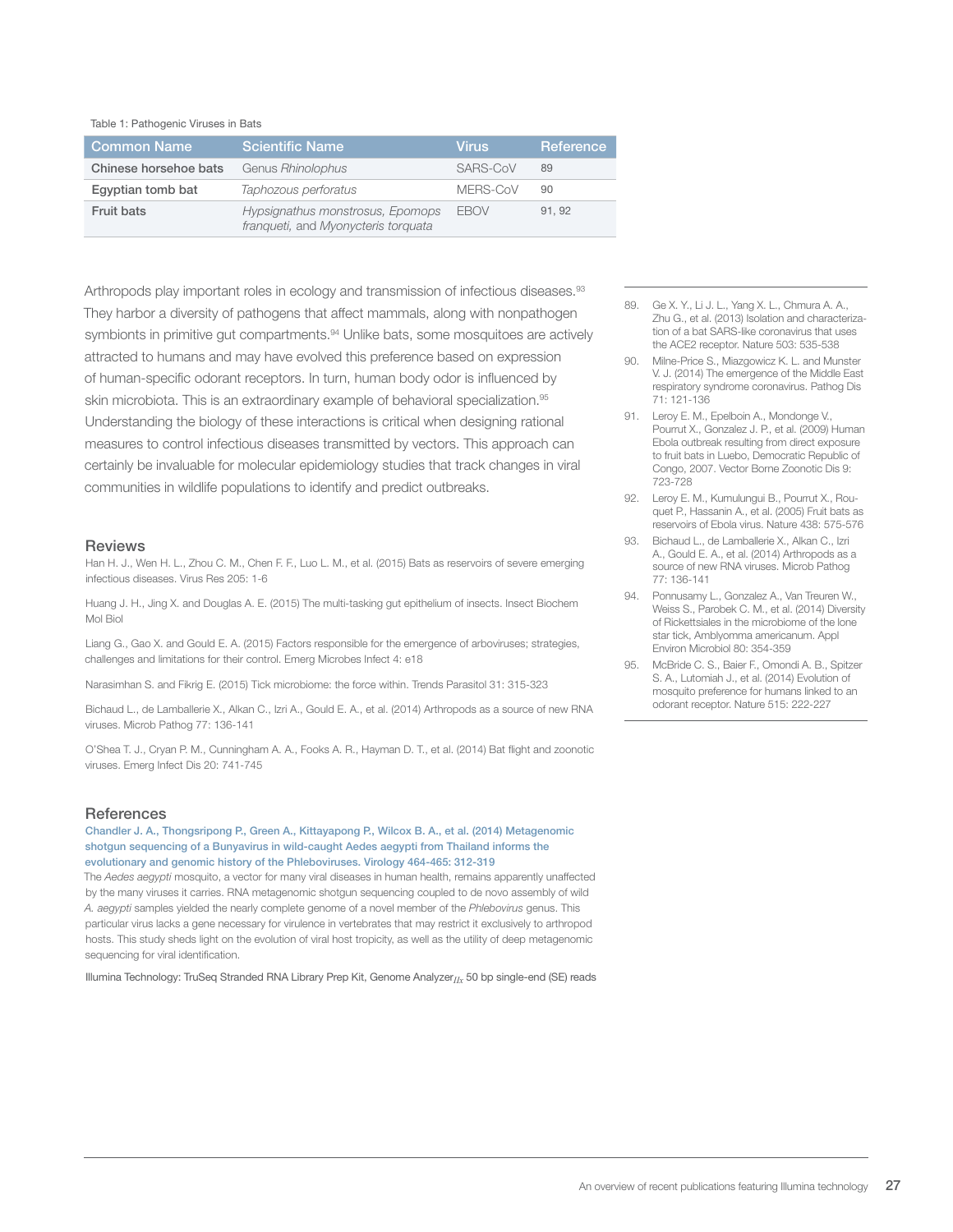#### Dacheux L., Cervantes-Gonzalez M., Guigon G., Thiberge J. M., Vandenbogaert M., et al. (2014) A preliminary study of viral metagenomics of French bat species in contact with humans: identification of new mammalian viruses. PLoS One 9: e87194

Studying the bat virome might be the key to preventing outbreaks of viral diseases transmitted to humans by these vectors. In this study, tissue samples (brain, liver, and lung) were collected from a small cohort of carcasses of insectivorous bats that were found dead or died shortly after collection as part of a rabies surveillance program. Samples were subjected to high-throughput sequencing to obtain the total viromes. Among the viruses found were several known viruses able to infect mammals (*Retroviridae*, *Herpesviridae*, and *Flaviviridae*). New mammalian viruses were also identified, including rotaviruses, bornaviruses, bunyaviruses, and a novel bat nairovirus. The high diversity and abundance of known and novel mammalian viruses in such a small sample cohort, which was in contact with humans, demonstrate the importance of bats as viral reservoirs.

Illumina Technology: TruSeq DNA Library Prep Kit v2, TruSeq PE Cluster Kit v3, TruSeq SBS Kit v3, HiSeq 2000 100 bp PE reads

#### He B., Zhang Y., Xu L., Yang W., Yang F., et al. (2014) Identification of diverse alphacoronaviruses and genomic characterization of a novel severe acute respiratory syndrome-like coronavirus from bats in China. J Virol 88: 7070-7082

Several severe acute respiratory syndrome-like coronaviruses (SARS-like CoVs) have been identified in bats previously, but none of their receptor-binding domains are similar to human SARS-CoV, implying that they are unlikely progenitors of this virus. Here, the authors performed metagenomic analysis of 268 bat rectal swabs in China and identified α- and β-coronavirus sequences. Full genomic analysis of a SARS-like CoV (LYRa11) revealed 91% nucleotide identity with human SARS-CoV. The highest identity was found in the S gene, especially in the receptor-binding domain region. SARS-convalescent human sera recognized the S1 domain of this virus, showing antigenic similarity. The authors suggest that LYRa11 is likely a recombinant descended from parental lineages that evolved into a number of bat SARS-like CoVs.

#### Illumina Technology: Genome Analyzer

#### McBride C. S., Baier F., Omondi A. B., Spitzer S. A., Lutomiah J., et al. (2014) Evolution of mosquito preference for humans linked to an odorant receptor. Nature 515: 222-227

*Aedes aegypti* mosquitoes carry several pathogenic viruses that infect humans. For unknown reasons, some of these mosquitoes prefer humans ("domestic form") instead of nonhuman animals ("forest form"). These 2 mosquito forms were raised in laboratory colonies. RNA-Seq of antennae tissue, the major olfactory organ, showed that preference for humans is linked to increased expression and sensitivity of the odorant receptor AaegOr4, which recognizes the abundant human odorant sulcatone. This sensitivity to a human odor compound is an evolutionary adaptation that has enabled mosquitoes to detect and prefer human hosts. However, neither odorant receptor nor sulcatone alone are likely to be the only factors that contribute to this behavior.

Illumina Technology: TruSeq RNA Library Prep Kit v2, Illumina GEX and HiSeq 2000



The preference of some mosquitos for humans is linked to increased expression and sensitivity of the odorant receptor AaegOr4, which recognizes the abundant human odorant sulcatone.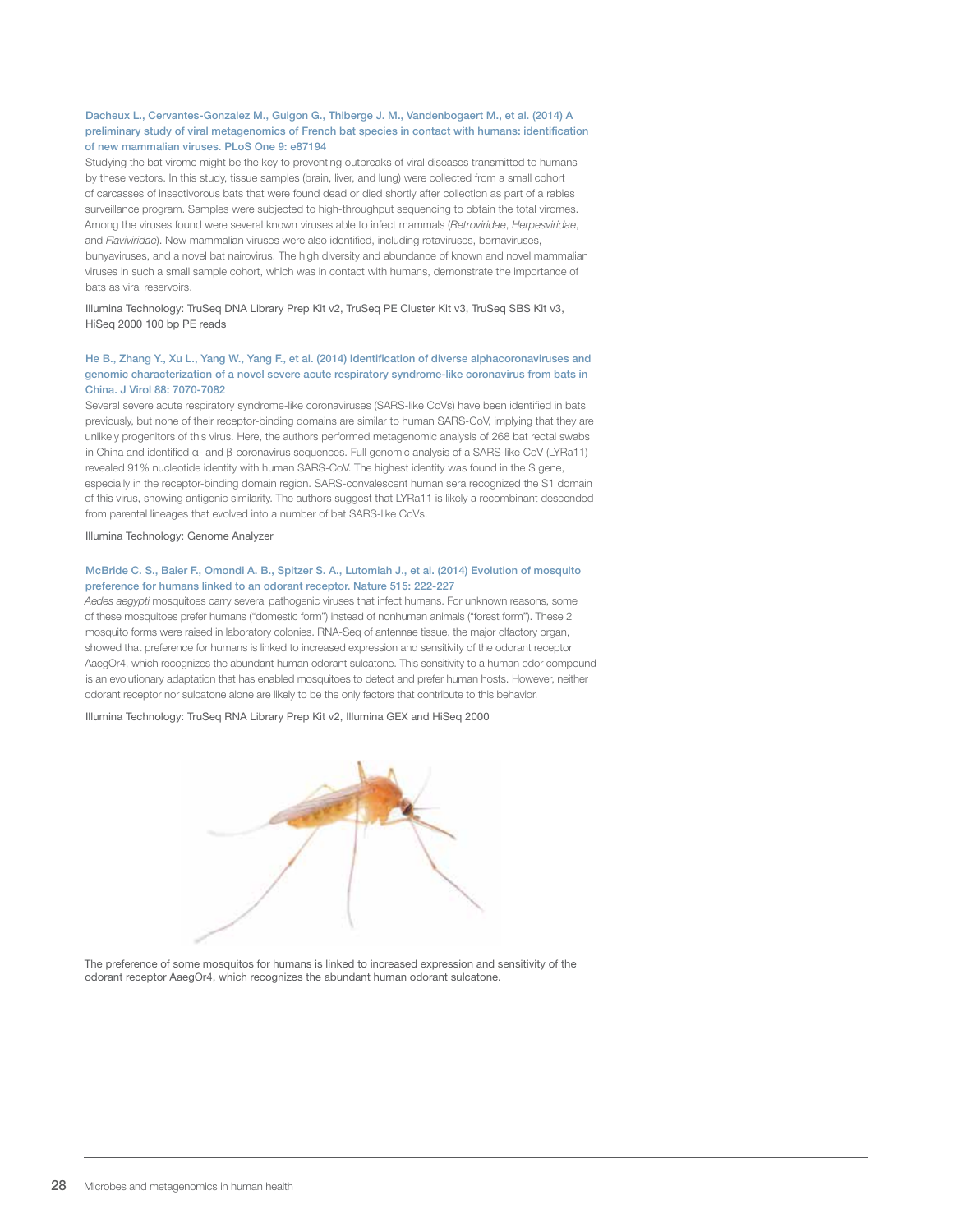#### Woo P. C., Lau S. K., Teng J. L., Tsang A. K., Joseph M., et al. (2014) Metagenomic analysis of viromes of dromedary camel fecal samples reveals large number and high diversity of circoviruses and picobirnaviruses. Virology 471-473: 117-125

The emergence of MERS-CoV, and the presence of neutralizing antibodies against this virus in dromedaries, prompts questions about the role of these animals in spread of infectious viral diseases. This study focused on the fecal virome obtained by metagenomic sequencing of 203 dromedaries in Dubai. The authors identified a wide array of mammalian viruses (*Picobirnaviridae*, *Circoviridae*, *Picornaviridae*, *Parvoviridae*, *Astroviridae*, and *Herpesviridae*), some of which had not been described previously in dromedaries, and generated 14 complete *Circoviridae* genomes. The large diversity of viruses in dromedary feces demands further studies to establish their incidence and effects on dromedary and human health.

Illumina Technology: Nextera XT DNA Library Prep Kit, Nextera XT Index Kit, HiSeq 2500 150 bp PE reads

#### Yang L., Wu Z., Ren X., Yang F., Zhang J., et al. (2014) MERS-related betacoronavirus in *Vespertilio superans* bats, China. Emerg Infect Dis 20: 1260-1262

To control transmission of MERS-CoV to humans, it is necessary to find natural viral reservoirs. The authors collected 32 anal swab samples from *Vespertilio superans* bats in China that were pooled and processed by virus particle–protected nucleic acid purification and NGS. They identified and generated a draft genome of a novel betacoronavirus lineage C that shares 60-97% amino acid identity with MERS-CoV, being closely related to human and camel MERS-CoV. PCR amplicon sequencing showed that 5 samples were positive for the virus; these samples shared over 98% nucleotide identity with each other. This new lineage is the closest resembling MERS-CoV at the time of the study, adding to other investigations that place bats as the natural reservoirs of MERS-CoV.

Illumina Technology: Genome Analyzer*IIx*

#### Zhuang L., Zhang Z., An X., Fan H., Ma M., et al. (2014) An efficient strategy of screening for pathogens in wild-caught ticks and mosquitoes by reusing small RNA deep sequencing data. PLoS One 9: e90831

Small RNAs may have regulatory roles in viral-host interactions. The authors set out to reanalyze small RNA– derived sequencing data, obtained from ticks and mosquitoes in Beijing, to screen for viral, prokaryotic, and eukaryotic pathogens. A novel bioinformatic pipeline was developed in house to search for putative pathogen sequences within the data, and nested PCR was used to confirm some of the results. This method identified a novel *Rickettsia spp* in H. *longicornis* ticks, as well several other putative prokaryotic and eukaryotic pathogens of interest. Reanalysis of sRNA deep sequencing data could be potentially useful to discover novel agents or track the origin of pathogens.

#### Illumina Technology: Genome Analyzer*IIx*

#### Wu Z., Yang L., Ren X., He G., Zhang J., et al. (2015) Deciphering the bat virome catalog to better understand the ecological diversity of bat viruses and the bat origin of emerging infectious diseases. ISME J

Identifying the catalog of viruses that reside in bats might be useful to understand emerging infectious diseases in humans. Here, complete viromes were obtained by high-throughput sequencing of pharyngeal and anal swabs from 4440 bats of 40 major bat species throughout China. The authors show, in the context of bat ecological and biological diversity, an in-depth genetic survey that reveals novel bat viruses as well as viruses closely related to human or animal pathogens. This survey also provides a basis for the origin or evolution of certain viruses and ecological information for predicting and tracing emerging pathogens.

Illumina Technology: Genome Analyzer*IIx*



The virome of bats, like the fruit bats depicted above, harbors a wide array of viruses able to infect humans.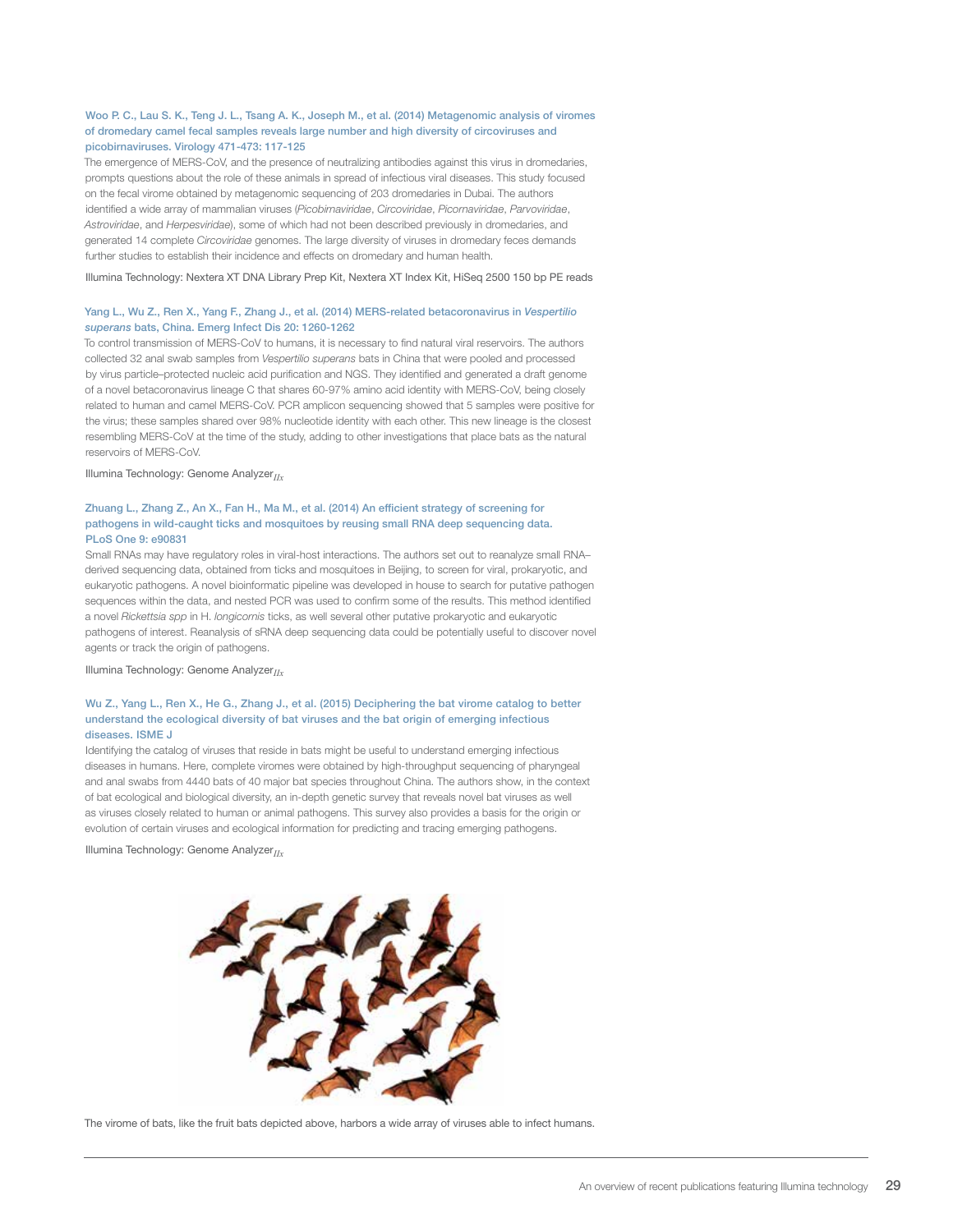# <span id="page-28-0"></span>DNA Viruses

High-throughput sequencing of environmental and clinical samples reveals a diverse virosphere, where DNA viruses present a broad host range, from hyperthermophilic archaea to mammal vertebrates.<sup>96</sup> NGS is an important tool for discovering novel viruses, new genes, and associated functions and niches.

#### **References**

Jensen R. H., Mollerup S., Mourier T., Hansen T. A., Fridholm H., et al. (2015) Target-dependent enrichment of virions determines the reduction of high-throughput sequencing in virus discovery. PLoS One 10: e0122636

High-throughput sequencing usually requires virion concentration and enrichment for viral sequence recovery. The sensitivity and variability of these approaches have not been fully assessed and may be variable. This study evaluated different library preparation techniques, targeting both RNA and DNA, with and without virion enrichment. Recovery of DNA and RNA viral sequences benefited from virion enrichment, especially for DNA viruses, resulting in reduced sequencing efforts. Despite this finding, it was not evident that a lower detection level was achieved when compared to direct metagenomic sequencing.

Illumina Technology: Nextera XT DNA Library Prep Kit, ScriptSeq v2 RNA-Seq Library Prep Kit, HiSeq 2000 100 bp PE reads

#### Krupovic M., Zhi N., Li J., Hu G., Koonin E. V., et al. (2015) Multiple layers of chimerism in a singlestranded DNA virus discovered by deep sequencing. Genome Biol Evol 7: 993-1001

Single stranded DNA (ssDNA) viruses can infect many organisms, are highly abundant and diverse, can tolerate high nucleotide substitution rates, and perform recombination. A group of ssDNA viruses appears genomically chimeric because it combines capsid and replicative genes inherited from RNA and other ssDNA viruses. A new layer of chimerism was exposed in this study by NGS of spin-column–associated CHIV14 ssDNA virus. The replicative genes of this putative new virus are chimeras of functional domains inherited from viruses of different families (RNA and DNA). These chimeric genes may be the product of horizontal gene transfer and domain shuffling, giving rise to this unusual type of chimeric ssDNA virus.

Illumina Technology: HiSeq 2000

#### Markus A., Lebenthal-Loinger I., Yang I. H., Kinchington P. R. and Goldstein R. S. (2015) An *in vitro*  model of latency and reactivation of varicella zoster virus in human stem cell-derived neurons. PLoS Pathog 11: e1004885

Varicella zoster virus latent infection in ganglia can cause herpes zoster upon reactivation. However, there are no *in vitro* models to study this latency-reactivation mechanism. The authors present an *in vitro* model based on human neurons derived from embryonic stem cells that undergo stable acyclovir-induced latency, followed by reactivation upon withdrawal of growth factors or inhibition of phosphoinositide-3 kinase activity. RNA-Seq was used to monitor gene expression during latency and reactivation, showing preferential transcription of specific genome regions. Interestingly, reducing temperature to 34°C resulted in enhanced viral activation. This system could prove useful for modeling latency-activation and as a tool to assess therapeutic options.

Illumina Technology: TruSeq Stranded Total RNA LT Library Prep Kit, HiSeq 2500

#### Chen J., Xue Y., Poidinger M., Lim T., Chew S. H., et al. (2014) Mapping of HPV transcripts in four human cervical lesions using RNAseq suggests quantitative rearrangements during carcinogenic progression. Virology 462-463: 14-24

Human papillomavirus (HPV) 16 is associated with high risk of cervical cancer, while HPV6b is associated with benign lesions in the anogenital tract. However, the drivers for these phenotypic differences are not fully understood. This study used RNA-Seq to generate complete transcriptomes of both viruses in clinical lesions. Both viral types, in their associated lesions, showed intrinsic transcriptomic differences, particularly in promoter usage. In case of HPV16, defined transcriptomic signatures characterized progression of disease that were mostly related to regulatory proteins, such as E7, E2, E1, and E5. These specific signatures could potentially be used as biomarkers for disease progression and prognosis.

Illumina Technology: TruSeq RNA Library Prep Kit v2, HiSeq 2000 v3 50 bp PE reads

96. DiMaio F., Yu X., Rensen E., Krupovic M., Prangishvili D., et al. (2015) Virology. A virus that infects a hyperthermophile encapsidates A-form DNA. Science 348: 914-917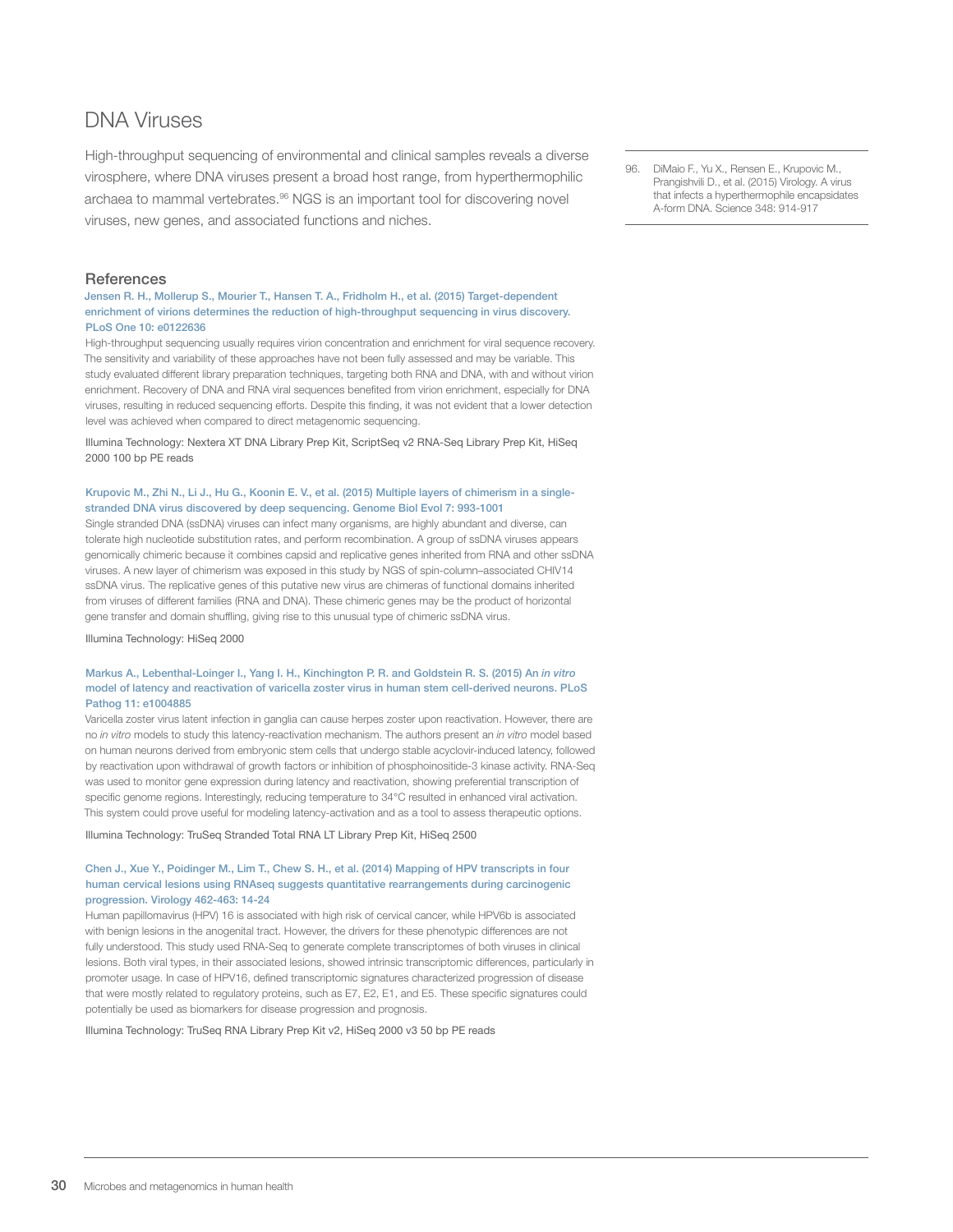## <span id="page-29-0"></span>RNA Viruses

This group of viruses is characterized by a constrained genome size as well as host, vector, and genomic diversity. RNA viruses also have a striking ability to undergo rapid evolution by recombination, reassortment, and conservative amino acid substitution in changing environments. Many important viral infections are due to RNA viruses, and NGS is becoming an important tool for viral discovery and epidemiology. This is especially true for unknown illnesses from unidentified microorganisms or unsuspected sources. For example, a metagenomic approach incorporating NGS showed recent transmission of Bornavirus VSBV-1 from variegated squirrels to human hosts who had developed fatal encephalitis.<sup>97</sup>



A metagenomic approach incorporating NGS showed recent transmission of Bornavirus VSBV-1 from variegated squirrels to human hosts who had developed fatal encephalitis.

Some ancient RNA viruses have positive effects in human health and development. Endogenous retroviruses constitute about 8% of the human genome.<sup>98</sup> They are mostly silenced, except during certain cancers, human immunodeficiency virus (HIV) infections, and during early embryogenesis when expression may protect the developing embryo from viral infections.<sup>99</sup>

#### **References**

#### Andersen K. G., Shapiro B. J., Matranga C. B., Sealfon R., Lin A. E., et al. (2015) Clinical Sequencing Uncovers Origins and Evolution of Lassa Virus. Cell 162: 738-750

The authors generated a genomic catalog of almost 200 Lassa virus (LASV) sequences from clinical and rodent reservoir samples. LASV infections mainly result from reservoir-to-human infections. They followed the spread of LASV across West Africa and showed that this migration was accompanied by changes in LASV genome abundance, fatality rates, codon adaptation, and translational efficiency.

Illumina Technology: HiSeq 2000 and Nextera XT libraries

#### Brown J. R., Morfopoulou S., Hubb J., Emmett W. A., Ip W., et al. (2015) Astrovirus VA1/HMO-C: an increasingly recognized neurotropic pathogen in immunocompromised patients. Clin Infect Dis 60: 881-888

When conventional methods fail to identify the cause, encephalopathy of unknown etiology is a great concern in clinical settings. Fast and reliable tools are needed to address these cases. Brain biopsy obtained from an immunosuppressed child with encephalopathy of unknown origin was subjected to RNA-Seq, identifying VA1/HMO-C astrovirus. The finding was confirmed as the cause of encephalopathy by immunohistochemistry, and the virus was also found in other bodily fluids. These results prompted a survey of 680 stool and 349 cerebrospinal fluid samples that identified a similar virus in another immunosuppressed child. The authors conclude that this type of astrovirus is neuropathic and that RNA-Seq is a valuable diagnostic tool in unexplained encephalitis cases.

Illumina Technology: MiSeq

- 97. Hoffmann B., Tappe D., Hoper D., Herden C., Boldt A., et al. (2015) A Variegated Squirrel Bornavirus Associated with Fatal Human Encephalitis. N Engl J Med 373: 154-162
- 98. Belshaw R., Pereira V., Katzourakis A., Talbot G., Paces J., et al. (2004) Long-term reinfection of the human genome by endogenous retroviruses. Proc Natl Acad Sci U S A 101: 4894-4899
- 99. Grow E. J., Flynn R. A., Chavez S. L., Bayless N. L., Wossidlo M., et al. (2015) Intrinsic retroviral reactivation in human preimplantation embryos and pluripotent cells. Nature 522: 221-225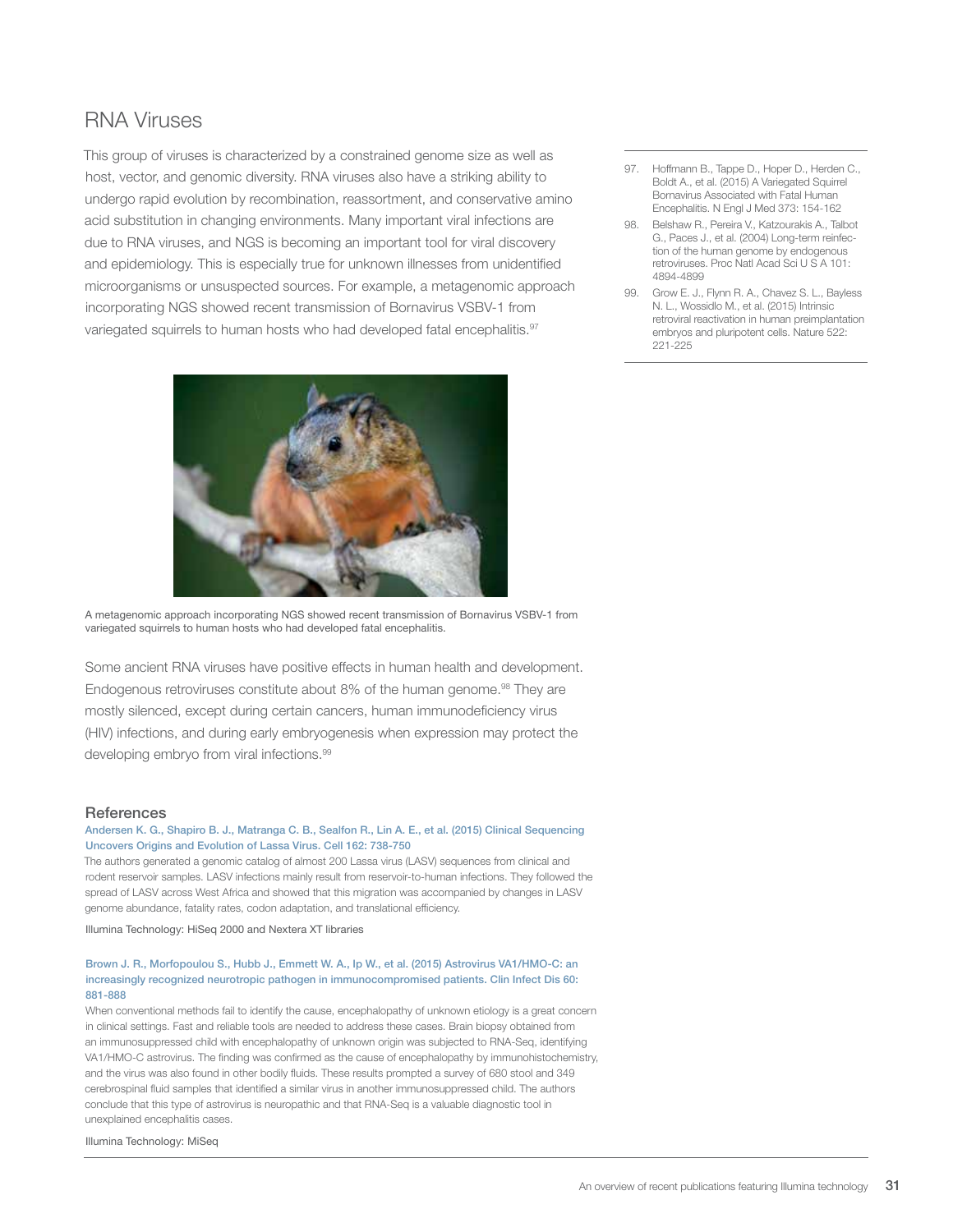#### Grow E. J., Flynn R. A., Chavez S. L., Bayless N. L., Wossidlo M., et al. (2015) Intrinsic retroviral reactivation in human preimplantation embryos and pluripotent cells. Nature 522: 221-225

Human endogenous retrovirus type K (HERV-K) is the most recently acquired endogenous retrovirus that has retained multiple copies of complete open reading frames in human cells. The virus is mostly silenced in cells, except under specific conditions such as HIV-1 infection. This study used RNA-Seq and individualnucleotide resolution cross-linking and immunoprecipitation (iCLIP) analysis to show that hypomethylation of long terminal repeats and transactivation by OCT4 induce expression of HERV-K transcripts in early embryos. Expression of some HERV-K products (e.g., Rec) seems to inhibit viral infection in pluripotent cells through expression of interferon-induced transmembrane protein 1 (IFITM1) on the cell surface and it also regulates a set of cellular RNAs. These results indicate that HERV-K may have a protective antiviral role in early embryo development and interact with host cell factors to regulate embryogenesis.

Illumina Technology: HiSeq 2000, HiSeq 2500

#### Stenglein M. D., Jacobson E. R., Chang L. W., Sanders C., Hawkins M. G., et al. (2015) Widespread recombination, reassortment, and transmission of unbalanced compound viral genotypes in natural arenavirus infections. PLoS Pathog 11: e1004900

Arenaviruses are segmented RNA viruses (L and S segments) that infect snakes—and, occasionally, rodents and humans—causing hemorrhagic fever. Events like mutation, recombination, and reassortment occur in segmented RNA viruses and may be the origin of the emergence of mammalian arenaviruses. These events have not been determined in snakes. Metagenomic sequencing was used to determine arenavirus diversity in 48 naturally infected captive snakes. A total of 23 L and 11 S genotypes were found, and snakes commonly had multiple infections. The S/L ratio was always imbalanced, with L segment genotypes outnumbering the S genotypes. Genomic evidence of recombination and reassortment events were common and even atypical structures, able to replicate and transmit, were observed. The authors speculate that human intervention, by commingling snakes previously infected with these viruses, has resulted in this great viral diversity.

Illumina Technology: HiSeq 2500 135 bp PE reads



Arenaviruses are segmented RNA viruses that infect snakes and, occasionally, rodents and humans.

Stremlau M. H., Andersen K. G., Folarin O. A., Grove J. N., Odia I., et al. (2015) Discovery of novel rhabdoviruses in the blood of healthy individuals from West Africa. PLoS Negl Trop Dis 9: e0003631 The authors used NGS to discover RNA viruses in blood samples of healthy (n = 328) and unexplained febrile individuals (n = 195) in Nigeria. Febrile individuals carried sequences from a variety of viruses (eg, HIV-1, Lassa virus). More interestingly, 2 healthy individuals carried 2 novel rhabdoviruses (Ekpoma virus [EKV]-1 and EKV-2) that were highly divergent from other known rhabdoviruses and each other. The closest known virus is the Bas-Congo virus. Serological surveys in healthy individuals showed that seroprevalence of EKV-2 was higher than that of EKV-1, although cross-reactivity against other rhabdoviruses could not be ruled out.

#### Illumina Technology: HiSeq 2500 100 bp PE reads

#### Bhat R. K., Rudnick W., Antony J. M., Maingat F., Ellestad K. K., et al. (2014) Human endogenous retrovirus-K(II) envelope induction protects neurons during HIV/AIDS. PLoS One 9: e97984

HERV-K is mostly silenced, except under specific conditions. This study aimed to elucidate the role of HERV-K Env expression in the brain during HIV-1 infection. RNA sequences encoded by HERV-K were among the most abundant in brain, particularly in cultured human neurons and in HIV-1–infected brains. Expression of Env in neuronal cells increased cellular viability and prevented neurotoxicity mediated by HIV-1 Vpr. Expression in neural stem cells suppressed TNF-α expression and microglial activation, and improved neurobehavioral deficits in mice. Collectively, these findings suggest a protective role for HERV-K during pathological stress; this role may be the reason behind its conservation within the human genome.

Illumina Technology: Genome Analyzer*IIx*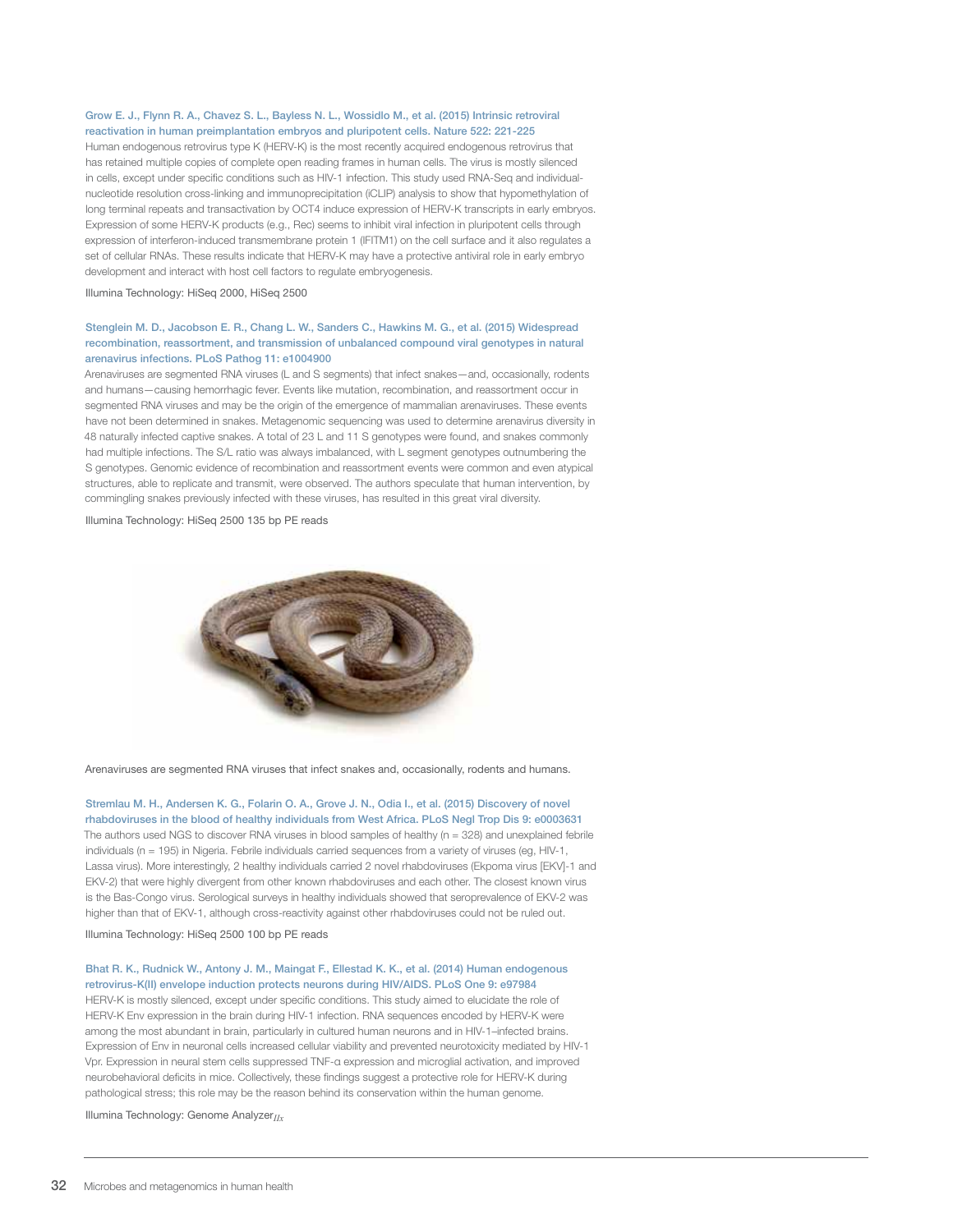Dennis F. E., Fujii Y., Haga K., Damanka S., Lartey B., et al. (2014) Identification of novel Ghanaian G8P[6] human-bovine reassortant rotavirus strain by next generation sequencing. PLoS One 9: e100699

Group A rotaviruses are the leading cause of gastroenteritis in small children. The vaccine Rotarix was introduced in Ghana in 2012, even though viral diversity was not available at the time. Genome sequencing was performed in 2 G8P[6] Ghanaian strains from before vaccine introduction to obtain phylogeny and diversity information. The authors show that both strains exhibited an unusual unreported genotype: G8-P[6]-I2-R2-C2-M2-A2-N2-T2-E2-H3. Additionally, 10 out 11 genes were identical, with VP1 being the only exception. Reassortment and transmission events with bovine/ovine/caprine rotaviruses were evident, highlighting the need to monitor circulating animal and human strains that add diversity to Ghanaian rotavirus.

Illumina Technology: MiSeq Reagent Kit v2, MiSeq

#### Mohammadi P., di Iulio J., Munoz M., Martinez R., Bartha I., et al. (2014) Dynamics of HIV latency and reactivation in a primary CD4+ T cell model. PLoS Pathog 10: e1004156

HIV latency strategy allows the virus to prevent curation or being effectively purged from infected cells, even when latency-reverting agents (eg, Vorinostat) inhibit histone deacetylases. A combination of RNA-Seq of latently infected cells and a viral-encoded reporter were used in a CD4+ T-cell model to investigate the characteristics of latency and reactivation. The authors showed persistent presence of viral transcripts with very limited translation during latency. Reactivating agents did increase viral transcription but failed to enhance viral translation, suggesting that some posttranslational blocks not targeted by activating agents may lead to HIV latency. These blocks need to be identified and addressed in order to clear cells from latent infection.

Illumina Technology: TruSeq RNA Library Prep Kit, TruSeq Cluster Generation Kit, HiSeq 2000

#### Viral Small RNAs and Host Interactions

RNA viruses produce double-stranded RNA intermediates (virus-derived small RNA) within cells and activate RNA interference (RNAi) mechanisms in insects and plants. These antiviral responses seem linked to antiviral interferon responses. Cell-derived small RNAs are, in turn, also disturbed during viral infections. However, some viruses can interfere with these host cell responses by encoding suppressors of the RNAi pathway.100, 101 Virus small RNAs could possibly have regulatory functions in viral replication, as observed in Dengue virus-2.<sup>102</sup>

#### **References**

#### Jiang P., Zhou N., Chen X., Zhao X., Li D., et al. (2015) Integrative analysis of differentially expressed microRNAs of pulmonary alveolar macrophages from piglets during H1N1 swine influenza A virus infection. Sci Rep 5: 8167

H1N1 swine influenza A virus carries pandemic potential, and it also serves as a model to study pathogenesis in humans. This study aimed to uncover differential expression of microRNA (miRNA) in pulmonary alveolar macrophages of piglets infected with H1N1. The study showed that host miRNAs followed a downregulation trend during the acute phase of infection that gradually returned to normal during disease recovery to avoid severe lung damage. Additionally, miRNA-target regulatory networks could serve to identify functions and regulatory mechanisms of miRNAs during influenza infection.

Illumina Technology: HiSeq 2000, Genome Analyzer*IIx*

#### Zhou Z., Li X., Liu J., Dong L., Chen Q., et al. (2015) Honeysuckle-encoded atypical microRNA2911 directly targets influenza A viruses. Cell Res 25: 39-49

Honeysuckle (HS, *Lonicera japonica*) is a traditional Chinese herb with reported activity against replication of influenza virus. However, its specific mode of action has not been described. The authors used highthroughput sequencing to identify miRNA MIR2911 encoded by HS that targets a broad spectrum of Influenza A viruses. MIR2911 was found in lungs and blood of mice given a HS decoction, suggesting it is heat-stable. Synthetic and decoction preparations of M IR2911 inhibited PB2 and NS1 protein expression and also replication of H1N1. The inhibitory effects of HS decoction were abolished by mutagenesis of PB2 and NS1, and by anti-MIR2911 antagomir, suggesting that the concentration of MIR2911 in HS decoction was sufficient to induce viral inhibitory effects. MIR2911 also inhibited H5N1 and H7N9 replication *in vitro* and *in vivo*. The authors present the first active component identified in HS that effectively suppresses influenza virus A.

Illumina Technology: HiSeq 2000

- 100. Parameswaran P., Sklan E., Wilkins C., Burgon T., Samuel M. A., et al. (2010) Six RNA viruses and forty-one hosts: viral small RNAs and modulation of small RNA repertoires in vertebrate and invertebrate systems. PLoS Pathog 6: e1000764
- 101. van Mierlo J. T., Overheul G. J., Obadia B., van Cleef K. W., Webster C. L., et al. (2014) Novel Drosophila viruses encode host-specific suppressors of RNAi. PLoS Pathog 10: e1004256
- 102. Hussain M. and Asgari S. (2014) MicroR-NA-like viral small RNA from Dengue virus 2 autoregulates its replication in mosquito cells. Proc Natl Acad Sci U S A 111: 2746-2751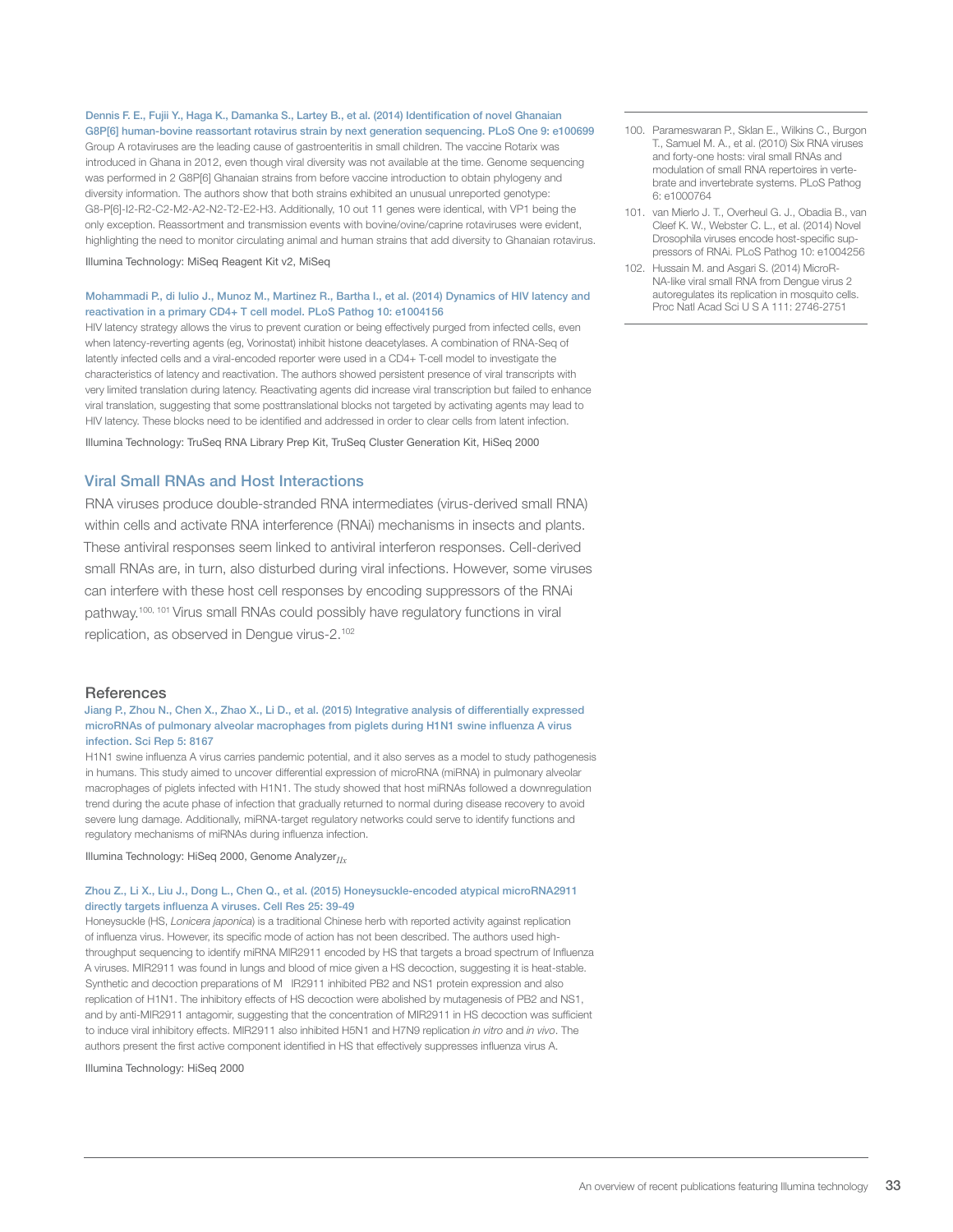

Honeysuckle tea used in traditional Chinese medicine encodes a miRNA with inhibitory effects against influenza A virus.

#### Cooper D. A., Jha B. K., Silverman R. H., Hesselberth J. R. and Barton D. J. (2014) Ribonuclease L and metal-ion-independent endoribonuclease cleavage sites in host and viral RNAs. Nucleic Acids Res 42: 5202-5216

Ribonuclease L (RNase L) is a metal-ion–independent endoribonuclease thought to contribute to immune responses and cancer. However, little is known about the cellular and viral targets for this enzyme. The authors validated 2',3'-cyclic phosphate cDNA synthesis and Illumina sequencing methods to determine viral and cellular RNA targets for RNAse L. The study identified regions of hepatitis C virus and poliovirus RNA genomes susceptible to RNAse L. The results also showed RNAse L-dependent and -independent cellular targets within ribosomal RNAs and evidence of 2',3'-cyclic phosphates at the ends of 5S rRNA.

#### Illumina Technology: MiSeq, Genome Analyzer*IIx*

#### Li D. J., Verma D., Mosbruger T. and Swaminathan S. (2014) CTCF and Rad21 act as host cell restriction factors for Kaposi's sarcoma-associated herpesvirus (KSHV) lytic replication by modulating viral gene transcription. PLoS Pathog 10: e1003880

The mechanism for reactivation and lytic cycle of Kaposi's sarcoma-associated herpes virus (KSHV) requires transcription of about 80 lytic cycle genes and viral DNA replication. CTCF and cohesin are cellular proteins that may be involved in cycle regulation by binding to specific sites in herpes virus genomes, although the mechanisms are not fully characterized. RNAi depletion of both CTCD and cohesin coupled to chromatin immunoprecipitation sequencing (ChIP-Seq) showed that both proteins are restriction factors for viral KSHV replication. Dissociation from the herpes viral genome led to increased viral yield. Both factors initially activated transcription of the KSHV genome but later inhibited lytic transcription to prevent viral RNA accumulation. The authors show that RNAi is an efficient way to knock down cellular proteins to evaluate their effects in viral genomes.

Illumina Technology: ChIP-Seq DNA Library Prep Kit, TruSeq RNA Library Prep v2 Kit, HiSeq 2000

#### Shrinet J., Jain S., Jain J., Bhatnagar R. K. and Sunil S. (2014) Next generation sequencing reveals regulation of distinct *Aedes* microRNAs during chikungunya virus development. PLoS Negl Trop Dis 8: e2616

The roles of virus-derived small RNAs (vsRNAs) on various cellular processes in insects has prompted research on their role in disease transmission. This study focused on *Aedes albopictus* (Singh's) cell line carrying chikungunya virus (CHIKV). Compared to uninfected controls (n = 88), infected cells expressed 79 miRNAs. Closer analysis showed that 77 miRNAs common to both libraries were differentially expressed, and that 8 specific miRNAs were altered by CHIKV infection by upregulation ( $n = 4$ ) and downregulation ( $n$ = 4). Predicted targets for these miRNAs were clustered in 17 different pathways associated with immune responses, amino acid degradation, and viral entry, among others. The authors provide pathways and interactions for the differentially expressed miRNAs that may shed light on cellular modification exerted by miRNAs during CHIKV infection.

Illumina Technology: TruSeq Small RNA Library Prep Kit, Genome Analyzer*IIx*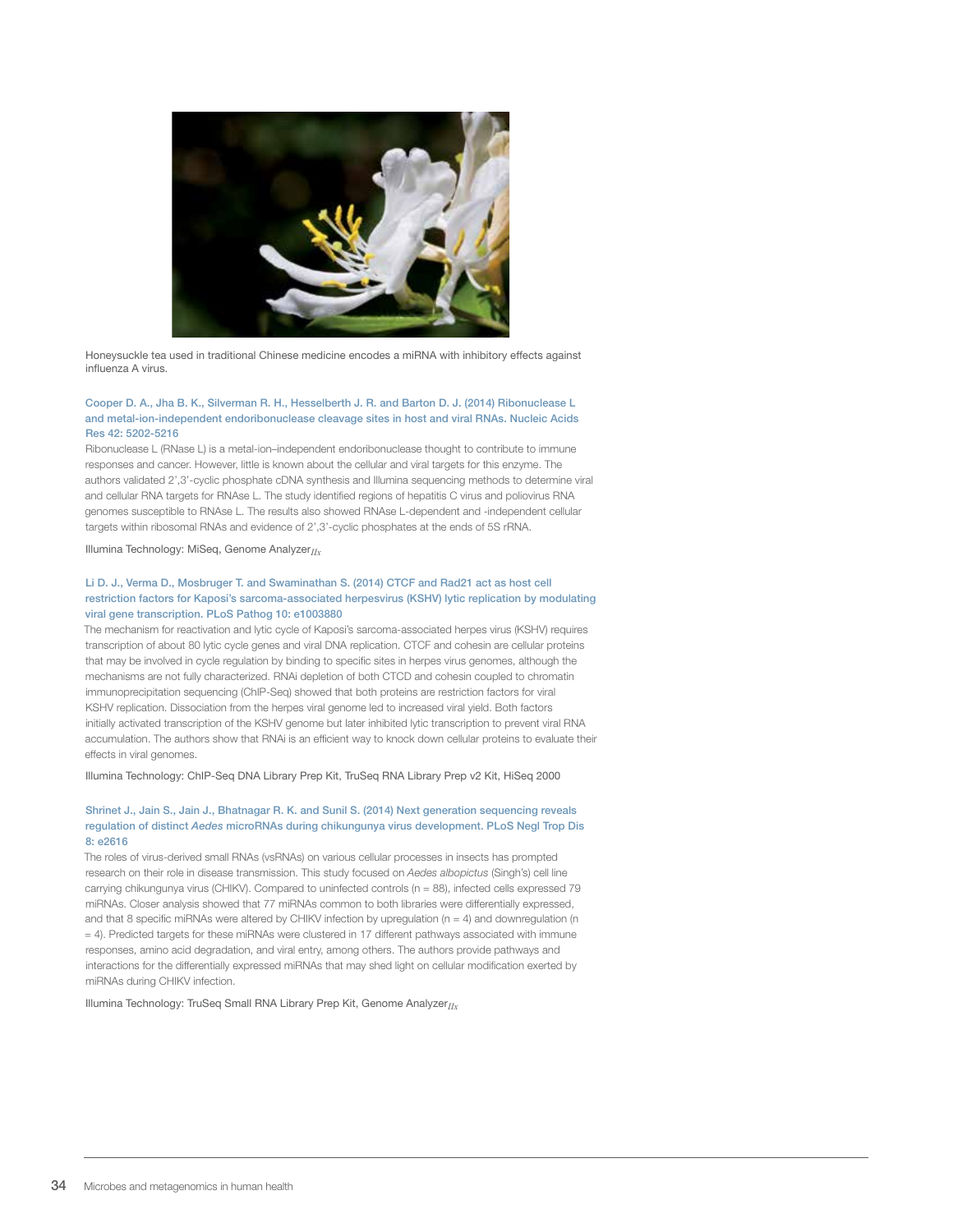<span id="page-33-0"></span>

*Aedes albopictus*, Asian tiger mosquito.

#### Weng K. F., Hung C. T., Hsieh P. T., Li M. L., Chen G. W., et al. (2014) A cytoplasmic RNA virus generates functional viral small RNAs and regulates viral IRES activity in mammalian cells. Nucleic Acids Res 42: 12789-12805

The details of vsRNAs action against RNA viruses have not been explored in mammalian cells. NGS and Northern blots identified 4 vsRNAs (1 through 4) in cells infected with enterovirus-71. vsRNA1 was highly abundant in infected cells and associated with Dicer. vsRNA1 overexpression resulted in inhibition of viral translation and activity of internal ribosomal entry site (IRES) in infected cells. This mechanism may be mediated by targeting the stem-loop II of the viral 5'-UTR that prevents interaction with IRES. Thus, vsRNA1 inhibition led to enhanced viral replication and protein synthesis. The authors describe a potential novel mechanism for viral regulation mediated by interaction between vsRNA and IRES.

Illumina Technology: HiSeq 2000

### Human Viral Pathogens

Human incursion into wild habitats, climate change, international trade, globalization, and international travel are key factors in the emergence and transmission of viral infectious diseases. Combining human mobility data and viral sequences proves how these factors contribute to and help predict transmission dynamics, as demonstrated in models for human influenza H3N2.<sup>103</sup>

#### **References**

#### Nordahl Petersen T., Rasmussen S., Hasman H., Caroe C., Baelum J., et al. (2015) Meta-genomic analysis of toilet waste from long distance flights; a step towards global surveillance of infectious diseases and antimicrobial resistance. Sci Rep 5: 11444

Globalization and massive transport systems contribute to the rapid spread of diseases around the world. Monitoring worldwide transmission is a difficult task that can be helped by fast and reliable high-throughput methods. The authors performed shotgun sequencing of toilet waste from 18 international flights arriving in Copenhagen, Denmark from 9 cities in 3 regions of the world. Resistance genes against the antimicrobials tetracycline, macrolides, and β-lactams were the most abundant in all samples. Flights originating in South Asia contained higher abundance and diversity of these genes when compared to US flights. Norovirus and *Salmonella enterica* were also more abundant from South Asia, whereas *C. difficile* was more common in US flights. This study shows the usefulness of shotgun sequencing for global surveillance, providing pathogen detection, and monitoring antimicrobial resistance profiles.

Illumina Technology: HiSeq 2000

103. Lemey P., Rambaut A., Bedford T., Faria N., Bielejec F., et al. (2014) Unifying viral genetics and human transportation data to predict the global transmission dynamics of human influenza H3N2. PLoS Pathog 10: e1003932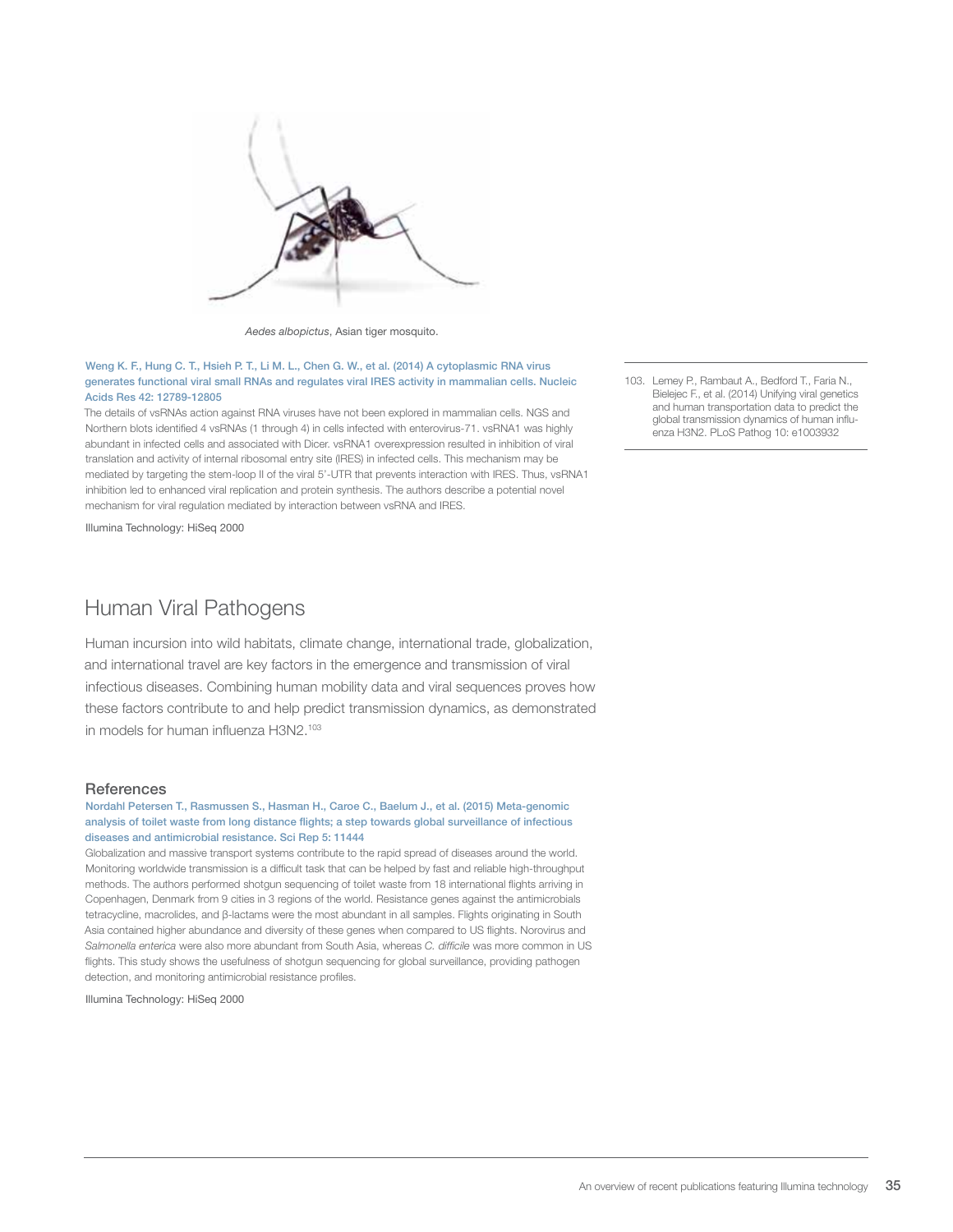

Metagenomic surveys of toilet waste from air transport systems uncover the potential use of NGS in global health surveillance.

Briese T., Mishra N., Jain K., Zalmout I. S., Jabado O. J., et al. (2014) Middle East respiratory syndrome coronavirus quasispecies that include homologues of human isolates revealed through whole-genome analysis and virus cultured from dromedary camels in Saudi Arabia. MBio 5: e01146-01114 Antibodies to (and nucleic acids of) MERS-CoV have been identified in dromedaries, suggesting they are the viral reservoirs of MERS-CoV human infections. In this study, whole virus genome sequences were recovered from nasal swabs of dromedaries in Saudi Arabia through direct sequencing. Dromedary MERS-CoV consensus sequences were identical to human MERS-CoV sequences. More than 1 genomic variant was found in dromedaries, implying that they can be infected by more than 1 strain of MERS-CoV, in contrast to single clonal sequences found in humans. These findings support the role of dromedaries as reservoirs of MERS-CoV in human infections. Based on clonality differences, the authors suggest the possibility that specific genotypes of MERS-CoV in dromedaries can pass bottleneck selection and achieve interspecies transmission.

Illumina Technology: HiSeq 2500



Dromedaries may be the viral reservoirs of MERS-CoV human infections.

#### Brown B. A., Nix W. A., Sheth M., Frace M. and Oberste M. S. (2014) Seven Strains of Enterovirus D68 Detected in the United States during the 2014 Severe Respiratory Disease Outbreak. Genome Announc 2: e01201

Enterovirus D68 (EV-D68) was first identified in California in 1962, causing bronchiolitis and pneumonia. Rarely detected for many years, it reappeared in 2009 and it is now causing the most widespread outbreak to date. Here, the CDC generated 7 genome sequences of cocirculating representative EV-D68 strains. The authors described the genomic structure of these 7 strains and concluded that, based on their VP1 gene, the strains are closely related to those previously isolated in the US, Europe, and Asia.

Illumina Technology: HiSeq 2500 v2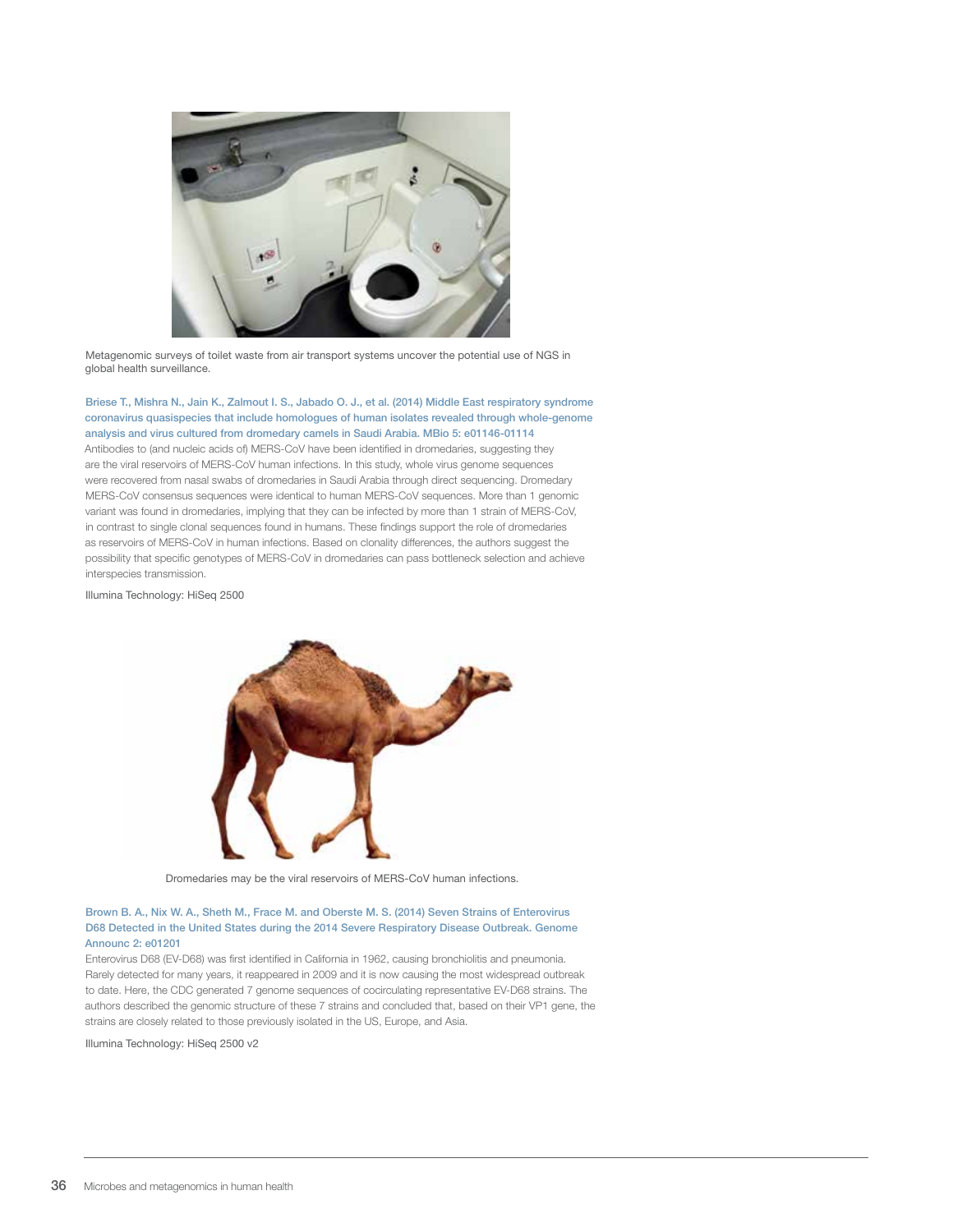#### Chan B. K., Wilson T., Fischer K. F. and Kriesel J. D. (2014) Deep sequencing to identify the causes of viral encephalitis. PLoS One 9: e93993

Clinical cases of encephalitis of unknown etiology abound and require non a priori techniques to determine their etiology. To this end, 14 frozen normal and 7 frozen encephalitis brain samples were examined with deep RNA sequencing and pathogen-specific PCR. Among encephalitis samples, measles and herpes simplex virus type-1 sequences were found in a total of 2 and 3 brain samples, respectively. These results were in agreement with clinical and pathogen-specific PCR estimations, showing that metagenomic sequencing can correctly identify viral infections in frozen brain tissue.

Illumina Technology: TruSeq Library Prep Kit, HiSeq 2000

#### Escalera-Zamudio M., Nelson M. I., Cobian Guemes A. G., Lopez-Martinez I., Cruz-Ortiz N., et al. (2014) Molecular epidemiology of influenza A/H3N2 viruses circulating in Mexico from 2003 to 2012. PLoS One 9: e102453

The H1N1 2009 influenza pandemic highlights the need to address the nature of viral reservoirs through molecular epidemiology approaches. The authors sequenced 19 influenza A/H3N2 strains isolated in Mexico between 2003 and 2012, analyzed their phylogenetic relationships, and compared antigenic determination. The study showed that many lineages cocirculate within the same flu season. Some of these lineages persist across different seasons, becoming possible reservoirs for reassortment events. Phylogenetic characterization did not necessarily correlate with antigenic identity, underscoring the need to use genomic determination tools, in addition to antigenic data, for surveillance of influenza virus.

Illumina Technology: Genome Analyzer*IIx*

#### Peng X., Alfoldi J., Gori K., Eisfeld A. J., Tyler S. R., et al. (2014) The draft genome sequence of the ferret (*Mustela putorius furo*) facilitates study of human respiratory disease. Nat Biotechnol 32: 1250-1255

The domestic ferret is considered the "gold standard" model for human influenza virus infection and transmission; however, its full genome has not been established, limiting inferences based on this animal model. This study obtained the draft genome sequence of 1 female ferret, selected for its low heterozygosity, and then determined the total RNA sequence of different tissues obtained from 24 ferrets. Similarly, transcriptomic profiles in 42 ferrets infected with 1918 and 2009 pandemic influenza strains showed different transcriptomic signatures in lung and trachea tissues. Microarray data from 16 ferret samples reflecting CF disease progression showed that *CFTR* knockout animals have pathways of disease that go undetected in infant samples.

Illumina Technology: HiSeq 100 bp PE reads

#### Sikora D., Rocheleau L., Brown E. G. and Pelchat M. (2014) Deep sequencing reveals the eight facets of the influenza A/HongKong/1/1968 (H3N2) virus cap-snatching process. Sci Rep 4: 6181

NAs and uses these capped fragments as primers for viral mRNA synthesis in a process called "cap snatching." The authors deep sequenced all the 5' ends of viral mRNAs in human and mouse cells infected with influenza A/HongKong/1/1968 (H3N2). These regions are variable in length, motif nucleotides, and hijacked host mRNAs. Mapping the reads to known transcription start sites showed that the virus targets the most abundant cellular mRNAs. Overall findings suggest that viral polymerase-viral mRNA complexes compete minimally for host mRNA targets. Other details about cap snatching are also provided.

Illumina Technology: HiSeq 2000

#### Wylie K. M., Wylie T. N., Orvedahl A., Buller R. S., Herter B. N., et al. (2015) Genome sequence of enterovirus D68 from St. Louis, Missouri, USA. Emerg Infect Dis 21: 184-186

As of October 2014, CDC had confirmed 594 cases of human EV-D68 in 43 states, an unprecedented level for this particular virus. Only 5 viral sequences were available until 2014, limiting molecular epidemiology studies. The authors of this study provide 1 full genome and 8 partial sequences of clinical strains of EV-D68 isolated in St. Louis. These sequences were compared to other 7 sequences from the Midwest generated by the CDC. All the St. Louis sequences were highly similar, sharing up to 99% nucleotide identity. The full St. Louis genome was similar to the Midwest viruses, and they clustered together with European and Asian isolates from the past several years. This sequence is another tool for genomic comparison of this rapidly spreading virus, although detailed characterization would be useful to associate genomic changes with phenotypic traits.

Illumina Technology: HiSeq 2500 100 bp PE reads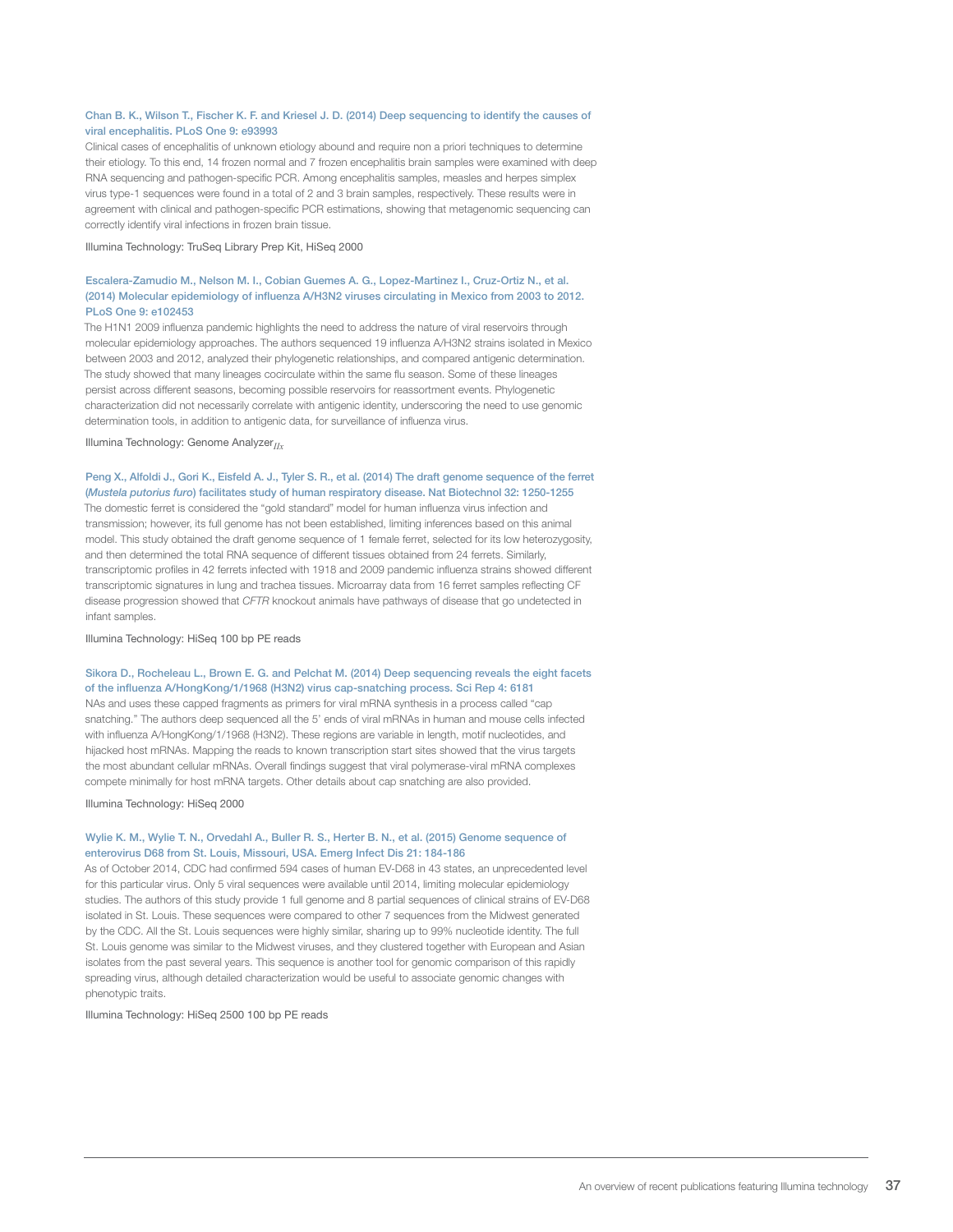#### Ebola

Outbreaks of EBOV, influenza virus, MERS-CoV, and Chikunguya virus exemplify the complex social and scientific challenges posed by emergent pathogens. Rapid and reliable tools for viral identification are required to monitor outbreaks in support of epidemiological studies nearly in real-time.<sup>104</sup> NGS has become a powerful tool that meets these demands.105 Its use in metagenomic analysis of toilet waste from longdistance flights illustrates its potential use in global health and threat surveillance.<sup>106</sup>

#### **References**

Carroll M. W., Matthews D. A., Hiscox J. A., Elmore M. J., Pollakis G., et al. (2015) Temporal and spatial analysis of the 2014-2015 Ebola virus outbreak in West Africa. Nature 524: 97-101

Complementing multiple efforts to support epidemic studies of the current EBOV outbreak, this study resulted in deep sequencing of 179 samples processed by the European Mobile Laboratory in Guinea to reveal an epidemiological and evolutionary history of the epidemic from March 2014 to January 2015. The analysis concluded that EBOV was introduced from Guinea into Sierra Leone, most likely in April or early May 2014. Sequences corresponding to August, September, and October 2014 indicated that this lineage evolved independently in Guinea. Along with similar efforts in Sierra Leone, these studies inform the effectiveness of control measures and describe the ongoing history of the outbreak.

Illumina Technology: ScriptSeq v2 RNA-Seq Library Prep Kit, HiSeq 2500 v4 125bp PE reads

#### Park D. J., Dudas G., Wohl S., Goba A., Whitmer S. L., et al. (2015) Ebola Virus Epidemiology, Transmission, and Evolution during Seven Months in Sierra Leone. Cell 161: 1516-1526

The Makona variant of EBOV continues to cause damage in African countries. Insight into virus transmission and dynamics are important to create intervention measures. The authors sequenced 232 new genomes that were sampled over 7 months in Sierra Leone and compared them to data obtained earlier in the epidemic. Sustained human-to-human transmission within Sierra Leone was confirmed by this analysis, without evidence of import of EBOV across borders after initial introduction. The emergence of intrahost genetic variants, host-to-host transmission, effective purifying selection suppression of nonsynonymous mutations, and changes in the mucin-like domain over this longer timescale were detected. Importantly, the authors noted that the estimated viral evolution rate was lower and closer to the long-term rate than to the rate estimated early in the outbreak. This study provides insightful details about epidemic dynamics in a longer timescale and highlights the importance of continued sampling and sequencing throughout the epidemic.

Illumina Technology: Nextera XT DNA Library Prep Kit, HiSeq 2500 100 bp PE reads

#### Simon-Loriere E., Faye O., Faye O., Koivogui L., Magassouba N., et al. (2015) Distinct lineages of Ebola virus in Guinea during the 2014 West African epidemic. Nature 524: 102-104

The authors sequenced 85 EBOV samples from patients infected from July to November 2014 in Guinea. Sequence analysis showed sustained transmission and cocirculation of 3 viral lineages: One was unique to Guinea and closely related to the earliest sampled viruses; the second contained viruses probably reintroduced from Sierra Leone; and the third was later spread to Mali. Each lineage contained specific sets of mutations, including the mucin-like domain of the viral glycoprotein. The authors discuss the implication of glycoprotein mutations in phenotypic variation.

Illumina Technology: ScriptSeq v2 RNA-Seq Library Prep Kit, HiSeq 2500 v4 125 bp PE reads



Ebola virus.

- 104. Kugelman J. R., Wiley M. R., Mate S., Ladner J. T., Beitzel B., et al. (2015) Monitoring of Ebola Virus Makona Evolution through Establishment of Advanced Genomic Capability in Liberia. Emerg Infect Dis 21: 1135-1143
- 105. Lipkin W. I. (2013) The changing face of pathogen discovery and surveillance. Nat Rev Microbiol 11: 133-141
- 106. Nordahl Petersen T., Rasmussen S., Hasman H., Caroe C., Baelum J., et al. (2015) Meta-genomic analysis of toilet waste from long distance flights; a step towards global surveillance of infectious diseases and antimicrobial resistance. Sci Rep 5: 11444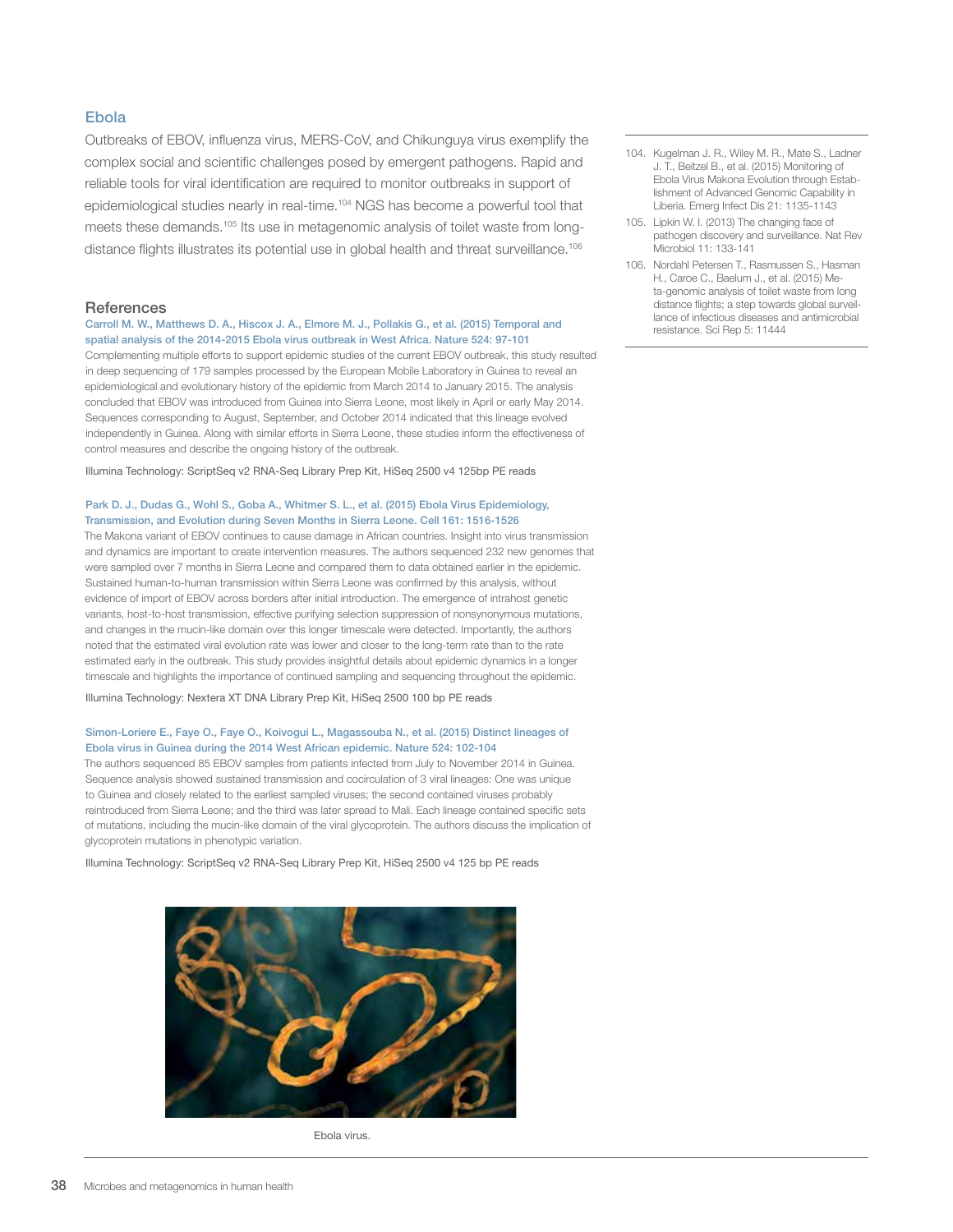#### Zaraket H., Baranovich T., Kaplan B. S., Carter R., Song M. S., et al. (2015) Mammalian adaptation of influenza A(H7N9) virus is limited by a narrow genetic bottleneck. Nat Commun 6: 6553

Human infection with avian influenza A (H7N9) virus is mostly associated with contact with infected poultry, although transmission between humans in limited. This study reported that H7N9 was highly diverse and asymptomatic in poultry. In ferrets, the opposite occurred: diversity was highly restricted and was not fully transmissible among these species. A series of mutations in different viral genes were associated with ferret infection, but they came with a fitness cost that limited further host-to-host transmission. This mechanism limits species jumps and provides a tool for risk assessment in pandemic preparedness.

Illumina Technology: Nextera XT DNA Library Prep Kit, MiSeq 150 bp PE reads

#### Gire S. K., Goba A., Andersen K. G., Sealfon R. S., Park D. J., et al. (2014) Genomic surveillance elucidates Ebola virus origin and transmission during the 2014 outbreak. Science 345: 1369-1372

The authors were able to recover genome sequences in the early stages of the African Ebola epidemic. A total of 99 EBOV genomes from 78 patients in Sierra Leone were generated using NGS. These genomes showed accumulated intrahost and interhost genetic variation. The results showed that this West Africa variant probably diverged from central African lineages around 2004 and sustained human-to-human transmission upon entering Guinea in May 2004. The authors point out that many viral genes show distinct mutations that should be monitored to evaluate their impact on intervention measures.

Illumina Technology: Hybridase Thermostable RNase H, Nextera XT DNA Library Prep Kit, HiSeq 100 bp PE reads

#### **HIV**

Viruses like HIV-1 continue to cause concern due to their ability to establish latency and evade therapy.107, 108 There is also the emergence of aggressive variants that progress quickly to AIDS.<sup>109</sup> The use of NGS in HIV research has shown viral contribution to dysbiosis of the intestinal microbiome, shifting toward increased abundance of *Prevotella*, association with immune activation in nontreated patients,<sup>110</sup> and in cohorts treated with antiretroviral therapy (ART).<sup>111</sup>

#### **References**

Cotten M., Oude Munnink B., Canuti M., Deijs M., Watson S. J., et al. (2014) Full genome virus detection in fecal samples using sensitive nucleic acid preparation, deep sequencing, and a novel iterative sequence classification algorithm. PLoS One 9: e93269

Metagenomic sequencing of fecal viromes can provide clues about pathogens in a sample without a priori assumptions about its identity. The authors set out to develop a full-genome detection process by combining nucleic acid extraction, library preparation, and virus identification using Illumina sequencing and bioinformatic algorithms. De novo assembly was used to generate full viral genomes. The procedure was tested in fecal samples from patients infected with HIV-1. This cohort exhibited an array of viruses, yielding 12 complete viral genomes from 6 virus families, including opportunistic enteropathic viruses. This method is useful in viral detection and may improve the analysis of changes associated with HIV-1 progression.

Illumina Technology: MiSeq

#### Dillon S. M., Lee E. J., Kotter C. V., Austin G. L., Dong Z., et al. (2014) An altered intestinal mucosal microbiome in HIV-1 infection is associated with mucosal and systemic immune activation and endotoxemia. Mucosal Immunol 7: 983-994

HIV-1 infection is known to cause intestinal immune system disturbance, leading to microbial translocation, lipopolysaccharide (LPS) leakage, and systemic activation of the immune system. 16S V4 rRNA gene amplicon sequencing of colon biopsies was used to assess gut microbiota changes. The authors showed gut microbiota shifts in HIV-1–infected individuals. Greater abundance of *Prevotella* species and decreased numbers of *Bacteroides* suggested disruption of the gut microbial community, which was accompanied by activated colonic T cells and dendritic cells, microbial translocation, and blood T-cell activation. Thus, HIV-1 infections lead to gut microbiota disruption and downstream effects in local and systemic immune activation.

Illumina Technology: MiSeq Reagent Kit v2

#### Dudley D. M., Bailey A. L., Mehta S. H., Hughes A. L., Kirk G. D., et al. (2014) Cross-clade simultaneous HIV drug resistance genotyping for reverse transcriptase, protease, and integrase inhibitor mutations by Illumina MiSeq. Retrovirology 11: 122

Viral resistance to ART commonly arises in the *pol* gene of HIV-1 virus. Current genotyping methods are optimized for subtype B virus and identify resistance to protease and reverse transcriptase inhibitors, but not to integrase inhibitors. The authors developed a universal primer set targeting the *pol* gene of M HIV subtypes

- 107. Elliott J. H., Wightman F., Solomon A., Ghneim K., Ahlers J., et al. (2014) Activation of HIV transcription with short-course vorinostat in HIV-infected patients on suppressive antiretroviral therapy. PLoS Pathog 10: e1004473
- 108. Mascola J. R. (2015) HIV. The modern era of HIV-1 vaccine development. Science 349: 139-140
- 109. Kouri V., Khouri R., Aleman Y., Abrahantes Y., Vercauteren J., et al. (2015) CRF19\_cpx is an Evolutionary fit HIV-1 Variant Strongly Associated With Rapid Progression to AIDS in Cuba. EBioMedicine 2: 244-254
- 110. Dillon S. M., Lee E. J., Kotter C. V., Austin G. L., Dong Z., et al. (2014) An altered intestinal mucosal microbiome in HIV-1 infection is associated with mucosal and systemic immune activation and endotoxemia. Mucosal Immunol 7: 983-994
- 111. Mutlu E. A., Keshavarzian A., Losurdo J., Swanson G., Siewe B., et al. (2014) A compositional look at the human gastrointestinal microbiome and immune activation parameters in HIV infected subjects. PLoS Pathog 10: e1003829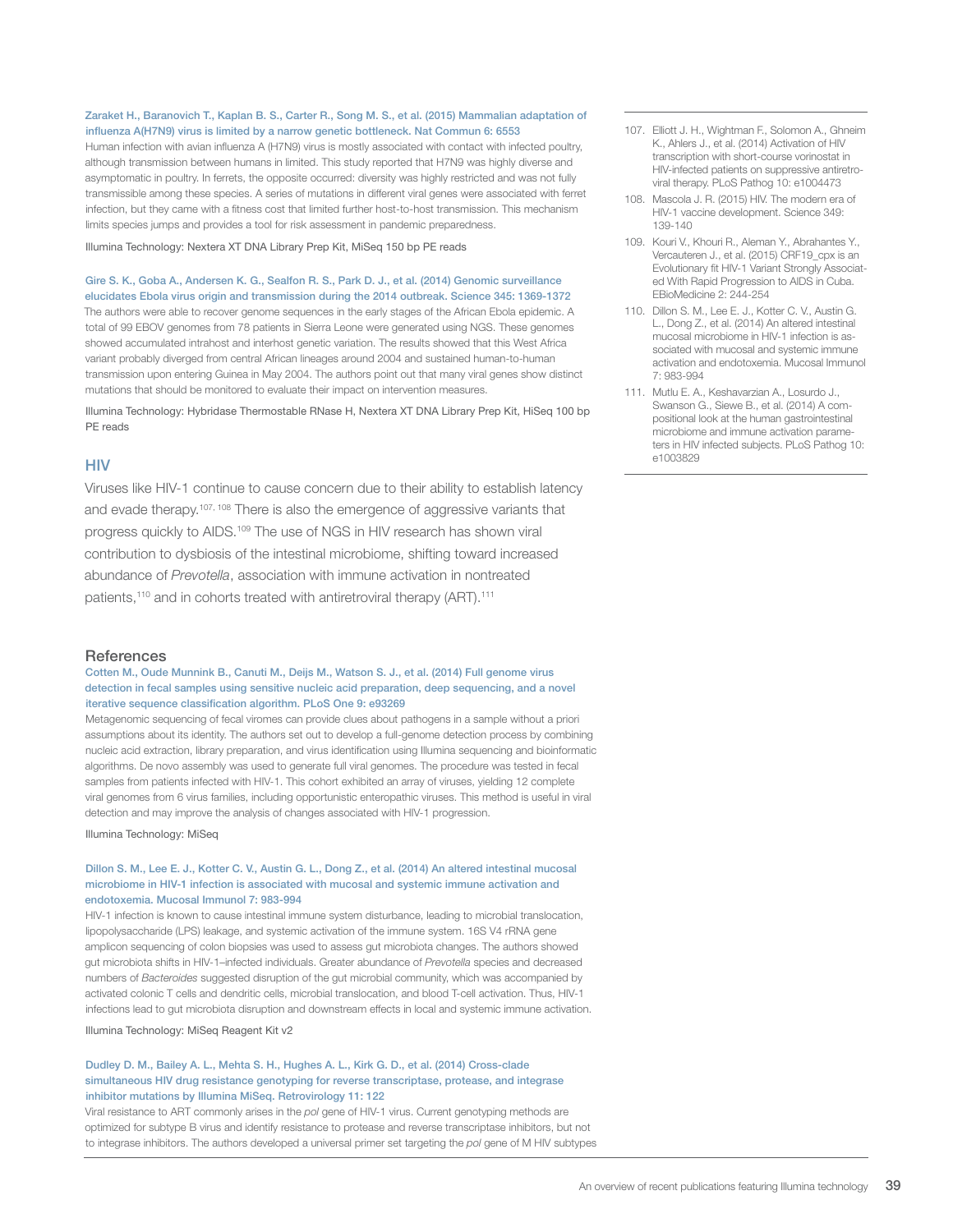that, when coupled to Illumina MiSeq sequencing, could detect resistance against the 3 types of antivirals. This genotyping method was tested on 62 samples, being consistent and sensitive at detecting drug resistance mutations. This tool could aid in quick detection and tracking of antiviral resistance variants.

Illumina Technology: Nextera XT DNA Library Prep, MiSeq

## **Phages**

Bacteriophages represent an absolute majority of all organisms in the biosphere.<sup>112</sup> These organisms are viruses that infect bacteria and play a prominent role in shaping microbial populations.113 The genetic diversity of the population is very high, and it appears that phages have been actively evolving for billions of years. Frequent horizontal genetic exchange among phages results in pervasive mosaicism in their architectures and the emergence of novel bacterial pathogens.114 The current crisis with antibiotic-resistant bacteria has renewed interest in phage therapy and biocontrol approaches in infection control.<sup>115</sup>



**Bacteriophage** 

Bacteria are equipped to resist phage infection by encoding CRISPR sequences, although resistance is variable because it occurs in *P. acnes* strains in human skin.116 The use of phages as fomite decontamination agents against MRSA117 exemplifies promising alternatives to antimicrobial use. In addition, phage typing of pathogenic bacteria is a resource for surveillance and epidemiologic investigation of enteropathogen outbreaks.118

The bacterial virome may have a profound impact in health and the environment.<sup>119</sup> An average of 5 bacteriophage taxa exist in variable abundance in the human gut. Some of these taxa are characteristic of specific human populations, confirming specific host-phage associations.<sup>120</sup> Changes in signature viromes could be early markers of disturbance and could provide noninvasive diagnostic tests in the future.

Virophages are satellite viruses that inhibit or impair the reproduction of the auxiliary virus. Virophage sequences are globally distributed, including the human<sup>121</sup> and animal gut.<sup>122</sup> Their role is still largely unexplored.

#### **Reviews**

Krupovic M. and Koonin E. V. (2015) Polintons: a hotbed of eukaryotic virus, transposon and plasmid evolution. Nat Rev Microbiol 13: 105-115

- 112. Hatfull G. F. and Hendrix R. W. (2011) Bacteriophages and their genomes. Curr Opin Virol 1: 298-303
- 113. Reyes A., Semenkovich N. P., Whiteson K., Rohwer F. and Gordon J. I. (2012) Going viral: next-generation sequencing applied to phage populations in the human gut. Nat Rev Microbiol 10: 607-617
- 114. Muniesa M., Hammerl J. A., Hertwig S., Appel B. and Brussow H. (2012) Shiga toxin-producing Escherichia coli O104:H4: a new challenge for microbiology. Appl Environ Microbiol 78: 4065-4073
- 115. Fernandes P. (2006) Antibacterial discovery and development--the failure of success? Nat Biotechnol 24: 1497-1503
- 116. Liu J., Yan R., Zhong Q., Ngo S., Bangayan N. J., et al. (2015) The diversity and host interactions of Propionibacterium acnes bacteriophages on human skin. ISME J 9: 2078-2093
- 117. Jensen K. C., Hair B. B., Wienclaw T. M., Murdock M. H., Hatch J. B., et al. (2015) Isolation and Host Range of Bacteriophage with Lytic Activity against Methicillin-Resistant Staphylococcus aureus and Potential Use as a Fomite Decontaminant. PLoS One 10: e0131714
- 118. Cowley L. A., Beckett S. J., Chase-Topping M., Perry N., Dallman T. J., et al. (2015) Analysis of whole genome sequencing for the *Escherichia coli* O157:H7 typing phages. BMC Genomics 16: 271
- 119. Waldron D. (2015) Microbial ecology: Sorting out viral dark matter. Nat Rev Microbiol 13: 526-527
- 120. Waller A. S., Yamada T., Kristensen D. M., Kultima J. R., Sunagawa S., et al. (2014) Classification and quantification of bacteriophage taxa in human gut metagenomes. ISME J 8: 1391-1402
- 121. Zhou J., Zhang W., Yan S., Xiao J., Zhang Y., et al. (2013) Diversity of virophages in metagenomic data sets. J Virol 87: 4225-4236
- 122. Yutin N., Kapitonov V. V. and Koonin E. V. (2015) A new family of hybrid virophages from an animal gut metagenome. Biol Direct 10: 19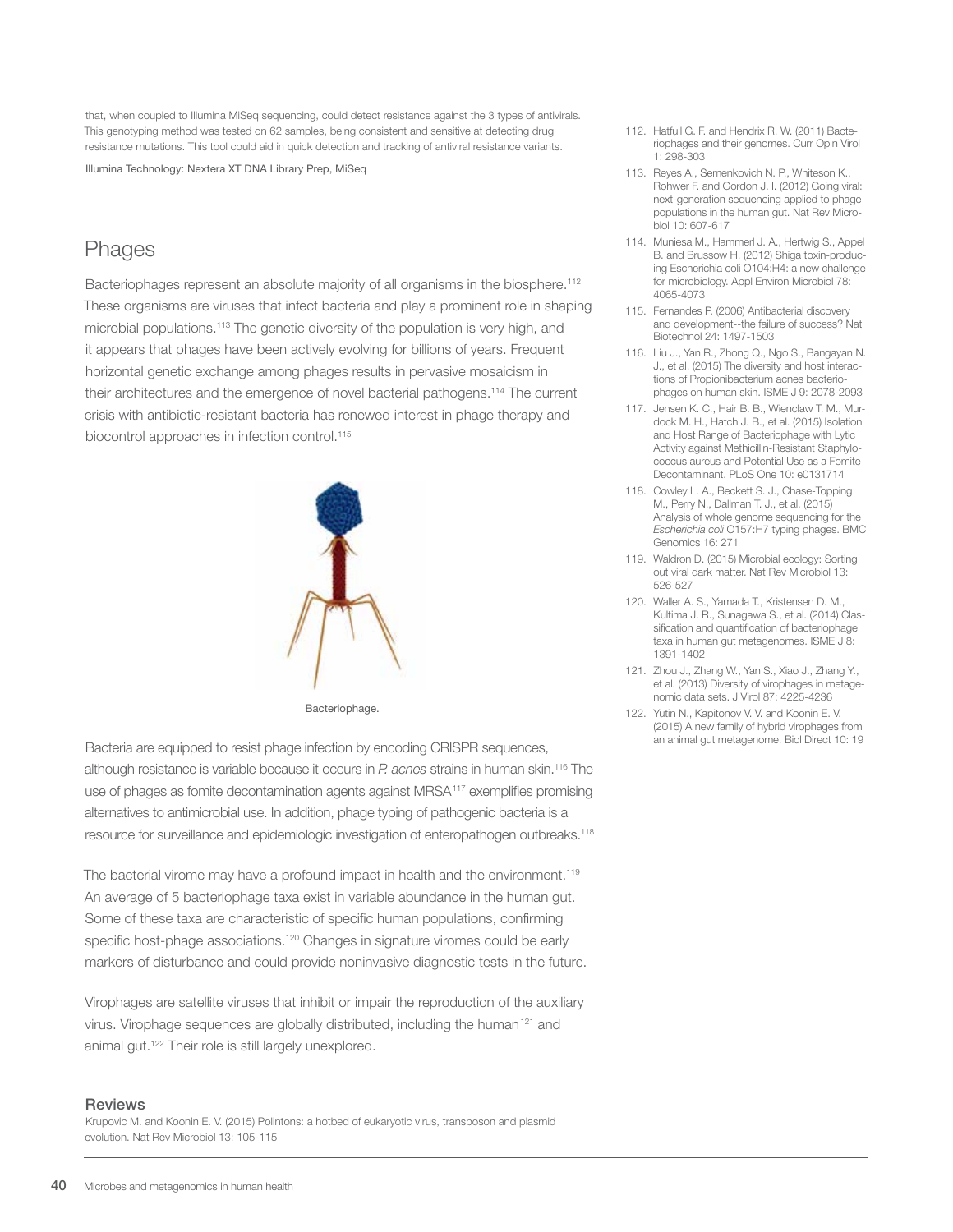#### **References**

#### Cowley L. A., Beckett S. J., Chase-Topping M., Perry N., Dallman T. J., et al. (2015) Analysis of whole genome sequencing for the *Escherichia coli* O157:H7 typing phages. BMC Genomics 16: 271

*E. coli* O157:H7 produces hemolytic uremic syndrome and bloody diarrhea. Phage typing helps public health surveillance efforts, given that certain phages associate with niches, age groups, and severity. The authors sequenced 16 typing phages (T4 and T7) and showed that T7 phages differ in only 3 nucleotides whereas T4 phages fall into 3 different groups of similar genomic sequences.

Illumina Technology: TruSeq DNA Library Prep Kit, MiSeq 150 bp PE reads, Nextera DNA Library Prep Kit, Genome Analyzer<sub>IIx</sub>

#### Jakhetia R. and Verma N. K. (2015) Identification and Molecular Characterisation of a Novel Mu-Like Bacteriophage, SfMu, of Shigella flexneri. PLoS One 10: e0124053

*S. flexneri* is a common cause of dysentery in developing countries, and several of its phages have been described. The authors characterized the genomic features and phenotypic characteristics of the Mu-like phage SfMu by NGS. O antigen was identified as a SfMu receptor. Prophages and remnants were found in different *S. flexneri* serotypes, indicating that such transposable elements may be common in *S. flexneri*. Understanding phage-bacteria interactions will help to elucidate their roles in evolution and pathogenesis.

Illumina Technology: MiSeq 250 bp PE reads

#### Moon B. Y., Park J. Y., Hwang S. Y., Robinson D. A., Thomas J. C., et al. (2015) Phage-mediated

horizontal transfer of a Staphylococcus aureus virulence-associated genomic island. Sci Rep 5: 9784 The pathogenic island vSaβ, found in almost all *Staphylococcus aureus* strains, differs greatly in virulence gene content. Diversity and mobilization of the island remain poorly understood. In this study, vSaβ and an associated prophage were sequenced and characterized. The mobility of vSaβ to human and animal S. *aureus* is mediated by this prophage through multiple conversions of transducible particles that may also be involved in diversity acquisition. These findings highlight the role of phages in the pathogenic evolution of S. *aureus*.

Illumina Technology: Nextera XT DNA Library Prep Kit, MiSeq v2

#### Sangster W., Hegarty J. P. and Stewart D. B., Sr. (2015) Phage tail-like particles kill Clostridium difficile and represent an alternative to conventional antibiotics. Surgery 157: 96-103

Recurrent *C. difficile* infections (CDI) are difficult to control with antibiotic courses. As a result, alternative therapies like phage tail-like particles (PTLP)—proteins morphologically similar to phages and produced by *C. difficile*—are being explored. Purified PTLP from a clinical *C. difficile* sample was tested against patientderived *C. difficile* of varying ribotypes. The PTLP genomic cluster was sequenced and annotated. The bactericidal activity of PTLP was ribotype- and species-dependent, and the putative genes required for killing were identified. These *in vitro* results are promising for the development of alternative therapies against CDI.

Illumina Technology: Nextera XT DNA Library Prep Kit, MiSeq 150 bp PE reads

#### Hare J. M., Ferrell J. C., Witkowski T. A. and Grice A. N. (2014) Prophage induction and differential RecA and UmuDAb transcriptome regulation in the DNA damage responses of Acinetobacter baumannii and Acinetobacter baylyi. PLoS One 9: e93861

The SOS response requires RecA to relieve LexA transcriptional repression. In *Acinetobacter* species, *umuDAb* is instead required for induction after DNA damage, suggesting it might be a LexA analog. RNA-Seq defined the DNA damage transcriptome of WT, *recA*, and *umuDAb* mutant strains of *A. baylyi* and *A. baumannii*, which had differential reliance on *recA*- and *umuDAb*-induced SOS genes. *A. baumannii* genes were clustered in 3 prophage regions, and bacteriophage particles were observed after mitomycin C treatment. These results suggest that both species possess a robust and complex DNA damage response involving both recA-dependent and recA-independent regulons. They also demonstrate that, although *umuDAb* has a specialized role in repressing error-prone polymerases, additional regulators participate in these species' transcriptional response to DNA damage.

Illumina Technology: Genome Analyzer*IIx*

### Virus Vaccine Development

Smallpox was successfully eradicated through massive immunization programs in the 1980s.123 Substantial progress has since been made toward poliovirus eradication, despite the presence of WT poliovirus pockets in a few countries.<sup>124</sup> After polio virus, human enterovirus 71 (HEV71) is the most threatening neurotropic enterovirus.

123. World Health Organization (2015) Smallpox.

124. Wassilak S. G., Oberste M. S., Tangermann R. H., Diop O. M., Jafari H. S., et al. (2014) Progress toward global interruption of wild poliovirus transmission, 2010-2013, and tackling the challenges to complete eradication. J Infect Dis 210 Suppl 1: S5-15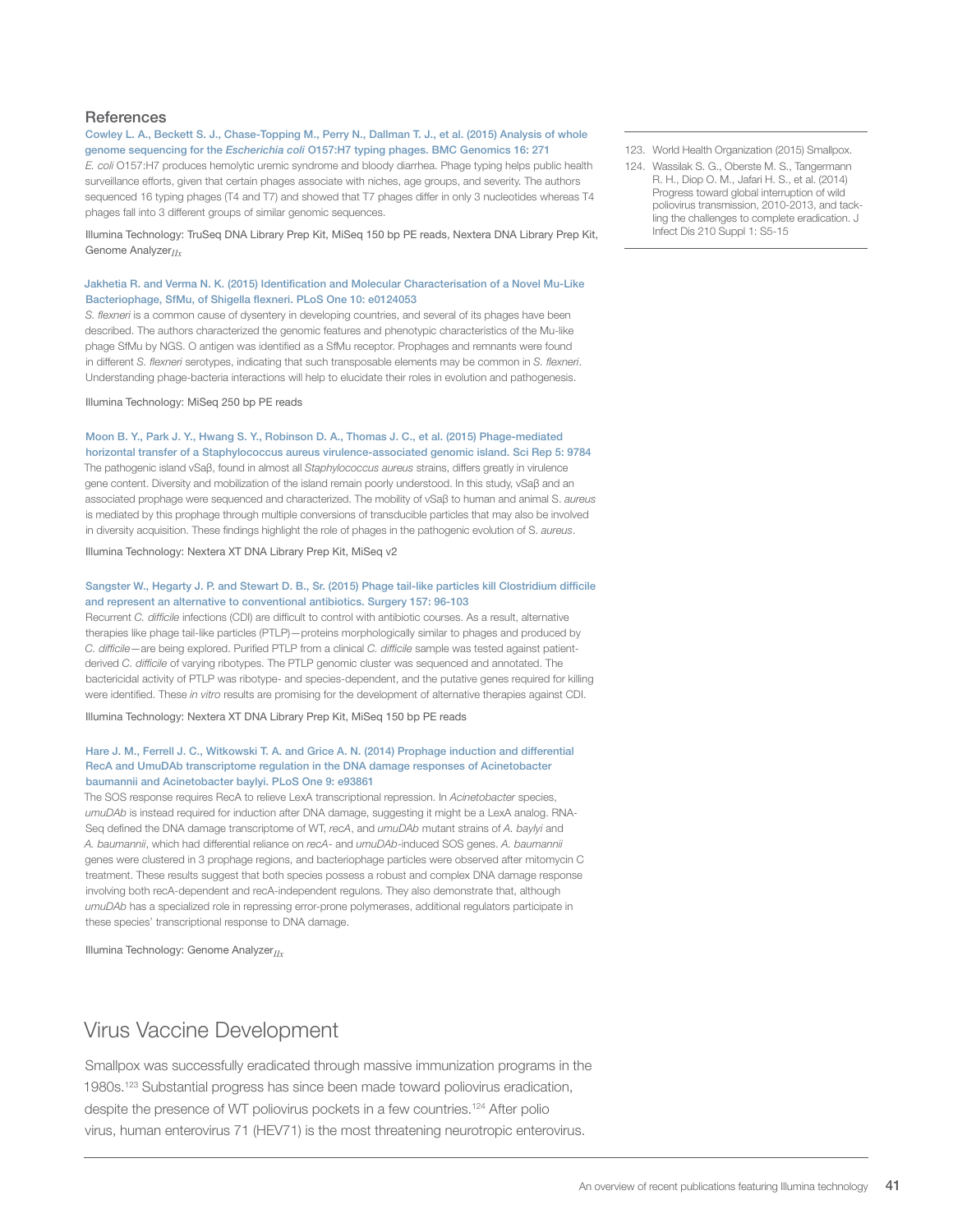Effective vaccines remain unavailable despite its recent emergence in the Asia-Pacific region,<sup>125</sup> a situation shared with other serious emerging pathogens, like SARS.

A different picture has characterized the search for an HIV-1 vaccine. The large efforts devoted to vaccine development against HIV-1 have yielded only modest success, due to factors such as latency and antigenic variation.<sup>126, 127</sup> Paradoxically, technological improvements from these efforts have boosted other vaccine development programs. For example, engineered cytokine-like adjuvants attached to virus-like particles (VLPs) improved immunogenicity in HIV and have been applied to other pathogens.128 Some cancers have been associated with virus infection. The viral sequences of HPV-18 have been identified in ovarian cancer samples, implying that current vaccine strategies that include this strain might help to reduce the number of cases of this type of neoplasia.<sup>129</sup>

Many issues are inherent to vaccine development. For example, WT strains are able to replace vaccine strains over time, and genetic instability has been reported. These cases impact vaccine effectiveness and make genetic monitoring of live and attenuated vaccines an important tool in immunization strategies.130

#### Reviews

Bande F., Arshad S. S., Bejo M. H., Moeini H. and Omar A. R. (2015) Progress and challenges toward the development of vaccines against avian infectious bronchitis. J Immunol Res 2015: 424860

Beasley D. W., McAuley A. J. and Bente D. A. (2015) Yellow fever virus: genetic and phenotypic diversity and implications for detection, prevention and therapy. Antiviral Res 115: 48-70

Salazar-Gonzalez J. A., Angulo C. and Rosales-Mendoza S. (2015) Chikungunya virus vaccines: Current strategies and prospects for developing plant-made vaccines. Vaccine 33: 3650-3658

Sanchez-Sampedro L., Perdiguero B., Mejias-Perez E., Garcia-Arriaza J., Di Pilato M., et al. (2015) The evolution of poxvirus vaccines. Viruses 7: 1726-1803

Archin N. M., Sung J. M., Garrido C., Soriano-Sarabia N. and Margolis D. M. (2014) Eradicating HIV-1 infection: seeking to clear a persistent pathogen. Nat Rev Microbiol 12: 750-764

#### **References**

Fulton B. O., Sachs D., Beaty S. M., Won S. T., Lee B., et al. (2015) Mutational Analysis of Measles Virus Suggests Constraints on Antigenic Variation of the Glycoproteins. Cell Rep 11: 1331-1338 The mechanisms behind measles virus (MeV) antigenic stability have not been fully explored. In this study, MeV was subjected to transposon insertional mutagenesis, and viruses that tolerated insertions were rescued. NGS was used to identify insertion sites and the evenness of the MeV transposon library. Insertions in the glycoproteins of MeV (F and H proteins) were severely underrepresented when compared to previous work on other viruses, such as influenza. This study shows that changes in F and H glycoproteins of MeV are not well tolerated, limiting the sequence variation required to escape antibody neutralization. This finding allows for durable immunity after infection and vaccination.

Illumina Technology: TruSeq DNA LT Library Prep Kit, HiSeq 2000 100 bp SE reads

#### Marsh A. K., Ambagala A. P., Perciani C. T., Russell J. N., Chan J. K., et al. (2015) Examining the species-specificity of rhesus macaque cytomegalovirus (RhCMV) in cynomolgus macaques. PLoS One 10: e0121339

Cytomegalovirus (CMV) is highly species-specific, which may be a limiting factor for its use as a vaccine vector. In this study, cynomolgus macaques were infected with a recombinant, laboratory-adapted rhesus macaque cytomegalovirus (RhCMV). Sequencing was used to determine the viral genetic integrity and enhanced green fluorescent protein (eGFP) insertion site. Infected macaques did not show signs of disease,

- 125. Kok C. C. (2015) Therapeutic and prevention strategies against human enterovirus 71 infection. World J Virol 4: 78-95
- 126. Mascola J. R. (2015) HIV. The modern era of HIV-1 vaccine development. Science 349: 139-140
- 127. Young B. E., Sadarangani S. P. and Leo Y. S. (2015) The avian influenza vaccine Emerflu. Why did it fail? Expert Rev Vaccines 14: 1125-1134
- 128. Feng H., Zhang H., Deng J., Wang L., He Y., et al. (2015) Incorporation of a GPI-anchored engineered cytokine as a molecular adjuvant enhances the immunogenicity of HIV VLPs. Sci Rep 5: 11856
- 129. Roos P., Orlando P. A., Fagerstrom R. M. and Pepper J. W. (2015) In North America, some ovarian cancers express the oncogenes of preventable human papillomavirus HPV-18. Sci Rep 5: 8645
- 130. Gladstone R. A., Jefferies J. M., Tocheva A. S., Beard K. R., Garley D., et al. (2015) Five winters of pneumococcal serotype replacement in UK carriage following PCV introduction. Vaccine 33: 2015-2021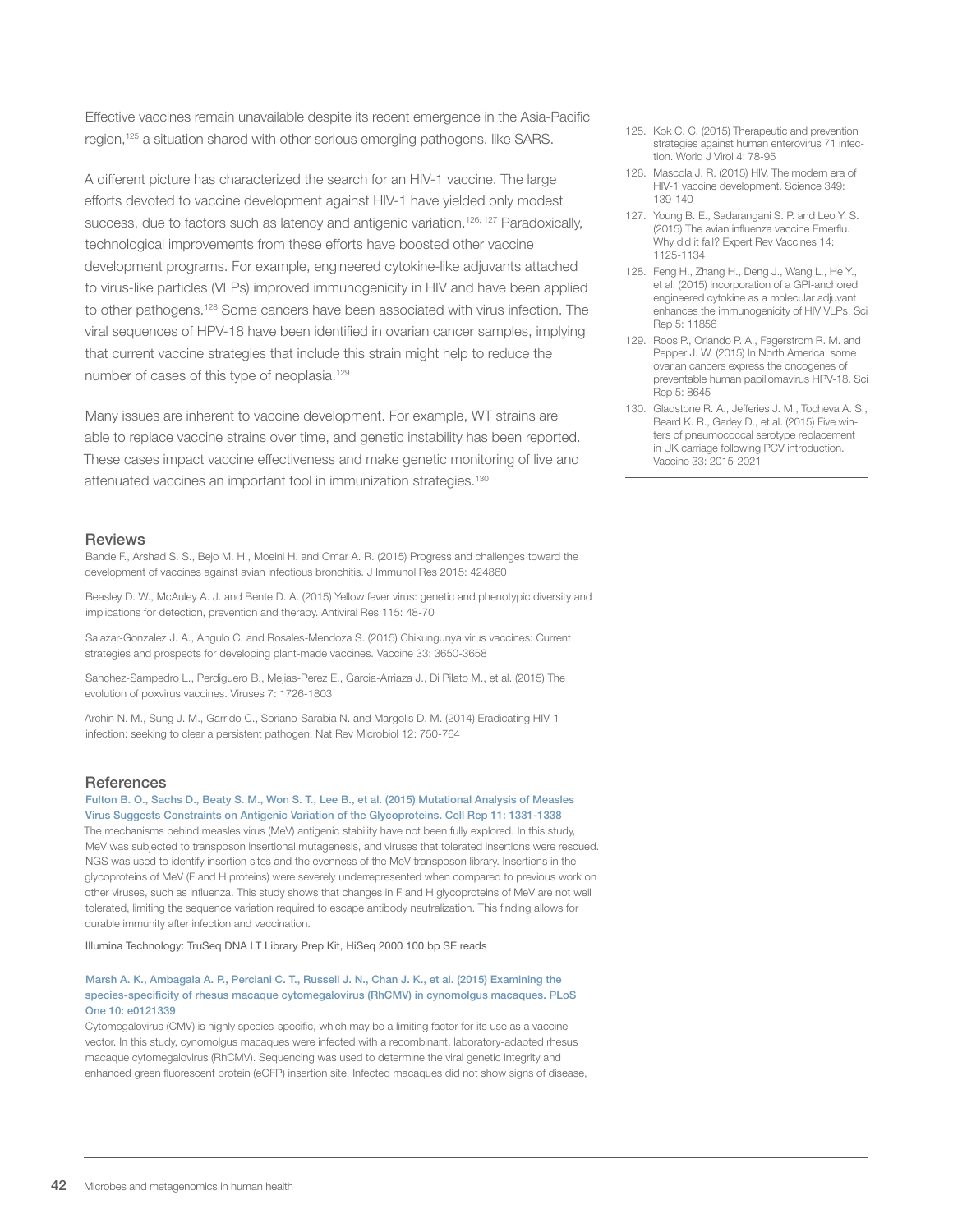presence of the virus in tissue samples, or eGFP expression. Collectively, the data suggest that cynomolgus were not productively infected with RhCMV. The authors discuss the use of lab-adapted and primary viruses in vaccine development.

Illumina Technology: MiSeq 150 bp PE reads

#### Mee E. T., Minor P. D. and Martin J. (2015) High resolution identity testing of inactivated poliovirus vaccines. Vaccine 33: 3533-3541

Quality control is a critical component of vaccine development. Thus, reliable methods are required to identify vaccine strains and distinguish biological contaminants. Random RT-PCR and high-throughput sequencing were used to recover full-length genomes from monovalent and trivalent poliovirus vaccines at various stages of manufacturing. The method correctly identified expected strains, discriminating them from Sabin 1 and Mahoney strains. Additionally, slight variations can be introduced to characterize minor variants and distinguish closely related products.

Illumina Technology: Nextera XT Library Prep Kit, MiSeq v2 250 bp PE reads



Poliovirus capsid.

#### Ang L., Arboleya S., Lihua G., Chuihui Y., Nan Q., et al. (2014) The establishment of the infant intestinal microbiome is not affected by rotavirus vaccination. Sci Rep 4: 7417

The effects of oral vaccination against rotavirus on gut microbiota establishment in 3 infants was assessed through metagenomics, PCR-denaturing gel gradient electrophoresis (DGGE), and short chain fatty acids analyses of prevaccination and postvaccination fecal samples. Microbiomes were similar at the functional level, and vaccination did not seem to have a detectable effect in the establishment of gut microbiota.

Illumina Technology: HiSeq 2000 100 bp PE reads, CASAVA v1.8.2

#### Beck A., Tesh R. B., Wood T. G., Widen S. G., Ryman K. D., et al. (2014) Comparison of the live attenuated yellow fever vaccine 17D-204 strain to its virulent parental strain Asibi by deep sequencing. J Infect Dis 209: 334-344

The characterization of attenuated live vaccines, relative to their parental strains, reveals the mechanisms of viral attenuation, vaccine stability, and the risk of reversion to virulence. The authors applied deep sequencing to a live attenuated yellow fever virus strain, 17D-204, and its parental strain, Asibi. They found lack of quasispecies diversity and discrete attenuating mutations in the vaccine strain, features that might correlate in the attenuation of live viral vaccines.

Illumina Technology: HiSeq 1000 50 bp PE reads

#### Zhou W., Gao S., Podgorska K., Stadejek T., Qiu H. J., et al. (2014) Rovac is the possible ancestor of the Russian lapinized vaccines LK-VNIVViM and CS strains but not the Chinese strain (C-strain) vaccine against classical swine fever. Vaccine 32: 6639-6642

Lapinized vaccines are attenuated by passing through rabbits. The origins of lapinized vaccines against classical swine fever virus (CSFV) are lost in history. The authors performed NGS to elucidate vaccine origins by phylogenetic analysis of the historical Russian Rovac strain and its lapinized vaccines, LK-VNIVViM and CS. They also compared it to the lapinized Chinese strain (C-strain). Genetic analysis confirmed a close relationship between the Russian strains Rovac and LK-VNIVViM, and showed how the latter had an ancestry role in relation to the CS strain and its derivative, RUCSFPLUM. The authors suggest that the Rovac vaccine is the possible ancestor of the Russian vaccine strains but not the C-strain vaccine.

Illumina Technology: Nextera XT DNA Library Prep Kit, MiSeq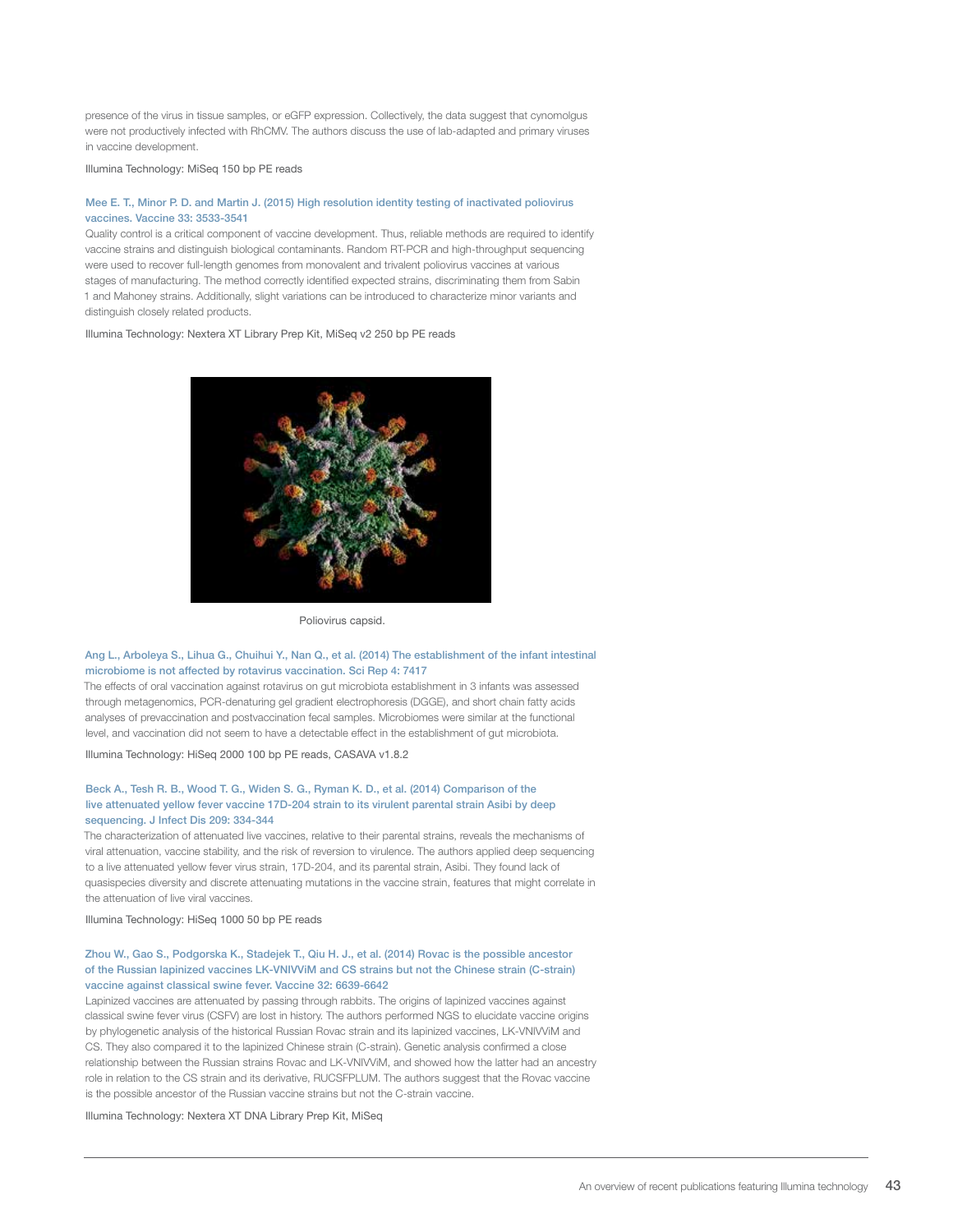# MICROBIAL PATHOGENESIS

Of the vast number of environmental microbes, a very small percentage cause infectious diseases. Microbial genomes are dynamic and can employ processes such as horizontal gene transfer, SNP, gene duplication, gene loss, and others. Bacterial pathogenomics offers snapshots of these constant changes.<sup>131</sup>

Culture and isolation methods require a priori knowledge about the identity of the causative agents. NGS does not require assumptions about microbial identity and allows functional inferences about the microorganism(s) in question, uncovering aspects of pathogen biology and evolution. These advantages are fundamental in understanding pathogenesis. They can support epidemiological studies, identify public health threats, and detect the emergence of strains not controlled by existing vaccines.<sup>132</sup>

#### **Reviews**

Land M., Hauser L., Jun S. R., Nookaew I., Leuze M. R., et al. (2015) Insights from 20 years of bacterial genome sequencing. Funct Integr Genomics 15: 141-161

Angelakis E. and Raoult D. (2014) Methods for the discovery of emerging pathogens. Microb Pathog 77: 114-118

#### **References**

#### Bruggemann H., Brzuszkiewicz E., Chapeton-Montes D., Plourde L., Speck D., et al. (2015) Genomics of *Clostridium tetani*. Res Microbiol 166: 326-331

Only 2 genomes of *C. tetani* are available. The authors used NGS to obtain the genomes of 3 additional *C. tetani* strains and compared them with the 2 previously sequenced genomes. Major features include tetanus-toxin–encoding plasmids and a core genome that contains about 85% of all genes. The non–core chromosome includes elements for environmental interaction, defenses, and fitness functions.

Illumina Technology: Genome Analyzer<sub>IIx</sub>

#### Guerra-Assuncao J. A., Houben R. M., Crampin A. C., Mzembe T., Mallard K., et al. (2015) Recurrence due to relapse or reinfection with Mycobacterium tuberculosis: a whole-genome sequencing approach in a large, population-based cohort with a high HIV infection prevalence and active followup. J Infect Dis 211: 1154-1163

Tuberculosis (TB) recurrence may be due to relapse with the original strain or reinfection with a new strain. WGS was performed in all available cultures from a TB cohort actively followed after end of treatment in northern Malawi. Relapse was defined by a difference of ≤ 10 SNPs, while reinfections had a difference of ≥ 100 SNPs. Reinfection was associated with HIV infection, while relapses associated with lineage-3 strains and isoniazid resistance. Several factors contribute to TB recurrence; however, differences in the *M. tuberculosis* genome also play a role in relapse and infection.

Illumina Technology: HiSeq 2000 100 bp PE reads

#### Springer D. J., Billmyre R. B., Filler E. E., Voelz K., Pursall R., et al. (2014) *Cryptococcus gattii* VGIII isolates causing infections in HIV/AIDS patients in Southern California: identification of the local environmental source as arboreal. PLoS Pathog 10: e1004285

The *C. gatii* fungal pathogen affects immunocompromised patients. Ongoing outbreaks in the US Northwest have called attention to the need for finding a link between clinical isolates and environmental sources in California. The authors isolated active *C. gatii* VGIII from soil debris near residences of infected patients. Multilocus sequence typing (MLST) and WGS showed that these environmental isolates were the source of human infections. This study highlights that environmental sources present a risk of *C. gatii* infection in HIV patients, a risk that has previously been underestimated.

Illumina Technology: HiSeq 2500 100 bp PE reads

- 131. Pallen M. J. and Wren B. W. (2007) Bacterial pathogenomics. Nature 449: 835-842
- 132. Peacock S. (2014) Health care: Bring microbial sequencing to hospitals. Nature 509: 557-559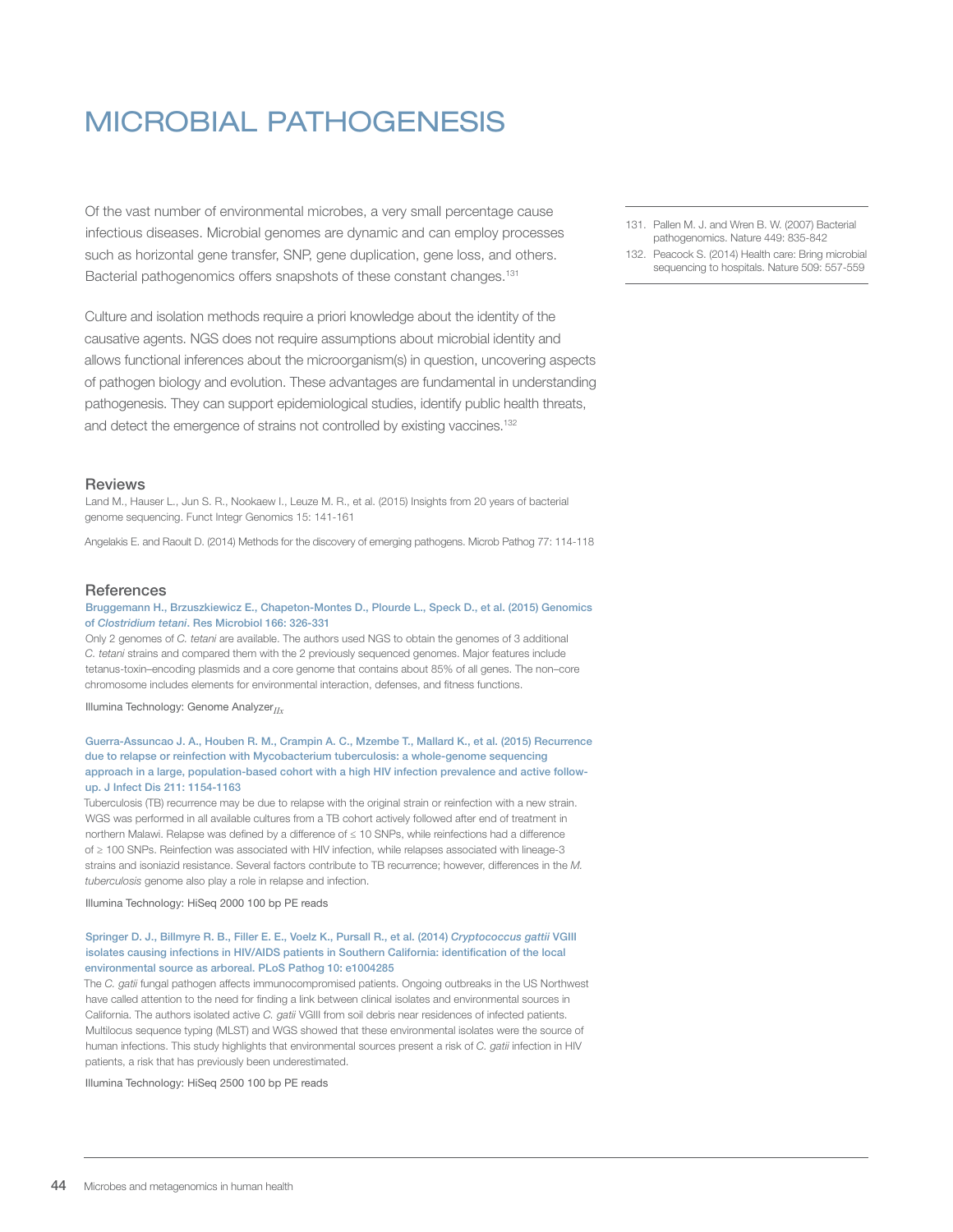## Important Microorganisms in Human Health

Some microorganisms have a long history of causing infections in humans and animals,<sup>133</sup> whereas some bacteria are host-specific and others have a wide range of tropism.<sup>134</sup> However, changes in lifestyle, globalization,<sup>135</sup> vaccination, and the rise of antibiotic resistance are redefining the landscape of those microorganisms we consider important. The molecular mechanisms of disease are rooted in the genome, but interactions between microbial communities and their changing ecosystems are important drivers in the evolution of bacterial transmission and pathogenesis.<sup>136, 137, 138</sup>

#### **Mycobacteria**

Slow-growing mycobacteria are responsible for a wide range of diseases in human and animal hosts (Table 2).

#### Table 2: Mycobacteria and Diseases.

| <b>Name</b>                                   | <b>Host</b>  | <b>Disease</b>                                                                                                                                                                | Reference |
|-----------------------------------------------|--------------|-------------------------------------------------------------------------------------------------------------------------------------------------------------------------------|-----------|
| Mycobacterium abscessus                       | Humans       | A major pathogen in<br>CF patients; has been<br>associated with poor<br>clinical outcomes                                                                                     | 139       |
| Mycobacterium abscessus<br>subsp. massiliense | Humans       | CF patients and soft-tissue<br>infections                                                                                                                                     | 140       |
| Mycobacterium avium<br>Subsp. hominissuis     | Pigs, humans | Disseminated disease in<br>immunocompromised<br>hosts, such as individuals<br>infected by HIV or<br>pulmonary disease in<br>individuals without systemic<br>immunosuppression | 141       |
| Mycobacterium lepromatosis                    | Humans       | Diffuse lepromatous<br>leprosy and a reactional<br>state known as Lucio's<br>phenomenon                                                                                       | 142       |
| Mycobacterium terrae<br>complex               | Humans       | Rare but severe pulmonary<br>disease                                                                                                                                          | 143       |
| Mycobacterium tuberculosis                    | Humans       | <b>Tuberculosis</b>                                                                                                                                                           | 144       |
| Mycobacterium ulcerans                        | Humans       | Buruli ulcer, an ulcerative<br>skin infection                                                                                                                                 | 145       |

The *M. tuberculosis* Beijing lineage is causing a global TB epidemic, often found with increased levels of drug resistance. WGS is a tool to analyze the evolution of this pathogen, support epidemiological studies that place isolates in a global context,<sup>146</sup> and rapidly determine some drug resistance patterns.<sup>147</sup>

- 133. Kay G. L., Sergeant M. J., Zhou Z., Chan J. Z., Millard A., et al. (2015) Eighteenth-century genomes show that mixed infections were common at time of peak tuberculosis in Europe. Nat Commun 6: 6717
- 134. Bos K. I., Harkins K. M., Herbig A., Coscolla M., Weber N., et al. (2014) Pre-Columbian mycobacterial genomes reveal seals as a source of New World human tuberculosis. Nature 514: 494-497
- 135. Petty N. K., Ben Zakour N. L., Stanton-Cook M., Skippington E., Totsika M., et al. (2014) Global dissemination of a multidrug resistant Escherichia coli clone. Proc Natl Acad Sci U S A 111: 5694-5699
- 136. Wilson D. J. (2012) Insights from genomics into bacterial pathogen populations. PLoS Pathog 8: e1002874
- 137. Ochman H. and Moran N. A. (2001) Genes Lost and Genes Found: Evolution of Bacterial Pathogenesis and Symbiosis. Science 292: 1096-1099
- 138. van Boven M., Mooi F. R., Schellekens J. F., de Melker H. E. and Kretzschmar M. (2005) Pathogen adaptation under imperfect vaccination: implications for pertussis. Proc Biol Sci 272: 1617-1624
- 139. Harris K. A., Underwood A., Kenna D. T., Brooks A., Kavaliunaite E., et al. (2015) Whole-genome sequencing and epidemiological analysis do not provide evidence for cross-transmission of mycobacterium abscessus in a cohort of pediatric cystic fibrosis patients. Clin Infect Dis 60: 1007-1016
- 140. Tettelin H., Davidson R. M., Agrawal S., Aitken M. L., Shallom S., et al. (2014) High-level relatedness among Mycobacterium abscessus subsp. massiliense strains from widely separated outbreaks. Emerg Infect Dis 20: 364-371
- 141. Uchiya K., Takahashi H., Nakagawa T., Yagi T., Moriyama M., et al. (2015) Characterization of a novel plasmid, pMAH135, from Mycobacterium avium subsp. hominissuis. PLoS One 10: e0117797
- 142. Singh P., Benjak A., Schuenemann V. J., Herbig A., Avanzi C., et al. (2015) Insight into the evolution and origin of leprosy bacilli from the genome sequence of Mycobacterium lepromatosis. Proc Natl Acad Sci U S A 112: 4459-4464
- 143. Ngeow Y. F., Wong Y. L., Tan J. L., Hong K. W., Ng H. F., et al. (2015) Identification of new genomospecies in the Mycobacterium terrae complex. PLoS One 10: e0120789
- 144. Kumar V. and Robbins S. L. (2007) Robbins basic pathology. xiv, 946 p.
- 145. Ablordey A. S., Vandelannoote K., Frimpong I. A., Ahortor E. K., Amissah N. A., et al. (2015) Whole genome comparisons suggest random distribution of Mycobacterium ulcerans genotypes in a Buruli ulcer endemic region of Ghana. PLoS Negl Trop Dis 9: e0003681
- 146. Eldholm V., Monteserin J., Rieux A., Lopez B., Sobkowiak B., et al. (2015) Four decades of transmission of a multidrug-resistant Mycobacterium tuberculosis outbreak strain. Nat Commun 6: 7119
- 147. Coll F., McNerney R., Preston M. D., Guerra-Assuncao J. A., Warry A., et al. (2015) Rapid determination of anti-tuberculosis drug resistance from whole-genome sequences. Genome Med 7: 51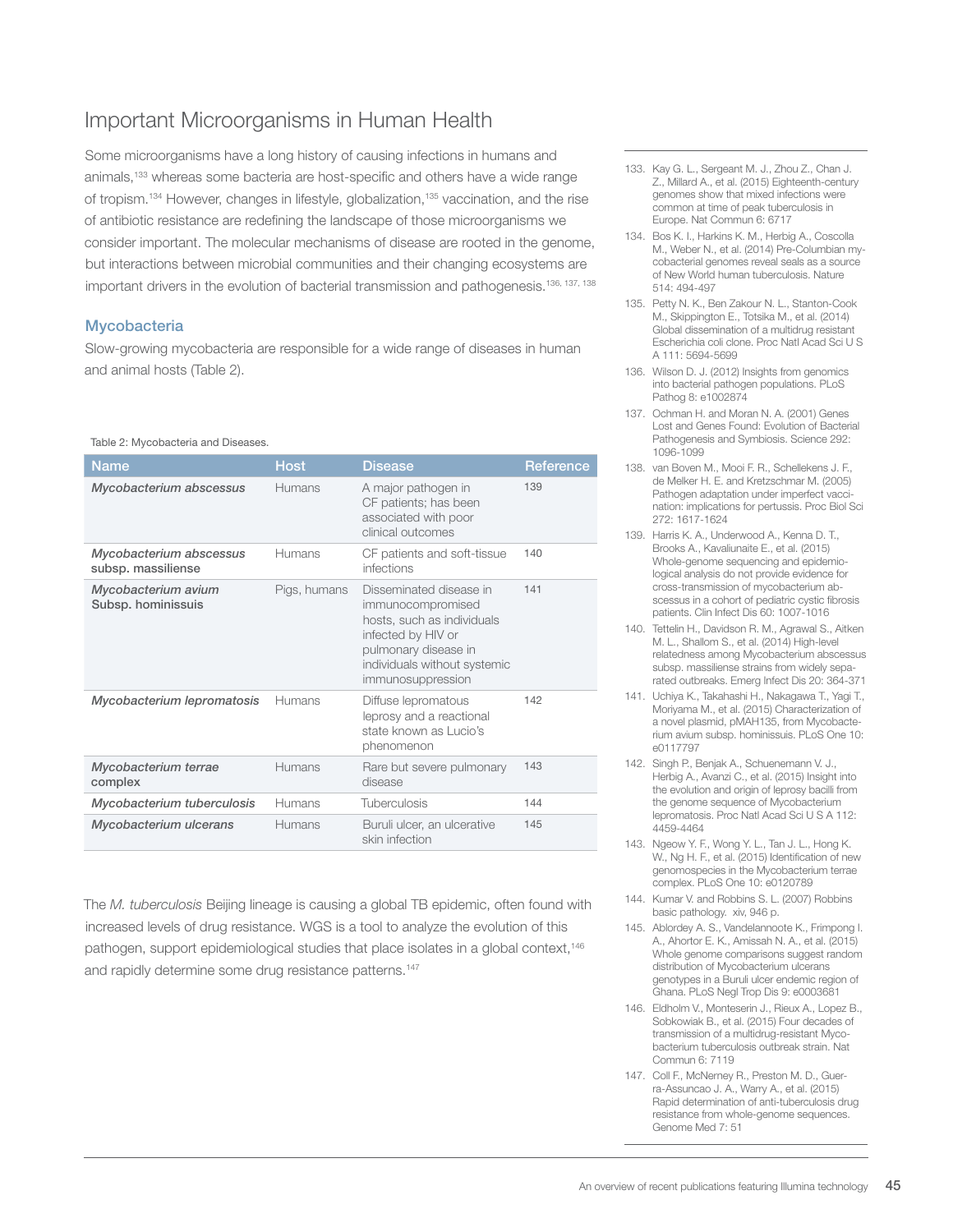

Early efforts to develop TB drugs. Spores bred from the master strain of tuberculosis are made into a "suspension" with distilled water and then injected into the prepared liquor.

#### **Review**

Galagan J. E. (2014) Genomic insights into tuberculosis. Nat Rev Genet 15: 307-320

Lechartier B., Rybniker J., Zumla A. and Cole S. T. (2014) Tuberculosis drug discovery in the post-postgenomic era. EMBO Mol Med 6: 158-168

#### **References**

#### Ali A., Hasan Z., McNerney R., Mallard K., Hill-Cawthorne G., et al. (2015) Whole genome sequencing based characterization of extensively drug-resistant Mycobacterium tuberculosis isolates from Pakistan. PLoS One 10: e0117771

The spread of extensively drug-resistant (XDR) *M. tuberculosis* calls for improved methods to detect these strains and its variants in a reliable manner. In this study, WGS was applied to 37 XDR strains from Pakistan to investigate genes related to drug resistance. A variable number of SNPs and mutations in genes previously identified as part of the resistance complex were observed, although several additional changes also took place. The authors estimate that the concordance between phenotypic and genotypic testing using commercial assays would be variable, which argues for inclusion of expanded targets for drug resistance detection in *M. tuberculosis*.

Illumina Technology: HiSeq 2000

#### Colman R. E., Schupp J. M., Hicks N. D., Smith D. E., Buchhagen J. L., et al. (2015) Detection of Low-Level Mixed-Population Drug Resistance in *Mycobacterium tuberculosis* Using High Fidelity Amplicon Sequencing. PLoS One 10: e0126626

Low-levels of drug-resistant (DR) subpopulations in *M. tuberculosis* infections are often undetected and untreated, and may lead to DR tuberculosis. The authors developed and tested a method combining "singlemolecule-overlapping reads" (SMOR) analysis with NGS for determination of ultrarare target alleles from clinical sputum samples. This method enables evaluation of the clinical relevance of previously undetected, low-level DR subpopulations and may support interventions to suppress them before they become clinically relevant.

Illumina Technology: MiSeq v3 300 bp PE reads

#### Curtis J., Luo Y., Zenner H. L., Cuchet-Lourenco D., Wu C., et al. (2015) Susceptibility to tuberculosis is associated with variants in the ASAP1 gene encoding a regulator of dendritic cell migration. Nat Genet 47: 523-527

TB is a major health problem in developing countries, and host genetic factors may be important in determining susceptibility to the disease. Expression arrays analysis of healthy and pulmonary TB cohorts showed an association between TB and variants in introns of the *ASAP1* gene on chromosome 8q24. Experimentally, depletion of *ASAP1* in DCs showed impaired matrix degradation and migration. The *ASAP1* protein is involved in actin and membrane remodeling and has been associated with podosomes. Thus, a potential mechanism of predisposition to TB might involve impaired migration of DCs, due to excessive reduction of *ASAP1* expression.

Illumina Technology: Illumina HT-12 expression array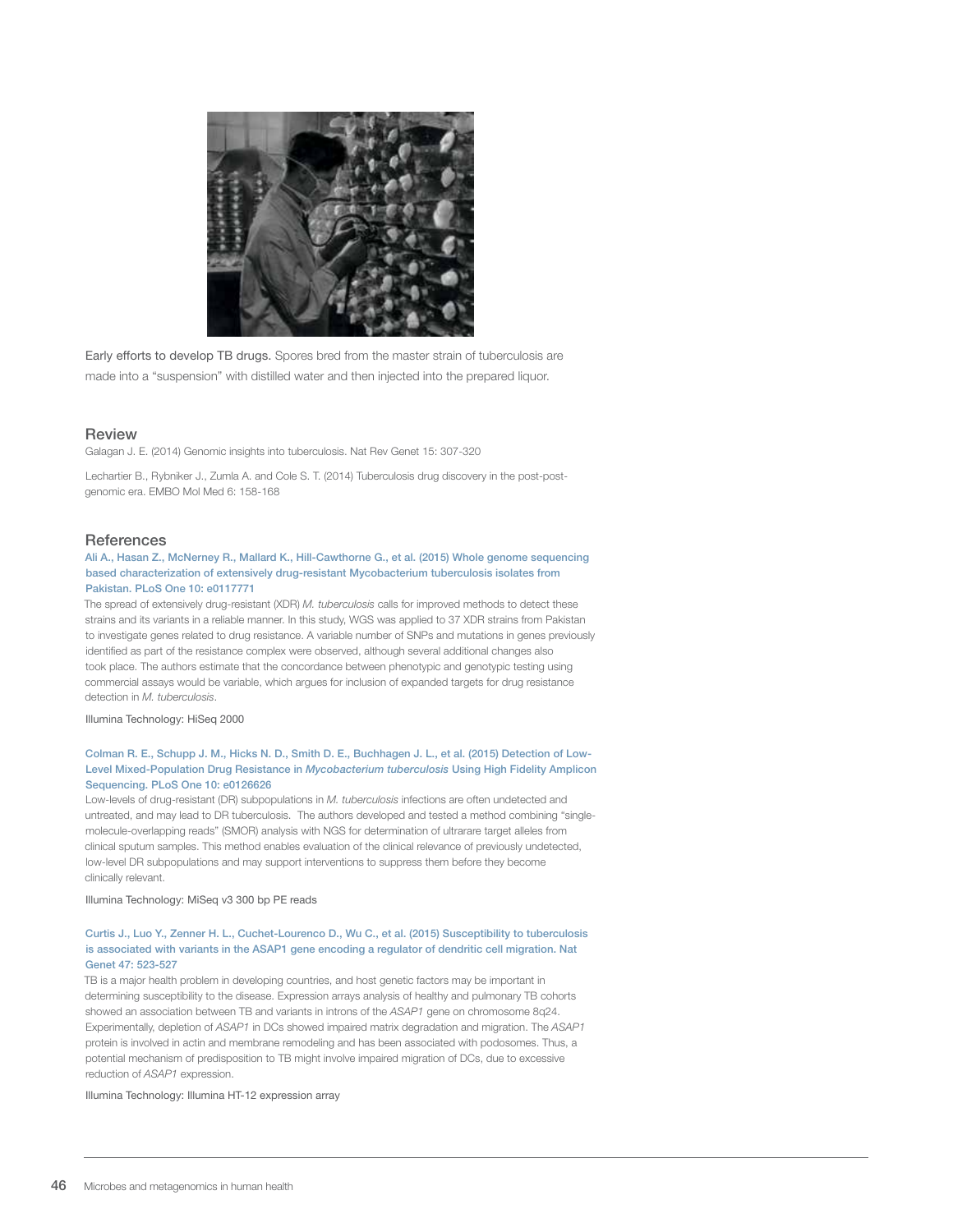#### Merker M., Blin C., Mona S., Duforet-Frebourg N., Lecher S., et al. (2015) Evolutionary history and global spread of the *Mycobacterium tuberculosis* Beijing lineage. Nat Genet 47: 242-249

The authors tracked the evolutionary history and biogeographical structure of *M. tuberculosis* of the Beijing lineage by genetic analysis of 4987 isolates from 99 countries and WGS of 110 representative isolates, the largest data set ever analyzed. They conclude that this lineage originated in the Far East and then irradiated worldwide in several waves, coinciding with the Industrial Revolution, the First World War, and HIV epidemics. Two MDR clones spread throughout Asia and Russia concomitantly with the collapse of public health systems in the former Soviet Union. The study identifies mutations associated with virulence that may have favored successful expansion across the world.

Illumina Technology: Nextera XT DNA Library Prep Kit, MiSeq

#### Periwal V., Patowary A., Vellarikkal S. K., Gupta A., Singh M., et al. (2015) Comparative whole-genome analysis of clinical isolates reveals characteristic architecture of Mycobacterium tuberculosis pangenome. PLoS One 10: e0122979

Comparative genome analysis is a useful technique to determine the genetic diversity of species considered fairly homogeneous, such as *M. tuberculosis*. The authors integrated previously obtained genome assemblies and included newly sequenced Indian *M. tuberculosis* isolates. They found a "hard-core genome" shared among all tested isolates, a "soft-core genome" shared by at least 95% of strains, and an accessory genome. The study suggests that *M. tuberculosis* has an open pangenome, and that this approach becomes critical when identifying and selecting appropriate targets for isolate typing.

Illumina Technology: Genome Analyzer*IIx*

#### Rock J. M., Lang U. F., Chase M. R., Ford C. B., Gerrick E. R., et al. (2015) DNA replication fidelity in Mycobacterium tuberculosis is mediated by an ancestral prokaryotic proofreader. Nat Genet 47: 677-681

DNA replication fidelity relies on proofreading activity of the ε-exonuclease of the replisome in *E. coli* systems. However, this unit is dispensable in *M. tuberculosis*. NGS and other techniques were used in *Mycobacterium* to show that the PHP domain of the DnaE1 polymerase performs the exonuclease function, and its absence significantly increases the mutation rate. Phylogenetic analysis showed that the PHP domain–mediated activity is conserved and may be the ancestral prokaryotic proofreader. These findings are relevant for the development of antimicrobials that target replication fidelity.

Illumina Technology: Nextera XT DNA Library Prep Kit, MiSeq v2 100 bp PE reads

#### Venkatasubramanian S., Dhiman R., Paidipally P., Cheekatla S. S., Tripathi D., et al. (2015) A rho GDP dissociation inhibitor produced by apoptotic T-cells inhibits growth of Mycobacterium tuberculosis. PLoS Pathog 11: e1004617

The mechanisms underlying latent *M. tuberculosis* infection remain poorly understood. The authors identified a subpopulation of CD4 cells (CD4+CD25+) that produced a soluble factor (D4GDI) able to inhibit the growth of *M. tuberculosis* in human macrophages. These cells enhanced production of IL-1β, TNF-α, and ROS, increased apoptosis of infected cells, and induced expression of dormancy survival regulators in *M. tuberculosis*. Overall, this study provides evidence of enhanced immunity against *M. tuberculosis* by CD4+CD25+D4GDI+ cells.

Illumina Technology: HumanHT-12\_V4 Expression BeadChip arrays

#### Wada T., Iwamoto T., Tamaru A., Seto J., Ahiko T., et al. (2015) Clonality and micro-diversity of a nationwide spreading genotype of Mycobacterium tuberculosis in Japan. PLoS One 10: e0118495

*M. tuberculosis* "M strain" has spread recently throughout Japan. The authors performed deep sequencing of 10 M strain isolates to uncover the history of its spread. All the isolates possessed mutations common to those of referential strains, and accumulated single-nucleotide variants (SNVs) with evidence of high clonality of these isolates. Further analysis revealed distribution into 3 subclonal groups with a bias toward geographical origins. These efforts inform public health actions against TB by providing efficient strategies for big data analysis.

#### Illumina Technology: Genome Analyzer*IIx*75 bp PE reads

Ablordey A. S., Vandelannoote K., Frimpong I. A., Ahortor E. K., Amissah N. A., et al. (2015) Whole genome comparisons suggest random distribution of Mycobacterium ulcerans genotypes in a Buruli ulcer endemic region of Ghana. PLoS Negl Trop Dis 9: e0003681

Harris K. A., Underwood A., Kenna D. T., Brooks A., Kavaliunaite E., et al. (2015) Whole-genome sequencing and epidemiological analysis do not provide evidence for cross-transmission of mycobacterium abscessus in a cohort of pediatric cystic fibrosis patients. Clin Infect Dis 60: 1007-1016

Ngeow Y. F., Wong Y. L., Tan J. L., Hong K. W., Ng H. F., et al. (2015) Identification of new genomospecies in the Mycobacterium terrae complex. PLoS One 10: e0120789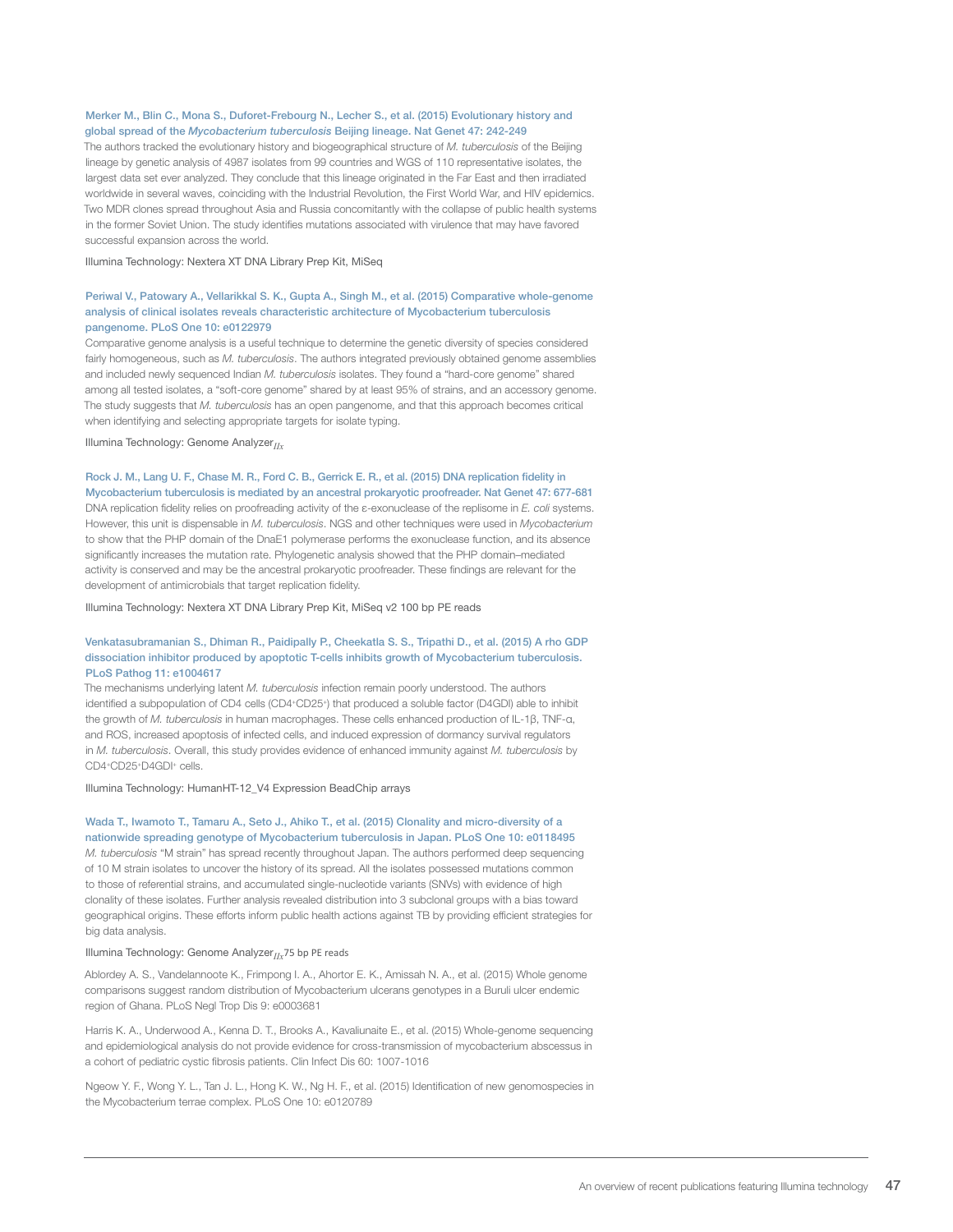Singh P., Benjak A., Schuenemann V. J., Herbig A., Avanzi C., et al. (2015) Insight into the evolution and origin of leprosy bacilli from the genome sequence of Mycobacterium lepromatosis. Proc Natl Acad Sci U S A 112: 4459-4464

#### Anderson S. T., Kaforou M., Brent A. J., Wright V. J., Banwell C. M., et al. (2014) Diagnosis of childhood tuberculosis and host RNA expression in Africa. N Engl J Med 370: 1712-1723

There is a need for improved diagnostic tests for TB in children. This study defined the transcriptional signatures of host blood samples from children in South Africa, Malawi, and Kenya, distributed according to culture status. The authors identified a 51-transcript signature distinguishing TB from other diseases in South African and Malawian children. These results were validated in the Kenyan cohort to determine the sensitivity and specificity against culture-confirmed and culture-negative diagnoses. RNA expression signatures helped distinguish TB from other diseases in African children with and without HIV infection.

Illumina Technology: HumanHT-12\_V4 Expression BeadChip arrays

#### Li D., Gao G., Li Z., Sun W., Li X., et al. (2014) Profiling the T-cell receptor repertoire of patient with pleural tuberculosis by high-throughput sequencing. Immunol Lett 162: 170-180

Pleural effusion is a common manifestation of pulmonary TB. However, the T-cell receptor (TCR) role and repertories of pleural effusion mononuclear cells (PEMCs) have not been elucidated. In this study, NGS was applied to PEMCs and peripheral blood mononuclear cells (PBMCs) collected from a single patient who had developed pleural effusion. The authors describe the genetic profile of TCR β-chain receptors, including different CDR3 clonotypes and patterns, in both PEMCs and PBMCs.

Illumina Technology: Genome Analyzer*IIx*

#### Lin P. L., Ford C. B., Coleman M. T., Myers A. J., Gawande R., et al. (2014) Sterilization of granulomas is common in active and latent tuberculosis despite within-host variability in bacterial killing. Nat Med 20: 75-79

Some individuals remain latently infected with TB, although the reasons for this inactive infection are still obscure. A similar pattern is found in macaques experimentally infected with individually tagged bacteria. This study showed how each lung lesion is likely founded by a single cell. However, the fate of each lesion was different in each individual, i.e., some active lesions were sterilized by the host whereas others progressed. This study suggests that critical responses at the lesion level determine the outcome of infection.

Illumina Technology: Genome Analyzer*IIx*

#### Escherichia coli

Commonly found in the environment, food products, and intestines of people and animals, most strains of *E. coli* are commensals. However, some strains can be pathogens that enjoy high transmissibility and often cause foodborne outbreaks. The pathotype Shiga toxin-producing *E. coli* (STEC) is perhaps the most common example of this group, although 5 other pathotypes are recognized. Rapid identification is essential to track and control foodborne outbreaks to their sources.148

#### **Review**

Franz E., Delaquis P., Morabito S., Beutin L., Gobius K., et al. (2014) Exploiting the explosion of information associated with whole genome sequencing to tackle Shiga toxin-producing *Escherichia coli* (STEC) in global food production systems. Int J Food Microbiol 187: 57-72

#### **References**

Griffing S. M., MacCannell D. R., Schmidtke A. J., Freeman M. M., Hyytia-Trees E., et al. (2015) Canonical Single Nucleotide Polymorphisms (SNPs) for High-Resolution Subtyping of Shiga-Toxin Producing *Escherichia coli* (STEC) O157:H7. PLoS One 10: e0131967

The authors aimed to develop a SNP panel for subtyping of STEC O157:H7 that would be consistent with other available discrimination methods. An initial screening of a large SNP panel failed to resolve some bacterial clusters accurately, forcing a second screening using comparative DNA resequencing from the clusters with poor resolution. This method resulted in increase of SNP panel size, with 63 SNPs previously identified and 438 occurring across multiple clusters. The authors conclude that linkage disequilibrium limits the number of informative SNPs and that these SNPs are inefficient for effective subtyping.

Illumina Technology: TruSeq DNA Library Prep Kit, MiSeq

148. Lambert D., Carrillo C. D., Koziol A. G., Manninger P. and Blais B. W. (2015) GeneSippr: a rapid whole-genome approach for the identification and characterization of foodborne pathogens such as priority Shiga toxigenic Escherichia coli. PLoS One 10: e0122928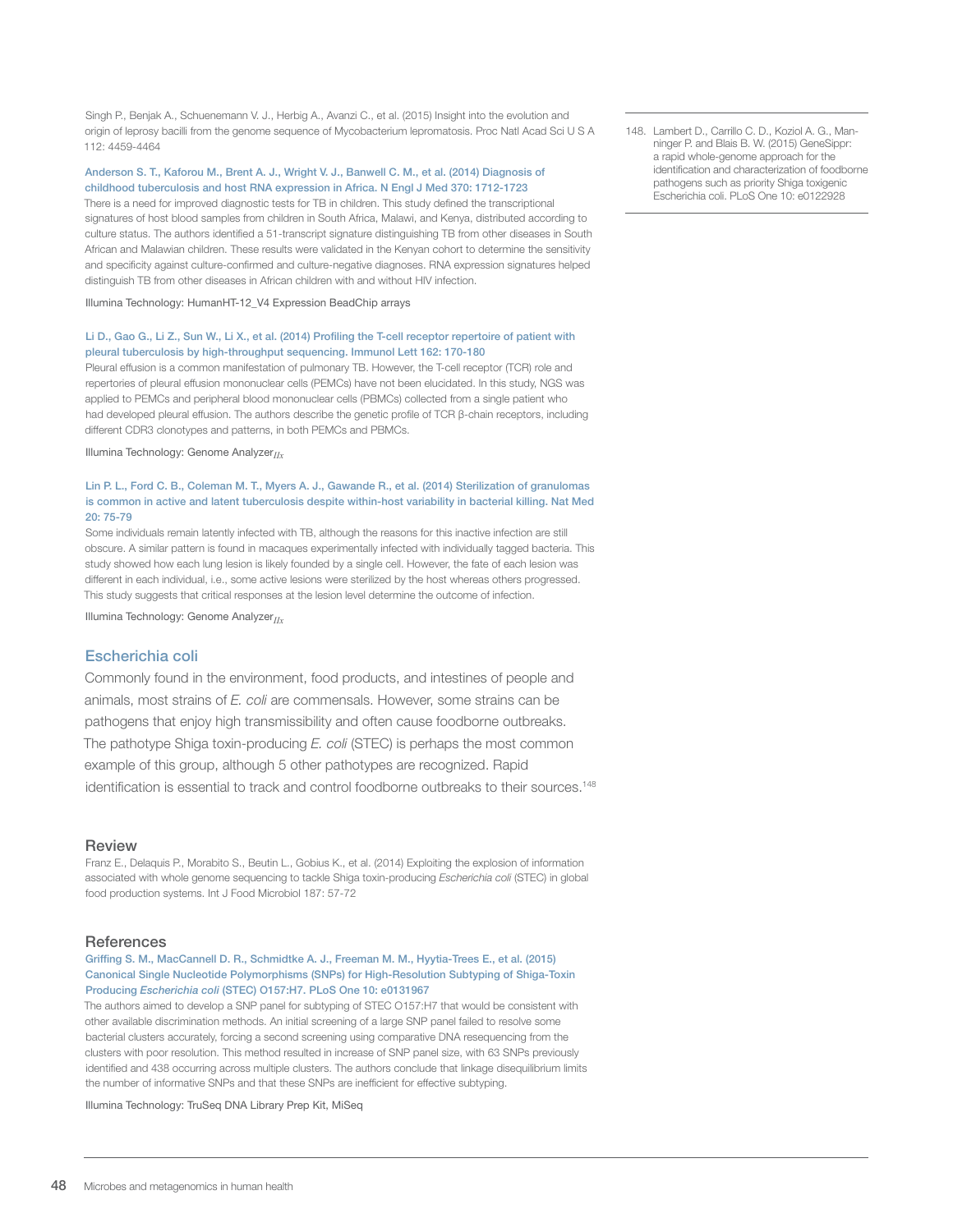#### Lambert D., Carrillo C. D., Koziol A. G., Manninger P. and Blais B. W. (2015) GeneSippr: a rapid wholegenome approach for the identification and characterization of foodborne pathogens such as priority Shiga toxigenic *Escherichia coli*. PLoS One 10: e0122928

The authors describe a WGS approach that enables same-day identification of colony isolates recovered from investigative food samples. The method used 21-nt reads and 4-fold coverage followed by custom data analysis software, called GeneSippr. Pathogens were correctly identified in all isolates tested, and single colonies were identified within 9 hours.

Illumina Technology: Nextera XT DNA Library Prep Kit, Nextera XT Index Kit, MiSeq v2

#### Zhang Y., Rowehl L., Krumsiek J. M., Orner E. P., Shaikh N., et al. (2015) Identification of Candidate Adherent-Invasive *E. coli* Signature Transcripts by Genomic/Transcriptomic Analysis. PLoS One 10: e0130902

Adherent-invasive *E. coli* (AIEC) is frequently found in mucosal lesions of patients with Crohn's disease. RNA-Seq was used to identify differentially expressed genes in an AIEC strain relative to a noninvasive *E. coli* (NIEC) strain that may account for difference in phenotypes. The results showed that 224 and 241 genes were upregulated and downregulated in AIEC, respectively. The authors describe the functions of these enriched genes and pathways, as well as genes and CRISPR-Cas loci exclusive to AIEC strains. These findings were confirmed in IBD and non-IBD fecal RNA samples that demonstrated enrichment of CRISPR-Cas in IBD. This approach is useful to identify candidate AIEC signature transcripts.

Illumina Technology: MiSeq 150 bp SE reads

Salipante S. J., Roach D. J., Kitzman J. O., Snyder M. W., Stackhouse B., et al. (2015) Large-scale genomic sequencing of extraintestinal pathogenic *Escherichia coli* strains. Genome Res 25: 119-128

#### von Mentzer A., Connor T. R., Wieler L. H., Semmler T., Iguchi A., et al. (2014) Identification of

enterotoxigenic *Escherichia coli* (ETEC) clades with long-term global distribution. Nat Genet 46: 1321-1326 Enterotoxigenic *E. coli* (ETEC) is an important cause of diarrhea by producing heat-stable and/or heat-labile toxins, along with several colonization factors that are encoded in plasmids. The authors performed WGS of a collection of globally distributed ETEC strains that carry distinct colonization factors and enterotoxin profiles. Challenging previous notions, these recent lineages might contain chromosome and plasmids combinations that optimize fitness and transmissibility, with implications for tracking ETEC outbreaks.

#### Illumina Technology: HiSeq 2000 100 bp PE reads

Bielaszewska M., Schiller R., Lammers L., Bauwens A., Fruth A., et al. (2014) Heteropathogenic virulence and phylogeny reveal phased pathogenic metamorphosis in *Escherichia coli* O2:H6. EMBO Mol Med 6: 347-357

Petty N. K., Ben Zakour N. L., Stanton-Cook M., Skippington E., Totsika M., et al. (2014) Global dissemination of a multidrug resistant *Escherichia coli* clone. Proc Natl Acad Sci U S A 111: 5694-5699

Xu H., Zhu X., Hu Y., Li Z., Zhang X., et al. (2014) DNA methylome in spleen of avian pathogenic Escherichia coli-challenged broilers and integration with mRNA expression. Sci Rep 4: 4299

#### Staphylococcus aureus

This Gram-positive pathogen has gained notoriety because of its antimicrobial resistance capabilities. Life-threatening infections caused by this agent in hospital settings are difficult to control. *S. aureus* encodes 4 (methicillin-susceptible, MSSA) or 5 (methicillin-resistant, MRSA) penicillin-binding proteins (PBP) involved in cellwall peptidoglycan (PG) synthesis. The extra PBP2A in MRSA is a determinant in resistance against β-lactams.<sup>149, 150</sup>

#### **References**

#### Reed P., Atilano M. L., Alves R., Hoiczyk E., Sher X., et al. (2015) *Staphylococcus aureus* Survives with a Minimal Peptidoglycan Synthesis Machine but Sacrifices Virulence and Antibiotic Resistance. PLoS Pathog 11: e1004891

Peptidoglycan is the main component of the cell wall, and a machinery of 9 proteins is required for its synthesis in *S. aureus*. This study examined the genomic and transcriptomic effects of deleting 7 of the 9 proteins of this machinery. The authors identified PBP1 and PBP2 as the minimal machinery required for PG synthesis *in vitro*. However, the rest of the complex seems to be required under more challenging environments, as the minimal machinery is susceptible to a variety of conditions. Thus, the complex could have a role in pathogenesis and antibiotic resistance.

Illumina Technology: MiSeq, HiSeq

- 149. Hartman B. J. and Tomasz A. (1984) Low-affinity penicillin-binding protein associated with beta-lactam resistance in Staphylococcus aureus. J Bacteriol 158: 513-516
- 150. Pinho M. G., de Lencastre H. and Tomasz A. (2001) An acquired and a native penicillin-binding protein cooperate in building the cell wall of drug-resistant staphylococci. Proc Natl Acad Sci U S A 98: 10886-10891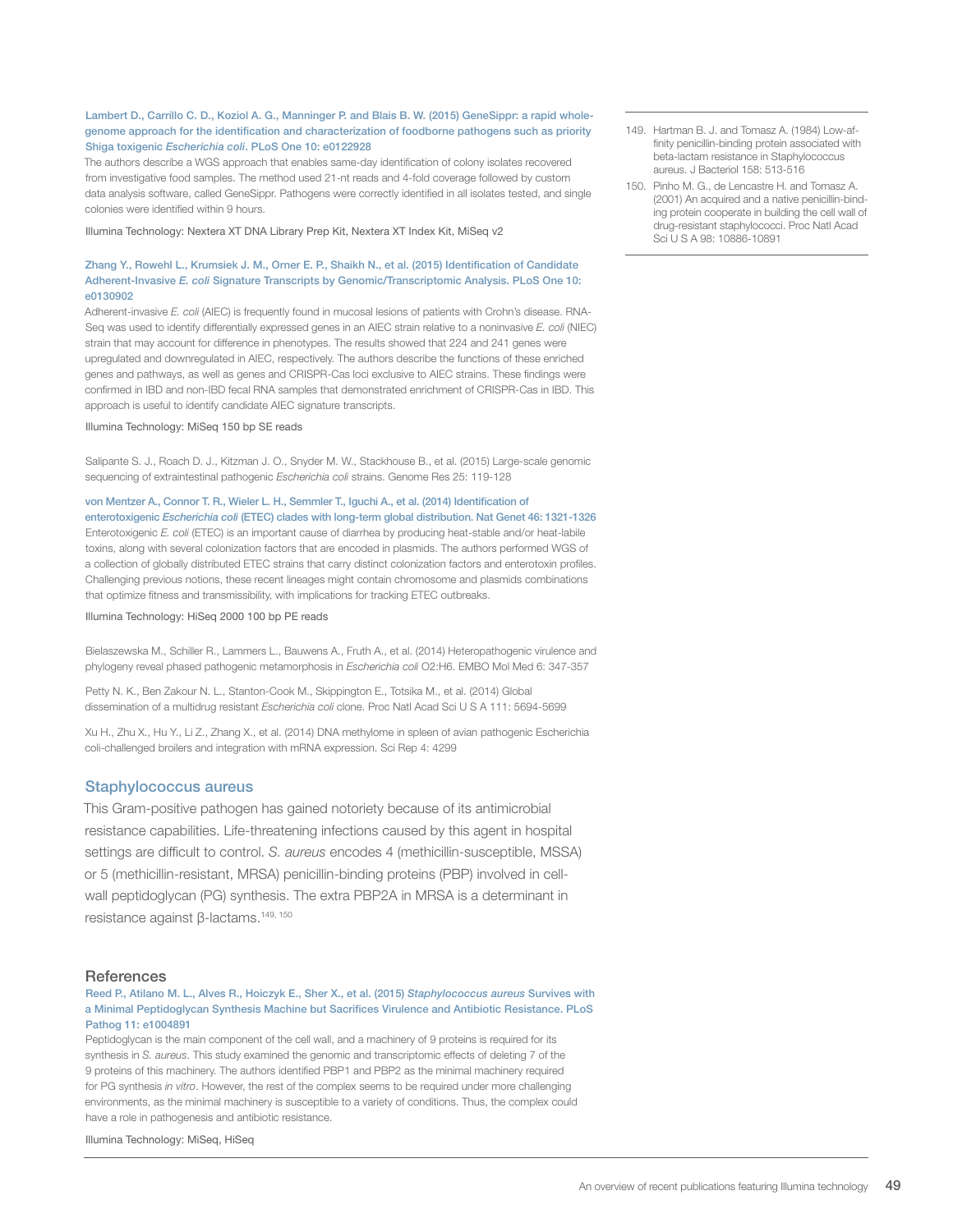#### Tong S. Y., Holden M. T., Nickerson E. K., Cooper B. S., Koser C. U., et al. (2015) Genome sequencing defines phylogeny and spread of methicillin-resistant *Staphylococcus aureus* in a high transmission setting. Genome Res 25: 111-118

WGS was used to establish the flux and genetic diversity of MRSA in 2 intensive-care units where transmission was common. A total of 79 isolates were sequenced, belonging to distinct ST 239 clades that carried different plasmids encoding determinants for antibiotic resistance. Inter- and intra-ward transmission events and multiple colonizations by more than 1 clade were identified. WGS provides insights into the transmission and spread of MRSA, and this approach can be applied in different settings.

Illumina Technology: Genome Analyzer*IIx* 100 bp PE reads, HiSeq 75 bp PE reads

Brady R. A., Bruno V. M. and Burns D. L. (2015) RNA-Seq Analysis of the Host Response to Staphylococcus aureus Skin and Soft Tissue Infection in a Mouse Model. PLoS One 10: e0124877

Ellington M. J., Reuter S., Harris S. R., Holden M. T., Cartwright E. J., et al. (2015) Emergent and evolving antimicrobial resistance cassettes in community-associated fusidic acid and meticillin-resistant Staphylococcus aureus. Int J Antimicrob Agents 45: 477-484

#### Everitt R. G., Didelot X., Batty E. M., Miller R. R., Knox K., et al. (2014) Mobile elements drive

recombination hotspots in the core genome of Staphylococcus aureus. Nat Commun 5: 3956 Genetic exchange in the core genomes of clonal bacteria like *S. aureus* is not fully understood, despite increasing evidence about mobile elements. The authors performed WGS of MRSA and MSSA historical, international, human, and animal strains to gain insight into core genomes. They found recombination hotspots in close proximity to known mobile elements. This type of mobile element–driven core genome transfer broadens our understanding of clonal bacteria, with a possible impact on phenotypegenotype mapping.

Illumina Technology: Genome Analyzer*IIx* HiSeq 2000 100 bp PE reads

#### **Salmonella**

*Salmonella enterica* serovar Enteritidis and serovar Typhimurium are important leading causes of foodborne gastroenteritis in humans, although many other serovars also pose health risks for humans and animals. Serovar Enteritidis is prevalent in the poultry industry. It is particularly efficient at replicating within chicken eggs, making identification and origin tracing crucial for surveillance and to control foodborneassociated outbreaks. *Salmonella* is a genetically homogeneous bacterium, and genome sequencing provides accurate differentiation among strains.<sup>151</sup>



Food-borne outbreaks of *Salmonella* Enteritidis are often associated with chicken eggs and poultry products. NGS supports public health surveillance and allows differentiation among genetically homogeneous strains.

#### **Review**

Park S. H., Aydin M., Khatiwara A., Dolan M. C., Gilmore D. F., et al. (2014) Current and emerging technologies for rapid detection and characterization of Salmonella in poultry and poultry products. Food Microbiol 38: 250-262

151. den Bakker H. C., Allard M. W., Bopp D., Brown E. W., Fontana J., et al. (2014) Rapid whole-genome sequencing for surveillance of Salmonella enterica serovar enteritidis. Emerg Infect Dis 20: 1306-1314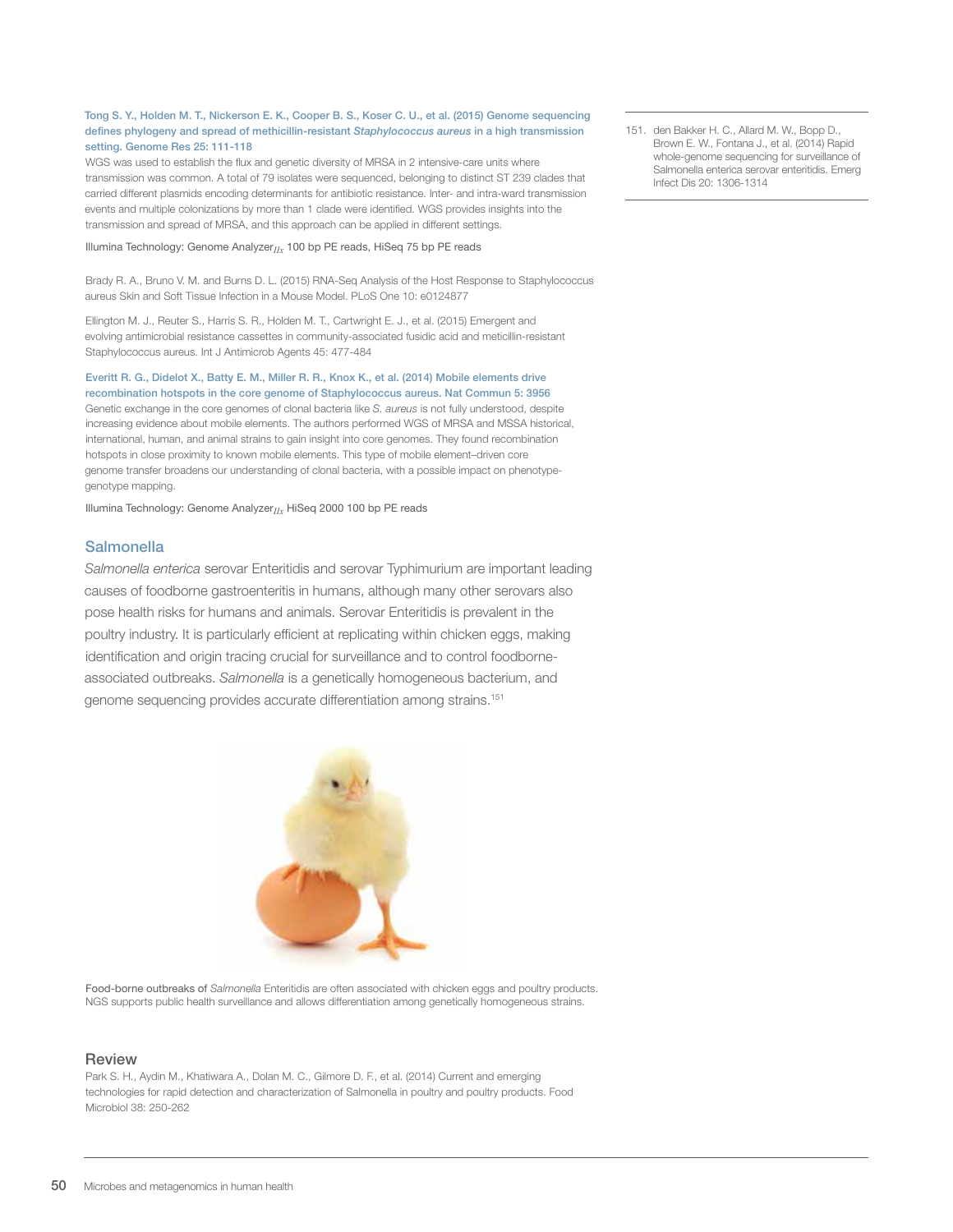#### **References**

Inns T., Lane C., Peters T., Dallman T., Chatt C., et al. (2015) A multi-country *Salmonella* Enteritidis phage type 14b outbreak associated with eggs from a German producer: 'near real-time' application of whole genome sequencing and food chain investigations, United Kingdom, May to September 2014. Euro Surveill 20:

The authors report an outbreak of *Salmonella* Enteritidis phage type 14b (PT14b) in the UK. The outbreak was related to a specific, multiple-locus variable number tandem repeat analysis (MLVA) pattern that occurred simultaneously in other countries in the European Union. Epidemiological data, MLVA patterns, and WGS demonstrated that the outbreaks were linked to chicken eggs that originated from a German company. In this case, the use of genome sequence information was useful to trace back foodborne outbreaks to their source in a timely manner to implement control measures.

Illumina Technology: HiSeq 2500

Feasey N. A., Gaskell K., Wong V., Msefula C., Selemani G., et al. (2015) Rapid emergence of multidrug resistant, H58-lineage Salmonella typhi in Blantyre, Malawi. PLoS Negl Trop Dis 9: e0003748

Hamidian M., Holt K. E. and Hall R. M. (2015) The complete sequence of Salmonella genomic island SGI1-K. J Antimicrob Chemother 70: 305-306

Schreiber F., Kay S., Frankel G., Clare S., Goulding D., et al. (2015) The Hd, Hj, and Hz66 flagella variants of Salmonella enterica serovar Typhi modify host responses and cellular interactions. Sci Rep 5: 7947

#### Deng X., Desai P. T., den Bakker H. C., Mikoleit M., Tolar B., et al. (2014) Genomic epidemiology of *Salmonella* enterica serotype Enteritidis based on population structure of prevalent lineages. Emerg Infect Dis 20: 1481-1489

*Salmonella enterica* is a leading cause of foodborne gastroenteritis worldwide, and surveillance is critical to implement control measures during outbreaks. However, it is genetically homogeneous and, thus, subtyping is challenging. The authors used WGS to characterize 125 S. *enterica* Enteritidis and 3 S. *enterica* Nitra strains, together with SNP analysis to identify 4887 loci that distinguished all isolates from each other. This approach identified 5 major genetic lineages, possibly related to geographic and epidemiologic patterns that may have spawned during the 17<sup>th</sup>–18<sup>th</sup> centuries and diversified during the 1920s and 1950s.

Illumina Technology: HiSeq 2000

#### Leekitcharoenphon P., Nielsen E. M., Kaas R. S., Lund O. and Aarestrup F. M. (2014) Evaluation of whole genome sequencing for outbreak detection of Salmonella enterica. PLoS One 9: e87991

Reliable subtyping of *Salmonella enterica* is essential for surveillance and foodborne outbreak responses. Here, 34 S. Typhimurium, 8 S. Enteritidis, and 5 S. Derby isolates were sequenced to evaluate WGS as an epidemiological typing tool. Four different phylogenetic analyses (pan-genome, K-mer, SNP, nucleotide difference trees) were applied to the S. Typhimurium data and compared to data from pulse-field gel electrophoresis. The results showed that WGS achieved greater performance than traditional typing methods. SNP and nucleotide-difference analytic approaches for WGS data were better methods for epidemiological typing compared to other approaches. However, combination of epidemiological data and WGS is still necessary to relate strains to outbreaks.

#### Illumina Technology: Genome Analyzer*IIx*

Maudet C., Mano M., Sunkavalli U., Sharan M., Giacca M., et al. (2014) Functional high-throughput screening identifies the miR-15 microRNA family as cellular restriction factors for *Salmonella* infection. Nat Commun 5: 4718

### Antimicrobial Resistance

Resistance to antimicrobial compounds is an urgent public health concern, with increased patient mortality and health care costs.<sup>152</sup> Multiple genetically encoded mechanisms play a role in resistance and can be transferred via mobile elements between bacteria, leading to the spread of resistance to single or multiple antimicrobials.

Antibiotic-resistance genes are ancient and ubiquitous,<sup>153</sup> but interaction with people, animals, and the environment may have facilitated their selection and spread.154 Agricultural practices also impact the spread of antibiotic-resistance genes in soil

- 152. de Castro A. P., Fernandes Gda R. and Franco O. L. (2014) Insights into novel antimicrobial compounds and antibiotic resistance genes from soil metagenomes. Front Microbiol 5: 489
- 153. Bhullar K., Waglechner N., Pawlowski A., Koteva K., Banks E. D., et al. (2012) Antibiotic resistance is prevalent in an isolated cave microbiome. PLoS One 7: e34953
- 154. Li B., Yang Y., Ma L., Ju F., Guo F., et al. (2015) Metagenomic and network analysis reveal wide distribution and co-occurrence of environmental antibiotic resistance genes. ISME J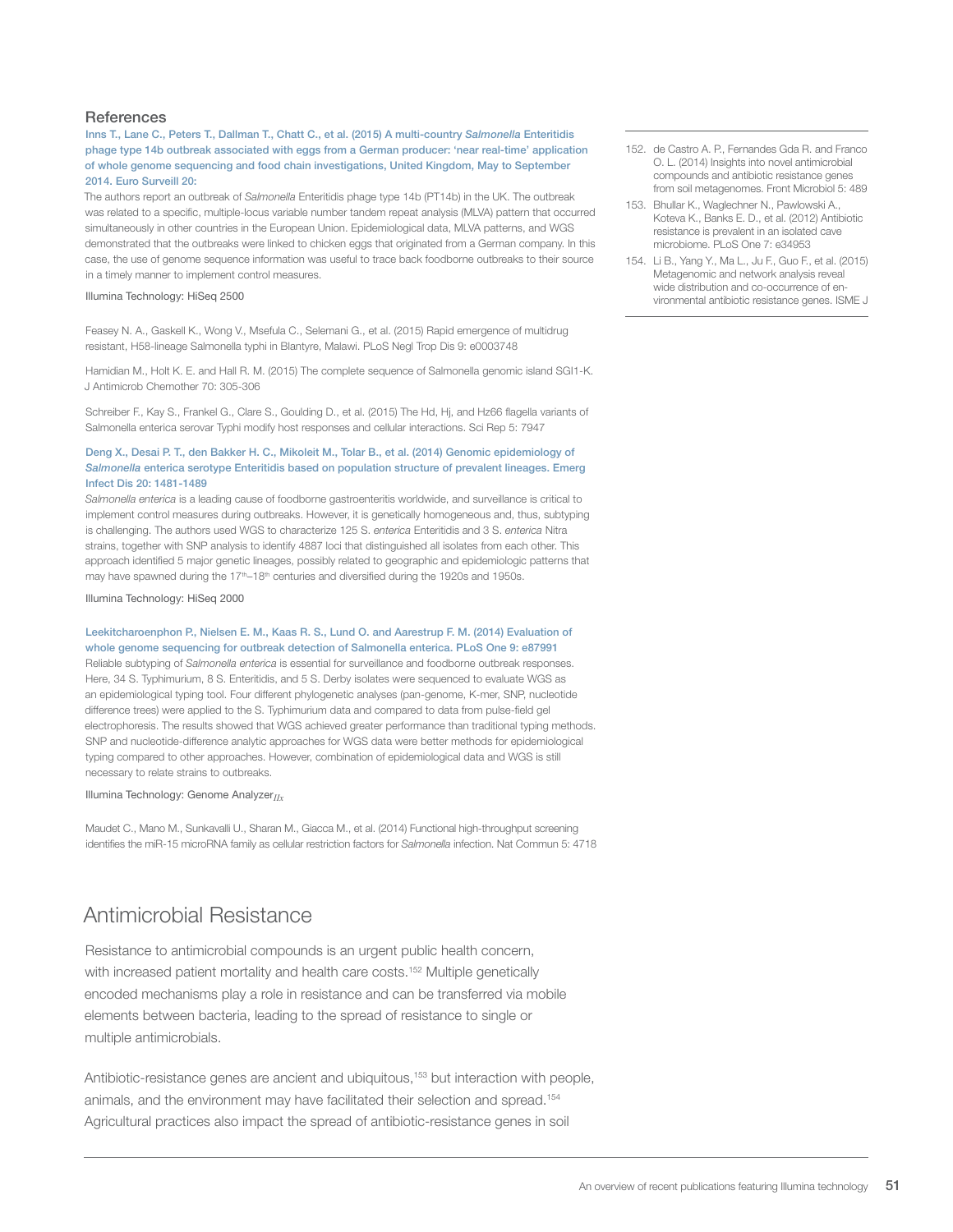and food animals.155 Aquaculture practices use extreme amounts of antibiotics in certain salmon-producing countries,156 whereas global consumption of antimicrobials is expected to increase by 67% in livestock animals by 2030.157 Culture-independent *in silico* antimicrobial susceptibility testing to support surveillance efforts and provide tracking of drug resistant pathogens<sup>158</sup> can be achieved by using information provided by genomic analyses.

Genomic approaches can help reveal many of these genes, identify new ones, unveil *in situ* resistance mechanisms, and potentially identify genes encoding antimicrobial compounds. Soil is probably the richest source of antimicrobials and antimicrobialresistance genes,159, 160 with many compounds still locked in the unculturable bacterial world.161



Genomic information of antimicrobial resistance in health care systems can inform implementation of control measures and evaluate their effectiveness.

#### **Reviews**

Hughes D. and Andersson D. I. (2015) Evolutionary consequences of drug resistance: shared principles across diverse targets and organisms. Nat Rev Genet 16: 459-471

Mather A. E. (2015) There's no place like home. Nat Rev Microbiol 13: 331

Nesme J. and Simonet P. (2015) The soil resistome: a critical review on antibiotic resistance origins, ecology and dissemination potential in telluric bacteria. Environ Microbiol 17: 913-930

van Schaik W. (2015) The human gut resistome. Philos Trans R Soc Lond B Biol Sci 370: 20140087doi: 10.1098/rstb.2014.0087

Woolhouse M., Ward M., van Bunnik B. and Farrar J. (2015) Antimicrobial resistance in humans, livestock and the wider environment. Philos Trans R Soc Lond B Biol Sci 370: 20140083

de Castro A. P., Fernandes Gda R. and Franco O. L. (2014) Insights into novel antimicrobial compounds and antibiotic resistance genes from soil metagenomes. Front Microbiol 5: 489

Koser C. U., Ellington M. J. and Peacock S. J. (2014) Whole-genome sequencing to control antimicrobial resistance. Trends Genet 30: 401-407

Mullany P. (2014) Functional metagenomics for the investigation of antibiotic resistance. Virulence 5: 443-447

#### **References**

Hsu L. Y., Harris S. R., Chlebowicz M. A., Lindsay J. A., Koh T. H., et al. (2015) Evolutionary dynamics of methicillin-resistant *Staphylococcus aureus* within a healthcare system. Genome Biol 16: 81 MRSA ST239 has seen some replacement with ST22 clones that are more susceptible to antimicrobial treatment over the past few years. To understand the historical and evolutionary features, the authors performed WGS and phylogenetic analysis of ST239 and ST22 in Singapore hospitals. They found that

- 155. Udikovic-Kolic N., Wichmann F., Broderick N. A. and Handelsman J. (2014) Bloom of resident antibiotic-resistant bacteria in soil following manure fertilization. Proc Natl Acad Sci U S A 111: 15202-15207
- 156. Henriksson P. J., Troell M. and Rico A. (2015) Antimicrobial use in aquaculture: Some complementing facts. Proc Natl Acad Sci U S A 112: E3317
- 157. Van Boeckel T. P., Brower C., Gilbert M., Grenfell B. T., Levin S. A., et al. (2015) Global trends in antimicrobial use in food animals. Proc Natl Acad Sci U S A 112: 5649-5654
- 158. Fricke W. F. and Rasko D. A. (2014) Bacterial genome sequencing in the clinic: bioinformatic challenges and solutions. Nat Rev Genet 15: 49-55
- 159. de Castro A. P., Fernandes Gda R. and Franco O. L. (2014) Insights into novel antimicrobial compounds and antibiotic resistance genes from soil metagenomes. Front Microbiol 5: 489
- 160. Nesme J., Cecillon S., Delmont T. O., Monier J. M., Vogel T. M., et al. (2014) Large-scale metagenomic-based study of antibiotic resistance in the environment. Curr Biol 24: 1096-1100
- 161. Ling L. L., Schneider T., Peoples A. J., Spoering A. L., Engels I., et al. (2015) A new antibiotic kills pathogens without detectable resistance. Nature 517: 455-459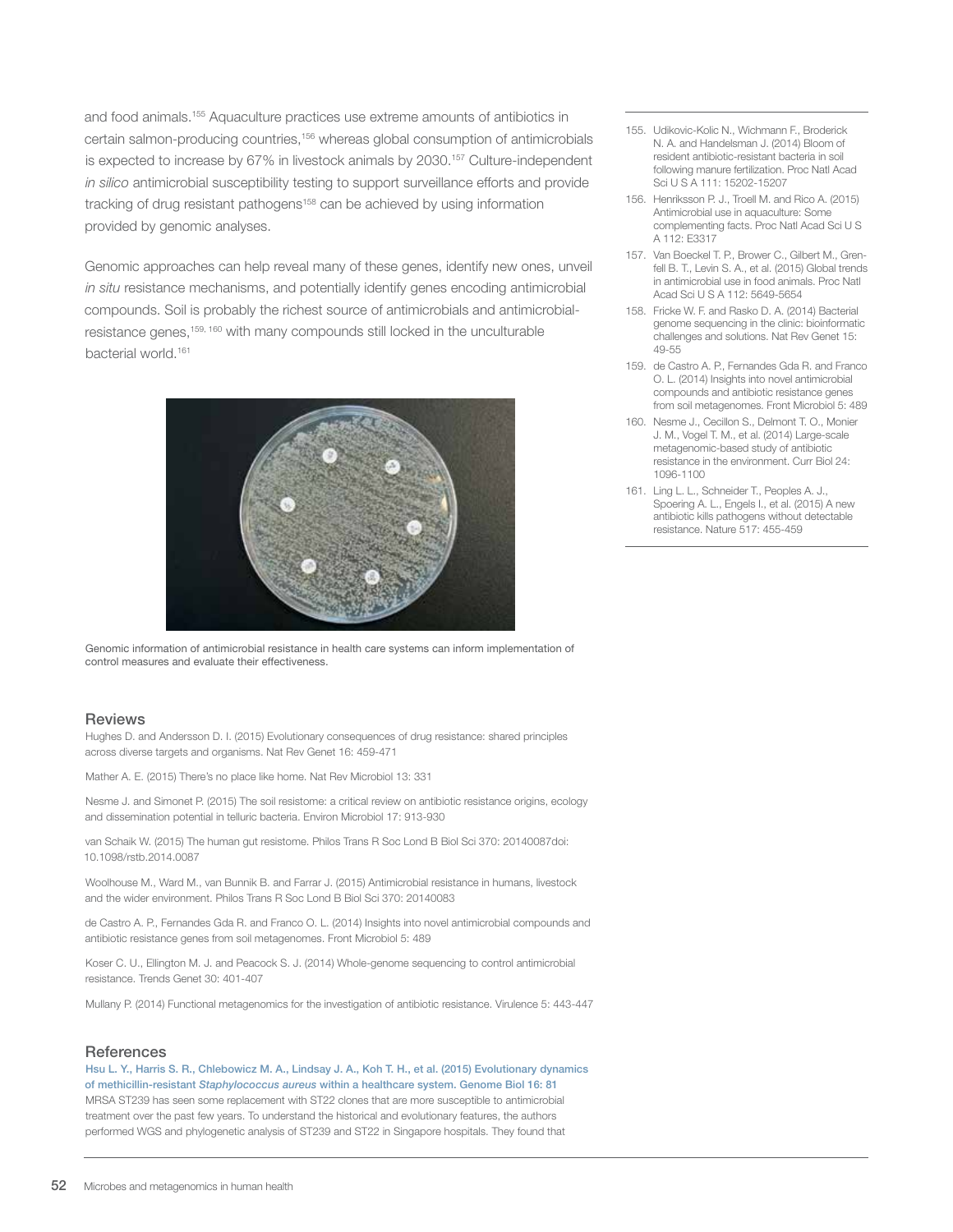ST239 was introduced from adjacent regions and then spread in the health care system. ST22 was introduced around the year 2000, supplanting ST239. The genetic diversity of ST239 appeared to decrease as ST22 replaced it. However, diversity increased once more, around the year 2007 and later. The study shows the importance of hospital practices and competition between clones to drive pathogen evolution.

Illumina Technology: Genome Analyzer*IIx*, HiSeq

#### Pecora N. D., Li N., Allard M., Li C., Albano E., et al. (2015) Genomically Informed Surveillance for Carbapenem-Resistant *Enterobacteriaceae* in a Health Care System. MBio 6: e01030

WGS allows refined tracking of chromosomal traits and associated mobile genetic elements that harbor resistance genes. This information can be used to alert hospitals to prevent the spread of infections. Isolates of *Klebsiella pneumoniae* and *Enterobacter cloacae* with resistance to carbapenem antibiotics were sequenced. This study identified multiple carbapenemase genes residing in distinct mobile elements that provided strain heterogeneity. The authors were able to draft a timeline of carbapenemase entry and movement in a hospital setting. This type of study supports infection control resources and the development of resistance gene repositories at an institutional level.

Illumina Technology: Nextera XT DNA Library Prep Kit, MiSeq v1 150 bp PE reads, MiSeq v3 300 bp PE reads

### Bacterial Vaccines

Vaccines against *C. tetani* are highly effective, and their use is routine. On the other end of the spectrum, for microorganisms such as *H. pylori*, vaccine development is still elusive, despite the potential utility in prevention of ulcer disease and gastric adenocarcinoma.162

Long-dreaded microbes now have a chance to contribute to immunotherapy as antigen-expressing platforms. Attenuated *Salmonella* Typhimurium expressing *B. mallei* LPS O antigen has been successful at protecting mice against lethal challenges.163 Similarly, *Salmonella* T3SS has been used to deliver tumoral antigens, enhance antitumor immunity, and induce tumor regression in the colon carcinoma mouse model.164 Some pre-existing immunity against these vectors could actually enhance immunogenicity.<sup>165</sup>

#### **References**

#### Croucher N. J., Chewapreecha C., Hanage W. P., Harris S. R., McGee L., et al. (2014) Evidence for soft selective sweeps in the evolution of pneumococcal multidrug resistance and vaccine escape. Genome Biol Evol 6: 1589-1602

*S. pneumoniae* PMEM14 serotype 19F is targeted by the PCV7 heptavalent vaccine. Unfortunately, there is an emergence of vaccine-escape variants. The authors performed WGS of 173 PMEM14 or relatives to characterize its evolution. PMEM14 is a single lineage with 4 serotype switches to 19A, all with different resistance to β-lactams through homologous recombinations that also occur in absence of vaccination. These findings suggest that pneumococcal genotypes generate pools of standing variation that result in the emergence of multiple mutants, in parallel, upon changes in selection pressure.

#### Illumina Technology: Genome Analyzer*IIx*, HiSeq

#### Cohen-Gihon I., Israeli O., Beth-Din A., Levy H., Cohen O., et al. (2014) Whole-Genome Sequencing of the Nonproteolytic *Bacillus anthracis* V770-NP1-R Strain Reveals Multiple Mutations in Peptidase Loci. Genome Announc 2: e00075-14.

Anthrax is a severe disease caused by inhalation/ingestion of, or contact of skin abrasions with, *B. anthracis* spores. The spores produce vegetative bacilli, resulting in massive bacteremia and toxemia. The authors generated a draft whole-genome sequence of the nonproteolytic *Bacillus anthracis* V770-NP1-R strain. Compared to those of other *B. anthracis* strains, the genome exhibits unique mutations in multiple targets potentially affecting proteolytic functions. One of these mutations is a deletion that disrupts the NprR quorumsensing regulator of the NprA protease.

Illumina Technology: Genome Analyzer*IIx*

- 162. Sutton P. (2015) At last, vaccine-induced protection against Helicobacter pylori. Lancet
- 163. Moustafa D. A., Scarff J. M., Garcia P. P., Cassidy S. K., DiGiandomenico A., et al. (2015) Recombinant Salmonella Expressing Burkholderia mallei LPS O Antigen Provides Protection in a Murine Model of Melioidosis and Glanders. PLoS One 10: e0132032.
- 164. Xu X., Hegazy W. A., Guo L., Gao X., Courtney A. N., et al. (2014) Effective cancer vaccine platform based on attenuated salmonella and a type III secretion system. Cancer Res 74: 6260-6270
- 165. Saxena M., Van T. T., Baird F. J., Coloe P. J. and Smooker P. M. (2013) Pre-existing immunity against vaccine vectors--friend or foe? Microbiology 159: 1-11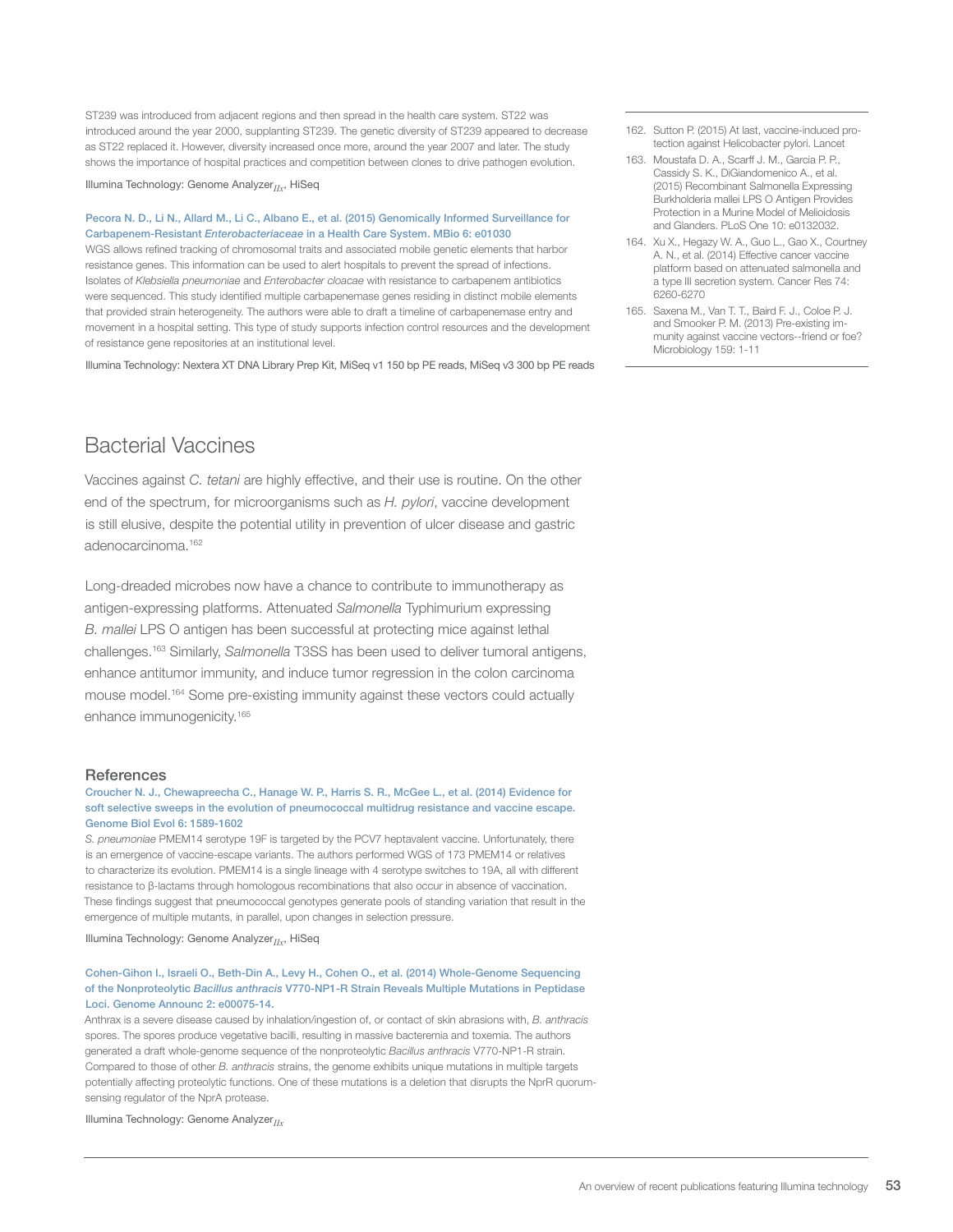# MICROBIAL POPULATIONS

To determine the identity and abundance of microbes in a defined sample, there are 2 sequencing approaches: amplicon sequencing and whole-genome shotgun sequencing (Table 3). Amplicon sequencing relies on PCR amplification and sequencing of the 16S rRNA gene as a single informative marker.<sup>166</sup> Whole-genome shotgun sequencing refers to random shearing of whole extracted DNA and then sequencing the small DNA fragments. Both approaches offer distinct advantages and trade-offs. Selecting an appropriate approach depends on the type of information required.

#### Reviews

Gasc C., Ribiere C., Parisot N., Beugnot R., Defois C., et al. (2015) Capturing prokaryotic dark matter genomes. Res Microbiol

Reuter J. A., Spacek D. V. and Snyder M. P. (2015) High-throughput sequencing technologies. Mol Cell 58: 586-597

McAdam P. R., Richardson E. J. and Fitzgerald J. R. (2014) High-throughput sequencing for the study of bacterial pathogen biology. Curr Opin Microbiol 19: 106-113

#### Table 3: Amplicon and Whole-Genome Shotgun Sequencing.

| Feature                                               | 16s rRNA<br>(Amplicon<br>Sequencing) <sup>167</sup>                                                            | <b>Whole-Genome Shotgun Sequencing</b><br>168, 169                                                                                   |
|-------------------------------------------------------|----------------------------------------------------------------------------------------------------------------|--------------------------------------------------------------------------------------------------------------------------------------|
| Type of<br>information<br>produced                    | <b>Taxonomic</b><br>composition and<br>community structure<br>as operational<br>taxonomic units <sup>170</sup> | Potentially functional characterization<br>of the whole community; draft genome<br>reconstruction of individual community<br>members |
| Application                                           | Monitor<br>populations <sup>171</sup>                                                                          | Detect new members, new genes, resolve<br>complex populations                                                                        |
| Ability to detect<br>rare members of<br>the community | Highly sensitive<br>to single target<br>representing 80% of<br>total bacterial RNA                             | Requires deeper sequencing to achieve the<br>same level of sensitivity                                                               |
| <b>Biases</b>                                         | Probe and<br>amplification bias;<br>unable to represent<br>the whole genomic<br>content <sup>172</sup>         | Sequence-content bias                                                                                                                |
| Gene inventory                                        | Functionality is largely<br>unknown                                                                            | Extensive inventories and partial genomes;<br>discover new genes and biological pathways                                             |

- 166. Lane D. J., Pace B., Olsen G. J., Stahl D. A., Sogin M. L., et al. (1985) Rapid determination of 16S ribosomal RNA sequences for phylogenetic analyses. Proc Natl Acad Sci U S A 82: 6955-6959
- 167. Diaz P. I., Dupuy A. K., Abusleme L., Reese B., Obergfell C., et al. (2012) Using high throughput sequencing to explore the biodiversity in oral bacterial communities. Mol Oral Microbiol 27: 182-201
- 168. Barone R., De Santi C., Palma Esposito F., Tedesco P., Galati F., et al. (2014) Marine metagenomics, a valuable tool for enzymes and bioactive compounds discovery. Frontiers in Marine Science 1:
- 169. Solli L., Havelsrud O. E., Horn S. J. and Rike A. G. (2014) A metagenomic study of the microbial communities in four parallel biogas reactors. Biotechnol Biofuels 7: 146
- 170. Olson N. D., Lund S. P., Zook J. M., Rojas-Cornejo F., Beck B., et al. (2015) International interlaboratory study comparing single organism 16S rRNA gene sequencing data: Beyond consensus sequence comparisons. Biomolecular Detection and Quantification 3: 17-24
- 171. Handelsman J. (2004) Metagenomics: application of genomics to uncultured microorganisms. Microbiol Mol Biol Rev 68: 669-685
- 172. Poretsky R., Rodriguez R. L., Luo C. Tsementzi D. and Konstantinidis K. T. (2014) Strengths and limitations of 16S rRNA gene amplicon sequencing in revealing temporal microbial community dynamics. PLoS One 9: e93827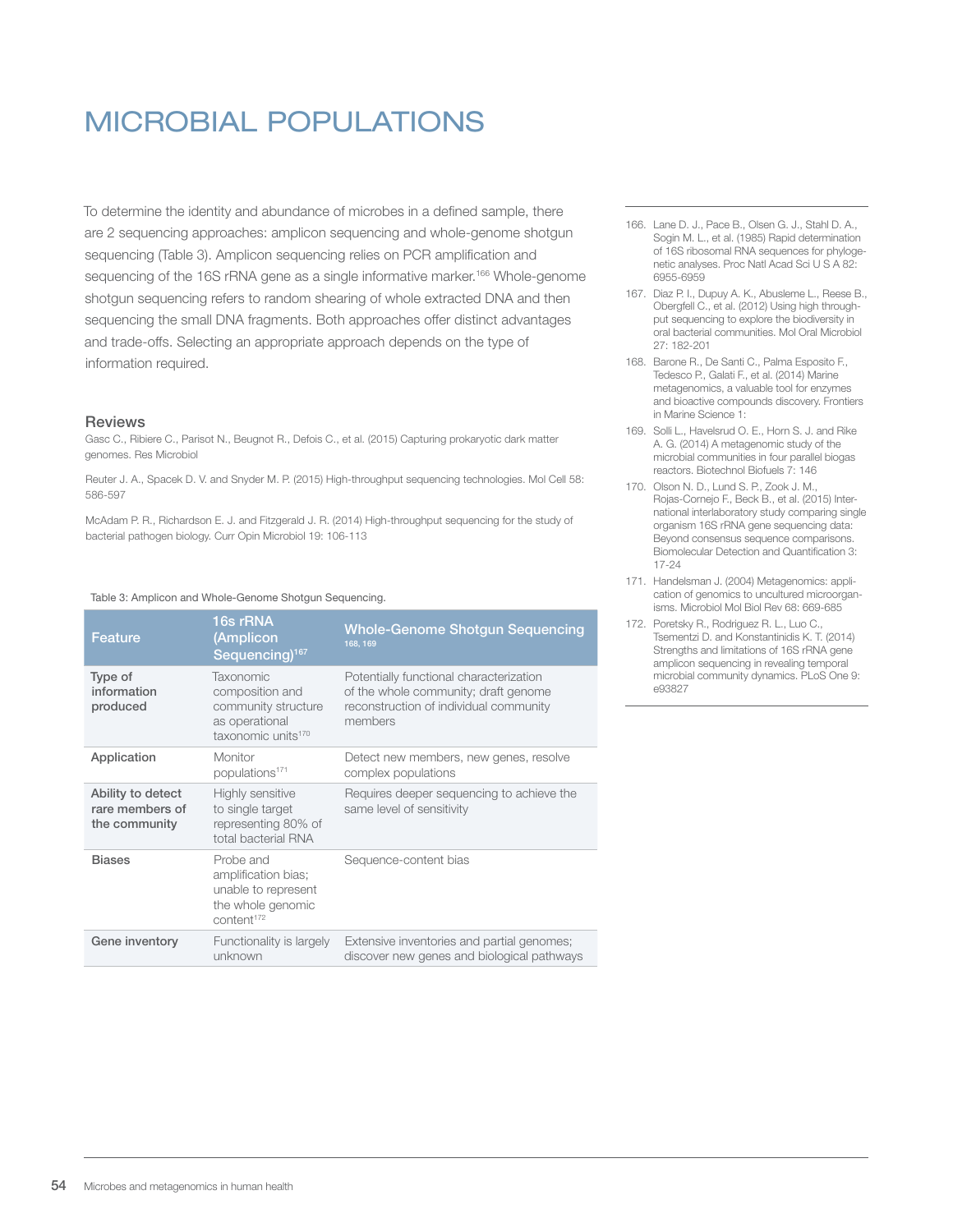## Amplicon Sequencing: 16S Ribosomal RNA

The characterization of a single genetic marker, such as the 16S rRNA gene, has been extensively used for assessing the diversity of microbial populations for phylogenetic and taxonomic studies. The 16S rRNA gene exists in all bacteria and is composed of interspersed variable regions flanked by relatively conserved regions.173 Probes hybridize to the conserved regions for PCR amplification and sequencing of the variable regions, which cluster into operational taxonomic units (OTUs) according to degree of similarity.<sup>174</sup> This classical approach has yielded comprehensive databases for comparison of sequences in an ecosystem and evolutionary analyses applicable to large projects, such as the Human Microbiome Project.<sup>175</sup>

As a single marker, 16S rRNA sequencing is able to capture broad changes in bacterial community diversity, an attractive feature due to the lower cost of sequencing only a small part of the genome. However, amplicon sequencing does not provide information about the potential genomic functions of the community, nor does it detect viruses.

#### Deep Sequencing to Characterize Complex Populations

Deep sequencing refers to the resequencing of a genomic region up to thousands of times. This method provides improved representation of all the members of the community, including species that are present in low abundance. In nature, bacteria live in highly diverse populations that are able to change over time and space. Changes can also occur within and among individuals from the same or different species.<sup>176</sup> Within a community, some microorganisms exist in low abundance, but they may have significant effects in the community and health status. This phenomenon usually becomes apparent if their abundance or functions adjust to changes in the ecosystem.177, 178 The discrimination power of deep sequencing is critical to characterize heterogeneous communities fully and to provide better interpretation of subtle microbiological changes.



Abundant (Green) and poorly represented (Orange) microbial populations sampled at different depths. Deep sequencing (Depth B) captures fluctuations in abundance in both types of populations. These changes are missed when abundance drops below the detection limit in Depth A.

- 173. Vinje H., Almoy T., Liland K. H. and Snipen L. (2014) A systematic search for discriminating sites in the 16S ribosomal RNA gene. Microb Inform Exp 4: 2
- 174. Schmidt T. S., Matias Rodrigues J. F. and von Mering C. (2014) Ecological consistency of SSU rRNA-based operational taxonomic units at a global scale. PLoS Comput Biol 10: e1003594
- 175. McDonald D., Price M. N., Goodrich J., Nawrocki E. P., DeSantis T. Z., et al. (2012) An improved Greengenes taxonomy with explicit ranks for ecological and evolutionary analyses of bacteria and archaea. ISME J 6: 610-618
- 176. Chiarello M., Villeger S., Bouvier C., Bettarel Y. and Bouvier T. (2015) High diversity of skin-associated bacterial communities of marine fishes is promoted by their high variability among body parts, individuals and species. FEMS Microbiol Ecol 91:
- 177. Neuenschwander S. M., Pernthaler J., Posch T. and Salcher M. M. (2015) Seasonal growth potential of rare lake water bacteria suggest their disproportional contribution to carbon fluxes. Environ Microbiol 17: 781-795
- 178. Shade A., Jones S. E., Caporaso J. G., Handelsman J., Knight R., et al. (2014) Conditionally rare taxa disproportionately contribute to temporal changes in microbial diversity. MBio 5: e01371-01314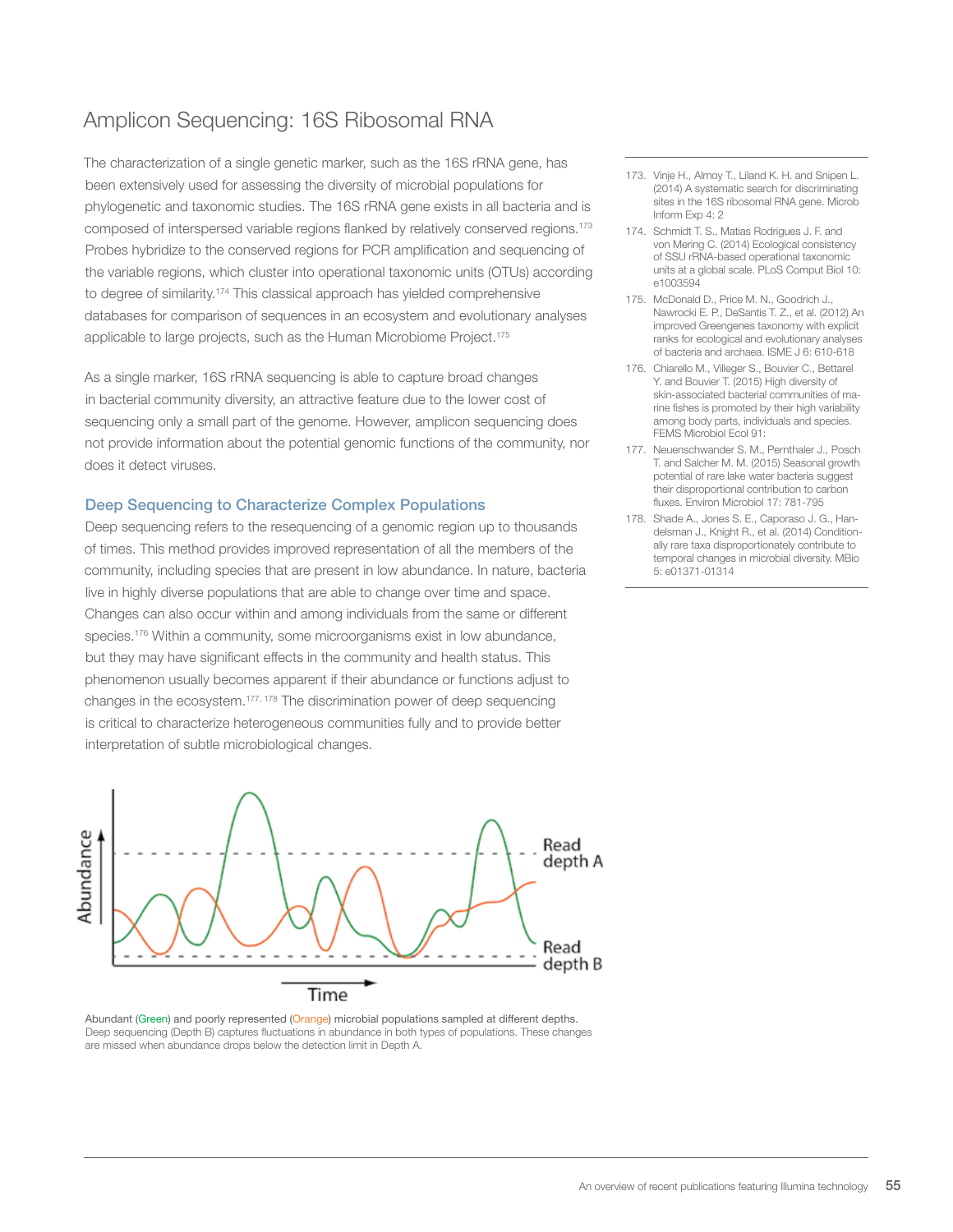

The discovery of most high taxa from environmental surveys might be a reality by the end of this decade.179 Phylogenetic diversity increases with read depth, and the optimal read depth is when diversity no longer increases.

#### Amplification Bias

The determination of microbial diversity is hampered due to PCR amplification and cloning-associated biases. Accuracy depends on primer choice (Table 4).

#### Table 4: Amplification Bias.

| Factor                                     | Impact                                                                                                                                                  |
|--------------------------------------------|---------------------------------------------------------------------------------------------------------------------------------------------------------|
| Primer choice                              | Coverage<br>Primer-template binding affinity<br>Spurious products<br>Differential annealing capabilities and amplification<br>efficiency <sup>180</sup> |
| Lack of consensus for<br>universal primers | Prevents comparison between studies and comprehensive<br>coverage of bacterial diversity <sup>181</sup>                                                 |
| Template concentration                     | Biases the determination of composition and the<br>abundance of microbial communities <sup>182</sup>                                                    |

#### Cloning Bias

Metagenomic clone libraries can be created by cloning large genomic fragments into cosmids or fosmids that are propagated in well-characterized host vectors, like *E. coli.*183 These libraries often exhibit GC biases, poor transcriptional activity of the cloned DNA,184 and occasional toxicity from expressed genes.185 Long-term storage favors overgrowth of some clones at the expense of others, skewing the overall library diversity.<sup>186</sup>

#### Intragenomic Heterogeneity

Variable copy numbers, and the diversity of 16S rRNA sequences across different bacterial taxa and within species, are common. Bacteria contain an average of 4 copies of the 16S rRNA gene per genome, reaching a maximum of 15 copies in some *Fusobacteria*, with sequence variability increasing with copy number.<sup>187</sup> Due to the variability of 16S rRNA copy numbers, amplicon sequencing is limited in its

- 179. Yarza P., Yilmaz P., Pruesse E., Glockner F. O., Ludwig W., et al. (2014) Uniting the classification of cultured and uncultured bacteria and archaea using 16S rRNA gene sequences. Nat Rev Microbiol 12: 635-645
- 180. Ibarbalz F. M., Perez M. V., Figuerola E. L. and Erijman L. (2014) The bias associated with amplicon sequencing does not affect the quantitative assessment of bacterial community dynamics. PLoS One 9: e99722
- 181. Takahashi S., Tomita J., Nishioka K., Hisada T. and Nishijima M. (2014) Development of a prokaryotic universal primer for simultaneous analysis of Bacteria and Archaea using next-generation sequencing. PLoS One 9: e105592
- 182. Chandler D. P., Fredrickson J. K. and Brockman F. J. (1997) Effect of PCR template concentration on the composition and distribution of total community 16S rDNA clone libraries. Mol Ecol 6: 475-482
- 183. Cretoiu M. S., Berini F., Kielak A. M., Marinelli F. and van Elsas J. D. (2015) A novel salt-tolerant chitobiosidase discovered by genetic screening of a metagenomic library derived from chitin-amended agricultural soil. Appl Microbiol Biotechnol 99: 8199-8215
- 184. Lam K. N. and Charles T. C. (2015) Strong spurious transcription likely contributes to DNA insert bias in typical metagenomic clone libraries. Microbiome 3: 22
- 185. Kimelman A., Levy A., Sberro H., Kidron S., Leavitt A., et al. (2012) A vast collection of microbial genes that are toxic to bacteria. Genome Res 22: 802-809
- 186. Chandler D. P., Brockman F. J. and Fredrickson J. K. (1997) Use of 16S rDNA clone libraries to study changes in a microbial community resulting from ex situ perturbation of a subsurface sediment. FEMS Microbiology Reviews 20: 217-230
- 187. Vetrovsky T. and Baldrian P. (2013) The variability of the 16S rRNA gene in bacterial genomes and its consequences for bacterial community analyses. PLoS One 8: e57923
- 188. Rajendhran J. and Gunasekaran P. (2011) Microbial phylogeny and diversity: small subunit ribosomal RNA sequence analysis and beyond. Microbiol Res 166: 99-110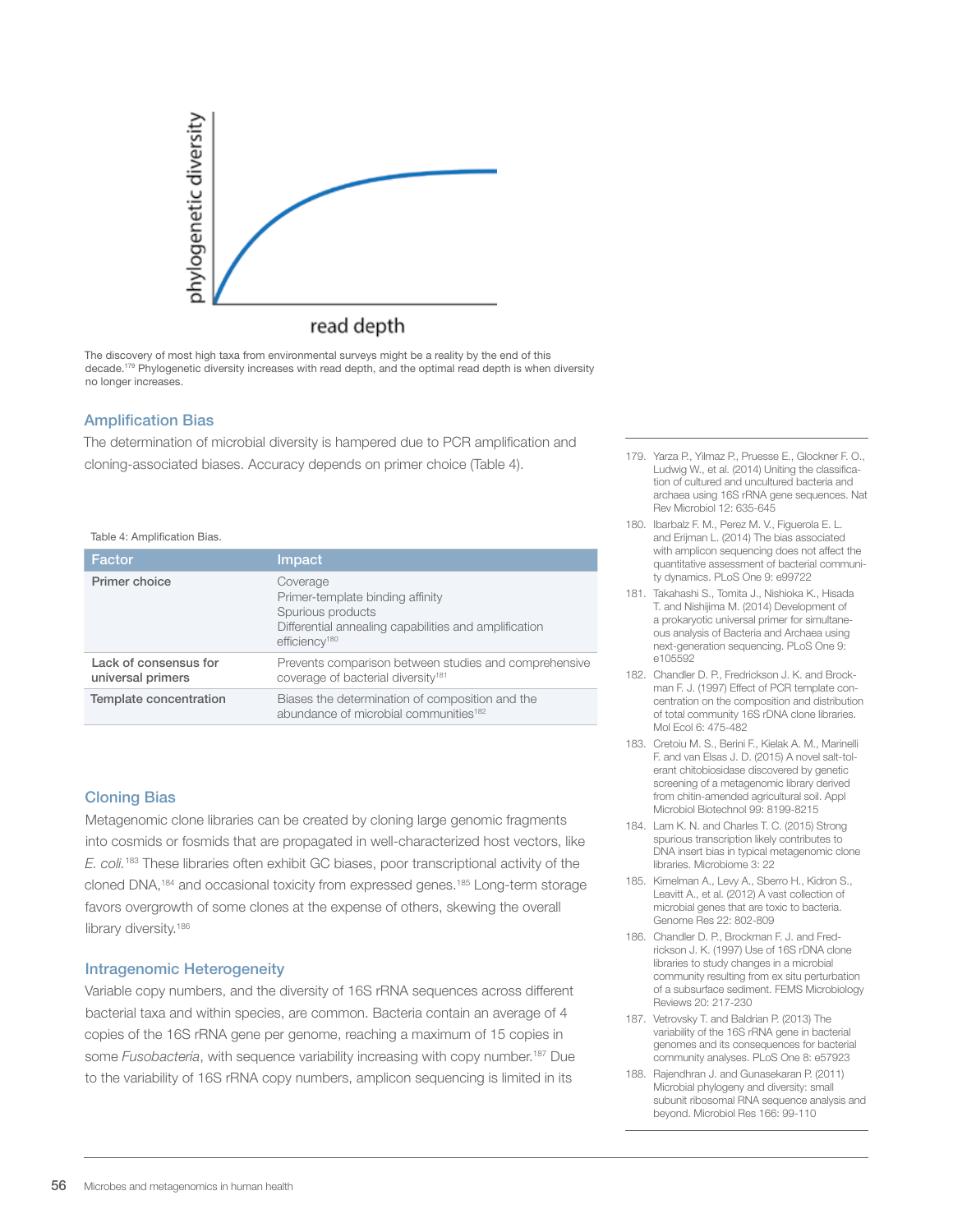ability to estimate bacterial community richness and abundance accurately. More importantly, amplicon sequencing cannot provide information on the genetic potential of the community.<sup>188</sup>

#### Horizontal Gene Transfer and Mosaicism

With 16S rRNA amplicon sequencing, it is not possible to assess horizontal gene transfer or genomic rearrangements outside or within the 16S rRNA genes. Interspecies exchange of complete 16S rRNA genes, and mosaicism within the operon by horizontal gene transfer, are tolerated in natural and experimental conditions due to conservation of secondary and tertiary ribosomal structures that provide functional plasticity.<sup>189</sup> The identification of species by amplicon sequencing may lead to incorrect taxa assignment and abundance biases.<sup>190</sup>

## Metagenome Sequencing: Whole-Genome Shotgun Metagenomics

Metagenome sequencing, or whole-genome shotgun sequencing (Table 5), is the massively parallel sequencing of DNA fragments obtained from the complete gene repertoire in a microbial population. A major advantage of shotgun WGS is the ability to get an accurate phylogenetic tree, as well as the functional profiling of the community, in a single experiment. In functional profiling, the biological pathways represented in the community are reconstructed to determine in which primary activities the community is engaged.

CRISPR/Cas elements are critical in the bacteria's defense against foreign DNA. The use of CRISPR/Cas elements in bioengineering is now receiving attention for its potential use in medicine,<sup>191</sup> from regulating gene expression<sup>192, 193</sup> to eliminating antibiotic-resistance genes in bacteria.194, 195

#### Table 5: Applications for Metagenome Sequencing.

| <b>Applications</b>                                                                                                     | Reference |
|-------------------------------------------------------------------------------------------------------------------------|-----------|
| Discover rare microorganisms                                                                                            | 196       |
| Characterize unculturable microorganisms ("microbial dark matter")                                                      | 197       |
| Study epidemiology of transmission events                                                                               | 198       |
| Discover immune-escape variants and drug-resistance networks                                                            | 199       |
| Track evolutionary dynamics and reconstruct genome sequences                                                            | 200       |
| Discover gene products that are functional within microbial communities<br>but inactive or undetectable in monocultures | 201       |
| Characterize biological pathways to discover new chemical compounds                                                     | 202       |
| Discover compounds from bacterial communities in their natural habitats<br>with high-throughput in situ cultivation     | 203.204   |
| <b>Identify CRISPR/Cas systems</b>                                                                                      | 205       |

- 189. Kitahara K., Yasutake Y. and Miyazaki K. (2012) Mutational robustness of 16S ribosomal RNA, shown by experimental horizontal gene transfer in Escherichia coli. Proc Natl Acad Sci U S A 109: 19220-19225
- 190. Rajendhran J. and Gunasekaran P. (2011) Microbial phylogeny and diversity: small subunit ribosomal RNA sequence analysis and beyond. Microbiol Res 166: 99-110
- 191. Polstein L. R., Perez-Pinera P., Kocak D. D., Vockley C. M., Bledsoe P., et al. (2015) Genome-wide specificity of DNA binding, gene regulation, and chromatin remodeling by TALE- and CRISPR/Cas9-based transcriptional activators. Genome Res 25: 1158-1169
- 192. Polstein L. R. and Gersbach C. A. (2015) A light-inducible CRISPR-Cas9 system for control of endogenous gene activation. Nat Chem Biol 11: 198-200
- 193. Nihongaki Y., Kawano F., Nakajima T. and Sato M. (2015) Photoactivatable CRISPR-Cas9 for optogenetic genome editing. Nat Biotechnol 33: 755-760
- 194. Yosef I., Manor M., Kiro R. and Qimron U. (2015) Temperate and lytic bacteriophages programmed to sensitize and kill antibiotic-resistant bacteria. Proc Natl Acad Sci U S A 112: 7267-7272
- 195. Skennerton C. T., Imelfort M. and Tyson G. W. (2013) Crass: identification and reconstruction of CRISPR from unassembled metagenomic data. Nucleic Acids Res 41: e105
- 196. Lynch M. D. and Neufeld J. D. (2015) Ecology and exploration of the rare biosphere. Nat Rev Microbiol 13: 217-229
- 197. Panigrahi K., Applegate G. A., Malik G. and Berkowitz D. B. (2015) Combining a Clostridial enzyme exhibiting unusual active site plasticity with a remarkably facile sigmatropic rearrangement: rapid, stereocontrolled entry into densely functionalized fluorinated phosphonates for chemical biology. J Am Chem Soc 137: 3600-3609
- 198. Bryant J. M., Schurch A. C., van Deutekom H., Harris S. R., de Beer J. L., et al. (2013) Inferring patient to patient transmission of Mycobacterium tuberculosis from whole genome sequencing data. BMC Infect Dis 13: 110
- 199. Li B., Yang Y., Ma L., Ju F., Guo F., et al. (2015) Metagenomic and network analysis reveal wide distribution and co-occurrence of environmental antibiotic resistance genes. ISME J
- 200. Spang A., Saw J. H., Jorgensen S. L., Zaremba-Niedzwiedzka K., Martijn J., et al. (2015) Complex archaea that bridge the gap between prokaryotes and eukaryotes. Nature 521: 173-179
- 201. Franzosa E. A., Hsu T., Sirota-Madi A., Shafquat A., Abu-Ali G., et al. (2015) Sequencing and beyond: integrating molecular 'omics' for microbial community profiling. Nat Rev Microbiol 13: 360-372
- 202. Harvey A. L., Edrada-Ebel R. and Quinn R. J. (2015) The re-emergence of natural products for drug discovery in the genomics era. Nat Rev Drug Discov 14: 111-129
- 203. Nichols D., Cahoon N., Trakhtenberg E. M., Pham L., Mehta A., et al. (2010) Use of ichip for high-throughput in situ cultivation of "uncultivable" microbial species. Appl Environ Microbiol 76: 2445-2450
- 204. Ling L. L., Schneider T., Peoples A. J., Spoering A. L., Engels I., et al. (2015) A new antibiotic kills pathogens without detectable resistance. Nature 517: 455-459
- 205. Skennerton C. T., Imelfort M. and Tyson G. W. (2013) Crass: identification and reconstruction of CRISPR from unassembled metagenomic data. Nucleic Acids Res 41: e105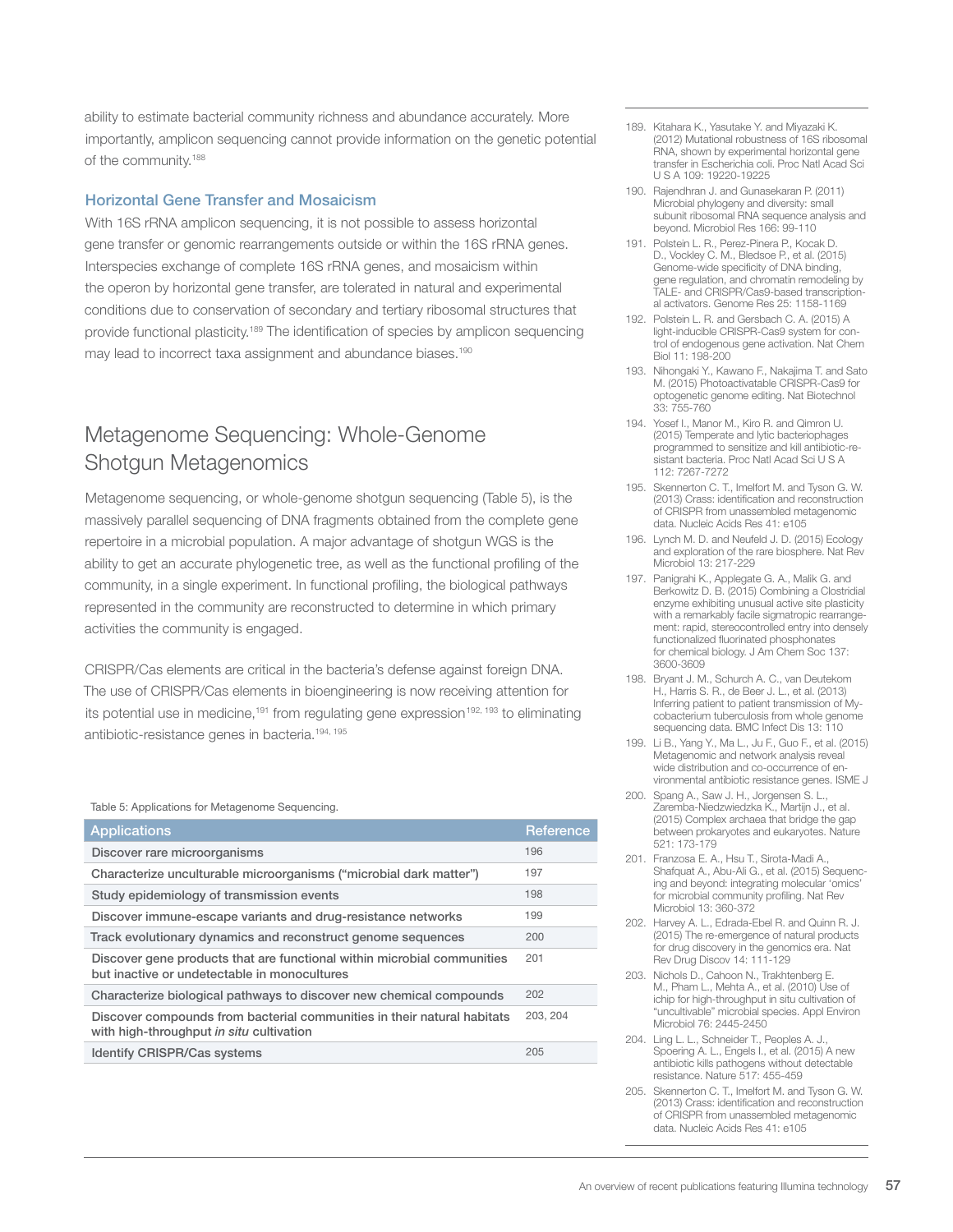#### Reviews

Banerjee J., Mishra N. and Dhas Y. (2015) Metagenomics: A new horizon in cancer research. Meta Gene 5: 84-89

Doudna J. A. and Charpentier E. (2014) Genome editing. The new frontier of genome engineering with CRISPR-Cas9. Science 346: 1258096

van Dijk E. L., Auger H., Jaszczyszyn Y. and Thermes C. (2014) Ten years of next-generation sequencing technology. Trends Genet 30: 418-426

## **Eukaryotes**

Micro- and macro-eukaryotes are abundant, diverse, and ubiquitous in the environment.206 In the mammalian gut, these organisms impact the bacterial environment, forming complex communities that impact health and disease.<sup>207</sup> Culture-based methods, and even microscopy techniques, are usually unsuccessful in identifying micro-eukaryotes due to their cryptic phenotypes.<sup>208</sup> Fortunately, NGS is not limited by phenotype, and it is improving our understanding about this enigmatic group, which still has many unknown sequences of uncharacterized genes. <sup>209</sup>

#### **Reviews**

Richards S. (2015) It's more than stamp collecting: how genome sequencing can unify biological research. Trends Genet 31: 411-421

Grattepanche J. D., Santoferrara L. F., McManus G. B. and Katz L. A. (2014) Diversity of diversity: conceptual and methodological differences in biodiversity estimates of eukaryotic microbes as compared to bacteria. Trends Microbiol 22: 432-437

#### **References**

Calderon-Norena D. M., Gonzalez-Novo A., Orellana-Munoz S., Gutierrez-Escribano P., Arnaiz-Pita Y., et al. (2015) A single nucleotide polymorphism uncovers a novel function for the transcription factor Ace2 during Candida albicans hyphal development. PLoS Genet 11: e1005152

Frykman P. K., Nordenskjold A., Kawaguchi A., Hui T. T., Granstrom A. L., et al. (2015) Characterization of Bacterial and Fungal Microbiome in Children with Hirschsprung Disease with and without a History of Enterocolitis: A Multicenter Study. PLoS One 10: e0124172

Heisel T., Podgorski H., Staley C. M., Knights D., Sadowsky M. J., et al. (2015) Complementary ampliconbased genomic approaches for the study of fungal communities in humans. PLoS One 10: e0116705

Hill J. A., O'Meara T. R. and Cowen L. E. (2015) Fitness Trade-Offs Associated with the Evolution of Resistance to Antifungal Drug Combinations. Cell Rep

Linde J., Duggan S., Weber M., Horn F., Sieber P., et al. (2015) Defining the transcriptomic landscape of Candida glabrata by RNA-Seq. Nucleic Acids Res 43: 1392-1406

Ma X., Baron J. L., Vikram A., Stout J. E. and Bibby K. (2015) Fungal diversity and presence of potentially pathogenic fungi in a hospital hot water system treated with on-site monochloramine. Water Res 71: 197-206

O'Meara T. R., Veri A. O., Ketela T., Jiang B., Roemer T., et al. (2015) Global analysis of fungal morphology exposes mechanisms of host cell escape. Nat Commun 6: 6741

Pi B., Yu D., Dai F., Song X., Zhu C., et al. (2015) A genomics based discovery of secondary metabolite biosynthetic gene clusters in Aspergillus ustus. PLoS One 10: e0116089

Piotrowski J. S., Okada H., Lu F., Li S. C., Hinchman L., et al. (2015) Plant-derived antifungal agent poacic acid targets beta-1,3-glucan. Proc Natl Acad Sci U S A 112: E1490-1497

Ramaprasad A., Mourier T., Naeem R., Malas T. B., Moussa E., et al. (2015) Comprehensive evaluation of Toxoplasma gondii VEG and Neospora caninum LIV genomes with tachyzoite stage transcriptome and proteome defines novel transcript features. PLoS One 10: e0124473

- 206. Andersen L. O., Vedel Nielsen H. and Stensvold C. R. (2013) Waiting for the human intestinal Eukaryotome. ISME J 7: 1253-1255
- 207. Flegontov P., Votypka J., Skalicky T., Logacheva M. D., Penin A. A., et al. (2013) Paratrypanosoma is a novel early-branching trypanosomatid. Curr Biol 23: 1787-1793
- 208. Scanlan P. D. and Marchesi J. R. (2008) Micro-eukaryotic diversity of the human distal gut microbiota: qualitative assessment using culture-dependent and -independent analysis of faeces. ISME J 2: 1183-1193
- 209. de Vargas C., Audic S., Henry N., Decelle J., Mahe F., et al. (2015) Ocean plankton. Eukaryotic plankton diversity in the sunlit ocean. Science 348: 1261605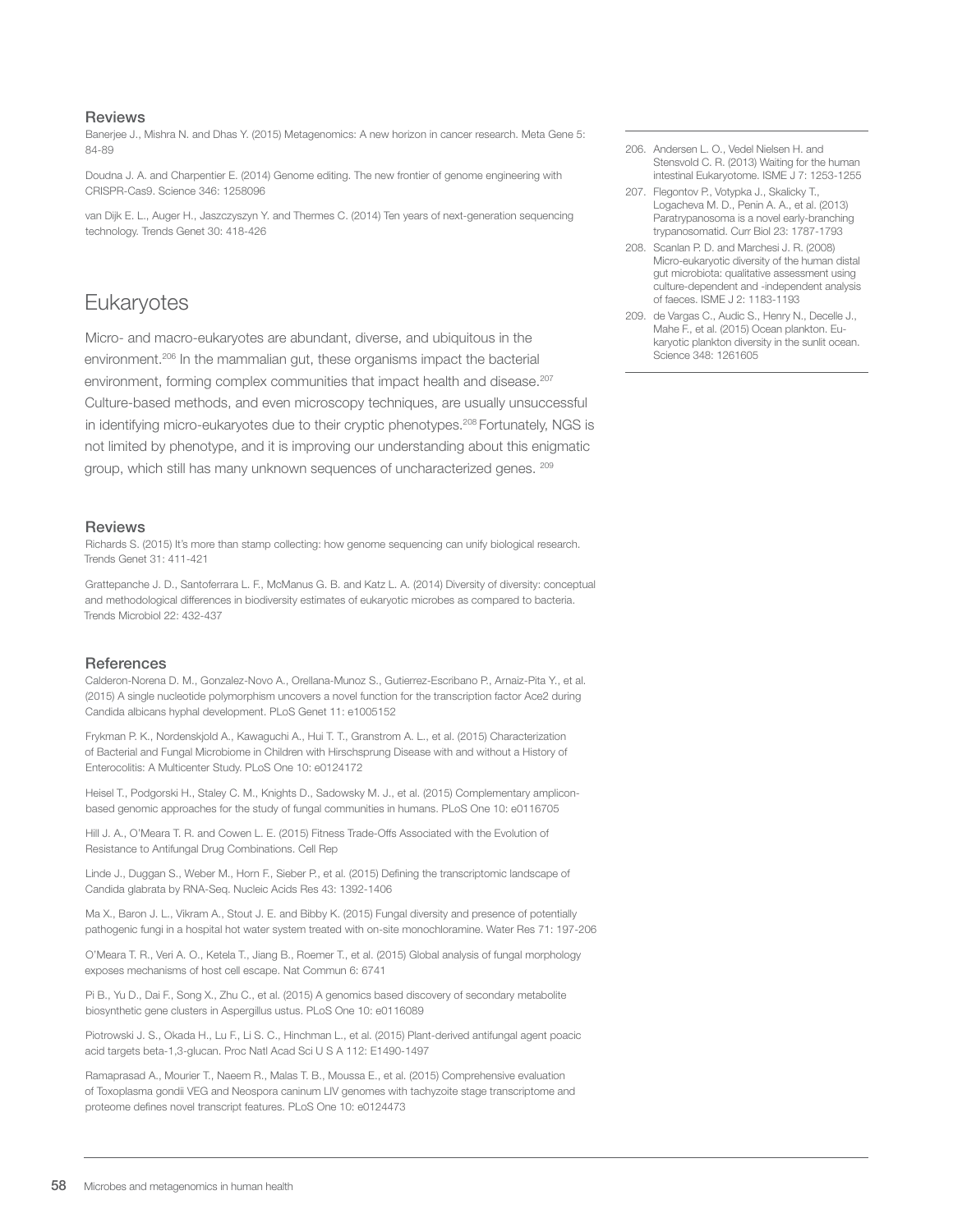Hugerth L. W., Muller E. E., Hu Y. O., Lebrun L. A., Roume H., et al. (2014) Systematic design of 18S rRNA gene primers for determining eukaryotic diversity in microbial consortia. PLoS One 9: e95567

There is a need to generate adequate primer sets for broad taxonomy-range identification by 18S rRNA gene high-throughput sequencing. The authors designed degenerate primers at every alignment position of annotated eukaryotic 18S rRNA sequences. Primers were tested in silico, and the best-performing pairs were further tested by amplicon sequencing of DNA from different sources. Regions V4 and V5 were the most informative and provided good agreement between tested samples and previous data from similar sources. Primer combinations can generate highly discriminatory sequences by NGS. However, the best-performing set reaches 79% accuracy at genus-level assignment, whereas 18S copy-number variation limits its use in semiquantitative approaches. Nevertheless, these primers can provide qualitative estimation of eukaryotic communities in complex samples.

#### Illumina Technology: Nextera DNA Library Prep Kit, MiSeq

Calo S., Shertz-Wall C., Lee S. C., Bastidas R. J., Nicolas F. E., et al. (2014) Antifungal drug resistance evoked via RNAi-dependent epimutations. Nature 513: 555-558

## Single-Cell Sequencing (SCS)

SCS can reveal functional differences that may be fundamental for pathogenicity, transmissibility, and antibiotic resistance.<sup>210</sup> These differences may be hidden in mixed-cell populations. In nonculturable microorganisms, where pure cultures are unavailable, SCS can produce complete genome, transcriptome, or plasmid data from a single cell. This technique can provide insights into the evolution, phylogeny, and biological functions of "microbial dark matter" in human health.

In transcriptomics, single-cell RNA-Seq has the key advantage of resolving biases introduced by a few cells with high gene expression that skew the average expression level in the population.<sup>211</sup> The main challenges of SCS include capturing single cells, amplifying minimal amounts of nucleic acid, and analyzing data. There has been rapid progress in the development of techniques and bioinformatic tools to meet these challenges.<sup>212, 213</sup>

For comprehensive literature on single-cell DNA sequencing methods, refer to:

- All Illumina publication reviews (http://www.illumina.com/science/publications/ publications-review.html)
- Illumina Methods Review (http://www.illumina.com/content/dam/illumina-marketing/ documents/products/research\_reviews/sequencing-methods-review.pdf)
- Illumina Single-Cell Sequencing Review (http://www.illumina.com/content/dam/ illumina-marketing/documents/products/research\_reviews/single-cell-sequencingresearch-review.pdf)

#### Reviews

Stegle O., Teichmann S. A. and Marioni J. C. (2015) Computational and analytical challenges in single-cell transcriptomics. Nat Rev Genet 16: 133-145

Wang Y. and Navin N. E. (2015) Advances and applications of single-cell sequencing technologies. Mol Cell 58: 598-609

Lasken R. S. and McLean J. S. (2014) Recent advances in genomic DNA sequencing of microbial species from single cells. Nat Rev Genet 15: 577-584

- 210. Franzosa E. A., Hsu T., Sirota-Madi A., Shafquat A., Abu-Ali G., et al. (2015) Sequencing and beyond: integrating molecular 'omics' for microbial community profiling. Nat Rev Microbiol 13: 360-372
- 211. Wu A. R., Neff N. F., Kalisky T., Dalerba P., Treutlein B., et al. (2014) Quantitative assessment of single-cell RNA-sequencing methods. Nat Methods 11: 41-46
- 212. Ning L., Liu G., Li G., Hou Y., Tong Y., et al. (2014) Current challenges in the bioinformatics of single cell genomics. Front Oncol 4: 7
- 213. Macaulay I. C. and Voet T. (2014) Single cell genomics: advances and future perspectives. PLoS Genet 10: e1004126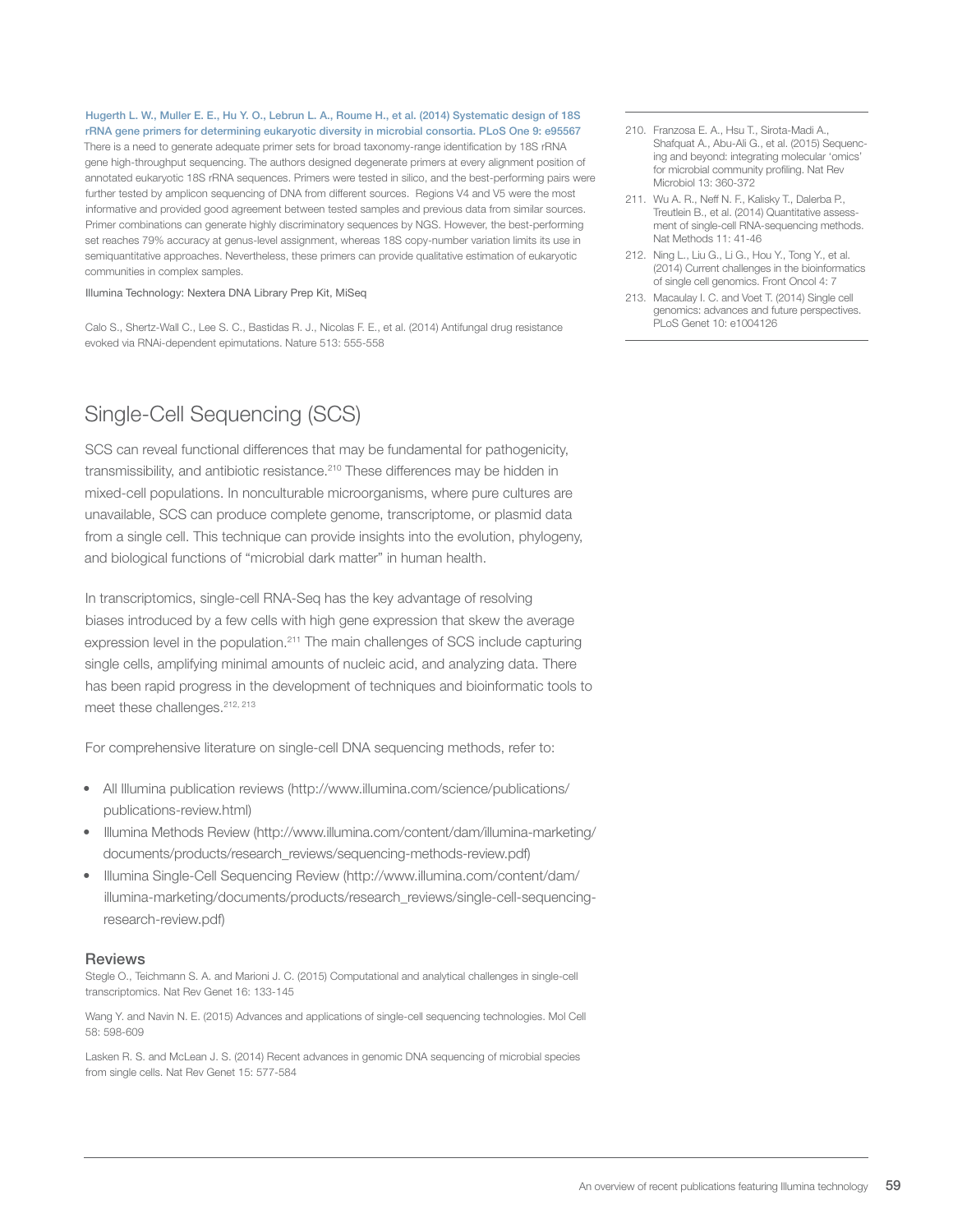#### **References**

#### Wu A. R., Neff N. F., Kalisky T., Dalerba P., Treutlein B., et al. (2014) Quantitative assessment of singlecell RNA-sequencing methods. Nat Methods 11: 41-46

Accurate single-cell RNA-Seq is of interest to uncover expression patterns from precious samples and to avoid biases introduced by nonrepresentative cells. The authors evaluated single-cell transcriptomes (from human cultured cells) obtained with 2 different RNA amplification methods, followed by Nextera library prep and sequencing with a HiSeq instrument. Single-cell transcriptomes were compared against qPCR and RNA-Seq of the bulk sample. Pooling single-cell data resembled the real bulk sample transcriptome. The authors conclude that single-cell transcriptomes obtained by microfluidics yield accurate transcriptomes.

Illumina Technology: Nextera XT DNA Library Prep Kit, HiSeq 2000 150 bp PE reads

### Plasmidome

Plasmids are self-replicating extrachromosomal genetic elements that may horizontally transfer genes among microbes in a population.<sup>214, 215, 216</sup> Metagenomes contain DNA from the hosts but also the plasmids they carry. Due to the small size of plasmids, their DNA is overwhelmingly less abundant than host DNA. As a result, the DNA extraction methods and plasmid copy number are critical for obtaining an accurate and complete plasmidome. Systems such as transposon-aided capture of plasmids (TRACA)<sup>217</sup> and multiple displacement amplification (MDA), coupled with NGS, have improved the resolution of these elements.<sup>218</sup>

#### Reviews

Dib J. R., Wagenknecht M., Farias M. E. and Meinhardt F. (2015) Strategies and approaches in plasmidome studies-uncovering plasmid diversity disregarding of linear elements? Front Microbiol 6: 463

Krupovic M. and Koonin E. V. (2015) Polintons: a hotbed of eukaryotic virus, transposon and plasmid evolution. Nat Rev Microbiol 13: 105-115

Jorgensen T. S., Kiil A. S., Hansen M. A., Sorensen S. J. and Hansen L. H. (2014) Current strategies for mobilome research. Front Microbiol 5: 750

#### **References**

#### Fu Y., Liu L., Li X., Chen Y., Jiang Y., et al. (2015) Spread of a common blaNDM-1-carrying plasmid among diverse Acinetobacter species. Infect Genet Evol 32: 30-33

Carbapenem resistance is mediated by the gene New Delhi metallo-β-lactamase-1 (*NDM-1*). The gene is carried by plasmids that may have been transmitted by *Acinetobacter* to serious enteropathogens. The authors characterized *Acinetobacter* isolates carrying the *blaNDM-1* gene using PCR, 16S rRNA, and *blaOXA-5* gene sequencing and biochemical methods. They identified a common novel plasmid widely dispersed in diverse *Acinetobacter* species. The common backbone structure indicates that this plasmid is vital in transfer of the *blaNDM-1* gene among these different species.

Illumina Technology: HiSeq 2000

#### Nigro S. J., Holt K. E., Pickard D. and Hall R. M. (2015) Carbapenem and amikacin resistance on a large conjugative Acinetobacter baumannii plasmid. J Antimicrob Chemother 70: 1259-1261

The authors used NGS to obtain the complete sequence of the extensively resistant *A. baumannii* isolate D46 and its plasmid pD46-3, which simultaneously transfers resistance to carbapenems and aminoglycosides. The backbone of this plasmid resembles that of pD72-2 and pAb-G7-2 (repAci6 plasmids). It has acquired the blaOXA-23 gene, indicating a role in dissemination of carbapenem resistance in *A. baumannii*.

Illumina Technology: HiSeq

#### Yamaichi Y., Chao M. C., Sasabe J., Clark L., Davis B. M., et al. (2015) High-resolution genetic analysis of the requirements for horizontal transmission of the ESBL plasmid from *Escherichia coli* O104:H4. Nucleic Acids Res 43: 348-360

Relatively little is known about regulatory mechanisms for the dissemination of extended-spectrum betalactamases (ESBL). The authors used transposon insertion-site sequencing analysis (TnSeq)<sup>219</sup> to identify

- 214. Bleicher A., Schofl G., Rodicio Mdel R. and Saluz H. P. (2013) The plasmidome of a Salmonella enterica serovar Derby isolated from pork meat. Plasmid 69: 202-210
- 215. Brolund A., Franzen O., Melefors O., Tegmark-Wisell K. and Sandegren L. (2013) Plasmidome-analysis of ESBL-producing escherichia coli using conventional typing and high-throughput sequencing. PLoS One 8: e65793
- 216. Song X., Sun J., Mikalsen T., Roberts A. P. and Sundsfjord A. (2013) Characterisation of the plasmidome within Enterococcus faecalis isolated from marginal periodontitis patients in Norway. PLoS One 8: e62248
- 217. Jones B. V. and Marchesi J. R. (2007) Transposon-aided capture (TRACA) of plasmids resident in the human gut mobile metagenome. Nat Methods 4: 55-61
- 218. Brown Kav A., Benhar I. and Mizrahi I. (2013) A method for purifying high quality and high yield plasmid DNA for metagenomic and deep sequencing approaches. J Microbiol Methods 95: 272-279
- 219. van Opijnen T. and Camilli A. (2013) Transposon insertion sequencing: a new tool for systems-level analysis of microorganisms. Nat Rev Microbiol 11: 435-442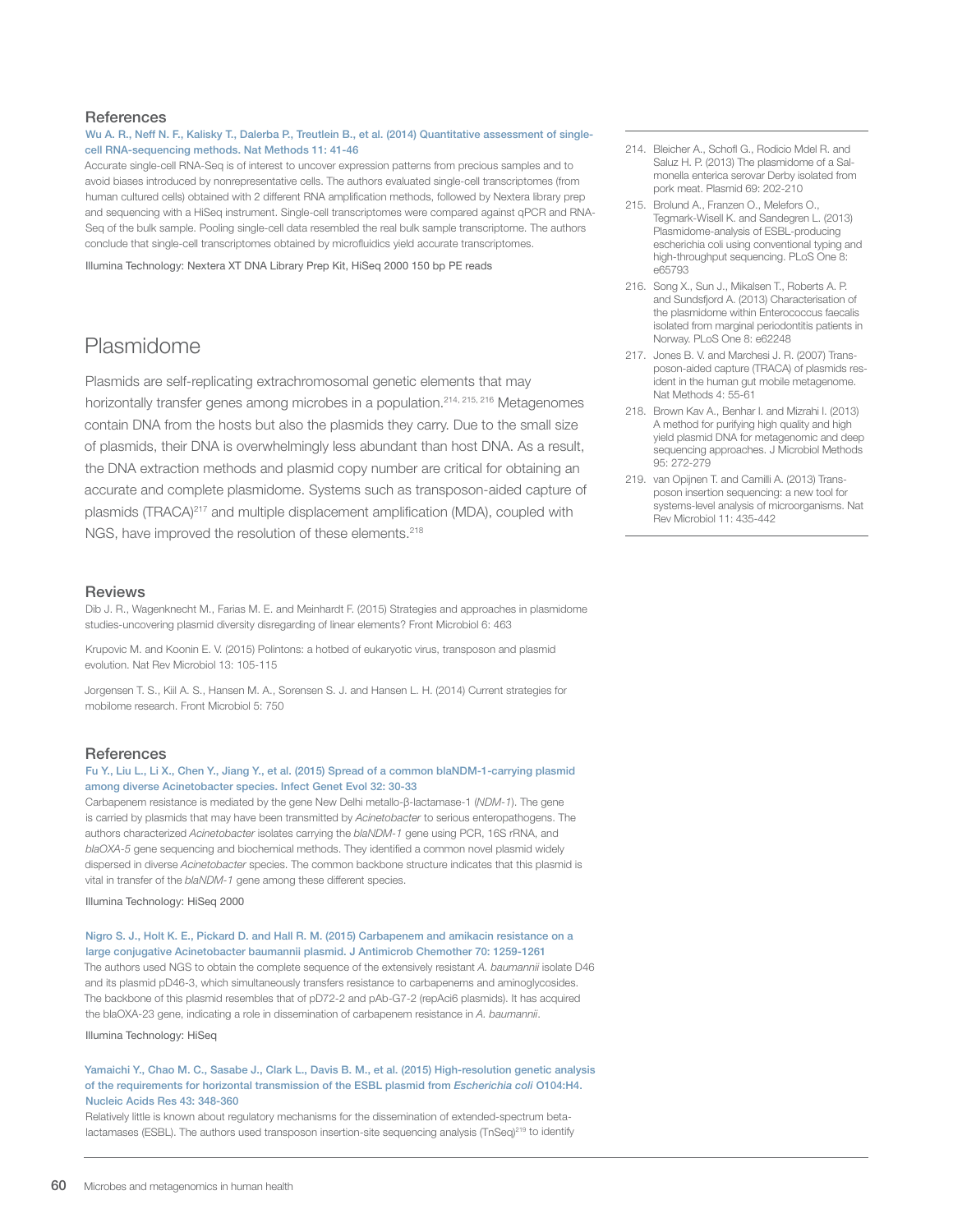genes that enable the maintenance and spread of pESBL, a plasmid isolated from *E. coli* O104:H4. Two short regions constituted a novel regulatory system controlling the spread of this plasmid. Further, a methyltransferase encoded by pESBL protected pESBL from restriction in new hosts, suggesting it may play a role in expansion of host range.

Illumina Technology: MiSeq

#### Uchiya K., Takahashi H., Nakagawa T., Yagi T., Moriyama M., et al. (2015) Characterization of a novel plasmid, pMAH135, from Mycobacterium avium subsp. hominissuis. PLoS One 10: e0117797

*Mycobacterium avium* subsp. hominissuis causes pulmonary disease in nonimmunosuppressed individuals and in pigs. The authors used NGS to obtain the complete genome sequence of plasmid pMAH135, derived from *M. avium* isolated from an HIV-negative patient with pulmonary disease. pMAH135 contains sequence homology to mycobactin biosynthesis proteins, type VII secretion system proteins, and putative domains for multidrug efflux transporter. Genes carried by this plasmid were present more frequently in clinical pulmonary disease isolates and absent in pigs. The authors conclude that this plasmid influences both pathology and host specificity.

#### Illumina Technology: HiSeq 2000 100 bp PE reads

#### Hamidian M., Kenyon J. J., Holt K. E., Pickard D. and Hall R. M. (2014) A conjugative plasmid carrying the carbapenem resistance gene blaOXA-23 in AbaR4 in an extensively resistant GC1 Acinetobacter baumannii isolate. J Antimicrob Chemother 69: 2625-2628

NGS sequencing was applied to the Australian *A. baumannii* A85 isolate (Global Clone 1), an extensively resistant microbe harboring bla<sub>OXA-23</sub> in Tn2006. Genes for resistance to older antibiotics are in the chromosome, in an AbaR3 resistance island. A second copy of the *ampC* gene in Tn6168 confers cephalosporin resistance, and the *gyrA* and *parC* genes have mutations leading to fluoroquinolone resistance. An 86,335 bp repAci6 plasmid (pA85-3, carrying bla<sub>oxa-23</sub> in Tn2006 in AbaR4) was shown to transfer resistance to imipenem, meropenem, and ticarcillin/clavulanate into a susceptible recipient. A85 also contains 2 small cryptic plasmids of 2.7 and 8.7 kb and carries a novel KL15 capsule locus and the OCL3 outer core locus.

Illumina Technology: HiSeq

#### Skarin H. and Segerman B. (2014) Plasmidome interchange between *Clostridium botulinum*, *Clostridium novyi* and *Clostridium haemolyticum* converts strains of independent lineages into distinctly different pathogens. PLoS One 9: e107777

*Clostridium novyi sensu lato* contains the closely related species *C. botulinum*, *C. novyi*, and *C. haemolyticum* with different pathogenic phenotypes associated with extrachromosomal mobile elements. WGS was performed in 24 representative strains of *Clostridium novyi sensu lato* and their respective plasmidomes. In addition, 4 *Clostridium novyi sensu lato* lineages and a large variable plasmidome composed of 13 plasmid groups (PG1 to PG13) were obtained. PG1 are unstable prophages encoding the BoNT gene cluster and the C3 toxin. The plasmids PG3, PG4, and PG6 can carry genes for C2 toxin, phospholipase C, and epsilon toxin B, while PG8-PG11 contains α-toxin-encoding prophages. There was modest correlation between species and lineages, perhaps due to the limited mobility of toxin-encoding plasmids and phages between lineages. This observation implies complex genetic relationships between these species: plasmids and phages, which may have been modularly exchanged, can create the pathogenic characteristics of these lineages.

Illumina Technology: TruSeq DNA Library Prep Kit, HiSeq 2000 100 bp PE reads

### Transcriptome Sequencing

Transcriptome sequencing provides information on the activation of genes and biological pathways. This information provides insight into what activities the microbes are engaged in, to answer the question: "What are they doing?" When transcriptome sequences are compared to their genome sequences, it is possible to map and characterize genes, regulatory elements, and operon structures. For example, metatranscriptomic analysis revealed that small RNA (sRNA) encoded in intergenic regions can have multiple regulatory functions in archaea and bacteria.<sup>220</sup> Metatranscriptomic analysis can reveal complex interactions between community members to make efficient use of shared resources.

220. Kopf M. and Hess W. R. (2015) Regulatory RNAs in photosynthetic cyanobacteria. FEMS Microbiol Rev 39: 301-315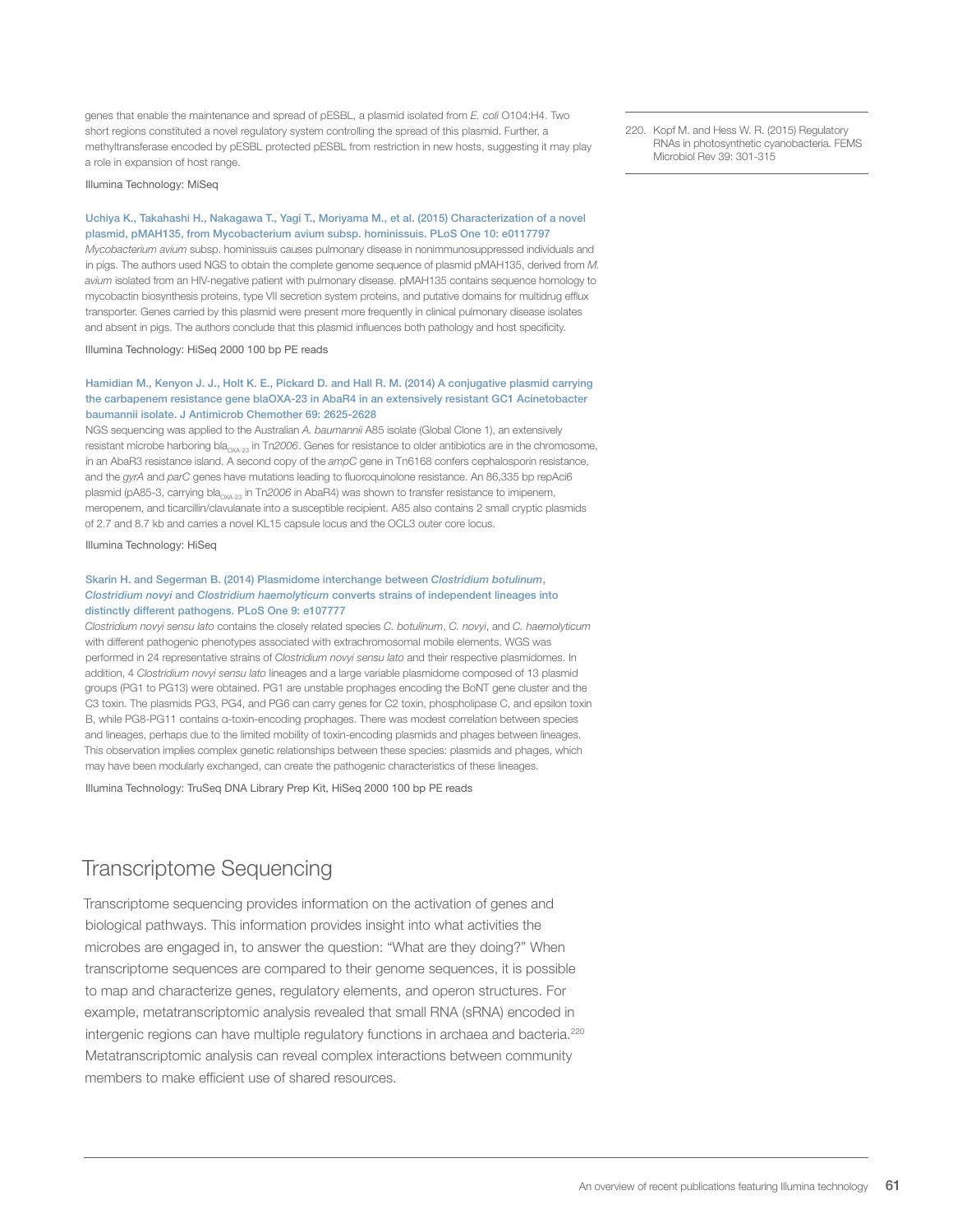Combining transcriptomics with additional experimental techniques can provide detailed insight into pathogenic processes and the specific pathways involved in transmission and disease.<sup>221</sup> This approach is of great utility in genetically homogeneous microbes, such as *Salmonella enterica* serovar Enteritidis, where transcriptomic profiles can discern pathways associated with different pathogenic phenotypes.222 There is a growing interest in the role of pathogens in cancer research, sparked by the discovery of pathogen transcriptomic signatures in tumors. The discovery highlights the role of the immune response and inflammation in hostpathogen interactions.<sup>223</sup>

#### Reviews

Creecy J. P. and Conway T. (2015) Quantitative bacterial transcriptomics with RNA-seq. Curr Opin Microbiol 23: 133-140

Miyakoshi M., Chao Y. and Vogel J. (2015) Regulatory small RNAs from the 3' regions of bacterial mRNAs. Curr Opin Microbiol 24: 132-139

#### **References**

Yost S., Duran-Pinedo A. E., Teles R., Krishnan K. and Frias-Lopez J. (2015) Functional signatures of oral dysbiosis during periodontitis progression revealed by microbial metatranscriptome analysis. Genome Med 7: 27

Periodontal disease is common worldwide, and current models hold oral microbiome dysbiosis accountable for periodontitis progression. The authors used metatranscriptomic and metagenomic analysis of microbial communities in subgingival biofilms to identify changes in community composition and expression networks. Global metabolic signatures were consistent with disease progression by upregulation of virulence factors from organisms not associated with disease and from recognized periodontal pathogens. Disease progression cannot be solely attributed to recognized pathogen virulence factors but to changes in community metabolic signatures that favor the expression of disease-causing genes. This study highlights the importance of transcriptomic studies in understanding periodontal disease.

Illumina Technology: Nextera XT DNA Library Prep Kit, MiSeq v2 150 bp PE reads

#### Shah D. H. (2014) RNA sequencing reveals differences between the global transcriptomes of Salmonella enterica serovar enteritidis strains with high and low pathogenicities. Appl Environ Microbiol 80: 896-906

*S. enterica* serovar Enteritidis (SE) causes bacterial food-borne gastroenteritis mainly transmitted by chicken eggs and poultry products. Strains are phenotypically diverse and vary in their virulence potential, despite their genetic homogeneity. RNA-Seq was used to characterize *in vitro* differences in global transcriptomes of SE strains with high and low pathogenicity at avian body temperature. The study identified 252 differentially expressed genes, mostly downregulated and related to transcriptional regulators, virulence, and motility in low-pathogenicity strains. This study provides a concise view of transcriptional signatures associated with pathogenicity levels in SE. These signatures may be targets of functional characterization studies, due to their potential role in virulence.

Illumina Technology: TruSeq RNA Library Prep Kit, HiSeq 2000 v3

Edlund A., Yang Y., Yooseph S., Hall A. P., Nguyen D. D., et al. (2015) Meta-omics uncover temporal regulation of pathways across oral microbiome genera during *in vitro* sugar metabolism. ISME J

Kernell Burke A., Guthrie L. T., Modise T., Cormier G., Jensen R. V., et al. (2015) OpaR controls a network of downstream transcription factors in Vibrio parahaemolyticus BB22OP. PLoS One 10: e0121863

Kopf M., Klahn S., Scholz I., Hess W. R. and Voss B. (2015) Variations in the non-coding transcriptome as a driver of inter-strain divergence and physiological adaptation in bacteria. Sci Rep 5: 9560

Papenfort K., Forstner K. U., Cong J. P., Sharma C. M. and Bassler B. L. (2015) Differential RNA-seq of Vibrio cholerae identifies the VqmR small RNA as a regulator of biofilm formation. Proc Natl Acad Sci U S A 112: E766-775

Franzosa E. A., Morgan X. C., Segata N., Waldron L., Reyes J., et al. (2014) Relating the metatranscriptome and metagenome of the human gut. Proc Natl Acad Sci U S A 111: E2329-2338

- 221. Rosinski-Chupin I., Sauvage E., Sismeiro O., Villain A., Da Cunha V., et al. (2015) Single nucleotide resolution RNA-seq uncovers new regulatory mechanisms in the opportunistic pathogen Streptococcus agalactiae. BMC Genomics 16: 419
- 222. Shah D. H. (2014) RNA sequencing reveals differences between the global transcriptomes of Salmonella enterica serovar enteritidis strains with high and low pathogenicities. Appl Environ Microbiol 80: 896-906
- 223. Chen Y. and Wei J. (2015) Identification of Pathogen Signatures in Prostate Cancer Using RNA-seq. PLoS One 10: e0128955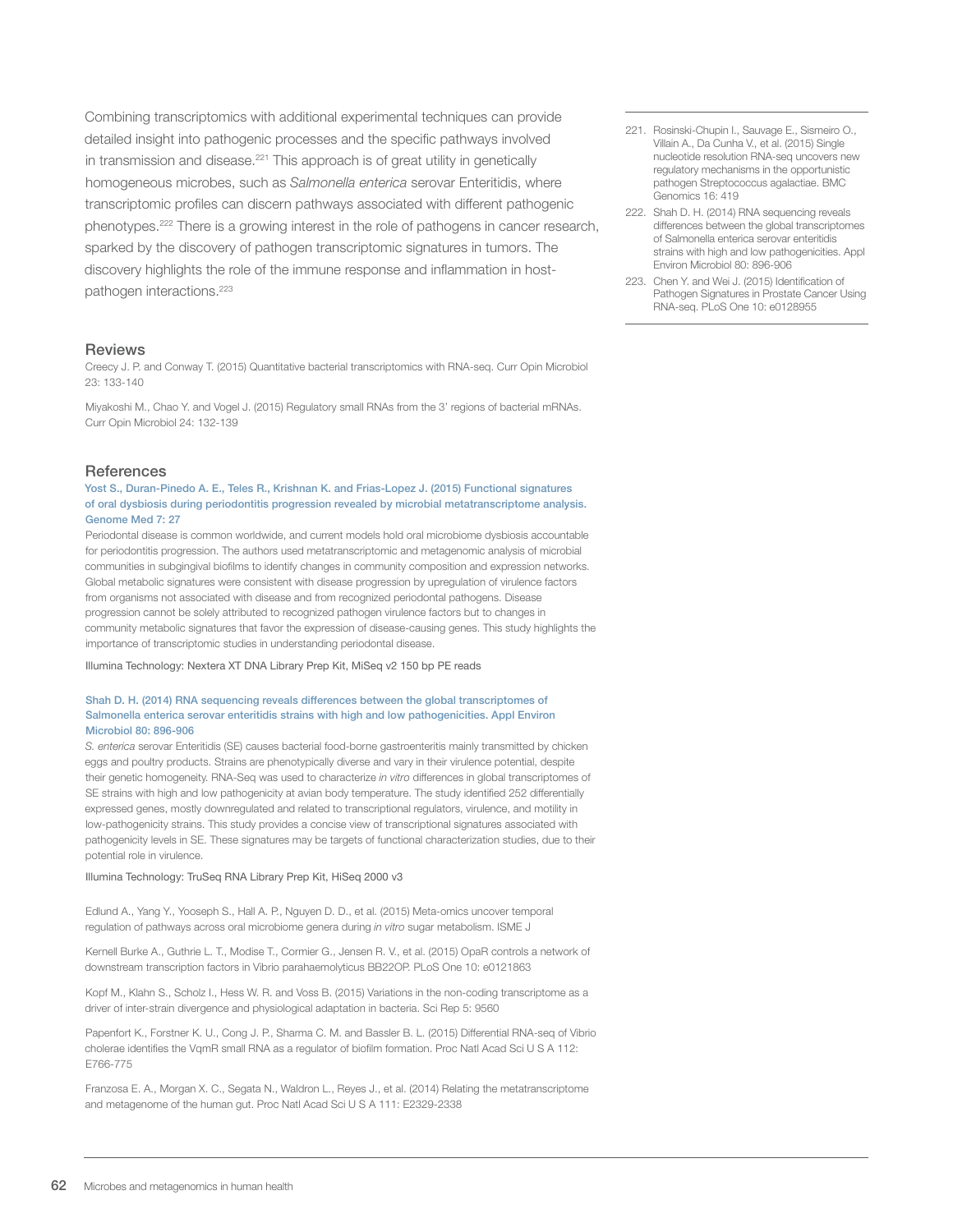# GLOSSARY OF TERMS

| AL            | anthropogenic litter                                                                                  |
|---------------|-------------------------------------------------------------------------------------------------------|
| antagomir     | A small synthetic RNA that is perfectly complementary to<br>the specific miRNA                        |
| As            | arsenic                                                                                               |
| Cryosols      | Frozen soil within 1 meter of the surface and characterized<br>by waterlogging during periods of thaw |
| <b>DDT</b>    | dichlorodiphenyltrichloroethane.                                                                      |
| Endosymbionts | Smaller symbiotic partners living inside a host organism                                              |
| <b>HMP</b>    | Human Microbiome Project                                                                              |
| <b>HPV</b>    | Human papillomavirus                                                                                  |
| iHMP          | Integrative Human Microbiome Project                                                                  |
| MERS-CoV      | Middle East respiratory syndrome coronavirus                                                          |
| <b>MMETSP</b> | Marine Microbial Eukaryote Transcriptome<br>Sequencing Project                                        |
| <b>NGS</b>    | Next-generation sequencing, also called high-<br>throughput sequencing                                |
| PIT           | particle interceptor traps                                                                            |
| reassortment  | Recombination of genomic material, especially as it<br>occurs naturally in related viruses            |
| <b>SARS</b>   | Severe acute respiratory syndrome                                                                     |
| SARS-CoV      | SARS-associated coronavirus                                                                           |
| Sb            | antimony                                                                                              |
| tropism       | Viral tropism is the specificity of a virus for a particular<br>host tissue                           |
| WBD           | White Band disease                                                                                    |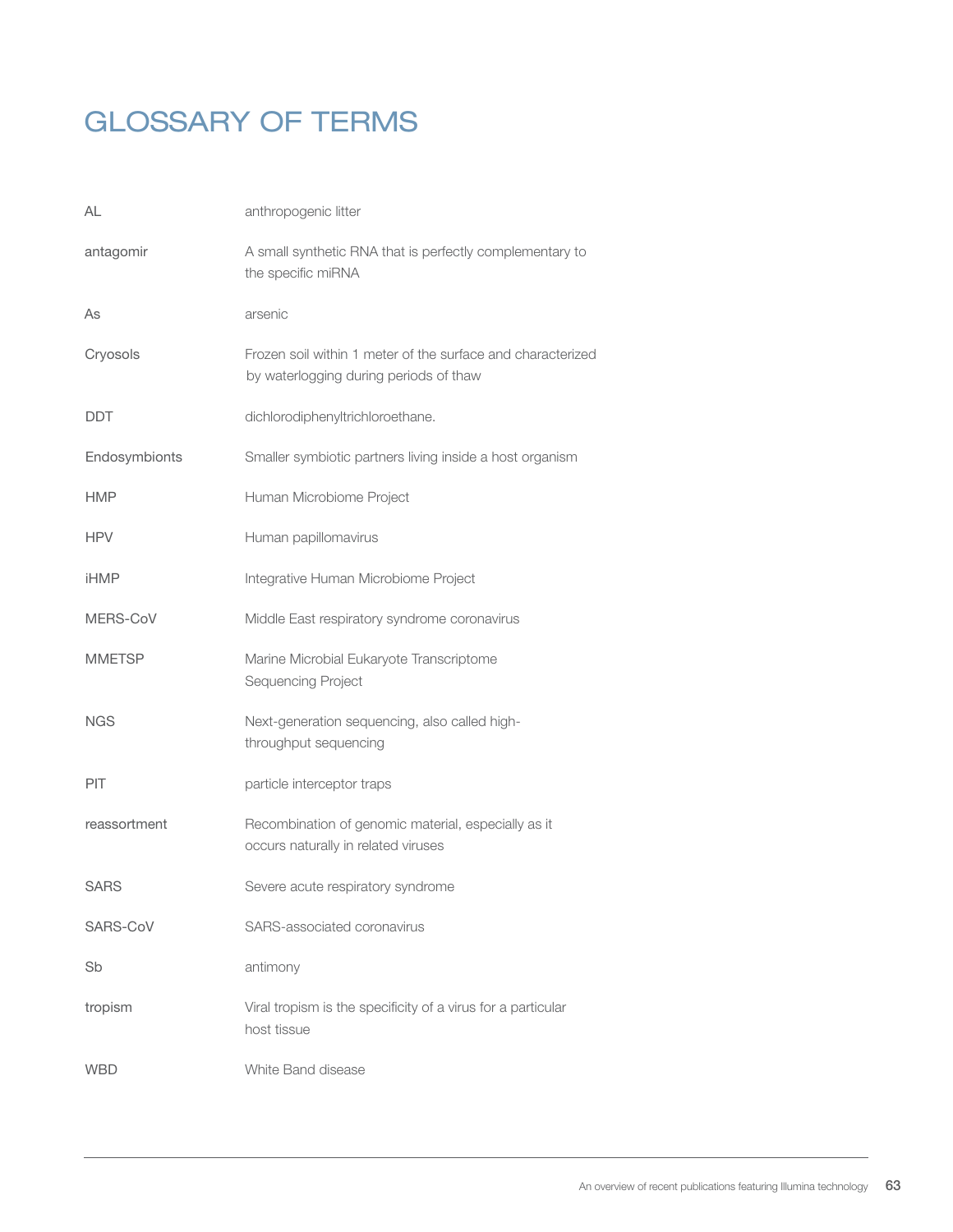# BIBLIOGRAPHY

Abeles S. R., Robles-Sikisaka R., Ly M., Lum A. G., Salzman J., et al. (2014) Human oral viruses are personal, persistent and gender-consistent. ISME J 8: 1753-1767

Ablordey A. S., Vandelannoote K., Frimpong I. A., Ahortor E. K., Amissah N. A., et al. (2015) Whole genome comparisons suggest random distribution of Mycobacterium ulcerans genotypes in a Buruli ulcer endemic region of Ghana. PLoS Negl Trop Dis 9: e0003681

Ali A., Hasan Z., McNerney R., Mallard K., Hill-Cawthorne G., et al. (2015) Whole genome sequencing based characterization of extensively drug-resistant Mycobacterium tuberculosis isolates from Pakistan. PLoS One 10: e0117771

Allen H. K., Bunge J., Foster J. A., Bayles D. O. and Stanton T. B. (2013) Estimation of viral richness from shotgun metagenomes using a frequency count approach. Microbiome 1: 5

Andersen K. G., Shapiro B. J., Matranga C. B., Sealfon R., Lin A. E., et al. (2015) Clinical Sequencing Uncovers Origins and Evolution of Lassa Virus. Cell 162: 738-750

Andersen L. O., Vedel Nielsen H. and Stensvold C. R. (2013) Waiting for the human intestinal Eukaryotome. ISME J 7: 1253-1255

Anderson S. T., Kaforou M., Brent A. J., Wright V. J., Banwell C. M., et al. (2014) Diagnosis of childhood tuberculosis and host RNA expression in Africa. N Engl J Med 370: 1712-1723

Ang L., Arboleya S., Lihua G., Chuihui Y., Nan Q., et al. (2014) The establishment of the infant intestinal microbiome is not affected by rotavirus vaccination. Sci Rep 4: 7417

Angelakis E. and Raoult D. (2014) Methods for the discovery of emerging pathogens. Microb Pathog 77: 114-118

Archin N. M., Sung J. M., Garrido C., Soriano-Sarabia N. and Margolis D. M. (2014) Eradicating HIV-1 infection: seeking to clear a persistent pathogen. Nat Rev Microbiol 12: 750-764

Arthur J. C., Gharaibeh R. Z., Muhlbauer M., Perez-Chanona E., Uronis J. M., et al. (2014) Microbial genomic analysis reveals the essential role of inflammation in bacteria-induced colorectal cancer. Nat Commun 5: 4724

Bande F., Arshad S. S., Bejo M. H., Moeini H. and Omar A. R. (2015) Progress and challenges toward the development of vaccines against avian infectious bronchitis. J Immunol Res 2015: 424860

Banerjee J., Mishra N. and Dhas Y. (2015) Metagenomics: A new horizon in cancer research. Meta Gene 5: 84-89

Barone R., De Santi C., Palma Esposito F., Tedesco P., Galati F., et al. (2014) Marine metagenomics, a valuable tool for enzymes and bioactive compounds discovery. Frontiers in Marine Science 1:

Beasley D. W., McAuley A. J. and Bente D. A. (2015) Yellow fever virus: genetic and phenotypic diversity and implications for detection, prevention and therapy. Antiviral Res 115: 48-70

Beck A., Tesh R. B., Wood T. G., Widen S. G., Ryman K. D., et al. (2014) Comparison of the live attenuated yellow fever vaccine 17D-204 strain to its virulent parental strain Asibi by deep sequencing. J Infect Dis 209: 334-344

Bell E. T., Suchodolski J. S., Isaiah A., Fleeman L. M., Cook A. K., et al. (2014) Faecal microbiota of cats with insulin-treated diabetes mellitus. PLoS One 9: e108729

Belshaw R., Pereira V., Katzourakis A., Talbot G., Paces J., et al. (2004) Long-term reinfection of the human genome by endogenous retroviruses. Proc Natl Acad Sci U S A 101: 4894-4899

Bhat R. K., Rudnick W., Antony J. M., Maingat F., Ellestad K. K., et al. (2014) Human endogenous retrovirus-K(II) envelope induction protects neurons during HIV/AIDS. PLoS One 9: e97984

Bhullar K., Waglechner N., Pawlowski A., Koteva K., Banks E. D., et al. (2012) Antibiotic resistance is prevalent in an isolated cave microbiome. PLoS One 7: e34953

Bichaud L., de Lamballerie X., Alkan C., Izri A., Gould E. A., et al. (2014) Arthropods as a source of new RNA viruses. Microb Pathog 77: 136-141

Bielaszewska M., Schiller R., Lammers L., Bauwens A., Fruth A., et al. (2014) Heteropathogenic virulence and phylogeny reveal phased pathogenic metamorphosis in *Escherichia coli* O2:H6. EMBO Mol Med 6: 347-357

Bindels L. B., Neyrinck A. M., Salazar N., Taminiau B., Druart C., et al. (2015) Non Digestible Oligosaccharides Modulate the Gut Microbiota to Control the Development of Leukemia and Associated Cachexia in Mice. PLoS One 10: e0131009

Bleicher A., Schofl G., Rodicio Mdel R. and Saluz H. P. (2013) The plasmidome of a Salmonella enterica serovar Derby isolated from pork meat. Plasmid 69: 202-210

Bos K. I., Harkins K. M., Herbig A., Coscolla M., Weber N., et al. (2014) Pre-Columbian mycobacterial genomes reveal seals as a source of New World human tuberculosis. Nature 514: 494-497

Bouslimani A., Porto C., Rath C. M., Wang M., Guo Y., et al. (2015) Molecular cartography of the human skin surface in 3D. Proc Natl Acad Sci U S A 112: E2120-2129

Boutin S., Graeber S. Y., Weitnauer M., Panitz J., Stahl M., et al. (2015) Comparison of microbiomes from different niches of upper and lower airways in children and adolescents with cystic fibrosis. PLoS One 10: e0116029

Brady R. A., Bruno V. M. and Burns D. L. (2015) RNA-Seq Analysis of the Host Response to Staphylococcus aureus Skin and Soft Tissue Infection in a Mouse Model. PLoS One 10: e0124877

Briese T., Mishra N., Jain K., Zalmout I. S., Jabado O. J., et al. (2014) Middle East respiratory syndrome coronavirus quasispecies that include homologues of human isolates revealed through whole-genome analysis and virus cultured from dromedary camels in Saudi Arabia. MBio 5: e01146-01114

Bringiotti R., Ierardi E., Lovero R., Losurdo G., Di Leo A., et al. (2014) Intestinal microbiota: The explosive mixture at the origin of inflammatory bowel disease? World J Gastrointest Pathophysiol 5: 550-559

Brolund A., Franzen O., Melefors O., Tegmark-Wisell K. and Sandegren L. (2013) Plasmidomeanalysis of ESBL-producing escherichia coli using conventional typing and high-throughput sequencing. PLoS One 8: e65793

Brown B. A., Nix W. A., Sheth M., Frace M. and Oberste M. S. (2014) Seven Strains of Enterovirus D68 Detected in the United States during the 2014 Severe Respiratory Disease Outbreak. Genome Announc 2:

Brown J. R., Morfopoulou S., Hubb J., Emmett W. A., Ip W., et al. (2015) Astrovirus VA1/HMO-C: an increasingly recognized neurotropic pathogen in immunocompromised patients. Clin Infect Dis 60: 881-888

Brown Kav A., Benhar I. and Mizrahi I. (2013) A method for purifying high quality and high yield plasmid DNA for metagenomic and deep sequencing approaches. J Microbiol Methods 95: 272-279

Bruggemann H., Brzuszkiewicz E., Chapeton-Montes D., Plourde L., Speck D., et al. (2015) Genomics of *Clostridium tetani*. Res Microbiol 166: 326-331

Bryant J. M., Schurch A. C., van Deutekom H., Harris S. R., de Beer J. L., et al. (2013) Inferring patient to patient transmission of Mycobacterium tuberculosis from whole genome sequencing data. BMC Infect Dis 13: 110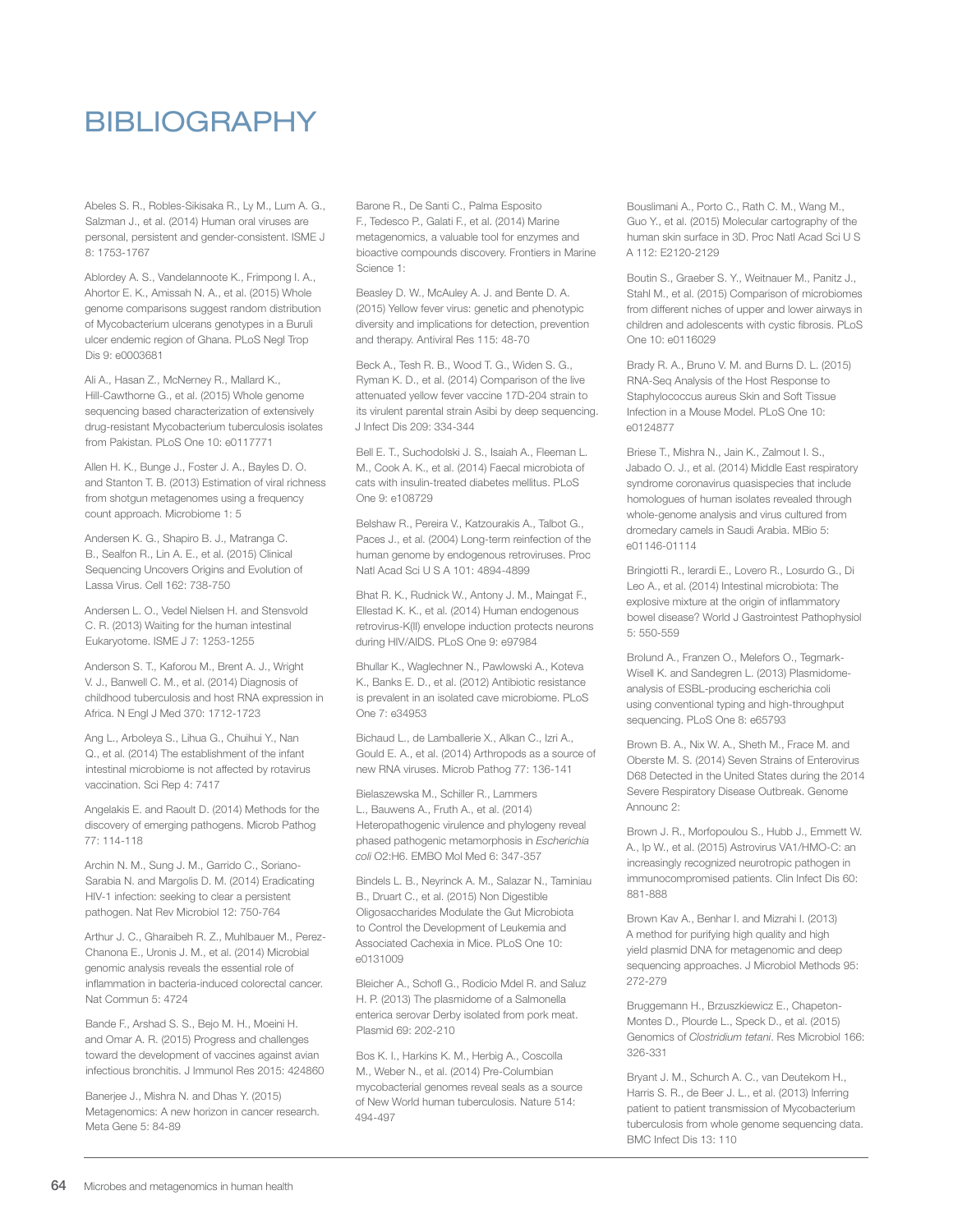Buffie C. G., Bucci V., Stein R. R., McKenney P. T., Ling L., et al. (2015) Precision microbiome reconstitution restores bile acid mediated resistance to *Clostridium difficile*. Nature 517: 205-208

Bzhalava D., Muhr L. S., Lagheden C., Ekstrom J., Forslund O., et al. (2014) Deep sequencing extends the diversity of human papillomaviruses in human skin. Sci Rep 4: 5807

Calderon-Norena D. M., Gonzalez-Novo A., Orellana-Munoz S., Gutierrez-Escribano P., Arnaiz-Pita Y., et al. (2015) A single nucleotide polymorphism uncovers a novel function for the transcription factor Ace2 during Candida albicans hyphal development. PLoS Genet 11: e1005152

Calo S., Shertz-Wall C., Lee S. C., Bastidas R. J., Nicolas F. E., et al. (2014) Antifungal drug resistance evoked via RNAi-dependent epimutations. Nature 513: 555-558

Cammarota G., Ianiro G., Cianci R., Bibbo S., Gasbarrini A., et al. (2015) The involvement of gut microbiota in inflammatory bowel disease pathogenesis: potential for therapy. Pharmacol Ther 149: 191-212

Candela M., Turroni S., Biagi E., Carbonero F., Rampelli S., et al. (2014) Inflammation and colorectal cancer, when microbiota-host mutualism breaks. World J Gastroenterol 20: 908-922

Carroll M. W., Matthews D. A., Hiscox J. A., Elmore M. J., Pollakis G., et al. (2015) Temporal and spatial analysis of the 2014-2015 Ebola virus outbreak in West Africa. Nature 524: 97-101

Cenit M. C., Matzaraki V., Tigchelaar E. F. and Zhernakova A. (2014) Rapidly expanding knowledge on the role of the gut microbiome in health and disease. Biochim Biophys Acta 1842: 1981-1992

Chan B. K., Wilson T., Fischer K. F. and Kriesel J. D. (2014) Deep sequencing to identify the causes of viral encephalitis. PLoS One 9: e93993

Chandler D. P., Brockman F. J. and Fredrickson J. K. (1997) Use of 16S rDNA clone libraries to study changes in a microbial community resulting from ex situ perturbation of a subsurface sediment. FEMS Microbiology Reviews 20: 217-230

Chandler D. P., Fredrickson J. K. and Brockman F. J. (1997) Effect of PCR template concentration on the composition and distribution of total community 16S rDNA clone libraries. Mol Ecol 6: 475-482

Chandler J. A., Thongsripong P., Green A., Kittayapong P., Wilcox B. A., et al. (2014) Metagenomic shotgun sequencing of a Bunyavirus in wild-caught Aedes aegypti from Thailand informs the evolutionary and genomic history of the Phleboviruses. Virology 464-465: 312-319

Chase D., Goulder A., Zenhausern F., Monk B. and Herbst-Kralovetz M. (2015) The vaginal and gastrointestinal microbiomes in gynecologic cancers: a review of applications in etiology, symptoms and treatment. Gynecol Oncol 138: 190-200

Chassaing B., Koren O., Goodrich J. K., Poole A. C., Srinivasan S., et al. (2015) Dietary emulsifiers impact the mouse gut microbiota promoting colitis and metabolic syndrome. Nature 519: 92-96

Chen J., Xue Y., Poidinger M., Lim T., Chew S. H., et al. (2014) Mapping of HPV transcripts in four human cervical lesions using RNAseq suggests quantitative rearrangements during carcinogenic progression. Virology 462-463: 14-24

Chen Y. and Wei J. (2015) Identification of Pathogen Signatures in Prostate Cancer Using RNA-seq. PLoS One 10: e0128955

Chen Y., Zhao Y., Cheng Q., Wu D. and Liu H. (2015) The Role of Intestinal Microbiota in Acute Graftversus-Host Disease. J Immunol Res 2015: 145859

Chiarello M., Villeger S., Bouvier C., Bettarel Y. and Bouvier T. (2015) High diversity of skin-associated bacterial communities of marine fishes is promoted by their high variability among body parts, individuals and species. FEMS Microbiol Ecol 91:

Cho I. and Blaser M. J. (2012) The human microbiome: at the interface of health and disease. Nat Rev Genet 13: 260-270

Cohen-Gihon I., Israeli O., Beth-Din A., Levy H., Cohen O., et al. (2014) Whole-Genome Sequencing of the Nonproteolytic *Bacillus anthracis* V770-NP1-R Strain Reveals Multiple Mutations in Peptidase Loci. Genome Announc 2:

Coll F., McNerney R., Preston M. D., Guerra-Assuncao J. A., Warry A., et al. (2015) Rapid determination of anti-tuberculosis drug resistance from whole-genome sequences. Genome Med 7: 51

Colman R. E., Schupp J. M., Hicks N. D., Smith D. E., Buchhagen J. L., et al. (2015) Detection of Low-Level Mixed-Population Drug Resistance in *Mycobacterium tuberculosis* Using High Fidelity Amplicon Sequencing. PLoS One 10: e0126626

Colson P., La Scola B. and Raoult D. (2013) Giant viruses of amoebae as potential human pathogens. Intervirology 56: 376-385

Cooper D. A., Jha B. K., Silverman R. H., Hesselberth J. R. and Barton D. J. (2014) Ribonuclease L and metal-ion-independent endoribonuclease cleavage sites in host and viral RNAs. Nucleic Acids Res 42: 5202-5216

Cotillard A., Kennedy S. P., Kong L. C., Prifti E., Pons N., et al. (2013) Dietary intervention impact on gut microbial gene richness. Nature 500: 585-588

Cotten M., Oude Munnink B., Canuti M., Deijs M., Watson S. J., et al. (2014) Full genome virus detection in fecal samples using sensitive nucleic acid preparation, deep sequencing, and a novel iterative sequence classification algorithm. PLoS One 9: e93269

Cowley L. A., Beckett S. J., Chase-Topping M., Perry N., Dallman T. J., et al. (2015) Analysis of whole genome sequencing for the *Escherichia coli*  O157:H7 typing phages. BMC Genomics 16: 271

Creecy J. P. and Conway T. (2015) Quantitative bacterial transcriptomics with RNA-seq. Curr Opin Microbiol 23: 133-140

Cretoiu M. S., Berini F., Kielak A. M., Marinelli F. and van Elsas J. D. (2015) A novel salt-tolerant chitobiosidase discovered by genetic screening of a metagenomic library derived from chitinamended agricultural soil. Appl Microbiol Biotechnol 99: 8199-8215

Croucher N. J., Chewapreecha C., Hanage W. P., Harris S. R., McGee L., et al. (2014) Evidence for soft selective sweeps in the evolution of pneumococcal multidrug resistance and vaccine escape. Genome Biol Evol 6: 1589-1602

Curtis J., Luo Y., Zenner H. L., Cuchet-Lourenco D., Wu C., et al. (2015) Susceptibility to tuberculosis is associated with variants in the ASAP1 gene encoding a regulator of dendritic cell migration. Nat Genet 47: 523-527

Dacheux L., Cervantes-Gonzalez M., Guigon G., Thiberge J. M., Vandenbogaert M., et al. (2014) A preliminary study of viral metagenomics of French bat species in contact with humans: identification of new mammalian viruses. PLoS One 9: e87194

Daft J. G., Ptacek T., Kumar R., Morrow C. and Lorenz R. G. (2015) Cross-fostering immediately after birth induces a permanent microbiota shift that is shaped by the nursing mother. Microbiome 3: 17

Darch S. E., McNally A., Harrison F., Corander J., Barr H. L., et al. (2015) Recombination is a key driver of genomic and phenotypic diversity in a Pseudomonas aeruginosa population during cystic fibrosis infection. Sci Rep 5: 7649

David L. A., Weil A., Ryan E. T., Calderwood S. B., Harris J. B., et al. (2015) Gut microbial succession follows acute secretory diarrhea in humans. MBio 6: e00381-00315

de Castro A. P., Fernandes Gda R. and Franco O. L. (2014) Insights into novel antimicrobial compounds and antibiotic resistance genes from soil metagenomes. Front Microbiol 5: 489

de Vargas C., Audic S., Henry N., Decelle J., Mahe F., et al. (2015) Ocean plankton. Eukaryotic plankton diversity in the sunlit ocean. Science 348: 1261605

den Bakker H. C., Allard M. W., Bopp D., Brown E. W., Fontana J., et al. (2014) Rapid whole-genome sequencing for surveillance of Salmonella enterica serovar enteritidis. Emerg Infect Dis 20: 1306-1314

Deng X., Desai P. T., den Bakker H. C., Mikoleit M., Tolar B., et al. (2014) Genomic epidemiology of *Salmonella enterica* serotype Enteritidis based on population structure of prevalent lineages. Emerg Infect Dis 20: 1481-1489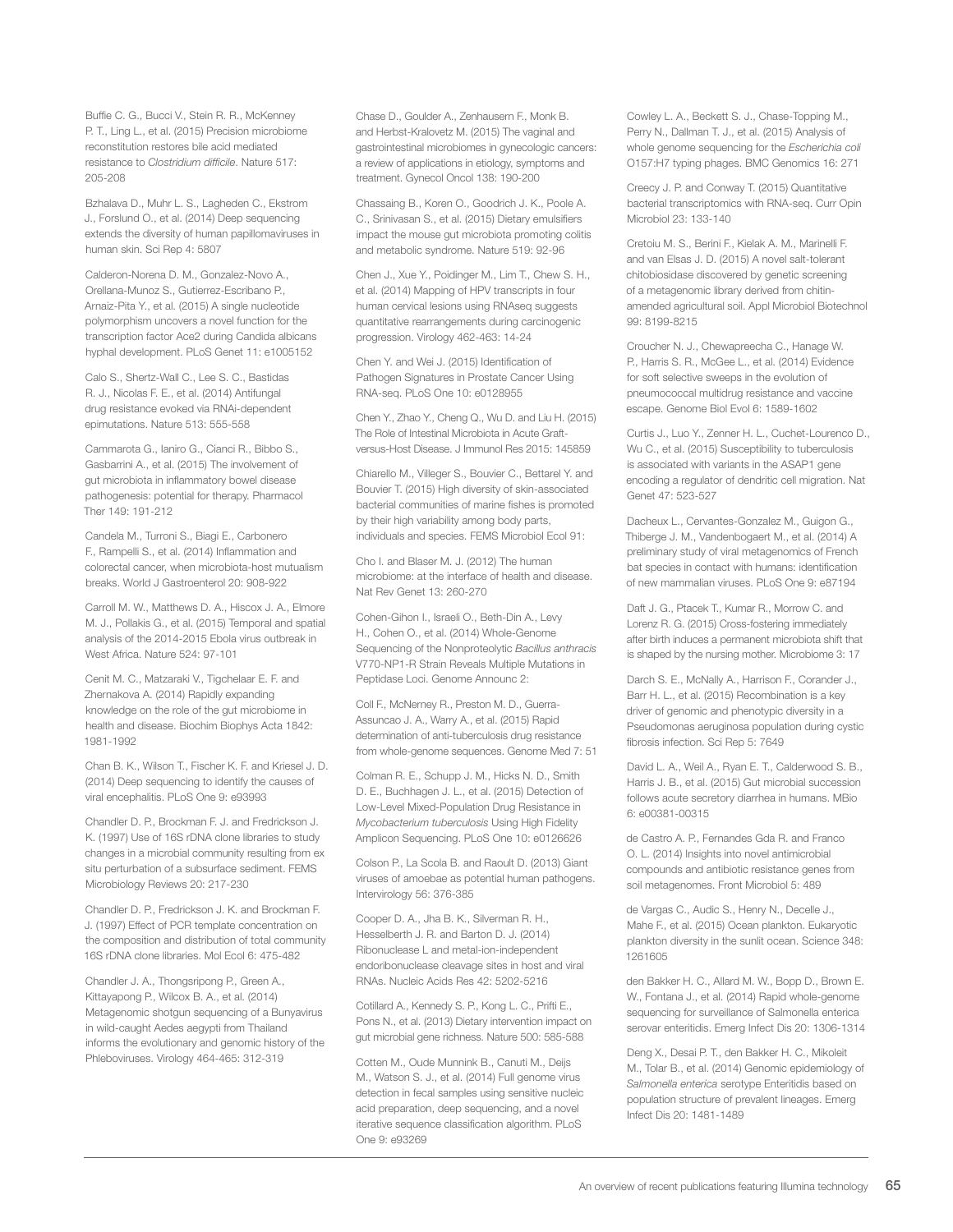Dennis F. E., Fujii Y., Haga K., Damanka S., Lartey B., et al. (2014) Identification of novel Ghanaian G8P[6] human-bovine reassortant rotavirus strain by next generation sequencing. PLoS One 9: e100699

DeWeerdt S. (2015) Microbiome: Microbial mystery. Nature 521: S10-11

Diaz P. I., Dupuy A. K., Abusleme L., Reese B., Obergfell C., et al. (2012) Using high throughput sequencing to explore the biodiversity in oral bacterial communities. Mol Oral Microbiol 27: 182-201

Diaz P. I., Strausbaugh L. D. and Dongari-Bagtzoglou A. (2014) Fungal-bacterial interactions and their relevance to oral health: linking the clinic and the bench. Front Cell Infect Microbiol 4: 101

Dib J. R., Wagenknecht M., Farias M. E. and Meinhardt F. (2015) Strategies and approaches in plasmidome studies-uncovering plasmid diversity disregarding of linear elements? Front Microbiol 6: 463

Dietert R. R. and Silbergeld E. K. (2015) Biomarkers for the 21st century: listening to the microbiome. Toxicol Sci 144: 208-216

Dillon S. M., Lee E. J., Kotter C. V., Austin G. L., Dong Z., et al. (2014) An altered intestinal mucosal microbiome in HIV-1 infection is associated with mucosal and systemic immune activation and endotoxemia. Mucosal Immunol 7: 983-994

DiMaio F., Yu X., Rensen E., Krupovic M., Prangishvili D., et al. (2015) Virology. A virus that infects a hyperthermophile encapsidates A-form DNA. Science 348: 914-917

Dominguez-Bello M. G., Costello E. K., Contreras M., Magris M., Hidalgo G., et al. (2010) Delivery mode shapes the acquisition and structure of the initial microbiota across multiple body habitats in newborns. Proc Natl Acad Sci U S A 107: 11971-11975

Doudna J. A. and Charpentier E. (2014) Genome editing. The new frontier of genome engineering with CRISPR-Cas9. Science 346: 1258096

Dudley D. M., Bailey A. L., Mehta S. H., Hughes A. L., Kirk G. D., et al. (2014) Cross-clade simultaneous HIV drug resistance genotyping for reverse transcriptase, protease, and integrase inhibitor mutations by Illumina MiSeq. Retrovirology 11: 122

Duran-Pinedo A. E., Chen T., Teles R., Starr J. R., Wang X., et al. (2014) Community-wide transcriptome of the oral microbiome in subjects with and without periodontitis. ISME J 8: 1659-1672

Duran-Pinedo A. E. and Frias-Lopez J. (2015) Beyond microbial community composition: functional activities of the oral microbiome in health and disease. Microbes Infect 17: 505-516

Edlund A., Yang Y., Yooseph S., Hall A. P., Nguyen D. D., et al. (2015) Meta-omics uncover temporal regulation of pathways across oral microbiome genera during *in vitro* sugar metabolism. ISME J

Eldholm V., Monteserin J., Rieux A., Lopez B., Sobkowiak B., et al. (2015) Four decades of transmission of a multidrug-resistant Mycobacterium tuberculosis outbreak strain. Nat Commun 6: 7119

Ellington M. J., Reuter S., Harris S. R., Holden M. T., Cartwright E. J., et al. (2015) Emergent and evolving antimicrobial resistance cassettes in community-associated fusidic acid and meticillinresistant Staphylococcus aureus. Int J Antimicrob Agents 45: 477-484

Elliott J. H., Wightman F., Solomon A., Ghneim K., Ahlers J., et al. (2014) Activation of HIV transcription with short-course vorinostat in HIV-infected patients on suppressive antiretroviral therapy. PLoS Pathog 10: e1004473

Erny D., Hrabe de Angelis A. L., Jaitin D., Wieghofer P., Staszewski O., et al. (2015) Host microbiota constantly control maturation and function of microglia in the CNS. Nat Neurosci 18: 965-977

Escalera-Zamudio M., Nelson M. I., Cobian Guemes A. G., Lopez-Martinez I., Cruz-Ortiz N., et al. (2014) Molecular epidemiology of influenza A/ H3N2 viruses circulating in Mexico from 2003 to 2012. PLoS One 9: e102453

Everard A., Lazarevic V., Gaia N., Johansson M., Stahlman M., et al. (2014) Microbiome of prebiotictreated mice reveals novel targets involved in host response during obesity. ISME J 8: 2116-2130

Everitt R. G., Didelot X., Batty E. M., Miller R. R., Knox K., et al. (2014) Mobile elements drive recombination hotspots in the core genome of Staphylococcus aureus. Nat Commun 5: 3956

Feasey N. A., Gaskell K., Wong V., Msefula C., Selemani G., et al. (2015) Rapid emergence of multidrug resistant, H58-lineage Salmonella typhi in Blantyre, Malawi. PLoS Negl Trop Dis 9: e0003748

Feng H., Zhang H., Deng J., Wang L., He Y., et al. (2015) Incorporation of a GPI-anchored engineered cytokine as a molecular adjuvant enhances the immunogenicity of HIV VLPs. Sci Rep 5: 11856

Feng Q., Liang S., Jia H., Stadlmayr A., Tang L., et al. (2015) Gut microbiome development along the colorectal adenoma-carcinoma sequence. Nat Commun 6: 6528

Fernandes P. (2006) Antibacterial discovery and development--the failure of success? Nat Biotechnol 24: 1497-1503

Ferreira C. M., Vieira A. T., Vinolo M. A., Oliveira F. A., Curi R., et al. (2014) The central role of the gut microbiota in chronic inflammatory diseases. J Immunol Res 2014: 689492

Flegontov P., Votypka J., Skalicky T., Logacheva M. D., Penin A. A., et al. (2013) Paratrypanosoma is a novel early-branching trypanosomatid. Curr Biol 23: 1787-1793

Foxman B. and Rosenthal M. (2013) Implications of the human microbiome project for epidemiology. Am J Epidemiol 177: 197-201

Frank D. N., Bales E. S., Monks J., Jackman M. J., MacLean P. S., et al. (2015) Perilipin-2 Modulates Lipid Absorption and Microbiome Responses in the Mouse Intestine. PLoS One 10: e0131944

Franz E., Delaquis P., Morabito S., Beutin L., Gobius K., et al. (2014) Exploiting the explosion of information associated with whole genome sequencing to tackle Shiga toxin-producing *Escherichia coli* (STEC) in global food production systems. Int J Food Microbiol 187: 57-72

Franzosa E. A., Morgan X. C., Segata N., Waldron L., Reyes J., et al. (2014) Relating the metatranscriptome and metagenome of the human gut. Proc Natl Acad Sci U S A 111: E2329-2338

Franzosa E. A., Hsu T., Sirota-Madi A., Shafquat A., Abu-Ali G., et al. (2015) Sequencing and beyond: integrating molecular 'omics' for microbial community profiling. Nat Rev Microbiol 13: 360-372

Fricke W. F. and Rasko D. A. (2014) Bacterial genome sequencing in the clinic: bioinformatic challenges and solutions. Nat Rev Genet 15: 49-55

Frykman P. K., Nordenskjold A., Kawaguchi A., Hui T. T., Granstrom A. L., et al. (2015) Characterization of Bacterial and Fungal Microbiome in Children with Hirschsprung Disease with and without a History of Enterocolitis: A Multicenter Study. PLoS One 10: e0124172

Fu Y., Liu L., Li X., Chen Y., Jiang Y., et al. (2015) Spread of a common blaNDM-1-carrying plasmid among diverse Acinetobacter species. Infect Genet Evol 32: 30-33

Fulton B. O., Sachs D., Beaty S. M., Won S. T., Lee B., et al. (2015) Mutational Analysis of Measles Virus Suggests Constraints on Antigenic Variation of the Glycoproteins. Cell Rep 11: 1331-1338

Galagan J. E. (2014) Genomic insights into tuberculosis. Nat Rev Genet 15: 307-320

Gasc C., Ribiere C., Parisot N., Beugnot R., Defois C., et al. (2015) Capturing prokaryotic dark matter genomes. Res Microbiol

Ge X. Y., Li J. L., Yang X. L., Chmura A. A., Zhu G., et al. (2013) Isolation and characterization of a bat SARS-like coronavirus that uses the ACE2 receptor. Nature 503: 535-538

Ghartey J. P., Smith B. C., Chen Z., Buckley N., Lo Y., et al. (2014) *Lactobacillus crispatus* dominant vaginal microbiome is associated with inhibitory activity of female genital tract secretions against *Escherichia coli*. PLoS One 9: e96659

Gire S. K., Goba A., Andersen K. G., Sealfon R. S., Park D. J., et al. (2014) Genomic surveillance elucidates Ebola virus origin and transmission during the 2014 outbreak. Science 345: 1369-1372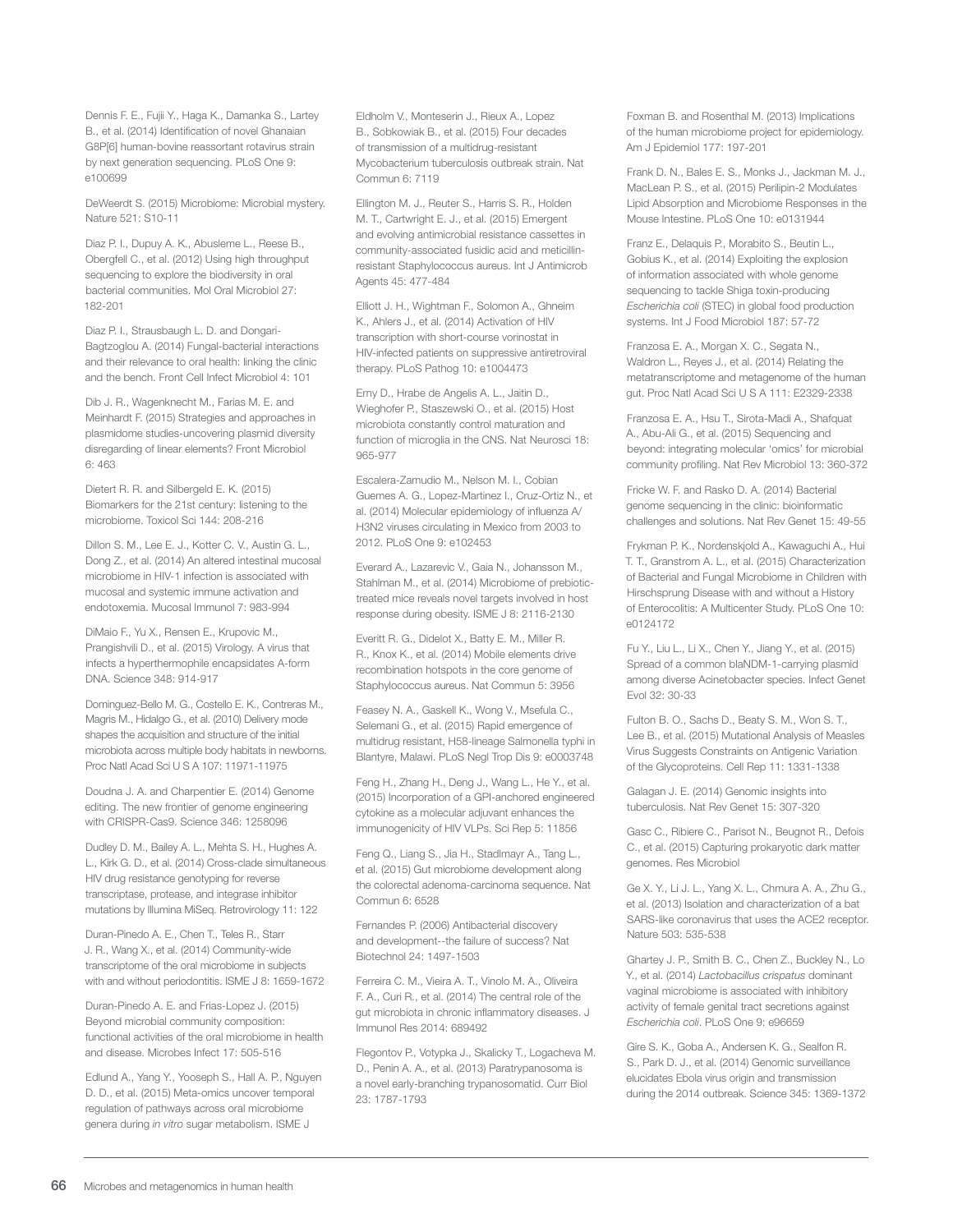Gkouskou K. K., Deligianni C., Tsatsanis C. and Eliopoulos A. G. (2014) The gut microbiota in mouse models of inflammatory bowel disease. Front Cell Infect Microbiol 4: 28

Gladstone R. A., Jefferies J. M., Tocheva A. S., Beard K. R., Garley D., et al. (2015) Five winters of pneumococcal serotype replacement in UK carriage following PCV introduction. Vaccine 33: 2015-2021

Gomes A. C., Bueno A. A., de Souza R. G. and Mota J. F. (2014) Gut microbiota, probiotics and diabetes. Nutr J 13: 60

Goodrich J. K., Waters J. L., Poole A. C., Sutter J. L., Koren O., et al. (2014) Human genetics shape the gut microbiome. Cell 159: 789-799

Grattepanche J. D., Santoferrara L. F., McManus G. B. and Katz L. A. (2014) Diversity of diversity: conceptual and methodological differences in biodiversity estimates of eukaryotic microbes as compared to bacteria. Trends Microbiol 22: 432-437

Greenblum S., Carr R. and Borenstein E. (2015) Extensive strain-level copy-number variation across human gut microbiome species. Cell 160: 583-594

Grice E. A. (2014) The skin microbiome: potential for novel diagnostic and therapeutic approaches to cutaneous disease. Semin Cutan Med Surg 33: 98-103

Griffing S. M., MacCannell D. R., Schmidtke A. J., Freeman M. M., Hyytia-Trees E., et al. (2015) Canonical Single Nucleotide Polymorphisms (SNPs) for High-Resolution Subtyping of Shiga-Toxin Producing *Escherichia coli* (STEC) O157:H7. PLoS One 10: e0131967

Gritz E. C. and Bhandari V. (2015) The human neonatal gut microbiome: a brief review. Front Pediatr 3: 17

Grow E. J., Flynn R. A., Chavez S. L., Bayless N. L., Wossidlo M., et al. (2015) Intrinsic retroviral reactivation in human preimplantation embryos and pluripotent cells. Nature 522: 221-225

Guerra-Assuncao J. A., Houben R. M., Crampin A. C., Mzembe T., Mallard K., et al. (2015) Recurrence due to relapse or reinfection with Mycobacterium tuberculosis: a whole-genome sequencing approach in a large, population-based cohort with a high HIV infection prevalence and active followup. J Infect Dis 211: 1154-1163

Gulden E., Wong F. S. and Wen L. (2015) The gut microbiota and Type 1 Diabetes. Clin Immunol 159: 143-153

Hall R. J., Wang J., Todd A. K., Bissielo A. B., Yen S., et al. (2014) Evaluation of rapid and simple techniques for the enrichment of viruses prior to metagenomic virus discovery. J Virol Methods 195: 194-204

Hamidian M., Kenyon J. J., Holt K. E., Pickard D. and Hall R. M. (2014) A conjugative plasmid carrying the carbapenem resistance gene blaOXA-23 in AbaR4 in an extensively resistant GC1 Acinetobacter baumannii isolate. J Antimicrob Chemother 69: 2625-2628

Hamidian M., Holt K. E. and Hall R. M. (2015) The complete sequence of Salmonella genomic island SGI1-K. J Antimicrob Chemother 70: 305-306

Han H. J., Wen H. L., Zhou C. M., Chen F. F., Luo L. M., et al. (2015) Bats as reservoirs of severe emerging infectious diseases. Virus Res 205: 1-6

Handelsman J., Rondon M. R., Brady S. F., Clardy J. and Goodman R. M. (1998) Molecular biological access to the chemistry of unknown soil microbes: a new frontier for natural products. Chem Biol 5: R245-249

Handelsman J. (2004) Metagenomics: application of genomics to uncultured microorganisms. Microbiol Mol Biol Rev 68: 669-685

Hansen T. H., Gobel R. J., Hansen T. and Pedersen O. (2015) The gut microbiome in cardio-metabolic health. Genome Med 7: 33

Hare J. M., Ferrell J. C., Witkowski T. A. and Grice A. N. (2014) Prophage induction and differential RecA and UmuDAb transcriptome regulation in the DNA damage responses of Acinetobacter baumannii and Acinetobacter baylyi. PLoS One 9: e93861

Harris K. A., Underwood A., Kenna D. T., Brooks A., Kavaliunaite E., et al. (2015) Whole-genome sequencing and epidemiological analysis do not provide evidence for cross-transmission of mycobacterium abscessus in a cohort of pediatric cystic fibrosis patients. Clin Infect Dis 60: 1007-1016

Hartman B. J. and Tomasz A. (1984) Low-affinity penicillin-binding protein associated with betalactam resistance in Staphylococcus aureus. J Bacteriol 158: 513-516

Harvey A. L., Edrada-Ebel R. and Quinn R. J. (2015) The re-emergence of natural products for drug discovery in the genomics era. Nat Rev Drug Discov 14: 111-129

Hatfull G. F. and Hendrix R. W. (2011) Bacteriophages and their genomes. Curr Opin Virol 1: 298-303

He B., Zhang Y., Xu L., Yang W., Yang F., et al. (2014) Identification of diverse alphacoronaviruses and genomic characterization of a novel severe acute respiratory syndrome-like coronavirus from bats in China. J Virol 88: 7070-7082

He B., Nohara K., Ajami N. J., Michalek R. D., Tian X., et al. (2015) Transmissible microbial and metabolomic remodeling by soluble dietary fiber improves metabolic homeostasis. Sci Rep 5: 10604

He C., Shan Y. and Song W. (2015) Targeting gut microbiota as a possible therapy for diabetes. Nutr Res 35: 361-367

Heisel T., Podgorski H., Staley C. M., Knights D., Sadowsky M. J., et al. (2015) Complementary amplicon-based genomic approaches for the study of fungal communities in humans. PLoS One 10: e0116705

Henriksson P. J., Troell M. and Rico A. (2015) Antimicrobial use in aquaculture: Some complementing facts. Proc Natl Acad Sci U S A 112: E3317

Hill J. A., O'Meara T. R. and Cowen L. E. (2015) Fitness Trade-Offs Associated with the Evolution of Resistance to Antifungal Drug Combinations. Cell Rep

Hoffman L. R., Pope C. E., Hayden H. S., Heltshe S., Levy R., et al. (2014) *Escherichia coli* dysbiosis correlates with gastrointestinal dysfunction in children with cystic fibrosis. Clin Infect Dis 58: 396-399

Hoffmann B., Tappe D., Hoper D., Herden C., Boldt A., et al. (2015) A Variegated Squirrel Bornavirus Associated with Fatal Human Encephalitis. N Engl J Med 373: 154-162

Holt P. G. (2015) The mechanism or mechanisms driving atopic asthma initiation: The infant respiratory microbiome moves to center stage. J Allergy Clin Immunol 136: 15-22

Hsiao A., Ahmed A. M., Subramanian S., Griffin N. W., Drewry L. L., et al. (2014) Members of the human gut microbiota involved in recovery from Vibrio cholerae infection. Nature 515: 423-426

Hsu L. Y., Harris S. R., Chlebowicz M. A., Lindsay J. A., Koh T. H., et al. (2015) Evolutionary dynamics of methicillin-resistant *Staphylococcus aureus* within a healthcare system. Genome Biol 16: 81

Hu C., Wong F. S. and Wen L. (2015) Type 1 diabetes and gut microbiota: Friend or foe? Pharmacol Res 98: 9-15

Huang J. H., Jing X. and Douglas A. E. (2015) The multi-tasking gut epithelium of insects. Insect Biochem Mol Biol

Huang Y. J., Sethi S., Murphy T., Nariya S., Boushey H. A., et al. (2014) Airway microbiome dynamics in exacerbations of chronic obstructive pulmonary disease. J Clin Microbiol 52: 2813-2823

Hugerth L. W., Muller E. E., Hu Y. O., Lebrun L. A., Roume H., et al. (2014) Systematic design of 18S rRNA gene primers for determining eukaryotic diversity in microbial consortia. PLoS One 9: e95567

Hughes D. and Andersson D. I. (2015) Evolutionary consequences of drug resistance: shared principles across diverse targets and organisms. Nat Rev Genet 16: 459-471

Human Microbiome Project C. (2012) A framework for human microbiome research. Nature 486: 215-221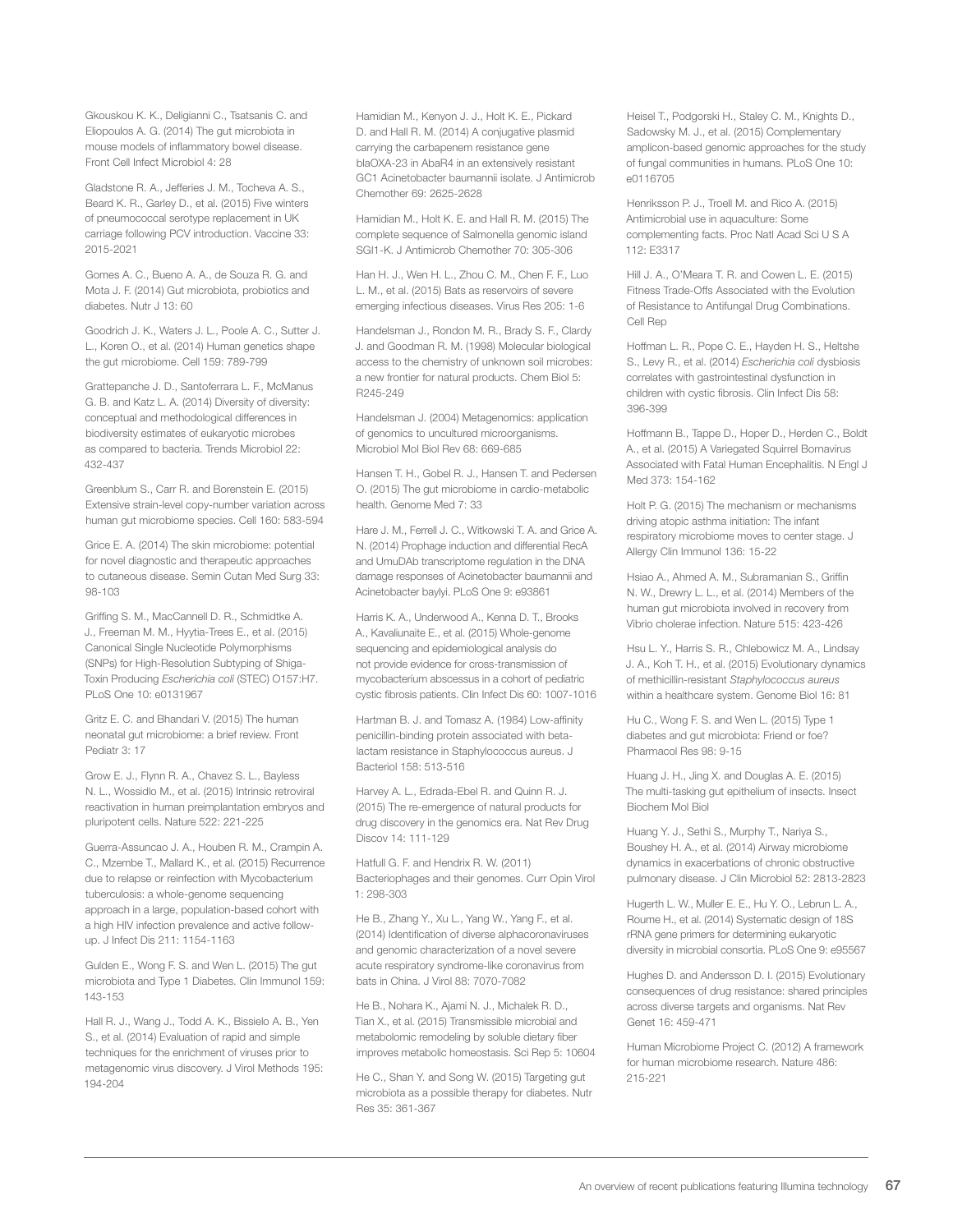microRNAs of pulmonary alveolar macrophages from piglets during H1N1 swine influenza A virus

infection. Sci Rep 5: 8167

Jones-Hall Y. L., Kozik A. and Nakatsu C. (2015) Ablation of tumor necrosis factor is associated with decreased inflammation and alterations of the microbiota in a mouse model of inflammatory bowel disease. PLoS One 10: e0119441

Hussain M. and Asgari S. (2014) MicroRNA-like viral small RNA from Dengue virus 2 autoregulates its replication in mosquito cells. Proc Natl Acad Sci

Hyman R. W., Fukushima M., Jiang H., Fung E., Rand L., et al. (2014) Diversity of the vaginal microbiome correlates with preterm birth. Reprod

Ibarbalz F. M., Perez M. V., Figuerola E. L. and Erijman L. (2014) The bias associated with amplicon sequencing does not affect the quantitative assessment of bacterial community

Inns T., Lane C., Peters T., Dallman T., Chatt C., et al. (2015) A multi-country *Salmonella* Enteritidis phage type 14b outbreak associated with eggs from a German producer: 'near real-time' application of whole genome sequencing and food chain investigations, United Kingdom, May to

Integrative H. M. P. R. N. C. (2014) The Integrative Human Microbiome Project: dynamic analysis of microbiome-host omics profiles during periods of human health and disease. Cell Host Microbe 16:

Jacobsen U. P., Nielsen H. B., Hildebrand F., Raes J., Sicheritz-Ponten T., et al. (2013) The chemical interactome space between the human host and the genetically defined gut metabotypes. ISME J

Jakhetia R. and Verma N. K. (2015) Identification and Molecular Characterisation of a Novel Mu-Like Bacteriophage, SfMu, of Shigella flexneri. PLoS

Jensen K. C., Hair B. B., Wienclaw T. M., Murdock M. H., Hatch J. B., et al. (2015) Isolation and Host Range of Bacteriophage with Lytic Activity against Methicillin-Resistant Staphylococcus aureus and Potential Use as a Fomite Decontaminant. PLoS

Jensen R. H., Mollerup S., Mourier T., Hansen T. A., Fridholm H., et al. (2015) Target-dependent enrichment of virions determines the reduction of high-throughput sequencing in virus discovery.

Jia W., Li H., Zhao L. and Nicholson J. K. (2008) Gut microbiota: a potential new territory for drug targeting. Nat Rev Drug Discov 7: 123-129 Jiang P., Zhou N., Chen X., Zhao X., Li D., et al. (2015) Integrative analysis of differentially expressed

dynamics. PLoS One 9: e99722

September 2014. Euro Surveill 20:

U S A 111: 2746-2751

Sci 21: 32-40

276-289

7: 730-742

One 10: e0124053

One 10: e0131714

PLoS One 10: e0122636

Jones B. V. and Marchesi J. R. (2007) Transposonaided capture (TRACA) of plasmids resident in the human gut mobile metagenome. Nat Methods 4: 55-61

Jorgensen T. S., Kiil A. S., Hansen M. A., Sorensen S. J. and Hansen L. H. (2014) Current strategies for mobilome research. Front Microbiol 5: 750

Kamada N. and Nunez G. (2013) Role of the gut microbiota in the development and function of lymphoid cells. J Immunol 190: 1389-1395

Kamada N., Seo S. U., Chen G. Y. and Nunez G. (2013) Role of the gut microbiota in immunity and inflammatory disease. Nat Rev Immunol 13: 321-335

Karlsson F. H., Tremaroli V., Nookaew I., Bergstrom G., Behre C. J., et al. (2013) Gut metagenome in European women with normal, impaired and diabetic glucose control. Nature 498: 99-103

Kay G. L., Sergeant M. J., Zhou Z., Chan J. Z., Millard A., et al. (2015) Eighteenth-century genomes show that mixed infections were common at time of peak tuberculosis in Europe. Nat Commun 6: 6717

Kernbauer E., Ding Y. and Cadwell K. (2014) An enteric virus can replace the beneficial function of commensal bacteria. Nature advance online publication:

Kernell Burke A., Guthrie L. T., Modise T., Cormier G., Jensen R. V., et al. (2015) OpaR controls a network of downstream transcription factors in Vibrio parahaemolyticus BB22OP. PLoS One 10: e0121863

Kim D. H. (2015) Gut Microbiota-Mediated Drug-Antibiotic Interactions. Drug Metab Dispos 43: 1581-1589

Kimelman A., Levy A., Sberro H., Kidron S., Leavitt A., et al. (2012) A vast collection of microbial genes that are toxic to bacteria. Genome Res 22: 802-809

Kitahara K., Yasutake Y. and Miyazaki K. (2012) Mutational robustness of 16S ribosomal RNA, shown by experimental horizontal gene transfer in Escherichia coli. Proc Natl Acad Sci U S A 109: 19220-19225

Knights D., Silverberg M. S., Weersma R. K., Gevers D., Dijkstra G., et al. (2014) Complex host genetics influence the microbiome in inflammatory bowel disease. Genome Med 6: 107

Koch L. (2015) Metagenomics: Shaping the gut microbiome. Nat Rev Genet 16: 2

Kok C. C. (2015) Therapeutic and prevention strategies against human enterovirus 71 infection. World J Virol 4: 78-95

Kopf M. and Hess W. R. (2015) Regulatory RNAs in photosynthetic cyanobacteria. FEMS Microbiol Rev 39: 301-315

Kopf M., Klahn S., Scholz I., Hess W. R. and Voss B. (2015) Variations in the non-coding transcriptome as a driver of inter-strain divergence and physiological adaptation in bacteria. Sci Rep 5: 9560

Koser C. U., Ellington M. J. and Peacock S. J. (2014) Whole-genome sequencing to control antimicrobial resistance. Trends Genet 30: 401-407

Kouri V., Khouri R., Aleman Y., Abrahantes Y., Vercauteren J., et al. (2015) CRF19\_cpx is an Evolutionary fit HIV-1 Variant Strongly Associated With Rapid Progression to AIDS in Cuba. EBioMedicine 2: 244-254

Kramer R., Sauer-Heilborn A., Welte T., Jauregui R., Brettar I., et al. (2015) High individuality of respiratory bacterial communities in a large cohort of adult cystic fibrosis patients under continuous antibiotic treatment. PLoS One 10: e0117436

Krupovic M. and Koonin E. V. (2015) Polintons: a hotbed of eukaryotic virus, transposon and plasmid evolution. Nat Rev Microbiol 13: 105-115

Krupovic M., Zhi N., Li J., Hu G., Koonin E. V., et al. (2015) Multiple layers of chimerism in a single-stranded DNA virus discovered by deep sequencing. Genome Biol Evol 7: 993-1001

Kugelman J. R., Wiley M. R., Mate S., Ladner J. T., Beitzel B., et al. (2015) Monitoring of Ebola Virus Makona Evolution through Establishment of Advanced Genomic Capability in Liberia. Emerg Infect Dis 21: 1135-1143

Kumar V. and Robbins S. L. (2007) Robbins basic pathology. xiv, 946 p.

Labbe A., Ganopolsky J. G., Martoni C. J., Prakash S. and Jones M. L. (2014) Bacterial bile metabolising gene abundance in Crohn's, ulcerative colitis and type 2 diabetes metagenomes. PLoS One 9: e115175

Lam K. N. and Charles T. C. (2015) Strong spurious transcription likely contributes to DNA insert bias in typical metagenomic clone libraries. Microbiome 3: 22

Lambert D., Carrillo C. D., Koziol A. G., Manninger P. and Blais B. W. (2015) GeneSippr: a rapid whole-genome approach for the identification and characterization of foodborne pathogens such as priority Shiga toxigenic Escherichia coli. PLoS One 10: e0122928

Lambert J. E., Myslicki J. P., Bomhof M. R., Belke D. D., Shearer J., et al. (2015) Exercise training modifies gut microbiota in normal and diabetic mice. Appl Physiol Nutr Metab 40: 749-752

Land M., Hauser L., Jun S. R., Nookaew I., Leuze M. R., et al. (2015) Insights from 20 years of bacterial genome sequencing. Funct Integr Genomics 15: 141-161

Lane D. J., Pace B., Olsen G. J., Stahl D. A., Sogin M. L., et al. (1985) Rapid determination of 16S ribosomal RNA sequences for phylogenetic analyses. Proc Natl Acad Sci U S A 82: 6955-6959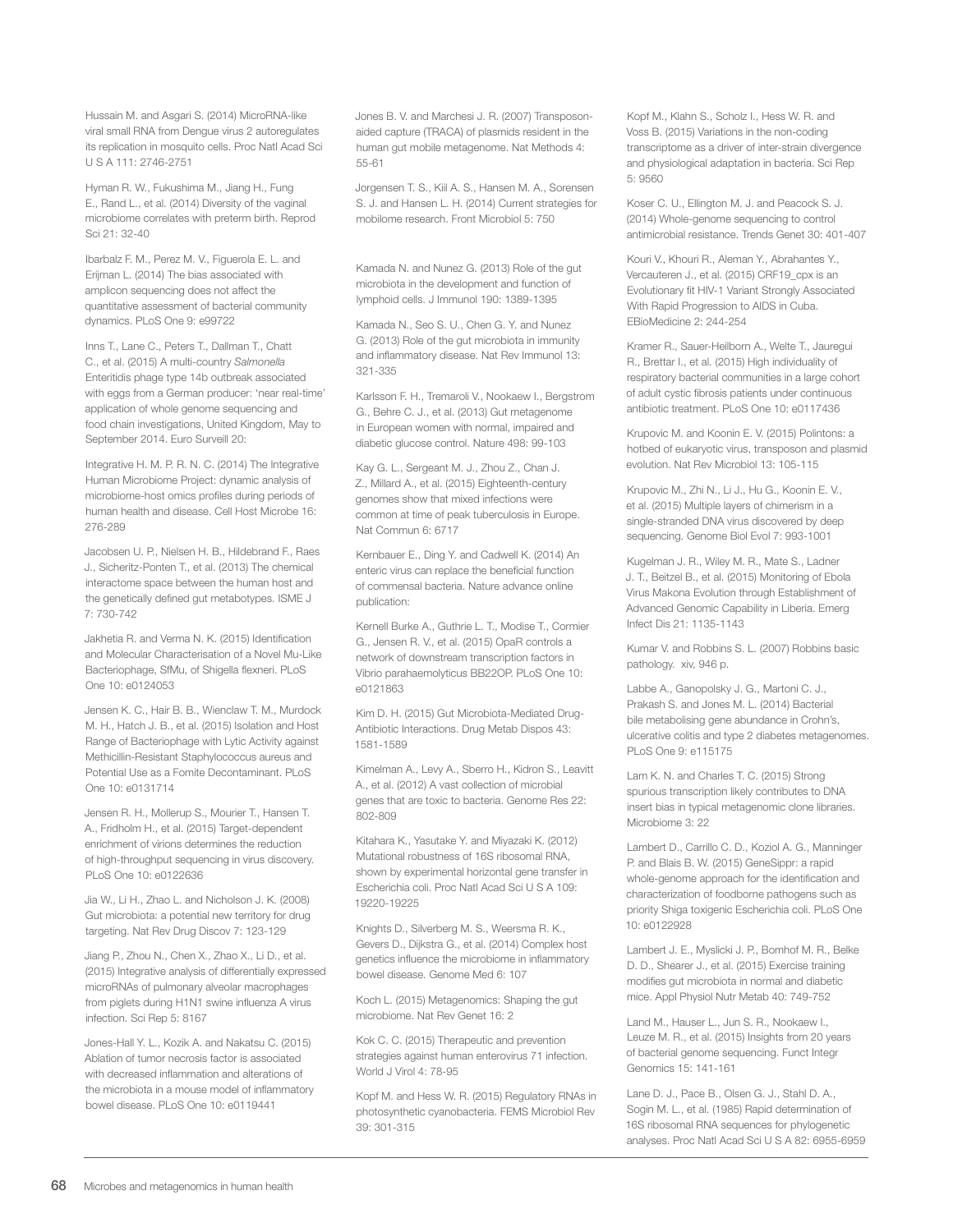Lasken R. S. and McLean J. S. (2014) Recent advances in genomic DNA sequencing of microbial species from single cells. Nat Rev Genet 15: 577-584

Lax S., Smith D. P., Hampton-Marcell J., Owens S. M., Handley K. M., et al. (2014) Longitudinal analysis of microbial interaction between humans and the indoor environment. Science 345: 1048- 1052

Lechartier B., Rybniker J., Zumla A. and Cole S. T. (2014) Tuberculosis drug discovery in the postpost-genomic era. EMBO Mol Med 6: 158-168

Lee J. S., Rhee J. S., Kim R. O., Hwang D. S., Han J., et al. (2010) The copepod Tigriopus japonicus genomic DNA information (574Mb) and molecular anatomy. Mar Environ Res 69 Suppl: S21-23

Leekitcharoenphon P., Nielsen E. M., Kaas R. S., Lund O. and Aarestrup F. M. (2014) Evaluation of whole genome sequencing for outbreak detection of Salmonella enterica. PLoS One 9: e87991

Leishman S. J., Do H. L. and Ford P. J. (2010) Cardiovascular disease and the role of oral bacteria. J Oral Microbiol 2: 5781

Lemey P., Rambaut A., Bedford T., Faria N., Bielejec F., et al. (2014) Unifying viral genetics and human transportation data to predict the global transmission dynamics of human influenza H3N2. PLoS Pathog 10: e1003932

Leroy E. M., Kumulungui B., Pourrut X., Rouquet P., Hassanin A., et al. (2005) Fruit bats as reservoirs of Ebola virus. Nature 438: 575-576

Leroy E. M., Epelboin A., Mondonge V., Pourrut X., Gonzalez J. P., et al. (2009) Human Ebola outbreak resulting from direct exposure to fruit bats in Luebo, Democratic Republic of Congo, 2007. Vector Borne Zoonotic Dis 9: 723-728

Li B., Yang Y., Ma L., Ju F., Guo F., et al. (2015) Metagenomic and network analysis reveal wide distribution and co-occurrence of environmental antibiotic resistance genes. ISME J

Li D., Gao G., Li Z., Sun W., Li X., et al. (2014) Profiling the T-cell receptor repertoire of patient with pleural tuberculosis by high-throughput sequencing. Immunol Lett 162: 170-180

Li D. J., Verma D., Mosbruger T. and Swaminathan S. (2014) CTCF and Rad21 act as host cell restriction factors for Kaposi's sarcoma-associated herpesvirus (KSHV) lytic replication by modulating viral gene transcription. PLoS Pathog 10: e1003880

Li J., Jia H., Cai X., Zhong H., Feng Q., et al. (2014) An integrated catalog of reference genes in the human gut microbiome. Nat Biotechnol 32: 834-841

Liang G., Gao X. and Gould E. A. (2015) Factors responsible for the emergence of arboviruses; strategies, challenges and limitations for their control. Emerg Microbes Infect 4: e18

Lin P. L., Ford C. B., Coleman M. T., Myers A. J., Gawande R., et al. (2014) Sterilization of granulomas is common in active and latent tuberculosis despite within-host variability in bacterial killing. Nat Med 20: 75-79

Linde J., Duggan S., Weber M., Horn F., Sieber P., et al. (2015) Defining the transcriptomic landscape of Candida glabrata by RNA-Seq. Nucleic Acids Res 43: 1392-1406

Ling L. L., Schneider T., Peoples A. J., Spoering A. L., Engels I., et al. (2015) A new antibiotic kills pathogens without detectable resistance. Nature 517: 455-459

Lipkin W. I. (2013) The changing face of pathogen discovery and surveillance. Nat Rev Microbiol 11: 133-141

Liu J., Yan R., Zhong Q., Ngo S., Bangayan N. J., et al. (2015) The diversity and host interactions of Propionibacterium acnes bacteriophages on human skin. ISME J 9: 2078-2093

Lopez-Collazo E., Jurado T., de Dios Caballero J., Perez-Vazquez M., Vindel A., et al. (2015) In vivo attenuation and genetic evolution of a ST247- SCCmecI MRSA clone after 13 years of pathogenic bronchopulmonary colonization in a patient with cystic fibrosis: implications of the innate immune response. Mucosal Immunol 8: 362-371

Lukens J. R., Gurung P., Vogel P., Johnson G. R., Carter R. A., et al. (2014) Dietary modulation of the microbiome affects autoinflammatory disease. Nature 516: 246-249

Lynch M. D. and Neufeld J. D. (2015) Ecology and exploration of the rare biosphere. Nat Rev Microbiol 13: 217-229

Ma X., Baron J. L., Vikram A., Stout J. E. and Bibby K. (2015) Fungal diversity and presence of potentially pathogenic fungi in a hospital hot water system treated with on-site monochloramine. Water Res 71: 197-206

Macaulay I. C. and Voet T. (2014) Single cell genomics: advances and future perspectives. PLoS Genet 10: e1004126

MacIntyre D. A., Chandiramani M., Lee Y. S., Kindinger L., Smith A., et al. (2015) The vaginal microbiome during pregnancy and the postpartum period in a European population. Sci Rep 5: 8988

Markle J. G., Mortin-Toth S., Wong A. S., Geng L., Hayday A., et al. (2013) gammadelta T cells are essential effectors of type 1 diabetes in the nonobese diabetic mouse model. J Immunol 190: 5392-5401

Markus A., Lebenthal-Loinger I., Yang I. H., Kinchington P. R. and Goldstein R. S. (2015) An *in vitro* model of latency and reactivation of varicella zoster virus in human stem cell-derived neurons. PLoS Pathog 11: e1004885

Marsh A. K., Ambagala A. P., Perciani C. T., Russell J. N., Chan J. K., et al. (2015) Examining the species-specificity of rhesus macaque cytomegalovirus (RhCMV) in cynomolgus macaques. PLoS One 10: e0121339

Martinez I., Stegen J. C., Maldonado-Gomez M. X., Eren A. M., Siba P. M., et al. (2015) The gut microbiota of rural papua new guineans: composition, diversity patterns, and ecological processes. Cell Rep 11: 527-538

Mascola J. R. (2015) HIV. The modern era of HIV-1 vaccine development. Science 349: 139-140

Mather A. E. (2015) There's no place like home. Nat Rev Microbiol 13: 331

Maudet C., Mano M., Sunkavalli U., Sharan M., Giacca M., et al. (2014) Functional high-throughput screening identifies the miR-15 microRNA family as cellular restriction factors for *Salmonella* infection. Nat Commun 5: 4718

McAdam P. R., Richardson E. J. and Fitzgerald J. R. (2014) High-throughput sequencing for the study of bacterial pathogen biology. Curr Opin Microbiol 19: 106-113

McBride C. S., Baier F., Omondi A. B., Spitzer S. A., Lutomiah J., et al. (2014) Evolution of mosquito preference for humans linked to an odorant receptor. Nature 515: 222-227

McDonald D., Price M. N., Goodrich J., Nawrocki E. P., DeSantis T. Z., et al. (2012) An improved Greengenes taxonomy with explicit ranks for ecological and evolutionary analyses of bacteria and archaea. ISME J 6: 610-618

McElroy K., Thomas T. and Luciani F. (2014) Deep sequencing of evolving pathogen populations: applications, errors, and bioinformatic solutions. Microb Inform Exp 4: 1

McLean J. S. (2014) Advancements toward a systems level understanding of the human oral microbiome. Front Cell Infect Microbiol 4: 98

Mee E. T., Minor P. D. and Martin J. (2015) High resolution identity testing of inactivated poliovirus vaccines. Vaccine 33: 3533-3541

Merker M., Blin C., Mona S., Duforet-Frebourg N., Lecher S., et al. (2015) Evolutionary history and global spread of the *Mycobacterium tuberculosis* Beijing lineage. Nat Genet 47: 242-249

Milne-Price S., Miazgowicz K. L. and Munster V. J. (2014) The emergence of the Middle East respiratory syndrome coronavirus. Pathog Dis 71: 121-136

Misic A. M., Davis M. F., Tyldsley A. S., Hodkinson B. P., Tolomeo P., et al. (2015) The shared microbiota of humans and companion animals as evaluated from Staphylococcus carriage sites. Microbiome 3: 2

Miyakoshi M., Chao Y. and Vogel J. (2015) Regulatory small RNAs from the 3' regions of bacterial mRNAs. Curr Opin Microbiol 24: 132-139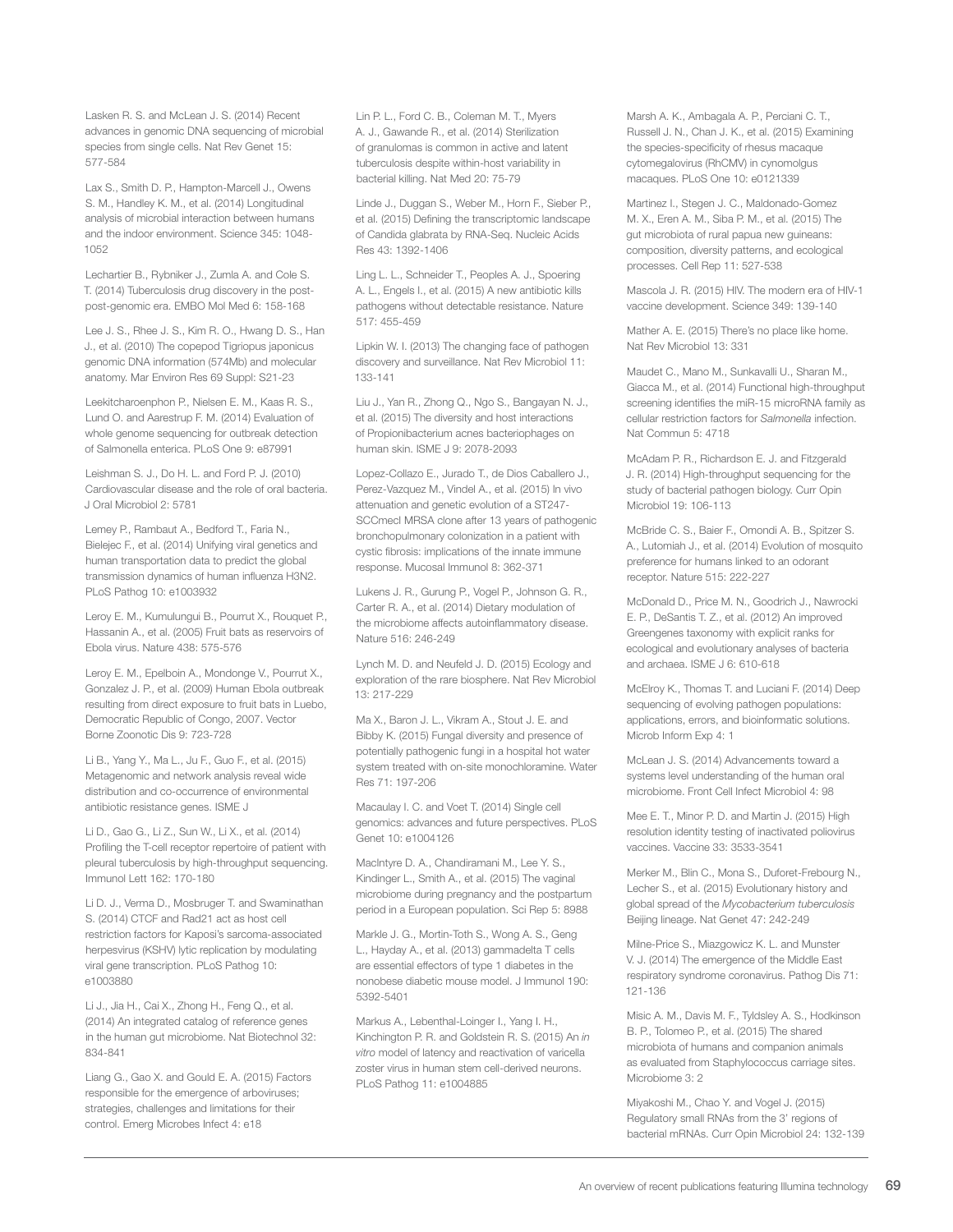Moeller A. H., Li Y., Mpoudi Ngole E., Ahuka-Mundeke S., Lonsdorf E. V., et al. (2014) Rapid changes in the gut microbiome during human evolution. Proc Natl Acad Sci U S A 111: 16431- 16435

Mohammadi P., di Iulio J., Munoz M., Martinez R., Bartha I., et al. (2014) Dynamics of HIV latency and reactivation in a primary CD4+ T cell model. PLoS Pathog 10: e1004156

Moon B. Y., Park J. Y., Hwang S. Y., Robinson D. A., Thomas J. C., et al. (2015) Phage-mediated horizontal transfer of a Staphylococcus aureus virulence-associated genomic island. Sci Rep 5: 9784

Moon J. H., Lee J. H. and Lee J. Y. (2015) Subgingival microbiome in smokers and nonsmokers in Korean chronic periodontitis patients. Mol Oral Microbiol 30: 227-241

Morgan A. P., Crowley J. J., Nonneman R. J., Quackenbush C. R., Miller C. N., et al. (2014) The antipsychotic olanzapine interacts with the gut microbiome to cause weight gain in mouse. PLoS One 9: e115225

Morgan X. C., Segata N. and Huttenhower C. (2013) Biodiversity and functional genomics in the human microbiome. Trends Genet 29: 51-58

Morgan X. C., Kabakchiev B., Waldron L., Tyler A. D., Tickle T. L., et al. (2015) Associations between host gene expression, the mucosal microbiome, and clinical outcome in the pelvic pouch of patients with inflammatory bowel disease. Genome Biol 16: 67

Moustafa D. A., Scarff J. M., Garcia P. P., Cassidy S. K., DiGiandomenico A., et al. (2015) Recombinant Salmonella Expressing Burkholderia mallei LPS O Antigen Provides Protection in a Murine Model of Melioidosis and Glanders. PLoS One 10: e0132032

Mullany P. (2014) Functional metagenomics for the investigation of antibiotic resistance. Virulence 5: 443-447

Muniesa M., Hammerl J. A., Hertwig S., Appel B. and Brussow H. (2012) Shiga toxin-producing *Escherichia coli* O104:H4: a new challenge for microbiology. Appl Environ Microbiol 78: 4065- 4073

Mutlu E. A., Keshavarzian A., Losurdo J., Swanson G., Siewe B., et al. (2014) A compositional look at the human gastrointestinal microbiome and immune activation parameters in HIV infected subjects. PLoS Pathog 10: e1003829

Nakayama J., Watanabe K., Jiang J., Matsuda K., Chao S. H., et al. (2015) Diversity in gut bacterial community of school-age children in Asia. Sci Rep 5: 8397

Narasimhan S. and Fikrig E. (2015) Tick microbiome: the force within. Trends Parasitol 31: 315-323

National Institutes of H. (2012) NIH Human Microbiome Project defines normal bacterial makeup of the body. 2015:

Nayfach S., Fischbach M. A. and Pollard K. S. (2015) MetaQuery: a web server for rapid annotation and quantitative analysis of specific genes in the human gut microbiome. Bioinformatics

Neis E. P., Dejong C. H. and Rensen S. S. (2015) The role of microbial amino acid metabolism in host metabolism. Nutrients 7: 2930-2946

Nesme J., Cecillon S., Delmont T. O., Monier J. M., Vogel T. M., et al. (2014) Large-scale metagenomicbased study of antibiotic resistance in the environment. Curr Biol 24: 1096-1100

Nesme J. and Simonet P. (2015) The soil resistome: a critical review on antibiotic resistance origins, ecology and dissemination potential in telluric bacteria. Environ Microbiol 17: 913-930

Neuenschwander S. M., Pernthaler J., Posch T. and Salcher M. M. (2015) Seasonal growth potential of rare lake water bacteria suggest their disproportional contribution to carbon fluxes. Environ Microbiol 17: 781-795

Ngeow Y. F., Wong Y. L., Tan J. L., Hong K. W., Ng H. F., et al. (2015) Identification of new genomospecies in the Mycobacterium terrae complex. PLoS One 10: e0120789

Nichols D., Cahoon N., Trakhtenberg E. M., Pham L., Mehta A., et al. (2010) Use of ichip for high-throughput *in situ* cultivation of "uncultivable" microbial species. Appl Environ Microbiol 76: 2445-2450

Nielsen D. S., Krych L., Buschard K., Hansen C. H. and Hansen A. K. (2014) Beyond genetics. Influence of dietary factors and gut microbiota on type 1 diabetes. FEBS Lett 588: 4234-4243

Nigro S. J., Holt K. E., Pickard D. and Hall R. M. (2015) Carbapenem and amikacin resistance on a large conjugative Acinetobacter baumannii plasmid. J Antimicrob Chemother 70: 1259-1261

Nihongaki Y., Kawano F., Nakajima T. and Sato M. (2015) Photoactivatable CRISPR-Cas9 for optogenetic genome editing. Nat Biotechnol 33: 755-760

Ning L., Liu G., Li G., Hou Y., Tong Y., et al. (2014) Current challenges in the bioinformatics of single cell genomics. Front Oncol 4: 7

Nordahl Petersen T., Rasmussen S., Hasman H., Caroe C., Baelum J., et al. (2015) Meta-genomic analysis of toilet waste from long distance flights; a step towards global surveillance of infectious diseases and antimicrobial resistance. Sci Rep 5: 11444

O'Meara T. R., Veri A. O., Ketela T., Jiang B., Roemer T., et al. (2015) Global analysis of fungal morphology exposes mechanisms of host cell escape. Nat Commun 6: 6741

O'Shea T. J., Cryan P. M., Cunningham A. A., Fooks A. R., Hayman D. T., et al. (2014) Bat flight and zoonotic viruses. Emerg Infect Dis 20: 741-745

Obregon-Tito A. J., Tito R. Y., Metcalf J., Sankaranarayanan K., Clemente J. C., et al. (2015) Subsistence strategies in traditional societies distinguish gut microbiomes. Nat Commun 6: 6505

Ochman H. and Moran N. A. (2001) Genes Lost and Genes Found: Evolution of Bacterial Pathogenesis and Symbiosis. Science 292: 1096- 1099

Oh J., Byrd A. L., Deming C., Conlan S., Program N. C. S., et al. (2014) Biogeography and individuality shape function in the human skin metagenome. Nature 514: 59-64

Ohman L., Tornblom H. and Simren M. (2015) Crosstalk at the mucosal border: importance of the gut microenvironment in IBS. Nat Rev Gastroenterol Hepatol 12: 36-49

Olson N. D., Lund S. P., Zook J. M., Rojas-Cornejo F., Beck B., et al. (2015) International interlaboratory study comparing single organism 16S rRNA gene sequencing data: Beyond consensus sequence comparisons. Biomolecular Detection and Quantification 3: 17-24

Org E., Mehrabian M. and Lusis A. J. (2015) Unraveling the environmental and genetic interactions in atherosclerosis: Central role of the gut microbiota. Atherosclerosis 241: 387-399

Pallen M. J. and Wren B. W. (2007) Bacterial pathogenomics. Nature 449: 835-842

Panigrahi K., Applegate G. A., Malik G. and Berkowitz D. B. (2015) Combining a Clostridial enzyme exhibiting unusual active site plasticity with a remarkably facile sigmatropic rearrangement: rapid, stereocontrolled entry into densely functionalized fluorinated phosphonates for chemical biology. J Am Chem Soc 137: 3600-3609

Papenfort K., Forstner K. U., Cong J. P., Sharma C. M. and Bassler B. L. (2015) Differential RNA-seq of Vibrio cholerae identifies the VamR small RNA as a regulator of biofilm formation. Proc Natl Acad Sci U S A 112: E766-775

Parameswaran P., Sklan E., Wilkins C., Burgon T., Samuel M. A., et al. (2010) Six RNA viruses and forty-one hosts: viral small RNAs and modulation of small RNA repertoires in vertebrate and invertebrate systems. PLoS Pathog 6: e1000764

Parekh P. J., Balart L. A. and Johnson D. A. (2015) The Influence of the Gut Microbiome on Obesity, Metabolic Syndrome and Gastrointestinal Disease. Clin Transl Gastroenterol 6: e91

Park D. J., Dudas G., Wohl S., Goba A., Whitmer S. L., et al. (2015) Ebola Virus Epidemiology, Transmission, and Evolution during Seven Months in Sierra Leone. Cell 161: 1516-1526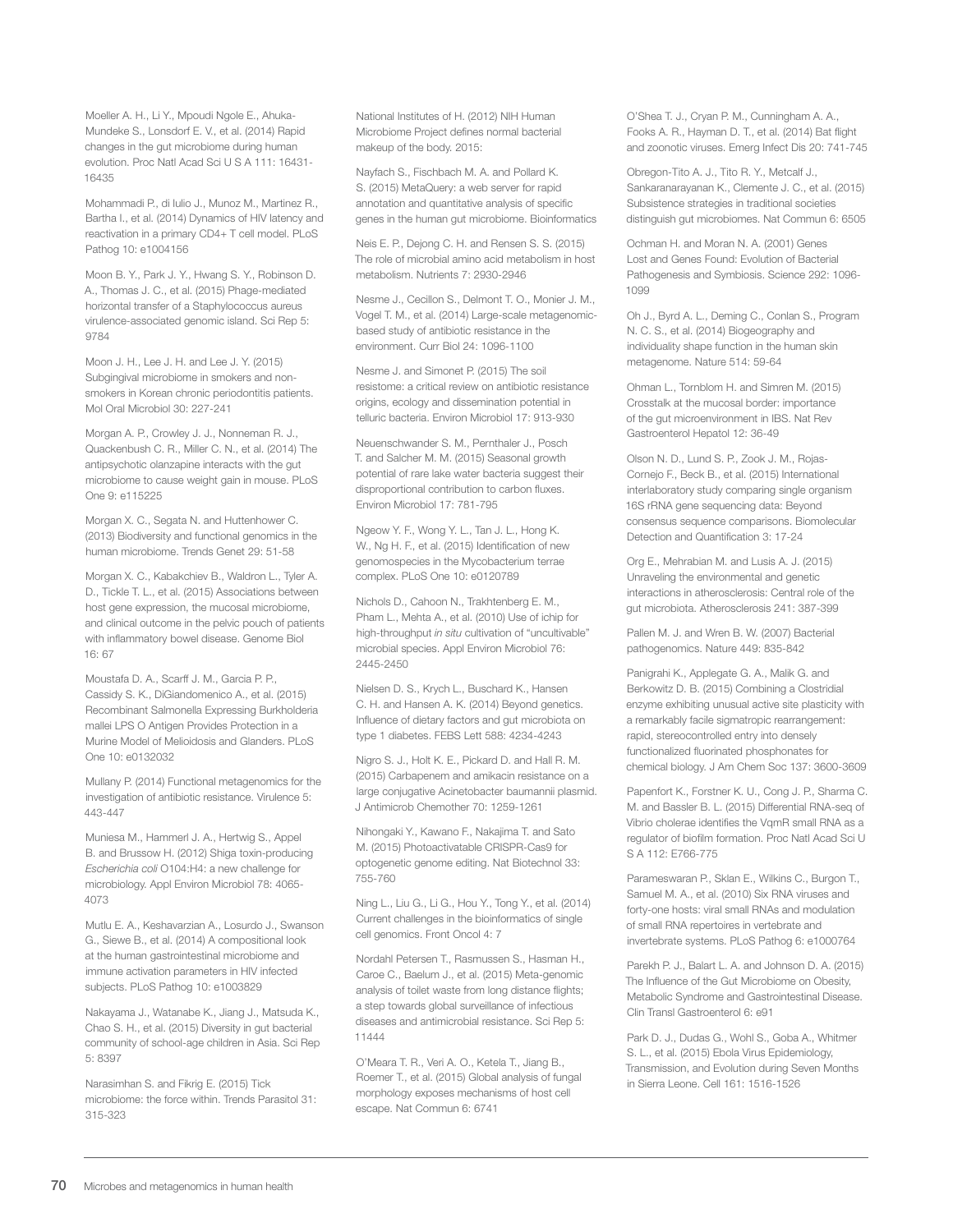Park S. H., Aydin M., Khatiwara A., Dolan M. C., Gilmore D. F., et al. (2014) Current and emerging technologies for rapid detection and characterization of Salmonella in poultry and poultry products. Food Microbiol 38: 250-262

Payne M. S. and Bayatibojakhi S. (2014) Exploring preterm birth as a polymicrobial disease: an overview of the uterine microbiome. Front Immunol 5: 595

Peacock S. (2014) Health care: Bring microbial sequencing to hospitals. Nature 509: 557-559

Pecora N. D., Li N., Allard M., Li C., Albano E., et al. (2015) Genomically Informed Surveillance for Carbapenem-Resistant *Enterobacteriaceae* in a Health Care System. MBio 6: e01030

Penders J., Stobberingh E. E., Savelkoul P. H. and Wolffs P. F. (2013) The human microbiome as a reservoir of antimicrobial resistance. Front Microbiol 4: 87

Peng X., Alfoldi J., Gori K., Eisfeld A. J., Tyler S. R., et al. (2014) The draft genome sequence of the ferret (*Mustela putorius furo*) facilitates study of human respiratory disease. Nat Biotechnol 32: 1250-1255

Periwal V., Patowary A., Vellarikkal S. K., Gupta A., Singh M., et al. (2015) Comparative whole-genome analysis of clinical isolates reveals characteristic architecture of Mycobacterium tuberculosis pangenome. PLoS One 10: e0122979

Petty N. K., Ben Zakour N. L., Stanton-Cook M., Skippington E., Totsika M., et al. (2014) Global dissemination of a multidrug resistant *Escherichia coli* clone. Proc Natl Acad Sci U S A 111: 5694- 5699

Pi B., Yu D., Dai F., Song X., Zhu C., et al. (2015) A genomics based discovery of secondary metabolite biosynthetic gene clusters in Aspergillus ustus. PLoS One 10: e0116089

Pinho M. G., de Lencastre H. and Tomasz A. (2001) An acquired and a native penicillin-binding protein cooperate in building the cell wall of drugresistant staphylococci. Proc Natl Acad Sci U S A 98: 10886-10891

Piotrowski J. S., Okada H., Lu F., Li S. C., Hinchman L., et al. (2015) Plant-derived antifungal agent poacic acid targets beta-1,3-glucan. Proc Natl Acad Sci U S A 112: E1490-1497

Polstein L. R. and Gersbach C. A. (2015) A light-inducible CRISPR-Cas9 system for control of endogenous gene activation. Nat Chem Biol 11: 198-200

Polstein L. R., Perez-Pinera P., Kocak D. D., Vockley C. M., Bledsoe P., et al. (2015) Genomewide specificity of DNA binding, gene regulation, and chromatin remodeling by TALE- and CRISPR/ Cas9-based transcriptional activators. Genome Res 25: 1158-1169

Ponnusamy L., Gonzalez A., Van Treuren W., Weiss S., Parobek C. M., et al. (2014) Diversity of Rickettsiales in the microbiome of the lone star tick, Amblyomma americanum. Appl Environ Microbiol 80: 354-359

Poretsky R., Rodriguez R. L., Luo C., Tsementzi D. and Konstantinidis K. T. (2014) Strengths and limitations of 16S rRNA gene amplicon sequencing in revealing temporal microbial community dynamics. PLoS One 9: e93827

Preidis G. A. and Hotez P. J. (2015) The newest "omics"--metagenomics and metabolomics--enter the battle against the neglected tropical diseases. PLoS Negl Trop Dis 9: e0003382

Qin J., Li Y., Cai Z., Li S., Zhu J., et al. (2012) A metagenome-wide association study of gut microbiota in type 2 diabetes. Nature 490: 55-60

Qin X. C., Shi M., Tian J. H., Lin X. D., Gao D. Y., et al. (2014) A tick-borne segmented RNA virus contains genome segments derived from unsegmented viral ancestors. Proc Natl Acad Sci U S A 111: 6744-6749

Quinones-Mateu M. E., Avila S., Reyes-Teran G. and Martinez M. A. (2014) Deep sequencing: becoming a critical tool in clinical virology. J Clin Virol 61: 9-19

Rajendhran J. and Gunasekaran P. (2011) Microbial phylogeny and diversity: small subunit ribosomal RNA sequence analysis and beyond. Microbiol Res 166: 99-110

Ramaprasad A., Mourier T., Naeem R., Malas T. B., Moussa E., et al. (2015) Comprehensive evaluation of Toxoplasma gondii VEG and Neospora caninum LIV genomes with tachyzoite stage transcriptome and proteome defines novel transcript features. PLoS One 10: e0124473

Rath C. M. and Dorrestein P. C. (2012) The bacterial chemical repertoire mediates metabolic exchange within gut microbiomes. Curr Opin Microbiol 15: 147-154

Reed P., Atilano M. L., Alves R., Hoiczyk E., Sher X., et al. (2015) *Staphylococcus aureus* Survives with a Minimal Peptidoglycan Synthesis Machine but Sacrifices Virulence and Antibiotic Resistance. PLoS Pathog 11: e1004891

Reuter J. A., Spacek D. V. and Snyder M. P. (2015) High-throughput sequencing technologies. Mol Cell 58: 586-597

Reyes A., Semenkovich N. P., Whiteson K., Rohwer F. and Gordon J. I. (2012) Going viral: next-generation sequencing applied to phage populations in the human gut. Nat Rev Microbiol 10: 607-617

Richards S. (2015) It's more than stamp collecting: how genome sequencing can unify biological research. Trends Genet 31: 411-421

Roca I., Akova M., Baquero F., Carlet J., Cavaleri M., et al. (2015) The global threat of antimicrobial resistance: science for intervention. New Microbes New Infect 6: 22-29

Rock J. M., Lang U. F., Chase M. R., Ford C. B., Gerrick E. R., et al. (2015) DNA replication fidelity in Mycobacterium tuberculosis is mediated by an ancestral prokaryotic proofreader. Nat Genet 47: 677-681

Rooks M. G., Veiga P., Wardwell-Scott L. H., Tickle T., Segata N., et al. (2014) Gut microbiome composition and function in experimental colitis during active disease and treatment-induced remission. ISME J 8: 1403-1417

Roos P., Orlando P. A., Fagerstrom R. M. and Pepper J. W. (2015) In North America, some ovarian cancers express the oncogenes of preventable human papillomavirus HPV-18. Sci Rep 5: 8645

Rosinski-Chupin I., Sauvage E., Sismeiro O., Villain A., Da Cunha V., et al. (2015) Single nucleotide resolution RNA-seq uncovers new regulatory mechanisms in the opportunistic pathogen Streptococcus agalactiae. BMC Genomics 16: 419

Rosseel T., Ozhelvaci O., Freimanis G. and Van Borm S. (2015) Evaluation of convenient pretreatment protocols for RNA virus metagenomics in serum and tissue samples. J Virol Methods 222: 72-80

Rosser E. C., Oleinika K., Tonon S., Doyle R., Bosma A., et al. (2014) Regulatory B cells are induced by gut microbiota-driven interleukin-1beta and interleukin-6 production. Nat Med 20: 1334- 1339

Sack D. A., Sack R. B., Nair G. B. and Siddique A. K. (2004) Cholera. Lancet 363: 223-233

Salava A. and Lauerma A. (2014) Role of the skin microbiome in atopic dermatitis. Clin Transl Allergy 4: 33

Salazar-Gonzalez J. A., Angulo C. and Rosales-Mendoza S. (2015) Chikungunya virus vaccines: Current strategies and prospects for developing plant-made vaccines. Vaccine 33: 3650-3658

Salazar N., Arboleya S., Valdes L., Stanton C., Ross P., et al. (2014) The human intestinal microbiome at extreme ages of life. Dietary intervention as a way to counteract alterations. Front Genet 5: 406

Salipante S. J., Roach D. J., Kitzman J. O., Snyder M. W., Stackhouse B., et al. (2015) Large-scale genomic sequencing of extraintestinal pathogenic *Escherichia coli* strains. Genome Res 25: 119-128

Sanchez-Sampedro L., Perdiguero B., Mejias-Perez E., Garcia-Arriaza J., Di Pilato M., et al. (2015) The evolution of poxvirus vaccines. Viruses 7: 1726-1803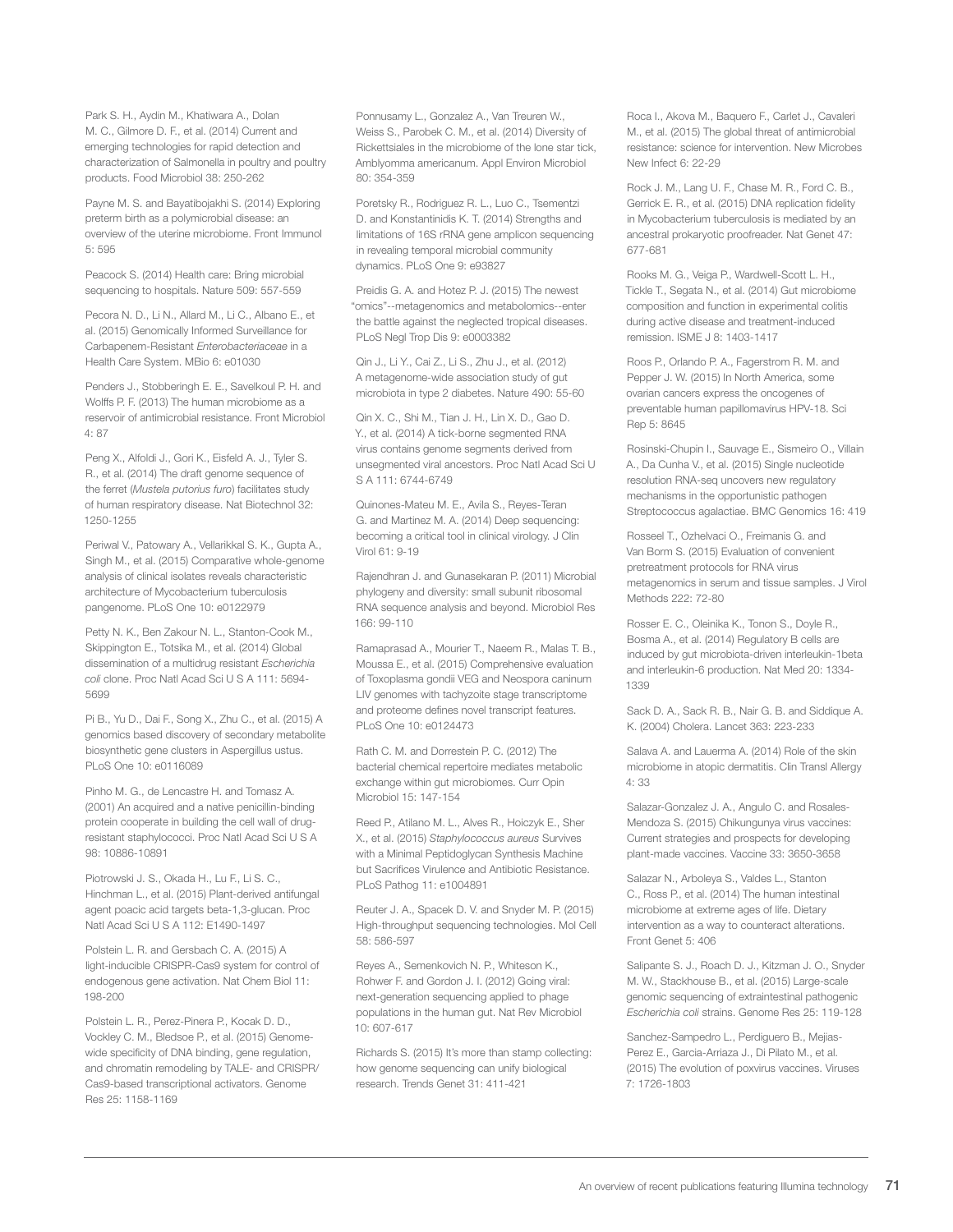Sangster W., Hegarty J. P. and Stewart D. B., Sr. (2015) Phage tail-like particles kill Clostridium difficile and represent an alternative to conventional antibiotics. Surgery 157: 96-103

Sato Y., Yamagishi J., Yamashita R., Shinozaki N., Ye B., et al. (2015) Inter-Individual Differences in the Oral Bacteriome Are Greater than Intra-Day Fluctuations in Individuals. PLoS One 10: e0131607

Saxena M., Van T. T., Baird F. J., Coloe P. J. and Smooker P. M. (2013) Pre-existing immunity against vaccine vectors--friend or foe? Microbiology 159: 1-11

Scanlan P. D. and Marchesi J. R. (2008) Microeukaryotic diversity of the human distal gut microbiota: qualitative assessment using culturedependent and -independent analysis of faeces. ISME J 2: 1183-1193

Schaubeck M., Clavel T., Calasan J., Lagkouvardos I., Haange S. B., et al. (2015) Dysbiotic gut microbiota causes transmissible Crohn's diseaselike ileitis independent of failure in antimicrobial defence. Gut

Schmidt T. S., Matias Rodrigues J. F. and von Mering C. (2014) Ecological consistency of SSU rRNA-based operational taxonomic units at a global scale. PLoS Comput Biol 10: e1003594

Schnorr S. L., Candela M., Rampelli S., Centanni M., Consolandi C., et al. (2014) Gut microbiome of the Hadza hunter-gatherers. Nat Commun 5: 3654

Schreiber F., Kay S., Frankel G., Clare S., Goulding D., et al. (2015) The Hd, Hj, and Hz66 flagella variants of Salmonella enterica serovar Typhi modify host responses and cellular interactions. Sci Rep 5: 7947

Schwab C., Berry D., Rauch I., Rennisch I., Ramesmayer J., et al. (2014) Longitudinal study of murine microbiota activity and interactions with the host during acute inflammation and recovery. ISME J 8: 1101-1114

Shade A., Jones S. E., Caporaso J. G., Handelsman J., Knight R., et al. (2014) Conditionally rare taxa disproportionately contribute to temporal changes in microbial diversity. MBio 5: e01371-01314

Shah D. H. (2014) RNA sequencing reveals differences between the global transcriptomes of Salmonella enterica serovar enteritidis strains with high and low pathogenicities. Appl Environ Microbiol 80: 896-906

Shallcross L. J., Howard S. J., Fowler T. and Davies S. C. (2015) Tackling the threat of antimicrobial resistance: from policy to sustainable action. Philos Trans R Soc Lond B Biol Sci 370: 20140082

Sharland M., Saroey P. and Berezin E. N. (2015) The global threat of antimicrobial resistance - The need for standardized surveillance tools to define burden and develop interventions. J Pediatr (Rio J) 91: 410-412

Shi B., Chang M., Martin J., Mitreva M., Lux R. et al. (2015) Dynamic changes in the subgingival microbiome and their potential for diagnosis and prognosis of periodontitis. MBio 6: e01926-01914

Shono Y., Docampo M. D., Peled J. U., Perobelli S. M. and Jenq R. R. (2015) Intestinal microbiotarelated effects on graft-versus-host disease. Int J Hematol 101: 428-437

Shrinet J., Jain S., Jain J., Bhatnagar R. K. and Sunil S. (2014) Next generation sequencing reveals regulation of distinct *Aedes* microRNAs during chikungunya virus development. PLoS Negl Trop Dis 8: e2616

Sikora D., Rocheleau L., Brown E. G. and Pelchat M. (2014) Deep sequencing reveals the eight facets of the influenza A/HongKong/1/1968 (H3N2) virus cap-snatching process. Sci Rep 4: 6181

Silva P. E., Costa P. S., Avila M. P., Suhadolnik M. L., Reis M. P., et al. (2015) Leprous lesion presents enrichment of opportunistic pathogenic bacteria. Springerplus 4: 187

Simon-Loriere E., Faye O., Faye O., Koivogui L., Magassouba N., et al. (2015) Distinct lineages of Ebola virus in Guinea during the 2014 West African epidemic. Nature 524: 102-104

Singh P., Benjak A., Schuenemann V. J., Herbig A., Avanzi C., et al. (2015) Insight into the evolution and origin of leprosy bacilli from the genome sequence of Mycobacterium lepromatosis. Proc Natl Acad Sci U S A 112: 4459-4464

Singh R., Nieuwdorp M., ten Berge I. J., Bemelman F. J. and Geerlings S. E. (2014) The potential beneficial role of faecal microbiota transplantation in diseases other than Clostridium difficile infection. Clin Microbiol Infect 20: 1119-1125

Skarin H. and Segerman B. (2014) Plasmidome interchange between *Clostridium botulinum*, *Clostridium novyi* and *Clostridium haemolyticum* converts strains of independent lineages into distinctly different pathogens. PLoS One 9: e107777

Skennerton C. T., Imelfort M. and Tyson G. W. (2013) Crass: identification and reconstruction of CRISPR from unassembled metagenomic data. Nucleic Acids Res 41: e105

Solli L., Havelsrud O. E., Horn S. J. and Rike A. G. (2014) A metagenomic study of the microbial communities in four parallel biogas reactors. Biotechnol Biofuels 7: 146

Song X., Sun J., Mikalsen T., Roberts A. P. and Sundsfjord A. (2013) Characterisation of the plasmidome within Enterococcus faecalis isolated from marginal periodontitis patients in Norway. PLoS One 8: e62248

Spang A., Saw J. H., Jorgensen S. L., Zaremba-Niedzwiedzka K., Martijn J., et al. (2015) Complex archaea that bridge the gap between prokaryotes and eukaryotes. Nature 521: 173-179

Springer D. J., Billmyre R. B., Filler E. E., Voelz K., Pursall R., et al. (2014) *Cryptococcus gattii* VGIII isolates causing infections in HIV/AIDS patients in Southern California: identification of the local environmental source as arboreal. PLoS Pathog 10: e1004285

Sridhar S., To K. K., Chan J. F., Lau S. K., Woo P. C., et al. (2015) A systematic approach to novel virus discovery in emerging infectious disease outbreaks. J Mol Diagn 17: 230-241

Stefka A. T., Feehley T., Tripathi P., Qiu J., McCoy K., et al. (2014) Commensal bacteria protect against food allergen sensitization. Proc Natl Acad Sci U S A 111: 13145-13150

Stegle O., Teichmann S. A. and Marioni J. C. (2015) Computational and analytical challenges in single-cell transcriptomics. Nat Rev Genet 16: 133-145

Stenglein M. D., Jacobson E. R., Chang L. W., Sanders C., Hawkins M. G., et al. (2015) Widespread recombination, reassortment, and transmission of unbalanced compound viral genotypes in natural arenavirus infections. PLoS Pathog 11: e1004900

Stremlau M. H., Andersen K. G., Folarin O. A., Grove J. N., Odia I., et al. (2015) Discovery of novel rhabdoviruses in the blood of healthy individuals from West Africa. PLoS Negl Trop Dis 9: e0003631

Suez J., Korem T., Zeevi D., Zilberman-Schapira G., Thaiss C. A., et al. (2014) Artificial sweeteners induce glucose intolerance by altering the gut microbiota. Nature 514: 181-186

Sutton P. (2015) At last, vaccine-induced protection against Helicobacter pylori. Lancet

Takahashi S., Tomita J., Nishioka K., Hisada T. and Nishijima M. (2014) Development of a prokaryotic universal primer for simultaneous analysis of Bacteria and Archaea using next-generation sequencing. PLoS One 9: e105592

Tettelin H., Davidson R. M., Agrawal S., Aitken M. L., Shallom S., et al. (2014) High-level relatedness among Mycobacterium abscessus subsp. massiliense strains from widely separated outbreaks. Emerg Infect Dis 20: 364-371

Tong S. Y., Holden M. T., Nickerson E. K., Cooper B. S., Koser C. U., et al. (2015) Genome sequencing defines phylogeny and spread of methicillin-resistant *Staphylococcus aureus* in a high transmission setting. Genome Res 25: 111- 118

Tremaroli V. and Backhed F. (2012) Functional interactions between the gut microbiota and host metabolism. Nature 489: 242-249

Troccaz M., Gaia N., Beccucci S., Schrenzel J., Cayeux I., et al. (2015) Mapping axillary microbiota responsible for body odours using a cultureindependent approach. Microbiome 3: 3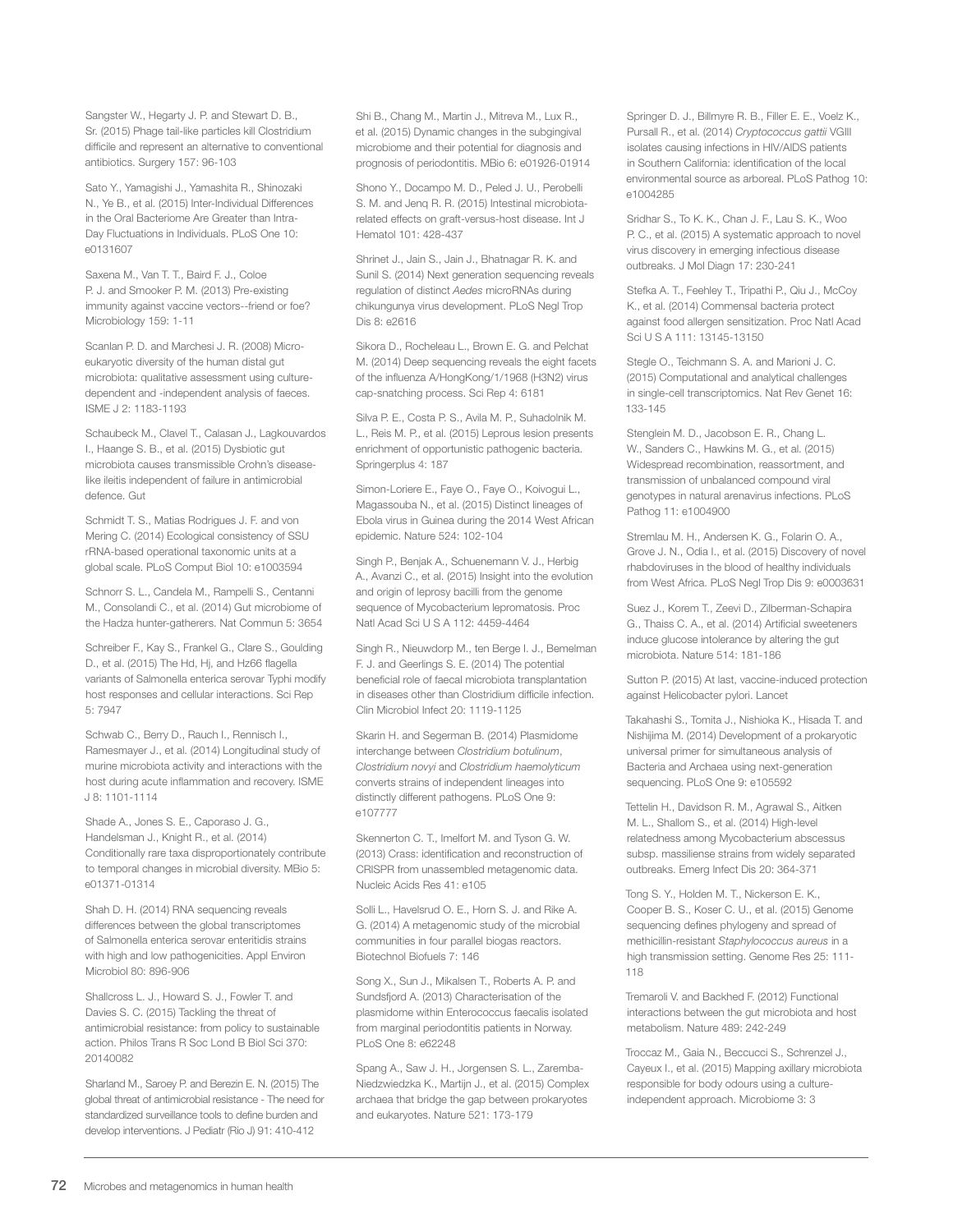Turnbaugh P. J., Ley R. E., Mahowald M. A., Magrini V., Mardis E. R., et al. (2006) An obesityassociated gut microbiome with increased capacity for energy harvest. Nature 444: 1027-1031

Turner K. H., Wessel A. K., Palmer G. C., Murray J. L. and Whiteley M. (2015) Essential genome of Pseudomonas aeruginosa in cystic fibrosis sputum. Proc Natl Acad Sci U S A 112: 4110-4115

Uchiya K., Takahashi H., Nakagawa T., Yagi T., Moriyama M., et al. (2015) Characterization of a novel plasmid, pMAH135, from Mycobacterium avium subsp. hominissuis. PLoS One 10: e0117797

Udikovic-Kolic N., Wichmann F., Broderick N. A. and Handelsman J. (2014) Bloom of resident antibiotic-resistant bacteria in soil following manure fertilization. Proc Natl Acad Sci U S A 111: 15202- 15207

Van Boeckel T. P., Brower C., Gilbert M., Grenfell B. T., Levin S. A., et al. (2015) Global trends in antimicrobial use in food animals. Proc Natl Acad Sci U S A 112: 5649-5654

van Boven M., Mooi F. R., Schellekens J. F., de Melker H. E. and Kretzschmar M. (2005) Pathogen adaptation under imperfect vaccination: implications for pertussis. Proc Biol Sci 272: 1617- 1624

van de Wijgert J. H., Borgdorff H., Verhelst R., Crucitti T., Francis S., et al. (2014) The vaginal microbiota: what have we learned after a decade of molecular characterization? PLoS One 9: e105998

van Dijk E. L., Auger H., Jaszczyszyn Y. and Thermes C. (2014) Ten years of next-generation sequencing technology. Trends Genet 30: 418-426

van Mierlo J. T., Overheul G. J., Obadia B., van Cleef K. W., Webster C. L., et al. (2014) Novel Drosophila viruses encode host-specific suppressors of RNAi. PLoS Pathog 10: e1004256

van Opijnen T. and Camilli A. (2013) Transposon insertion sequencing: a new tool for systems-level analysis of microorganisms. Nat Rev Microbiol 11: 435-442

van Schaik W. (2015) The human gut resistome. Philos Trans R Soc Lond B Biol Sci 370: 20140087

Veiga P., Pons N., Agrawal A., Oozeer R., Guyonnet D., et al. (2014) Changes of the human gut microbiome induced by a fermented milk product. Sci Rep 4: 6328

Venkatasubramanian S., Dhiman R., Paidipally P., Cheekatla S. S., Tripathi D., et al. (2015) A rho GDP dissociation inhibitor produced by apoptotic T-cells inhibits growth of Mycobacterium tuberculosis. PLoS Pathog 11: e1004617

Vetrovsky T. and Baldrian P. (2013) The variability of the 16S rRNA gene in bacterial genomes and its consequences for bacterial community analyses. PLoS One 8: e57923

Vinje H., Almoy T., Liland K. H. and Snipen L. (2014) A systematic search for discriminating sites in the 16S ribosomal RNA gene. Microb Inform Exp 4: 2

Virgin H. W. (2014) The virome in mammalian physiology and disease. Cell 157: 142-150

von Mentzer A., Connor T. R., Wieler L. H., Semmler T., Iguchi A., et al. (2014) Identification of enterotoxigenic *Escherichia coli* (ETEC) clades with long-term global distribution. Nat Genet 46: 1321-1326

Wada T., Iwamoto T., Tamaru A., Seto J., Ahiko T., et al. (2015) Clonality and micro-diversity of a nationwide spreading genotype of Mycobacterium tuberculosis in Japan. PLoS One 10: e0118495

Wade W. (2002) Unculturable bacteria—the uncharacterized organisms that cause oral infections. Journal of the Royal Society of Medicine 95: 81-83

Waldron D. (2015) Microbial ecology: Sorting out viral dark matter. Nat Rev Microbiol 13: 526-527

Walker A. W., Duncan S. H., Louis P. and Flint H. J. (2014) Phylogeny, culturing, and metagenomics of the human gut microbiota. Trends Microbiol 22: 267-274

Walker P. J., Firth C., Widen S. G., Blasdell K. R., Guzman H., et al. (2015) Evolution of genome size and complexity in the rhabdoviridae. PLoS Pathog 11: e1004664

Waller A. S., Yamada T., Kristensen D. M., Kultima J. R., Sunagawa S., et al. (2014) Classification and quantification of bacteriophage taxa in human gut metagenomes. ISME J 8: 1391-1402

Walters W. A., Xu Z. and Knight R. (2014) Metaanalyses of human gut microbes associated with obesity and IBD. FEBS Lett 588: 4223-4233

Walther-Antonio M. R., Jeraldo P., Berg Miller M. E., Yeoman C. J., Nelson K. E., et al. (2014) Pregnancy's stronghold on the vaginal microbiome. PLoS One 9: e98514

Wang J., Linnenbrink M., Kunzel S., Fernandes R., Nadeau M. J., et al. (2014) Dietary history contributes to enterotype-like clustering and functional metagenomic content in the intestinal microbiome of wild mice. Proc Natl Acad Sci U S A 111: E2703-2710

Wang J., Moore N. E., Murray Z. L., McInnes K., White D. J., et al. (2015) Discovery of novel virus sequences in an isolated and threatened bat species, the New Zealand lesser short-tailed bat (Mystacina tuberculata). J Gen Virol 96: 2442-2452

Wang W., Jovel J., Halloran B., Wine E., Patterson J., et al. (2015) Metagenomic analysis of microbiome in colon tissue from subjects with inflammatory bowel diseases reveals interplay of viruses and bacteria. Inflamm Bowel Dis 21: 1419-1427

Wang Y. and Navin N. E. (2015) Advances and applications of single-cell sequencing technologies. Mol Cell 58: 598-609

Wassilak S. G., Oberste M. S., Tangermann R. H., Diop O. M., Jafari H. S., et al. (2014) Progress toward global interruption of wild poliovirus transmission, 2010-2013, and tackling the challenges to complete eradication. J Infect Dis 210 Suppl 1: S5-15

Waters V. (2014) Editorial commentary: how can understanding the phenotype of Pseudomonas aeruginosa lead to more successful eradication strategies in cystic fibrosis? Clin Infect Dis 59: 632-634

Weingarden A., Gonzalez A., Vazquez-Baeza Y., Weiss S., Humphry G., et al. (2015) Dynamic changes in short- and long-term bacterial composition following fecal microbiota transplantation for recurrent *Clostridium difficile* infection. Microbiome 3: 10

Weng K. F., Hung C. T., Hsieh P. T., Li M. L., Chen G. W., et al. (2014) A cytoplasmic RNA virus generates functional viral small RNAs and regulates viral IRES activity in mammalian cells. Nucleic Acids Res 42: 12789-12805

Whiteson K. L., Meinardi S., Lim Y. W., Schmieder R., Maughan H., et al. (2014) Breath gas metabolites and bacterial metagenomes from cystic fibrosis airways indicate active pH neutral 2,3-butanedione fermentation. ISME J 8: 1247- 1258

Wikoff W. R., Anfora A. T., Liu J., Schultz P. G., Lesley S. A., et al. (2009) Metabolomics analysis reveals large effects of gut microflora on mammalian blood metabolites. Proc Natl Acad Sci U S A 106: 3698-3703

Wilson D. J. (2012) Insights from genomics into bacterial pathogen populations. PLoS Pathog 8: e1002874

Woo P. C., Lau S. K., Teng J. L., Tsang A. K., Joseph M., et al. (2014) Metagenomic analysis of viromes of dromedary camel fecal samples reveals large number and high diversity of circoviruses and picobirnaviruses. Virology 471-473: 117-125

Woolhouse M., Ward M., van Bunnik B. and Farrar J. (2015) Antimicrobial resistance in humans, livestock and the wider environment. Philos Trans R Soc Lond B Biol Sci 370: 20140083

World Health Organization (2015) Smallpox.

Wu A. R., Neff N. F., Kalisky T., Dalerba P., Treutlein B., et al. (2014) Quantitative assessment of singlecell RNA-sequencing methods. Nat Methods 11: 41-46

Wu G. D., Chen J., Hoffmann C., Bittinger K., Chen Y. Y., et al. (2011) Linking long-term dietary patterns with gut microbial enterotypes. Science 334: 105-108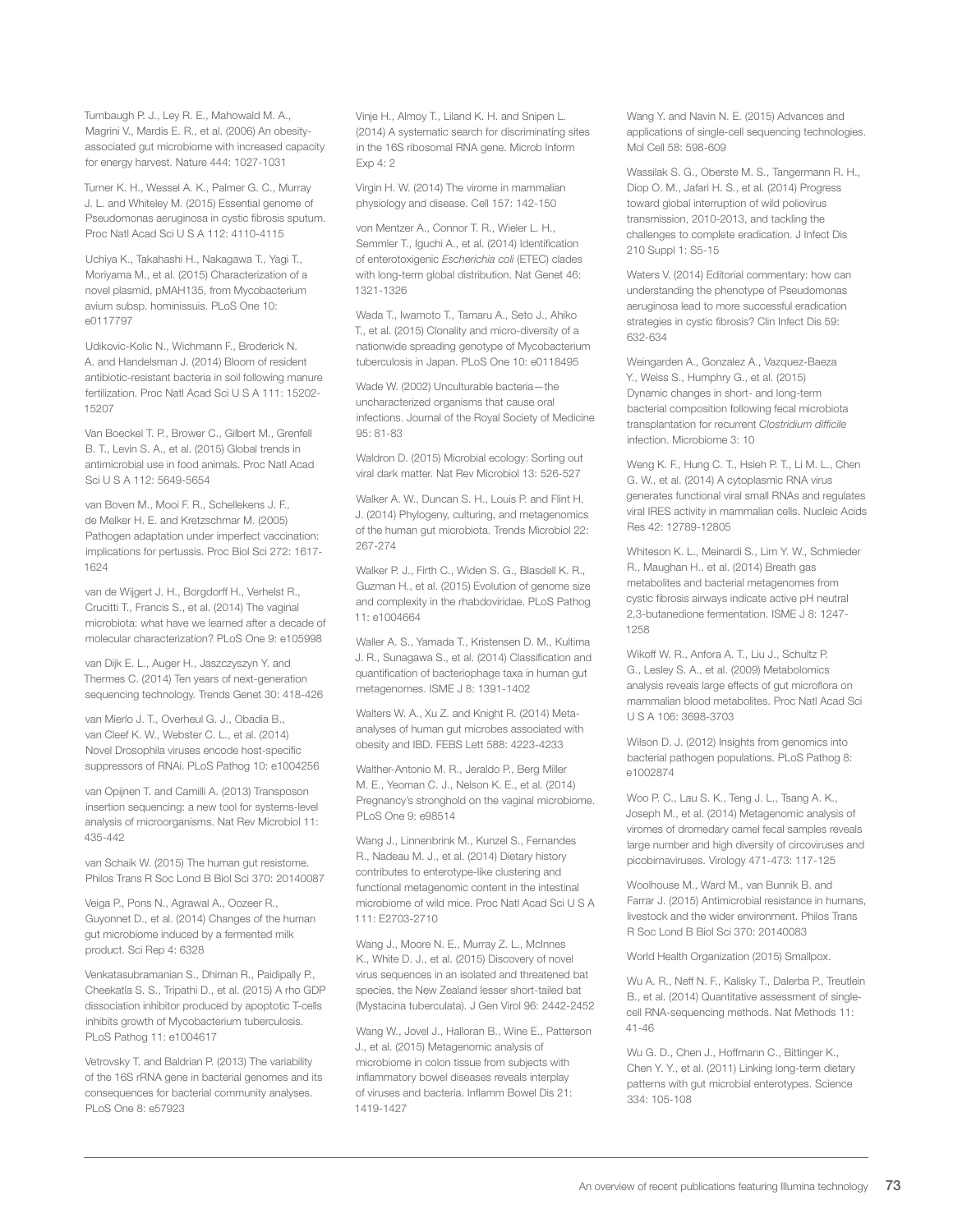Wu Z., Yang L., Ren X., He G., Zhang J., et al. (2015) Deciphering the bat virome catalog to better understand the ecological diversity of bat viruses and the bat origin of emerging infectious diseases. ISME J

Wylie K. M., Wylie T. N., Orvedahl A., Buller R. S., Herter B. N., et al. (2015) Genome sequence of enterovirus D68 from St. Louis, Missouri, USA. Emerg Infect Dis 21: 184-186

Xu G. J., Kula T., Xu Q., Li M. Z., Vernon S. D., et al. (2015) Viral immunology. Comprehensive serological profiling of human populations using a synthetic human virome. Science 348: aaa0698

Xu H., Zhu X., Hu Y., Li Z., Zhang X., et al. (2014) DNA methylome in spleen of avian pathogenic Escherichia coli-challenged broilers and integration with mRNA expression. Sci Rep 4: 4299

Xu P. and Gunsolley J. (2014) Application of metagenomics in understanding oral health and disease. Virulence 5: 424-432

Xu X., Hegazy W. A., Guo L., Gao X., Courtney A. N., et al. (2014) Effective cancer vaccine platform based on attenuated salmonella and a type III secretion system. Cancer Res 74: 6260-6270

Yamaichi Y., Chao M. C., Sasabe J., Clark L., Davis B. M., et al. (2015) High-resolution genetic analysis of the requirements for horizontal transmission of the ESBL plasmid from *Escherichia coli* O104:H4. Nucleic Acids Res 43: 348-360

Yang L., Wu Z., Ren X., Yang F., Zhang J., et al. (2014) MERS-related betacoronavirus in *Vespertilio superans* bats, China. Emerg Infect Dis 20: 1260- 1262

Yarza P., Yilmaz P., Pruesse E., Glockner F. O., Ludwig W., et al. (2014) Uniting the classification of cultured and uncultured bacteria and archaea using 16S rRNA gene sequences. Nat Rev Microbiol 12: 635-645

Yasir M., Angelakis E., Bibi F., Azhar E. I., Bachar D., et al. (2015) Comparison of the gut microbiota of people in France and Saudi Arabia. Nutr Diabetes 5: e153

Yatsunenko T., Rey F. E., Manary M. J., Trehan I., Dominguez-Bello M. G., et al. (2012) Human gut microbiome viewed across age and geography. Nature 486: 222-227

Yin J., M P., Wang S., Liao S. X., Peng X., et al. (2015) Different Dynamic Patterns of beta-Lactams, Quinolones, Glycopeptides and Macrolides on Mouse Gut Microbial Diversity. PLoS One 10: e0126712

Yosef I., Manor M., Kiro R. and Qimron U. (2015) Temperate and lytic bacteriophages programmed to sensitize and kill antibiotic-resistant bacteria. Proc Natl Acad Sci U S A 112: 7267-7272

Yost S., Duran-Pinedo A. E., Teles R., Krishnan K. and Frias-Lopez J. (2015) Functional signatures of oral dysbiosis during periodontitis progression revealed by microbial metatranscriptome analysis. Genome Med 7: 27

Young B. E., Sadarangani S. P. and Leo Y. S. (2015) The avian influenza vaccine Emerflu. Why did it fail? Expert Rev Vaccines 14: 1125-1134

Yutin N., Kapitonov V. V. and Koonin E. V. (2015) A new family of hybrid virophages from an animal gut metagenome. Biol Direct 10: 19

Zanella Terrier M. C., Simonet M. L., Bichard P. and Frossard J. L. (2014) Recurrent Clostridium difficile infections: the importance of the intestinal microbiota. World J Gastroenterol 20: 7416-7423

Zaraket H., Baranovich T., Kaplan B. S., Carter R., Song M. S., et al. (2015) Mammalian adaptation of influenza A(H7N9) virus is limited by a narrow genetic bottleneck. Nat Commun 6: 6553

Zaura E., Nicu E. A., Krom B. P. and Keijser B. J. (2014) Acquiring and maintaining a normal oral microbiome: current perspective. Front Cell Infect Microbiol 4: 85

Zhang Y., Rowehl L., Krumsiek J. M., Orner E. P., Shaikh N., et al. (2015) Identification of Candidate Adherent-Invasive *E. coli* Signature Transcripts by Genomic/Transcriptomic Analysis. PLoS One 10: e0130902

Zheng H., Xu L., Wang Z., Li L., Zhang J., et al. (2015) Subgingival microbiome in patients with healthy and ailing dental implants. Sci Rep 5: 10948

Zheng W., Zhang Z., Liu C., Qiao Y., Zhou D., et al. (2015) Metagenomic sequencing reveals altered metabolic pathways in the oral microbiota of sailors during a long sea voyage. Sci Rep 5: 9131

Zhou J., Zhang W., Yan S., Xiao J., Zhang Y., et al. (2013) Diversity of virophages in metagenomic data sets. J Virol 87: 4225-4236

Zhou J., He Z., Yang Y., Deng Y., Tringe S. G., et al. (2015) High-throughput metagenomic technologies for complex microbial community analysis: open and closed formats. MBio 6:

Zhou W., Gao S., Podgorska K., Stadejek T., Qiu H. J., et al. (2014) Rovac is the possible ancestor of the Russian lapinized vaccines LK-VNIVViM and CS strains but not the Chinese strain (C-strain) vaccine against classical swine fever. Vaccine 32: 6639-6642

Zhou X., Brown C. J., Abdo Z., Davis C. C., Hansmann M. A., et al. (2007) Differences in the composition of vaginal microbial communities found in healthy Caucasian and black women. ISME J 1: 121-133

Zhou Z., Li X., Liu J., Dong L., Chen Q., et al. (2015) Honeysuckle-encoded atypical microRNA2911 directly targets influenza A viruses. Cell Res 25: 39-49

Zhuang L., Zhang Z., An X., Fan H., Ma M., et al. (2014) An efficient strategy of screening for pathogens in wild-caught ticks and mosquitoes by reusing small RNA deep sequencing data. PLoS One 9: e90831